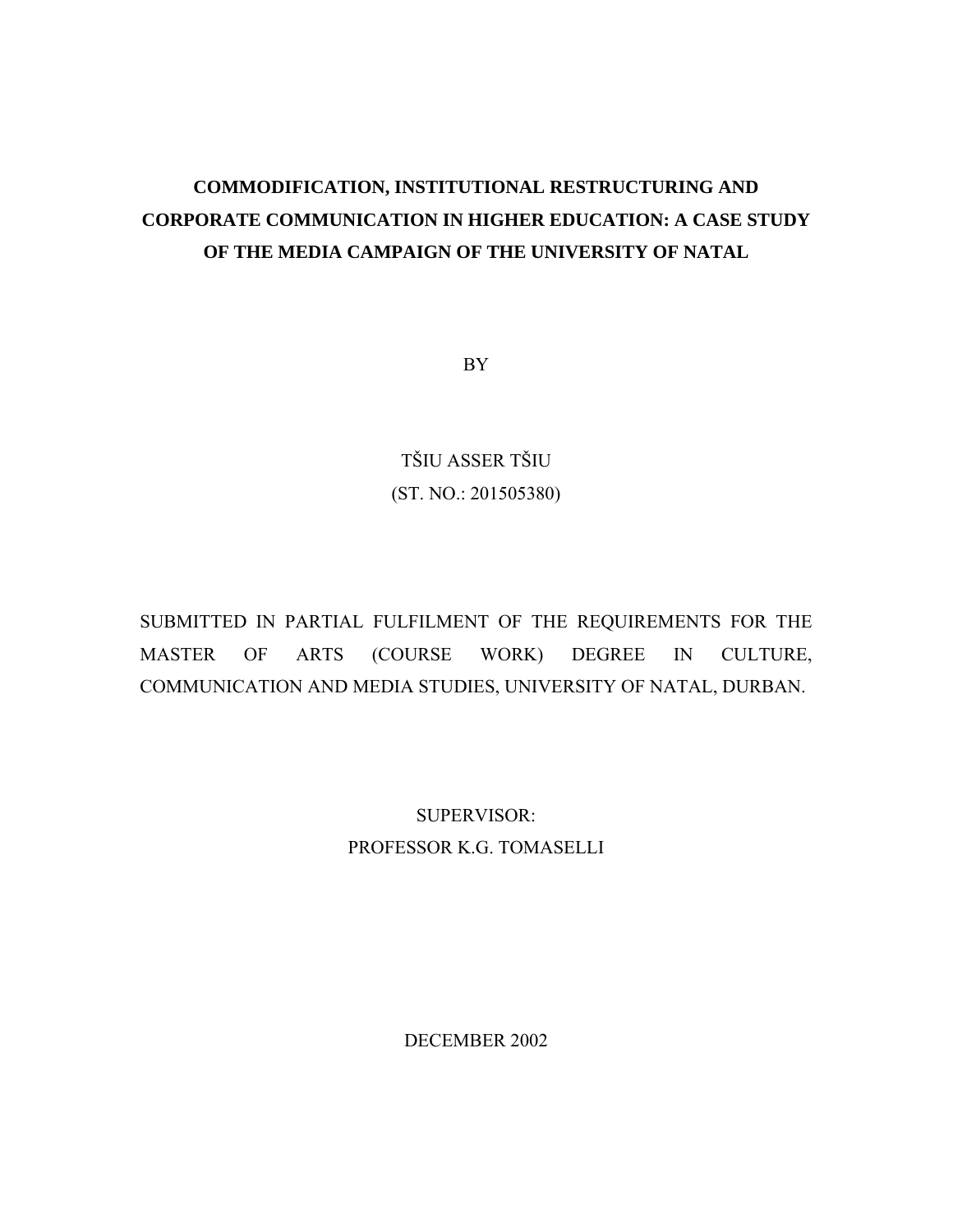## **DECLARATION**

I DECLARE THAT THIS RESEARCH THESIS IS MY OWN WORK. ALL CITATIONS HAVE BEEN DULY ACKNOWLEDGED. NO PART OF THIS WORK HAS BEEN SUBMITTED FOR A PREVIOUS DEGREE IN THIS UNIVERSITY OR ANYWHERE ELSE.

…………………………………………… (SIGN)

TŠIU ASSER TŠIU UNIVERSITY OF NATAL DURBAN DECEMBER 2002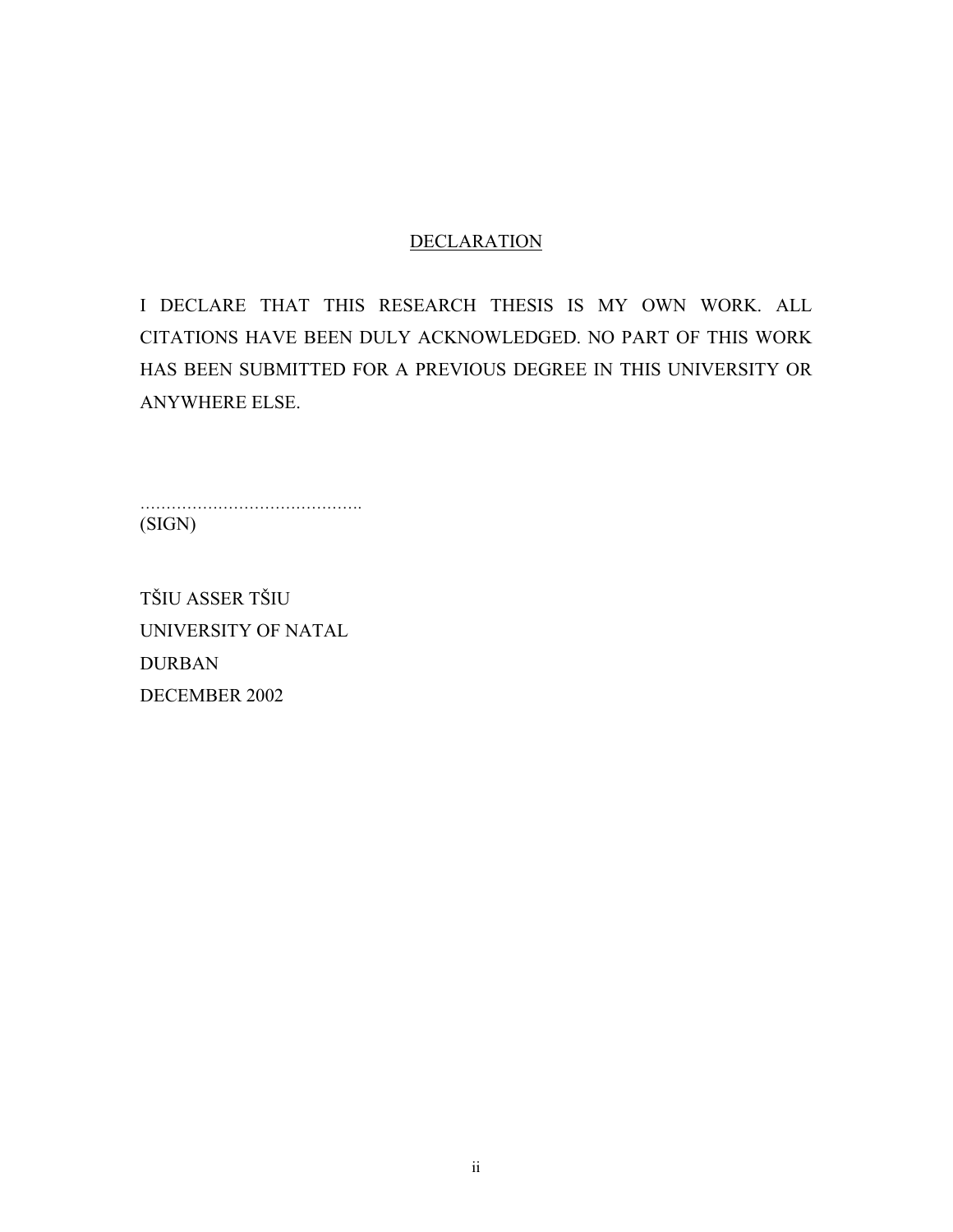|  | <b>TABLE OF CONTENTS</b> |
|--|--------------------------|
|--|--------------------------|

| <b>Title</b> |                                              | Page           |
|--------------|----------------------------------------------|----------------|
|              | Declaration                                  | 11             |
|              | List of tables, figures and appendices       | iv             |
|              | Acknowledgements                             | V              |
|              | Abstract                                     | V <sub>1</sub> |
|              |                                              | $\mathbf{1}$   |
|              | 1. Chapter One                               |                |
|              | Corporate communication – an overview        | 1              |
|              | Corporate communication and higher education | 8              |
|              | Media ecology of corporate communication     | 14             |
| 2.           | <b>Chapter Two</b>                           |                |
|              | Higher education missions                    | 19             |
|              | Institutional restructuring                  | 22             |
|              | Higher education and globalisation           | 29             |
|              | Marketisation of higher education            | 31             |
|              | Higher education and symbolic capital        | 33             |
|              | 3. Chapter Three                             |                |
|              | Historical background                        | 39             |
|              | Corporate communication context at NU        | 41             |
|              | The current media campaign                   | 43             |
|              | Textual analysis                             | 51             |
|              | 4. Chapter Four                              |                |
|              | Findings                                     | 60             |
|              | Conclusion                                   | 67             |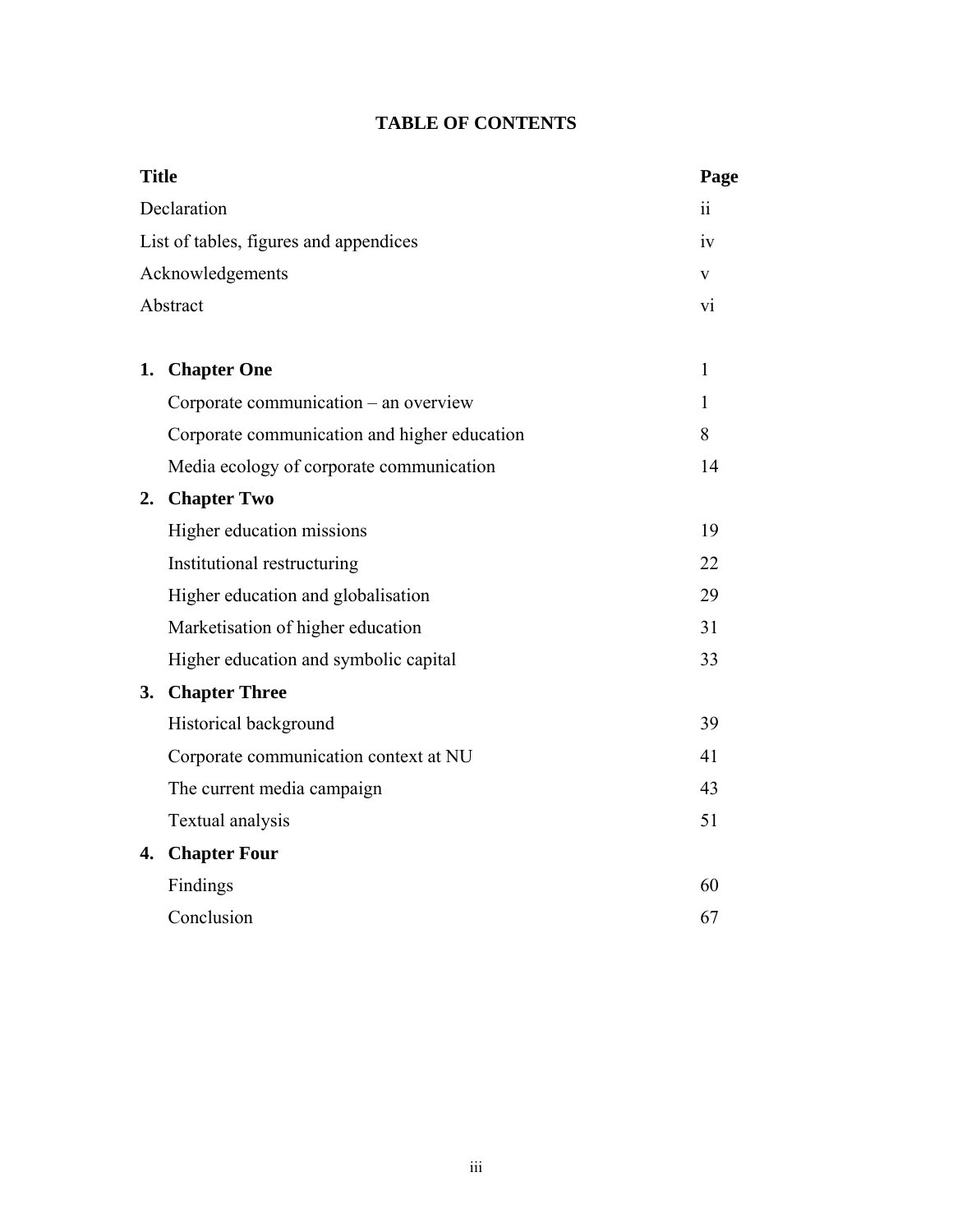# **LIST OF TABLES, FIGURES AND APPENDICES**

|              |                                                      | Page |  |  |  |  |
|--------------|------------------------------------------------------|------|--|--|--|--|
| Figure 1.1   | Schematic representation of media ecology            | 15   |  |  |  |  |
| Figure 2.1   | Diminishing social returns of education              |      |  |  |  |  |
| Figure 3.1   | Campaign poster adverts used in phase 1              |      |  |  |  |  |
| Figure 3.2   | Steps in a media campaign                            |      |  |  |  |  |
| Figure 3.3   | Sample campaign poster adverts used in phase 2       |      |  |  |  |  |
|              |                                                      |      |  |  |  |  |
| Table 1.1    | Student population in S.A. tertiary education sector | 11   |  |  |  |  |
| Table 1.2    | Strengths and weaknesses of major media channels     | 16   |  |  |  |  |
| Table 3.1    | Perceptions on selected South African universities   | 46   |  |  |  |  |
| Table 3.2    | Steps in textual analysis                            | 52   |  |  |  |  |
| Appendix 1.1 | Fee/subsidy level at NU                              |      |  |  |  |  |
| Appendix 1.2 | Budget allocations to universities                   |      |  |  |  |  |
| Appendix 3.1 | Radio listenership per station                       |      |  |  |  |  |
| Appendix 3.2 | Scripts of radio adverts – NU campaign               |      |  |  |  |  |
| Appendix 3.3 | Scripts of cinema adverts – NU campaign              |      |  |  |  |  |
| Appendix 3.4 | Interview Dr. R. Kishun – transcript                 |      |  |  |  |  |
| Appendix 3.5 | Interview Ms. A. Druce - transcript                  |      |  |  |  |  |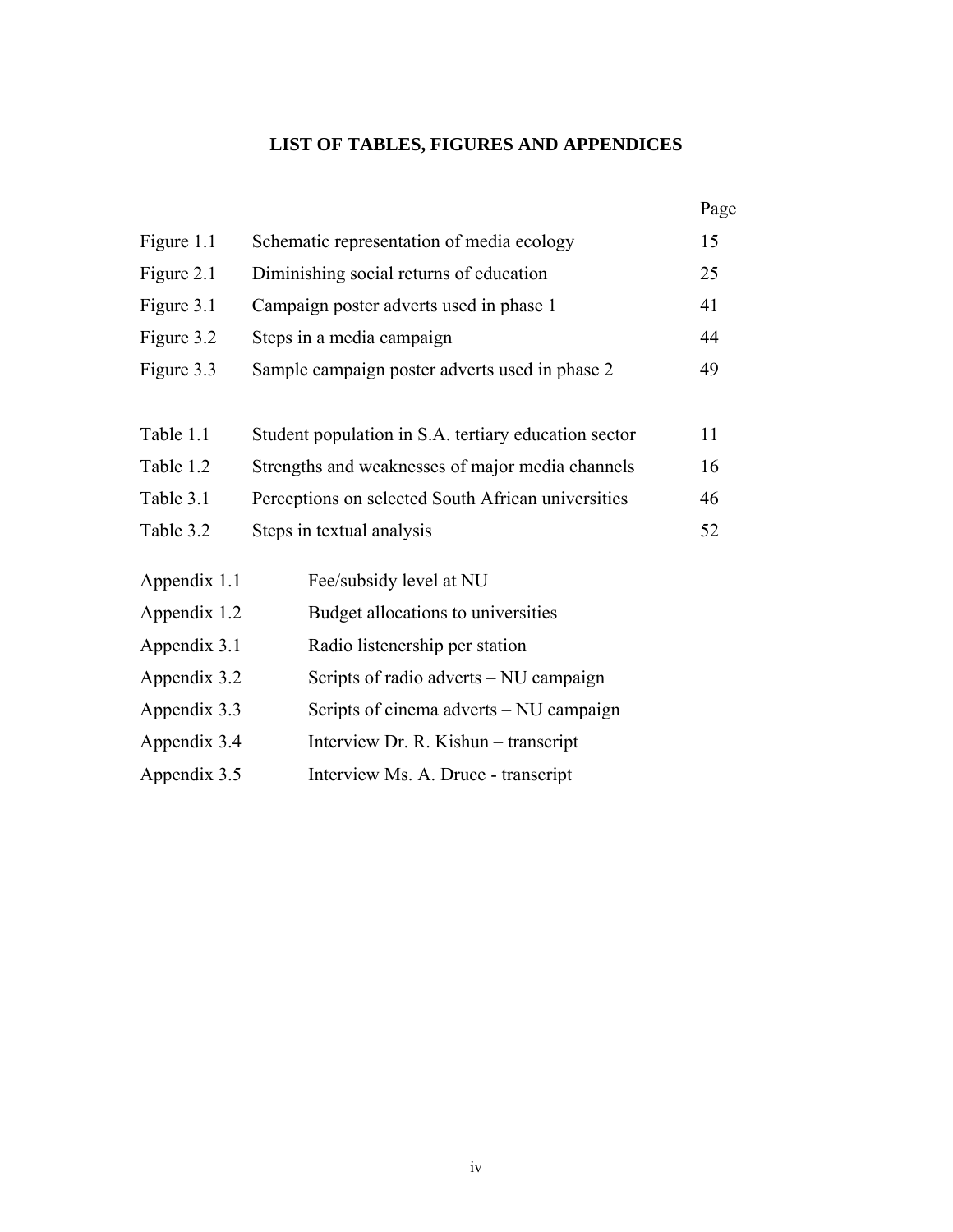#### **ACKNOWLEDGEMENTS**

The project of intellectual development is characterised by accumulation of many debts – some intellectual, financial, material and spiritual. This work has benefited from many minds, advice, criticism, time and inputs and support of numerous people, all of whom I am greatly indebted. Without you the task of carrying out this work would have been unbearable:

- **Prof. Keyan Tomaselli, my supervisor, for providing me with intellectual stimulation,** guidance and critical critique.
- Prof. Ruth Teer-Tomaselli, for your mentoring, advises and support.
- My mentors, Ms. Miranda Young-Jahangeer and Ms Elaine Binnedell, for constant and critical inputs.
- The Public Affairs department of the University of Natal for opening its doors for me to conduct this research, especially Mr. William Saunderson-Meyer and his colleagues.
- Mr. William Heuva, for assistance in conceptualising the research idea and proposal.
- My global friends Prof. Juan-Carlos Molleda, University of South Florida and Mr. Felix Maringe, University of Southampton and local friends and colleagues at the National University of Lesotho.
- Communication, Culture and Media Studies (CCMS) and my colleagues for providing me with an intellectual home and a vibrant environment for scholarship. To Susan Govender, the programme administrator, a big thank you.
- The National University of Lesotho for granting me staff development leave, the National Manpower Development Secretariat, Lesotho, for a loan bursary and University of Natal for its graduate scholarship.
- My family, my parents, *ntate* Tšepiso and *'mè* 'Malintle Tšiu; my spouse, 'Mamokonyana and the "boys", Mokonyana and Kananelo Tšiu, for your understanding, inspiration, support and love.
- Most of all, glory be given to God our Father and our Lord Jesus Christ.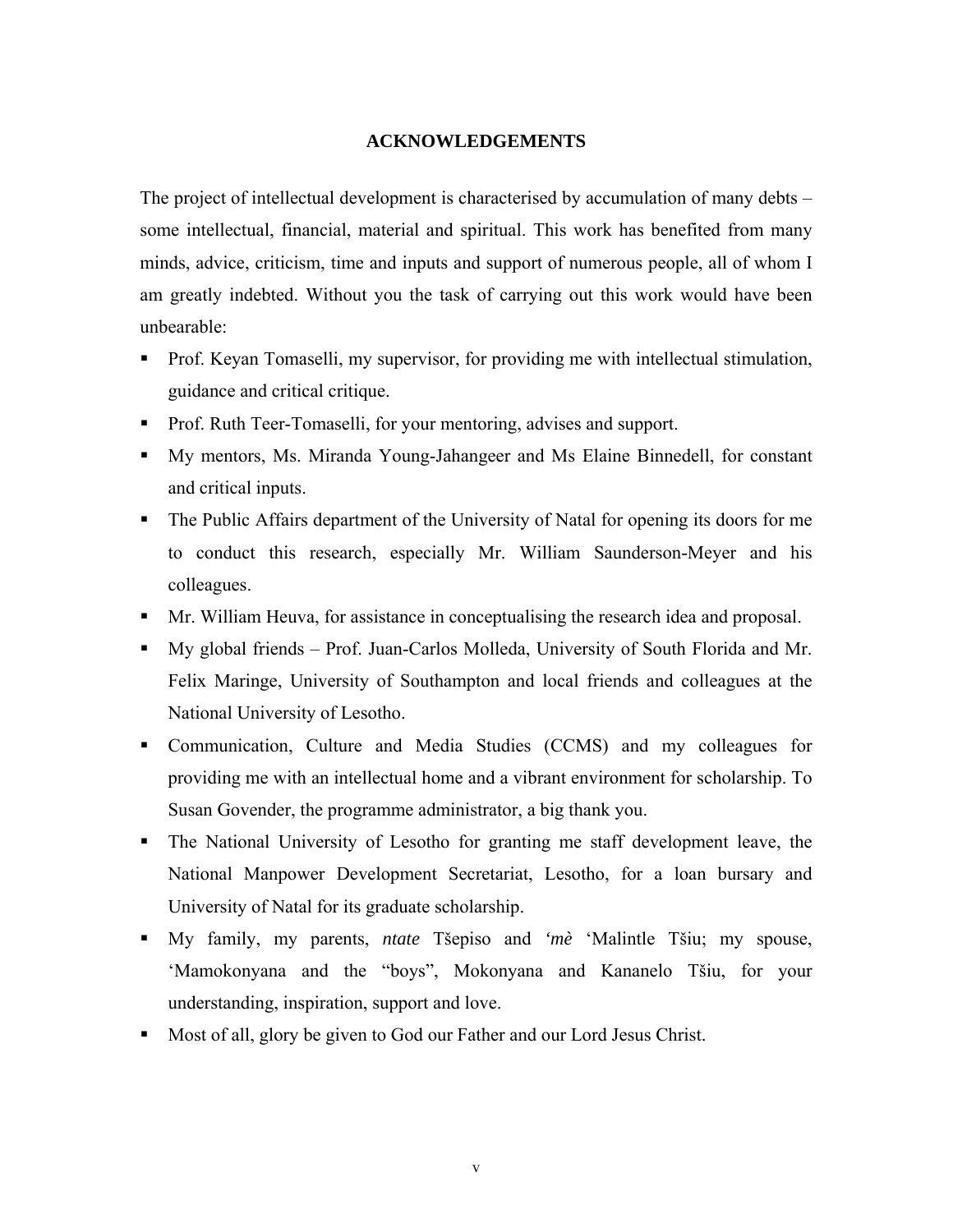#### **ABSTRACT**

Changes in global political economy are moving towards 'capitalisation' of public institutions through market instruments. These changes create new environments and challenges. In order to meet these challenges, higher education institutions are restructuring to position themselves in their new environment. In this process, the media play an active role. Using corporate communication as a focal point, this research examines how higher education institutions aim to accomplish their mission, on one hand and mitigate challenges of the new political economy, characterised by globalisation and marketisation, on the other. Using the University of Natal's corporate communication media campaign as a case study, the research looks into how education is commodified through processes of institutional restructuring and how this is reflected or mirrored through corporate communication strategies.

This study is done within cultural studies and critical media research tradition. In contrast to 'administrative' studies that focus on how to use mass communications within the given political economic order to influence audiences, sell products or promote institutions, it addresses social and cultural effects of corporate communication in higher education. It offers insight into how corporate communication could be utilised for societal good instead of perpetuating social inequalities.

Chapter One provides an overview of corporate communication and how it interacts with higher education by looking into challenges that threaten institutions to accomplish their mission. Chapter Two offers a theoretical framework of the new political economy through which higher education is now operating and how the media plays a role in this framework. Chapter Three provides an analysis of the media campaign of the University of Natal as evaluated against the institution's mission statement, and Chapter Four offers data analysis and lessons learned from the University of Natal media campaign.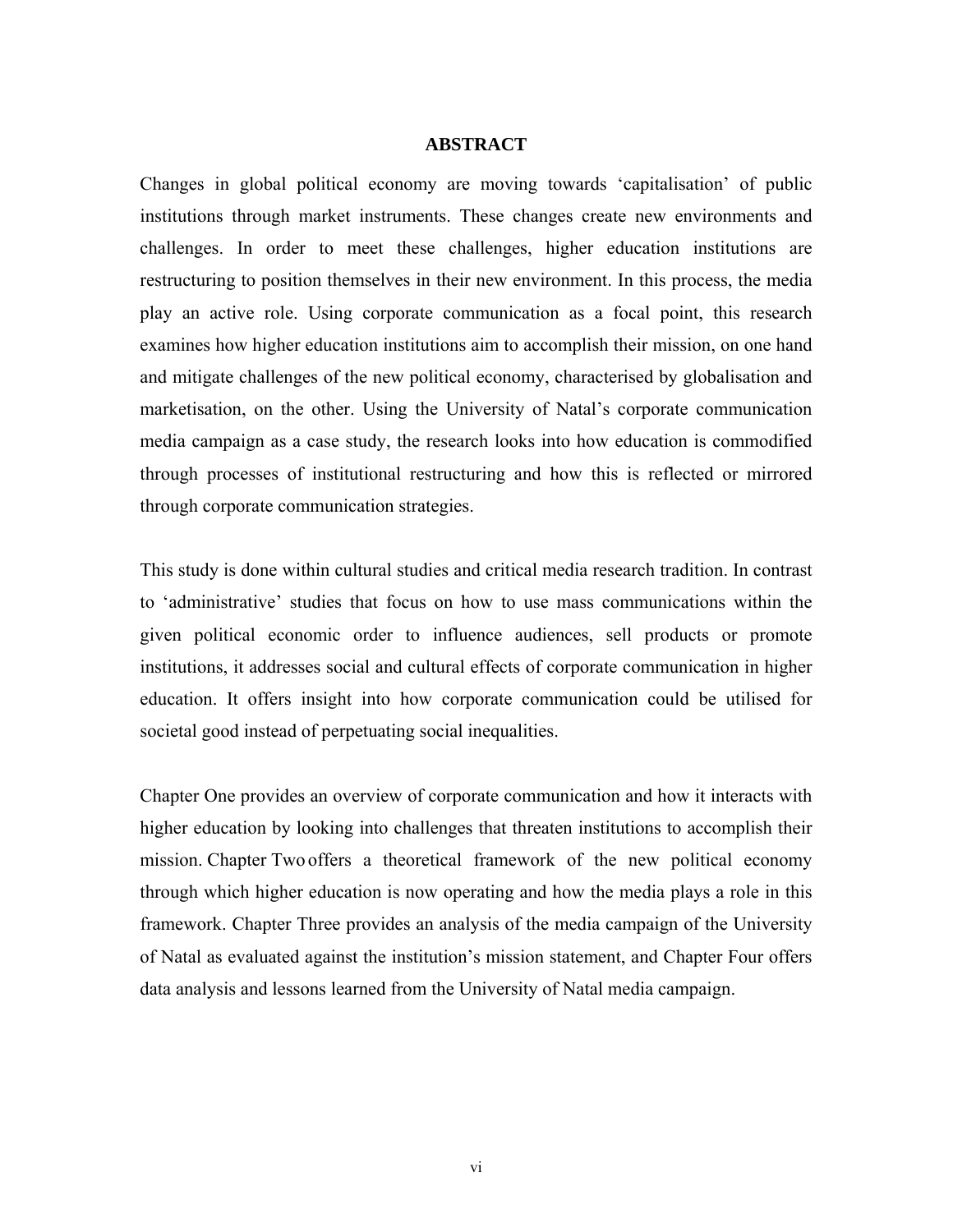#### CHAPTER ONE

#### **CORPORATE COMMUNICATION IN HIGHER EDUCATION**

#### **Corporate Communication – an overview**

Corporate communication occupies a special place in the operations of contemporary organisations in their interface with society. It forms part of a larger media landscape and processes associated with mediated communication, which characterise common practices in our everyday life. The rise of corporate communication is attributed to sophistication of society and its institutions, a phenomenon, which has diminished the role of traditional oral and face-to-face interaction. Corporate communication has increased the utility of mediated communications, the exchange of information or symbolic content through technological carriers without requiring co-presence in space and time. Mediation or mediated communication refers to the relaying of second-hand (or third party) versions of events and conditions, which we cannot directly observe for ourselves. It involves efforts of other actors and institutions in society, which aim to contact us for their own purposes or for our own supposed good (McQuail, 2000: 64). It is structural changes in society and technological innovations that saw the proliferation of new modes and arrangements of communication. According to Chris Skinner and Gary Mersham (1998: 347-348), "as society became more complex and sophistication in communication techniques and research methods increased, the need arose for communication experts who could deal with intricate socio-economic, political and other forces as they relate to the communication needs of modern-day organisations".

Communication strategies and media management have become key activities for organisations across the political, social and cultural spectrum seeking positive public perceptions and support. Brokerage of information being channelled through mass media, small media, marketing and web-based digital communications are designed and shaped to gain mileage on publicity, influence public opinion and to reflect organisational goals and objectives. Claims for visibility in the media are not confined to business and political issues, which have received wide critique and comment in their usage of media and corporate communication in particular, but also extend to social movements such as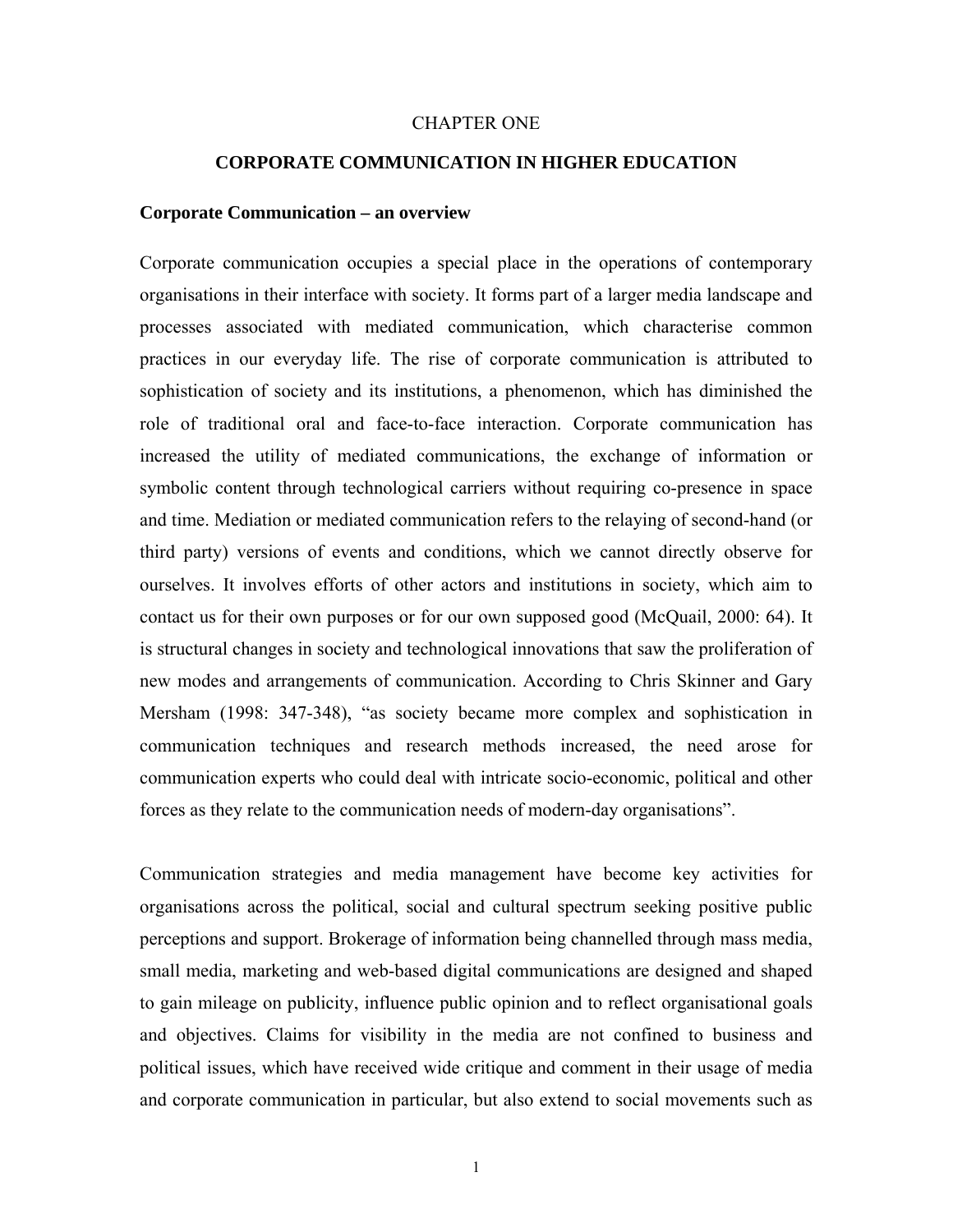environmentalists, marginalised groups like women and minorities, organised labour as well as public institutions like universities, which are not traditionally known to seek publicity (Wernick, 1991).

Carried out through a complex set of mainly communicative activities, the publicinstitution 'dialogue' is often handled through a specialised unit of corporate communication or public relations. Employing corporate communication techniques, institutions utilise communication strategies, information and media management to position themselves in society and marketplace.

Corporate communication is defined as "communications between a corporation or other large organization and its internal and external audiences – the purpose of which is to create greater understanding for, and perception of the ideals and purposes of the organization" (Dolphin (1999: 39). This definition does not, however represents a coherent body of views within this fragmented occupational system nor is it without contestation (Savio, 1992; Duffy, 2000a; Molleda, 2000; Holtzhausen, 2002; Pieczka, 2002). Using another perspective, drawn from Latin American public relations, Juan Carlos Molleda (2000:515) defines public relations as "a socio-technical and administrative discipline with which the opinion and attitude of a public are analysed and evaluated. Public relations is carried through a planned, continuous programme of reciprocal communication destined to maintain a beneficial affinity with and comprehension of the public." In corporate communication, publics may be both internal and external.

Corporate communication is said to have emerged, evolved or transformed from public relations. Both have also traded under various names, such as corporate affairs, external affairs, public information and public affairs, with the latter normally reserved for publicsponsored, government or state related affairs (Savio, 1992: 8; Dolphin, 1999: 2-3). The terms 'corporate communication' and 'public relations' will be used interchangeably in this work. My preference is for 'corporate communication', as it is a more holistic term.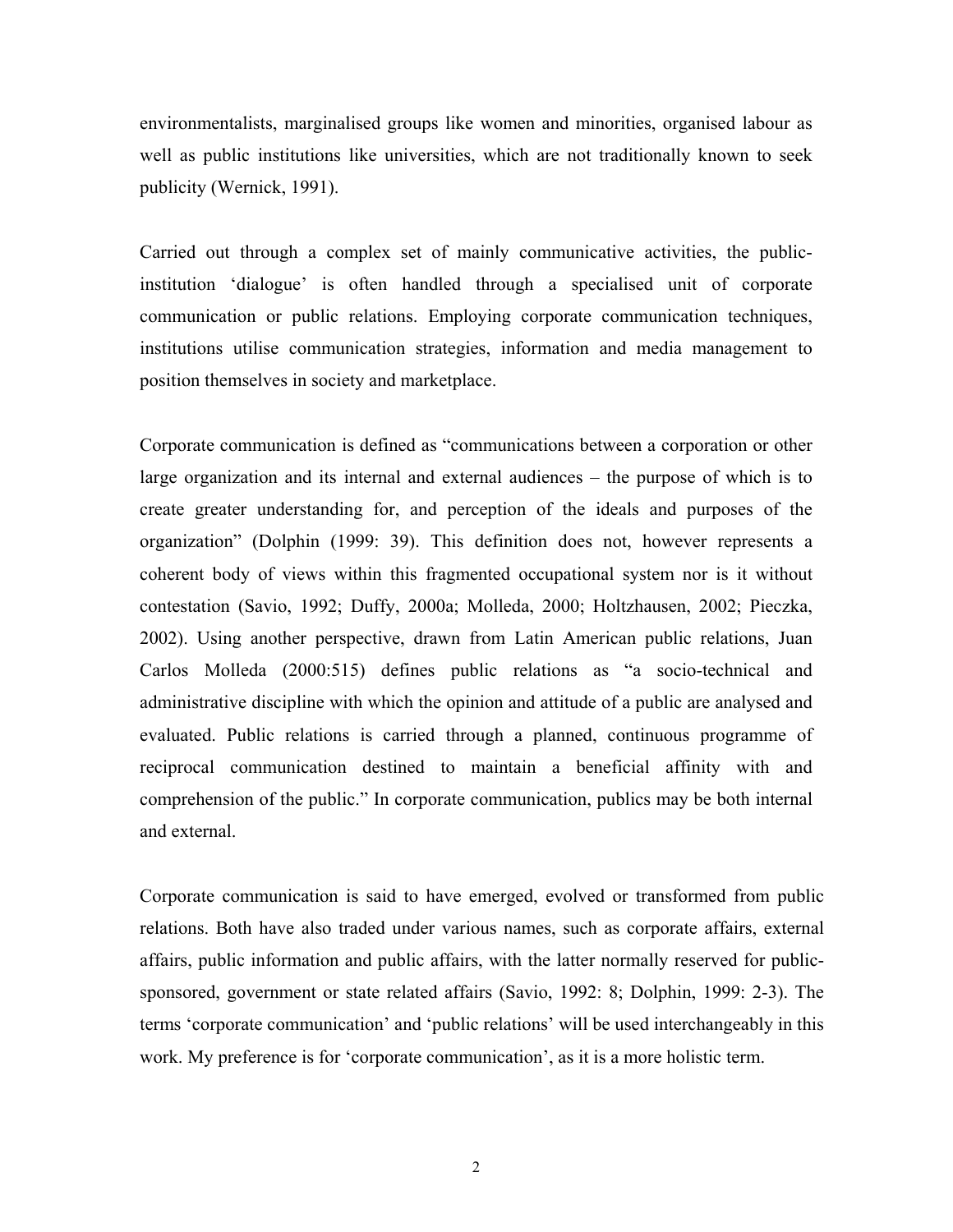The nomenclature of corporate communication is mainly European. In most contexts, a corporate institution is any organised social institution or body, whether commercial, public or voluntary. 'Corporate' implies organisations – both profit and non-profit making in their totality. It encompasses everything from the small family-run firm to the largest multinational. What defines it as corporate is its cohesion: the idea of people coming together and working towards a common goal (Ind, 1999: 2). Communication, on the other hand, refers to a process of negotiation and exchange of meaning in which messages, 'people-in-cultures' and reality interact so as to enable meaning to be produced or understanding to occur (O'Sullivan et al., 1994: 50). It is therefore not uncommon to learn of a corporate or corporate communication in reference to a voluntary or public organisation. The turn to corporate communication from public relations is also attributed to the negative image of the latter, sometimes referred to as 'spin-doctoring'. Corporate communication is also perceived more broadly as encompassing both external and internal communication, while public relations has a perception of mainly external affairs (Steyn, 1999: 24). The term corporate communication is increasingly being used to describe what is still referred to as public relations in academic literature, however a survey among Fortune 500 companies in the US indicated that, as early as 1992, corporate communication was used in 164 cases compared to 76 that persisted with public relations (Steyn, 2000).

The value of corporate communication, in a modern democracies, is that every organisation survives ultimately only by public consent. Such consent cannot exist in a communication vacuum (Skinner and von Essen, 1999: 5). To its practitioners, corporate communication fosters social harmony, promotes positive public opinion, and strives for mutual understanding between people, groups and organisations. Berendian Lubbe summarizes these functions as:

Firstly, public relations deals with the *interpretation* of the needs, attitudes and opinions of people, groups and organisations. Secondly these needs, attitudes and opinions must be *communicated* between people, groups and organisations in such a way that an understanding of them is achieved. Finally, public relations must *manage* this process of communication in order to change or maintain needs, attitudes and opinions (1997: 103).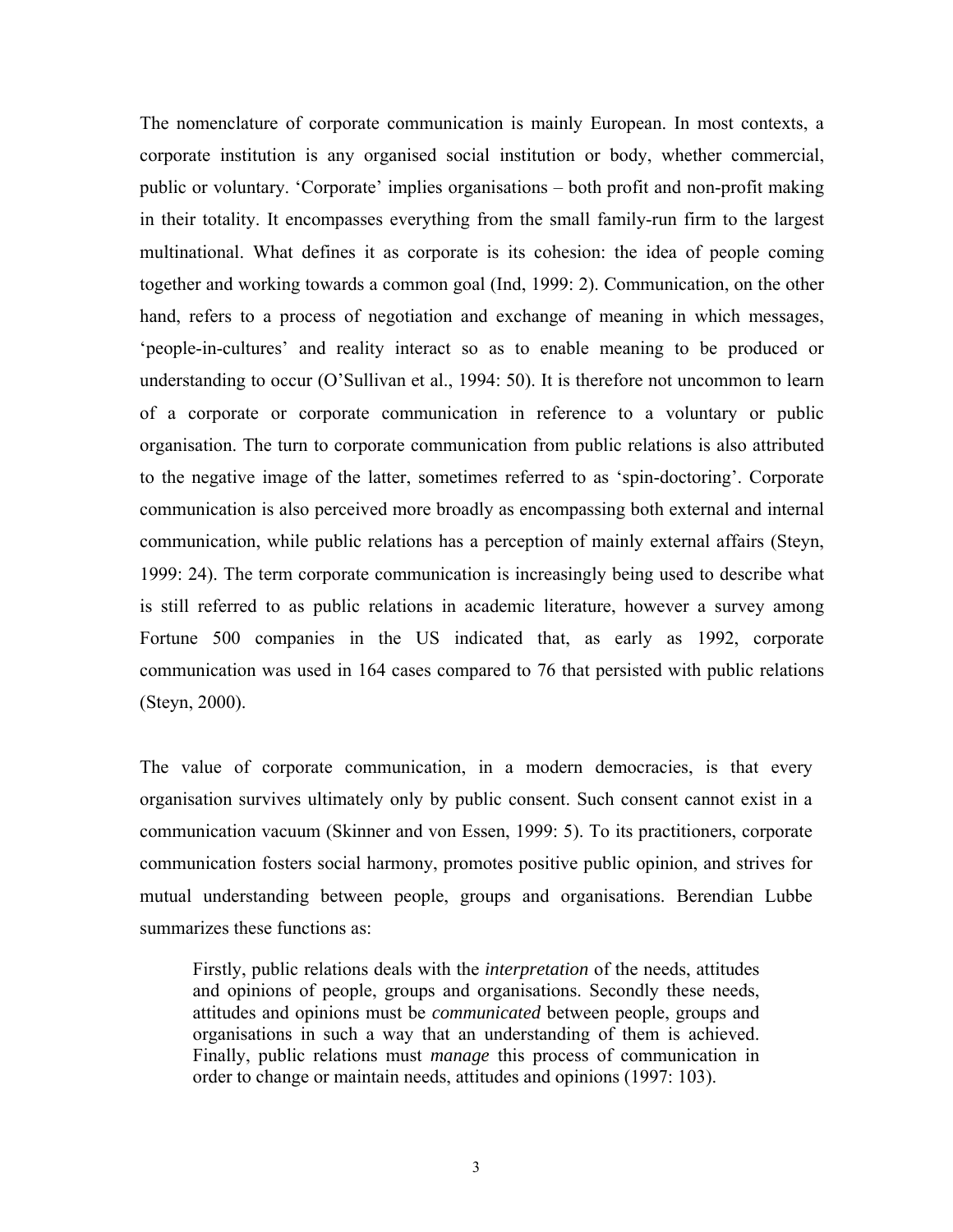Corporate communication is beneficial to society as it facilitates building of good relations between sectors of society and its institutions whether they be economic, public or organic (Duffy, 2000a: 379). Through its public education, provision of information and dynamic dialogue, different sectors of society are able to access and engage their institutions. It can be conceived as a discourse, which has amongst its ideals the advocacy of equal and fair power relations, and therefore can be redefined as the production and exchange of meanings through relationships (Weaver & Motion, 2002: 327).

Despite the growing awareness of the importance of promotional professions, like corporate communication, in the fields of media and communication studies, media studies has predominantly considered corporate communication as media sources, looking either for patterns and evidence of domination by powerful institutions and interests; or more broadly, focussed on issues of access and participation (Pieczka, 2002; Pieczka & Schlesinger, 2002; Davis, 2000). This critical view is premised and validated by an understanding that research into corporate communication has to take into account intensions, aims, purposes, organisational frameworks, modes of operation, professional values, funding, general circumscriptions, external pressures and ideological considerations (Halloran, 1998: 19). Critical scholars argue that the distribution of power between the corporate institutions and society or its groups is unequal, hence the ability of the former to obtain greater media access for its own good. Media ethists estimate that about 50 per cent of all stories presented in the media – whether print or broadcast – probably are generated initially by a public relations person (Lester, 1995: 86). Corporate communication outlets are said to be exploiting a vacuum being created by staff cuts in newsrooms where fewer and fewer staff are expected to produce more and more. This view is highlighted by Robert McChesney (1997: 25) who states that, "with fewer journalists, limited budgets, low salaries and lower morale, the balance of power has shifted dramatically to the public relations industry, which seeks to fill the news media with coverage sympathetic to its clients". The decline in editorial resources and significant increase in corporate communication's sphere of operation is viewed more broadly as an outcome of capitalistic encroachment of the public sphere where market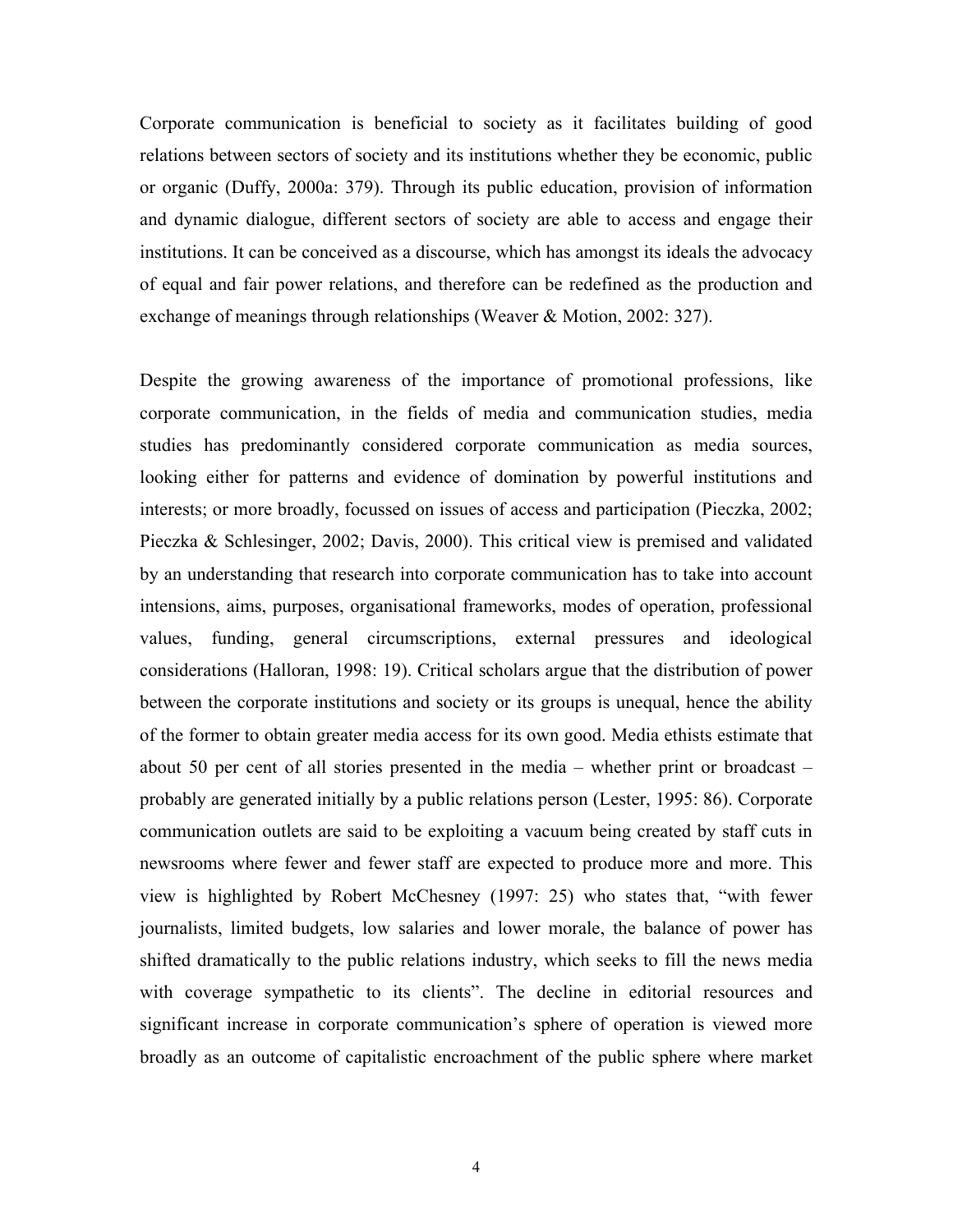ideals are preferred over those of public service (see Shoemaker & Reese, 1996; Davis, 2000; Fürsich & Roushanzamir, 2001).

Corporate communication utilises advertising and marketing as its main tools, thus blurring boundaries between itself, advertising and marketing. The use of these tools raises criticism about corporate communication as they are in the main associated with unethical practises of the capitalist business world. Whilst corporate communication is concerned with changing attitudes, altering perceptions and affecting what people believe about an organisation and its mission through provision of factual information, public education and open debate, its incorporation of advertising and marketing are a source of criticism (Dolphin, 1999: 11; Pieczka & Schlesinger, 2002: 300).

The most penetrating, coherent analysis and critique of advertising has been provided by Marxist thought. Marx argued that the exploitative social relationship between owners and workers under capitalism was concealed by appearance of the goods, which were produced (Sinclair, 1987: 2). This was the 'fetish of commodity' (Marx, 1976a: 71-83). Common in corporate communication is 'institutional advertising' or advertising aimed at enhancing the profile of an institutional name. In institutional advertising, Sinclair (1987: 2) argues, there is no actual product to be sold: instead its point is to induce the adoption of a favourable attitude towards an industry or corporation. At face value, this type of advertising lacks a commodity to sell, unlike commodity advertising, which is linked to a certain tangible product.

Differences between a physical commodity and a commodity lacking physical properties are explained by Paul Thompson and David McHugh (2002: 169) who argue that, "what gives weight to an object or idea in a market economy is its status as a commodity. Its physicality or otherwise is wholly irrelevant. Knowledge can be calculated, rationalised and ultimately commodified." When anything, tangible or intangible, is used with the intention of creating economic value, it becomes an item of 'capital' rather than consumption (Etzkowitz, 1997). It is the process of obliterating the object itself through advertising, which is the object of much criticism.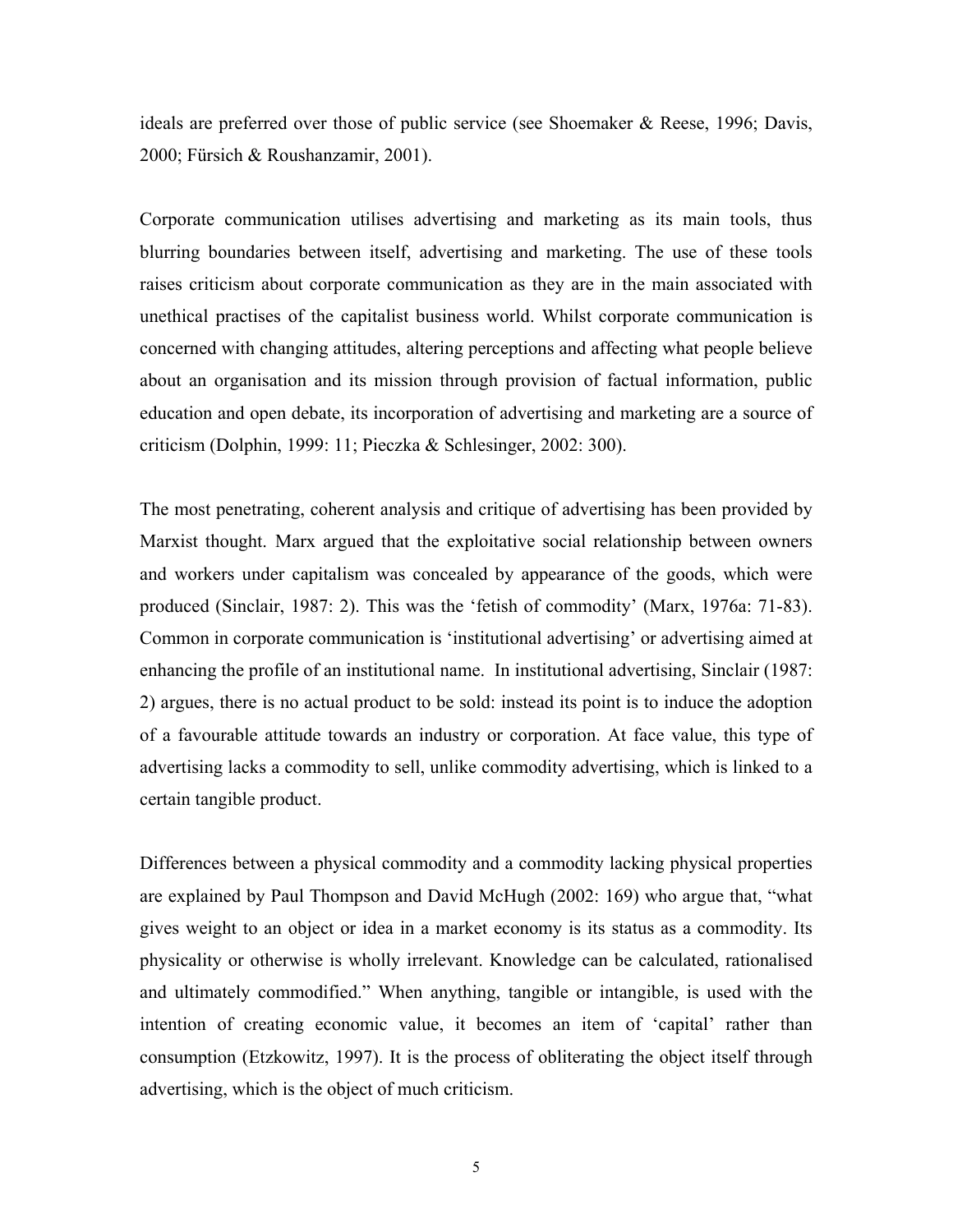Large-scale advertising is associated with growth in industrial production. Raymond Williams, however argues that "it is not true that ... with the coming of factory production large-scale advertising became economically necessary" (1993: 324). He argues that the formation of modern advertising has to be traced, essentially, to certain characteristics of the new 'monopoly' (corporate) capitalism (Williams, 1993: 328). On public relations, he argues that it is tactically the same with advertising. "The methods are often basically similar: the arranged incident, the 'mention', the advice on branding, packaging and a good 'selling line' (Williams, 1993: 333)."

In corporate communication, advertising provides controlled message production and circulation, unlike in news discourse where the final decision rests with the journalist or editor. Advertising is credited with building of brands, which is one important aspect in the promotional culture. Brands associate meanings with products and as such draw on and shift the multiple system of meaning that makes up culture (Myers, 1999: 9-18). In reference to the media systems, John Phelan (1991: 78) argues that it is the repetitive display over time of the station logo, the network mark, the series 'billboard' that is the fundamental tool in establishing identity. It is the association of corporate communication, advertising and 'products', however, which brings up the question of marketing.

Marketing and marketing techniques are widely used in corporate communication. The term "marketing' connotes an activity peculiar to the business world alone. To some, marketing seems to be synonymous with selling, as a result they feel it has no place in public discourses such as higher education (Bruwer, 1996: 121). Put in simple terms, marketing is a matching process, which involves identifying societal, wants or needs and matching them to organisational capabilities and objectives – what the organisation wants to be and it can be (Bruwer, 1996: 128).

The association of corporate communication with marketing remains problematic, as some view this association as a neutral activity whereas others view corporate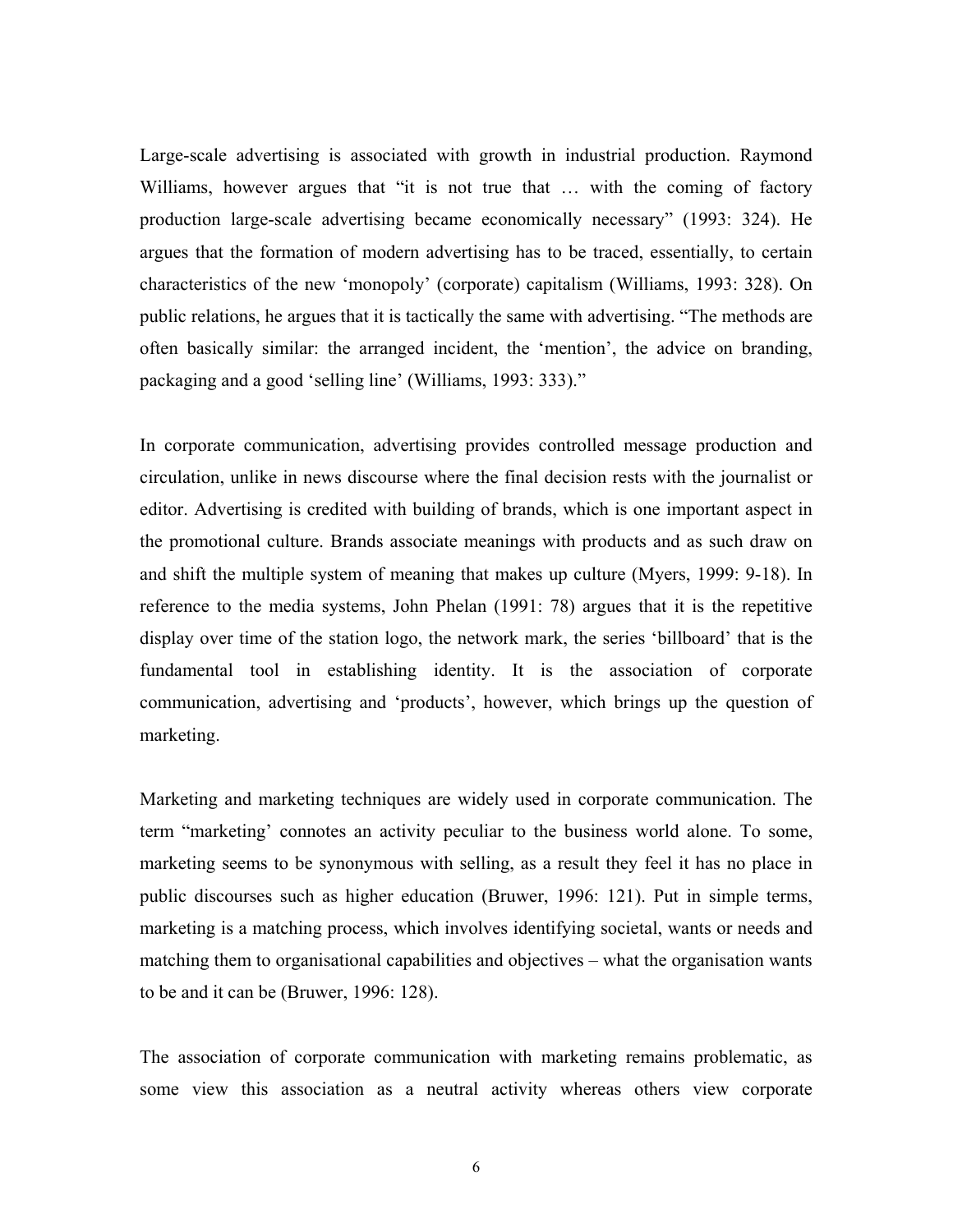communication as creating an enabling environment to boost sales through pacifying members of society. The hidden agenda view or the 'iceberg notion' is expressed by Wilcox *et el.* who argue that, the "... major purpose of marketing is to make money for the organisation by increasing the slope of the demand curve. The major purpose of public relations is to save money for the organisation by building relationships with publics that constrain or enhance the ability of an organisation to meet its mission" (1997: 16).

Conversely, marketing is seen as production or service-related activity contributing to the bottom-line with indirect association with corporate communication, which can be regarded as an arm for social activism thus engaging an organisation on behalf of society. Marketing cannot therefore be confined to being a tool for corporate communication, hence a dilemma or contested role of marketing in corporate communication. The same conflicting views are expressed with regard to marketing and advertising. In the past, advertising has often been approached from two different viewpoints, namely the marketing viewpoint and the communications viewpoint. Proponents of the marketing viewpoint studied advertising within the context of marketing mix while proponents of the communications view did not dispute advertising's role in marketing, but felt that advertising was often reduced to a mere marketing term and not regarded as a dynamic process of communication in its own right (de Klerk, 1998: 327).

Threading across corporate communication, advertising and marketing is the concept of ideology. All advertising, even the most informational and rationalistic, is ideological, if only in the formal sense that it places its audience in the role of buyer or consumer and seeks to dispose that audience favourably towards what is for sale (Wernick, 1991: 31). Put within the context of a political economy dominated by neo-liberal thought, corporate communication, advertising and marketing are ideologically-charged and are not always symmetrical in their execution. However they have the scope to be used positively to promote issues of public interest and social good (Duffy, 2000b: 378; Weaver & Motion, 2002:325). According to V.N. Volosinov (1981:145) "everything ideological possesses meaning: it represents, depicts or stands for something lying outside itself. In other words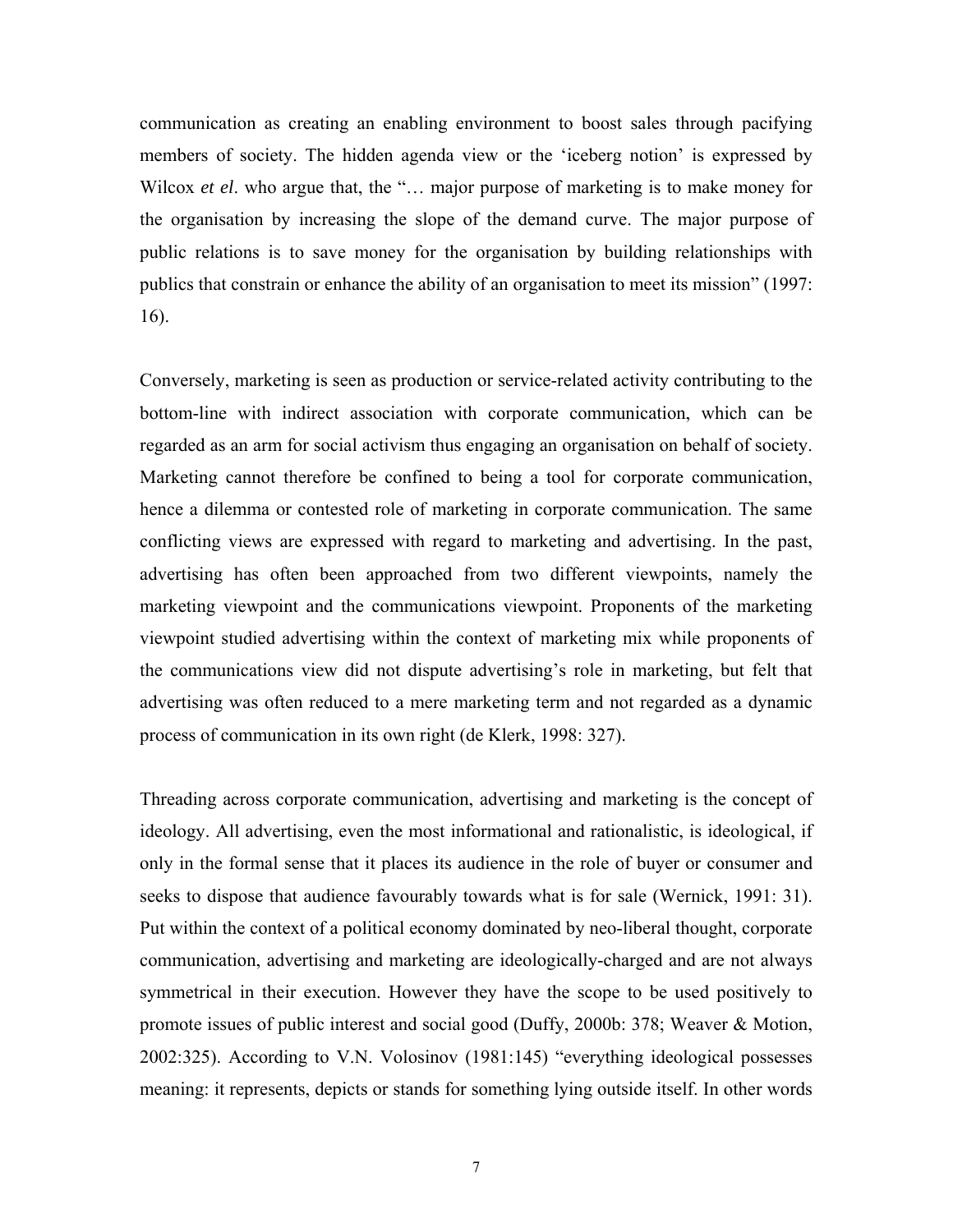it is a sign. Without signs, there is no ideology." In late capitalism, market ideology reigns supreme, hence the belief of its self-righting mechanism. In this paradigm, corporate communication, advertising and marketing are argued in relation to the market, not society.

Market ideology could be understood against the following definition of ideology, in which Althusser states that,

It will suffice to know very schematically that an ideology is a system (with its own logic and vigour) or representations (images, myths, ideas or concepts, depending on the case) endowed with historical existence and role within a given society … So ideology is a matter of the lived relation between men and their world. This relation, that only appears as 'conscious' on condition that it is unconscious, in the same way only seems to be simple on condition that it is complex, that it is not a simple relation but a relation between relations, a second degree relation (Ricoeur, 1994: 53-55).

When the market ideology is naturalised, it manifests itself in its historical existence, own concepts and is taken without criticism. Institutions are viewed as instruments of owners and shareholders, not as institutions of society. In this context, the role of corporate communication is narrowly defined, whereas its practice must be embedded in the idea of freedom, justice, harmony, equality and respect for human dignity (Molleda, 2000: 519).

The argument on manipulative, pacifying, indoctrinating and persuasive nature of corporate communication and its techniques are mainly located within the media-centric interpretation of the communication process. The media-centric view sees media technology (and content) as primary movers in social change (McQuail, 2000: 89). The argument which narrowly sees corporate communication and similar professions as media-sources only, fails to focus upon these professions from a neutral and broader view. This neglects to see how media strategies are organised or the operation of cognitive goals such as public information programmes for the fight against illiteracy, road safety or AIDS prevention (Schlesinger, 1992; Shoemaker & Reese, 1991: 188). The view of message-source as the primary defining role, assume that audiences lack defences against persuasive communication and pay less emphasis on how audiences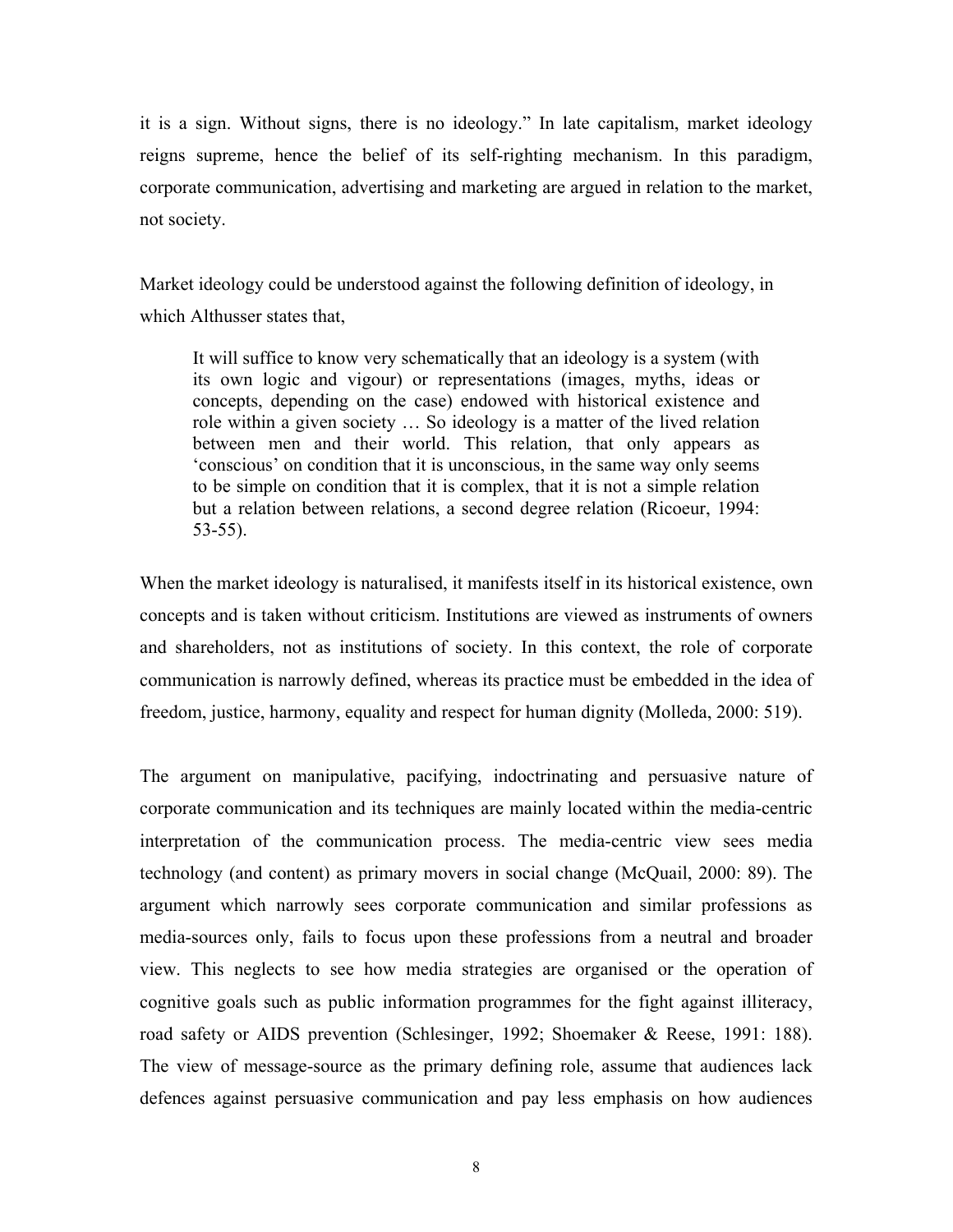reconstruct or interpret the communication messages. They fail to recognise the power of audiences; the polysemic nature of the text or its subjectivity to multiple interpretations; the nature of interpretive communities, which accounts for production of meaning within a community or against the intended objective of the message constructor; instability of sign over context or ability of signs to change meaning depending on the speaker, time, space and environment (Tomaselli, 1996: 29-49). Furthermore, corporate communication and media-source analysis needs to be interpreted in a holistic view taking into account the political economy within which corporate communication is practised, how significantly it works and how public interest is construed in such processes. It is important to note that economics of institutions are major determinants of their practices and how they communicate within and outside them (Fairclough, 1995, 42; Weaver & Motion, 2002: 329). Corporate communication should therefore be analysed within the context within which it is practices.

#### **Corporate communication and higher education**

The institutional association of corporate communication and higher education is a wellestablished practice. Universities and other institutions of higher learning, both private and public have long understood the necessity to cultivate favourable public opinion (Baskin, Aronoff and Lattimore, 1997: 382). UNITECH, an association of university marketing and communication practitioners, was established in the early 1980s as a forum for marketing, communications, fundraising and alumni relations professionals in higher educations in South Africa. It is modelled on its counterpart in United States, CASE (Council of the Advancement and Support of Education) that was established in 1917. From an American perspective, corporate communication in higher education is a long established phenomenon. The first systematic fund-raising campaign identified as an example of early public relations activity was initiated by Harvard College in 1641 (Brendenkamp, 1997: 71). Also in the US, the first university press bureau was established at the university of Wisconsin (Madison) in 1904 (Kummerfelt, 1975: 6). The association of corporate communication activities and higher education has been prompted by several factors, most of which are economic in nature, and less with regard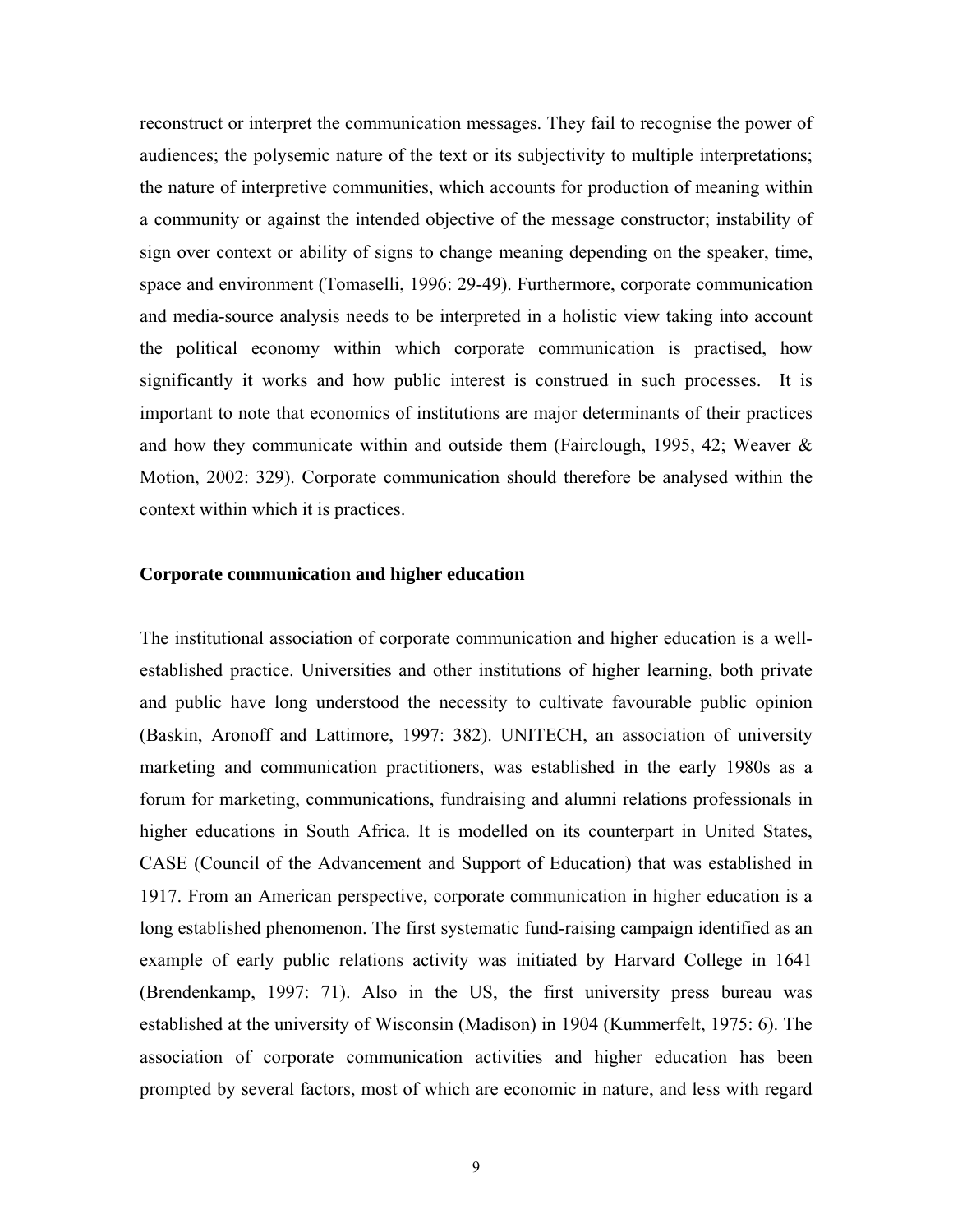to the social good of education. These include financial cutbacks in state funding, competition from other higher education providers, income generation and redefining the image of higher education and its usefulness (Wernick, 1991; Savio, 1992; Oyedemi, 2000). In this work, higher education will be used to refer to tertiary education or postsecondary education offered in formal educational institutions supported the state or authorized and permitted to function by the state. Such institutions include universities, colleges, community colleges, technical institutes, and institutions of professional training. Such institutions may be public or private (but mostly public) and are authorised to grant degrees even though they may also offer short-term courses of study recognised by a diploma or certificate rather than a degree (Mauch, 2000: 26). Higher education will be deemed to cover both instruction of students and conducting of research. The term university will be used when it is specifically appropriate.

Financial cutbacks in state funding of higher education, through which public institutions try to mitigate through corporate communication, could be broadly seen through the global view of the diminishing role of the state, the increasing role of markets, fiscal crisis of the capitalist state and changing spending priorities. The relationship of the state and higher education has been premised on a number of goals including, cultural, social, economic and political goals.

The importance of higher education is to prepare citizens for the future. It helps to develop students with the technical capacity to support economic growth. It is expected to provide professionals and leaders with high-level technical skills, in the hope that economic development will follow. Higher education is also expected to contribute to capacity building by training and educating future leaders of business, government, and the professions. Universities in particular are expected to produce new knowledge by supporting research, which will help the economy to grow and develop in positive ways, and to disseminate the knowledge to others so it can be widely useful (Mauch, 2000: 25- 26). Others expect higher education to contribute to the growth of democracy and good citizenship, political stability, ethnic tolerance and provide other public, private and personal benefits.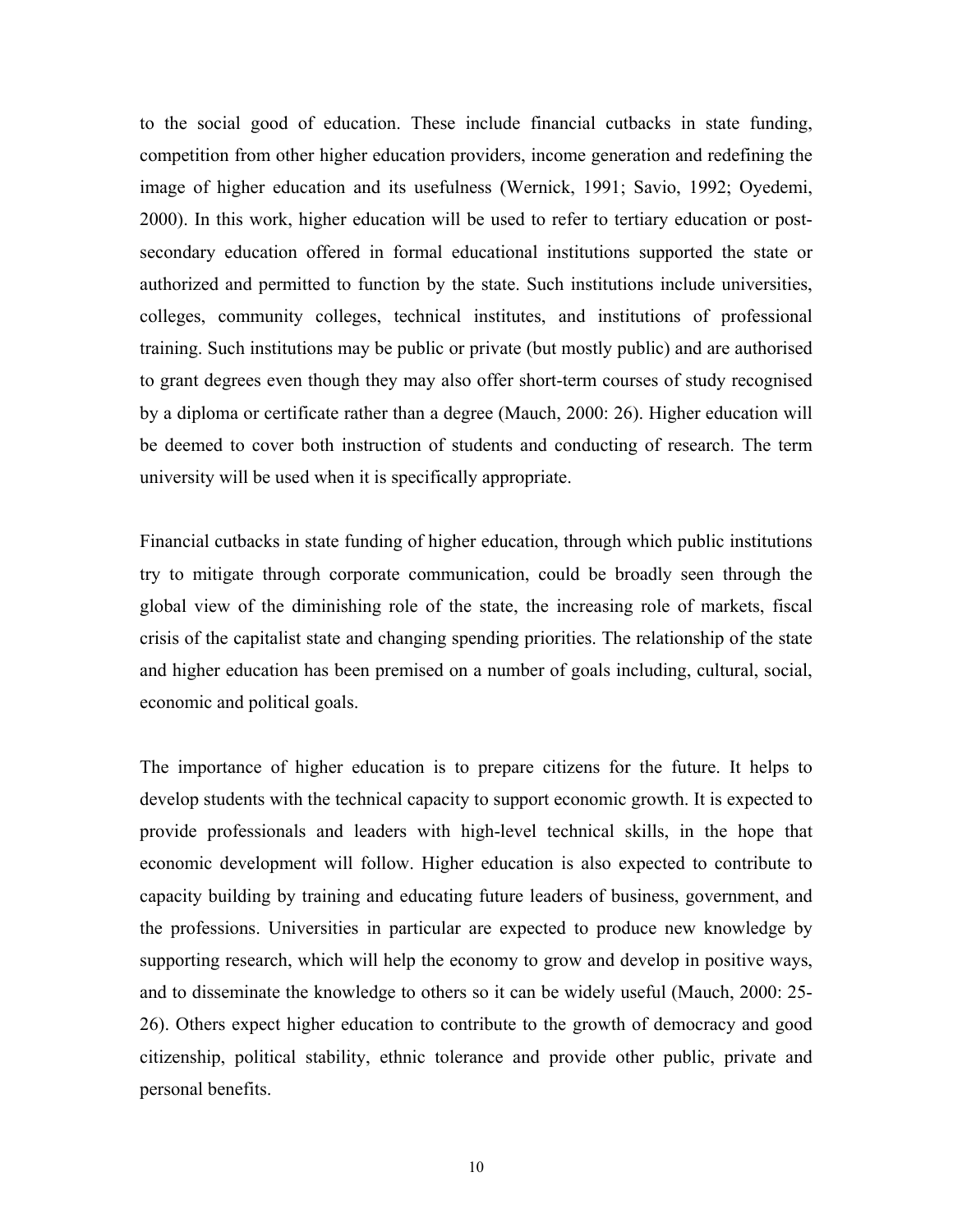The increasing role of markets in all spheres of life has not spared higher education. There are a number of rationales for the introduction of markets and/or market-like forms to higher education systems, "foremost is a desire for economic efficiency understood as 'value for money', particularly given the growing costs of meeting social demands for universal access of higher education" (Dill, 1997: 172). Flowing from business ethos, markets in higher education are believed to foster greater innovation and adaptation. These beliefs are then turned into public policy and inform spending patterns. Dill further argues that "the introduction into higher education of government reforms encouraging competitive research grants systems, greater reliance on tuition fees, and providing incentives for private fund-raising are therefore examples of the application of market instruments in academic reforms" (1997: 172). Similarly, Tomaselli (1986: 1) argues that "from point of view of commerce and government, higher education institutions do not enjoy a reputation for good management of resources. Commerce generally sees higher education as extravagant and unbusinesslike. Universities are sometimes regarded as a luxury that society could do without". To subject higher education to the system of markets is therefore a public policy instrument being used by governments, which on one hand is used to usher in and promote efficiency, effectiveness, innovation and adaptation into higher education and, on the other, to save funds for the state.

Higher education has been targeted for budget cuts. Spending priorities are being diverted to other sectors. It is against this background that higher education institutions have turned to non-traditional sources for funding and in this environment have turned to corporate communication activities to build relations with new partners. Non-traditional sources of funding are those other than the state and private donations. They include corporate funding, licensing, and intellectual and copyrights as well as university-private sector partnerships.

The monopoly of higher education delivery is not confined to public universities but is now open to private universities, technical colleges (technikons in South Africa) distance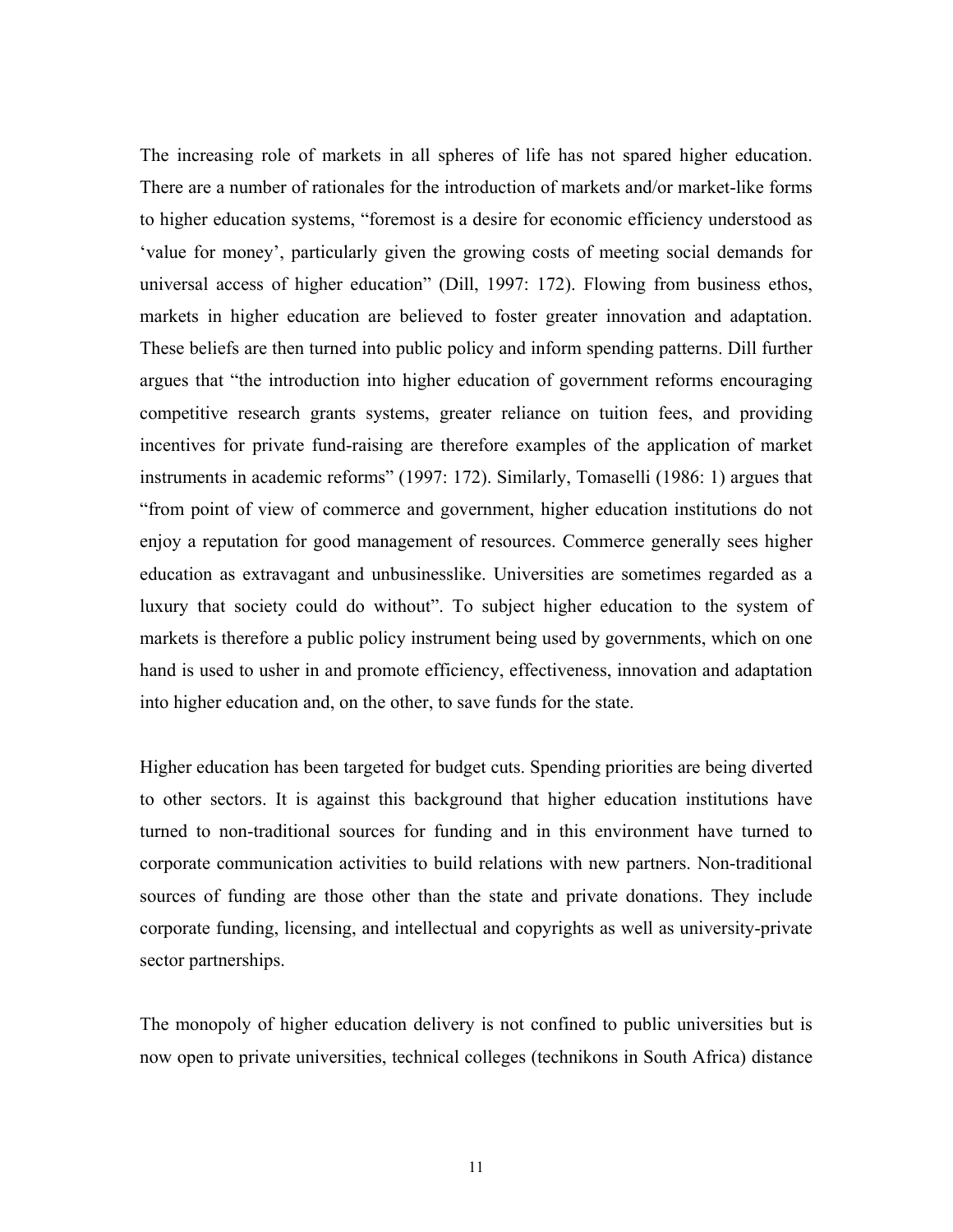education providers and even corporate universities<sup>[1](#page-0-0)</sup>. Other institutions in the public and private sectors also carry out another major traditional function of public universities, which is research. They thus compete for contracts and funding with universities.

At present the tertiary education sector in South Africa is made up of 21 universities, 15 technikons and numerous technical and teacher training colleges (Kishun, 1998: 60). The total population of students in universities and technikons is around 600,000 and the argument is that if South Africa is to be competitive in the global economy this number has to rise. One avenue that is being seen as a solution is more openings for private higher education institutions. This would mean diversity of higher education providers in one system, meaning more competition for students and for funds from these students as well as corporate sponsors of higher education. As the table below indicates, student populations in public education are considered low if South Africa hopes to be competitive in global economic market. The figures also show inequalities in terms of race participation as part of the total population.

| University student numbers |                  |        |        |          |        |             |                       |        |        |
|----------------------------|------------------|--------|--------|----------|--------|-------------|-----------------------|--------|--------|
| Race                       | <b>Undergrad</b> |        |        | Postgrad |        |             | <b>Total Students</b> |        |        |
|                            | male             | female | total  | male     | female | total       | male                  | female | total  |
| White                      | 44511            | 51378  | 95889  | 18307    |        | 15704 34011 | 63846                 | 68348  | 132194 |
| Coloured                   | 6674             | 8762   | 15436  | 2212     | 1920   | 4132        | 9027                  | 10911  | 19938  |
| Indian                     | 10858            | 14421  | 25279  | 3135     | 2928   | 6063        | 14318                 | 17670  | 31988  |
| African                    | 68385            | 100969 | 169354 | 17889    |        | 20996 38885 | 88081                 | 125248 | 213329 |
| Unknown                    | 410              | 939    | 1349   | 1136     | 2131   | 3267        | 1548                  | 3071   | 4619   |
| Total                      | 130838           | 176469 | 307307 | 42679    | 43679  | 86358       | 176820                | 225248 | 402068 |

| <b>Technikon student numbers</b> |                  |        |        |          |        |       |                       |        |         |
|----------------------------------|------------------|--------|--------|----------|--------|-------|-----------------------|--------|---------|
| Race                             | <b>Undergrad</b> |        |        | Postgrad |        |       | <b>Total Students</b> |        |         |
|                                  | male             | female | total  | male     | female | total | male                  | female | total   |
| White                            | 6262             | 4042   | 10304  | 581      | 375    | 956   | 20534                 | 13203  | 33741*  |
| Coloured                         | 1204             | 712    | 1916   | 65       | 17     | 82    | 7312                  | 5181   | 12493   |
| Indian                           | 1320             | 879    | 2199   | 81       | 67     | 148   | 4885                  | 3305   | 8193*   |
| African                          | 20093            | 17022  | 37115  | 441      | 255    | 697*  | 76392                 | 72347  | 148755* |
| Unknown                          | 0                |        | $143*$ |          |        | $4^*$ | 15                    | 13     | 184*    |
| Total                            | 28879            | 22656  | 51677* | 1169     | 715    | 1887* | 109138                | 94049  | 203366* |

Table 1.1 Student population in South African universities and technikons. Source: StudySA.

l

<span id="page-17-0"></span> $1$  Corporate universities – these are institutions created by corporate business for staff training and for profit making. Examples include the University of Phoenix, Lufthansa School of Business and Daimler-Benz Corporate University.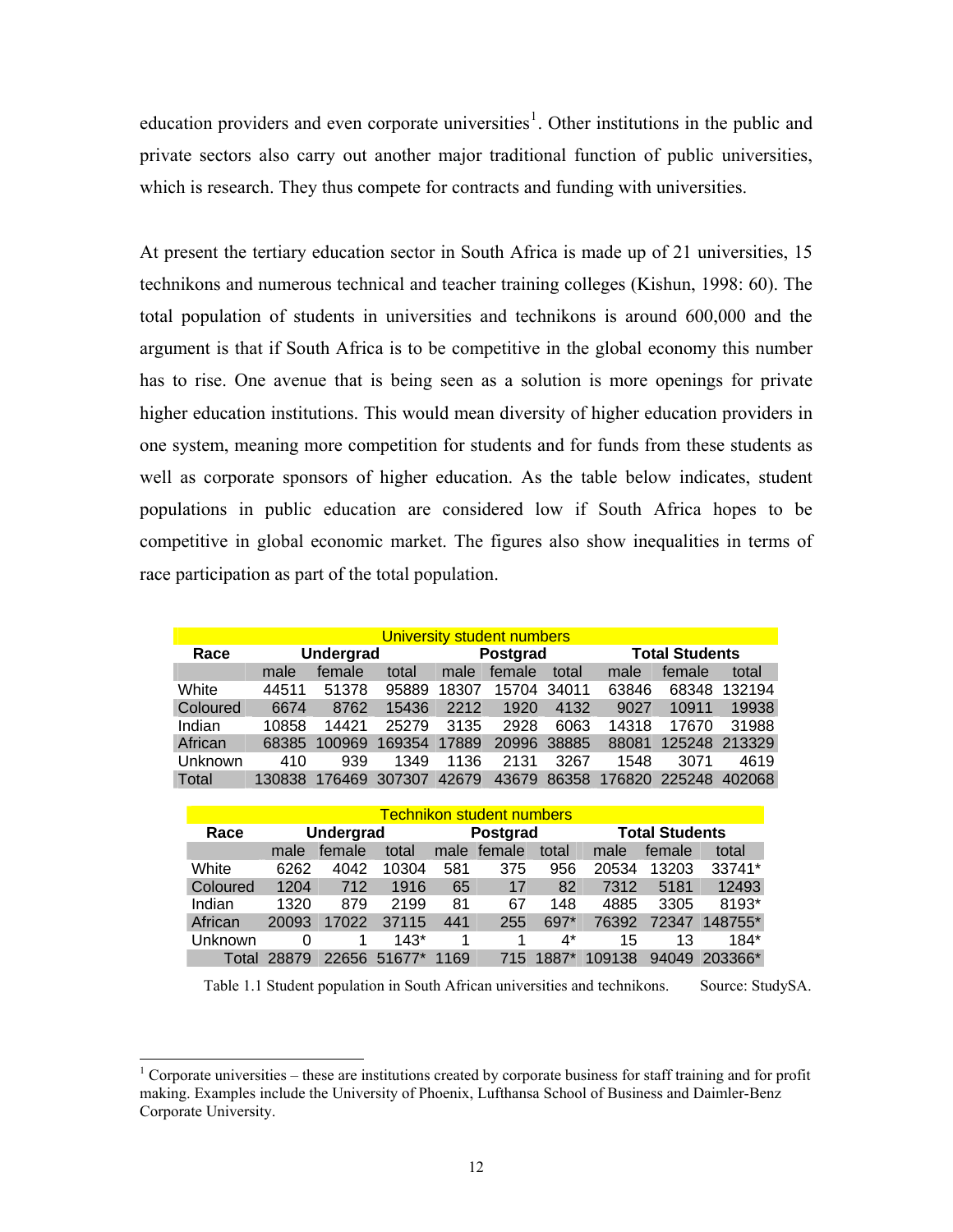In a climate of rapid change, competition and uncertainty in the educational terrain, a kind of tug-of-war has been created between universities and technikons. This occurs even amongst the institutions themselves, as well as between domestic and international universities (Oyedemi, 2000:9). For instance, a regionally based university like the University of Natal may not claim territorial advantage over the KwaZulu-Natal province. It has to compete with universities located in other provinces as well as those from overseas.

System-wide, between 1993 and mid-1999, university first time enrolments were up by 15% while those of the technikons grew by 46% (Oyedemi, 2000:10). Vocationalism and business priorities are seen as the main reasons behind greater student preference for technikon education. Despite expectations of mass participation in higher education, since 1995 the total number of students enrolled in higher education has decreased by approximately 70,000. The decline is attributable to the number of matriculants who have dropped by 60,000 perhaps due to increase in competition from private and international education institutions (Mthembu, Naidoo & Soni, 2001: 6). Fewer matriculants enter the higher education system and adult learners and international students provide the slight growth in student numbers.

Information technology is opening spaces for further provision of higher education despite of one's physical location. "One of the major consequences of the information technology revolution is the rapid growth of on-line education" (Oyedemi, 2000:6). Overseas institutions are poised to tap into the international education market through provision of degree programmes by use of internet-based tuition.

The state funding of higher education in South Africa is tied to student enrolments. Funding to universities and technikons is through a framework called South African Postsecondary Education (SASPE) formula. Through this mathematically complex formula, institutions are allocated funds on the basis of full-time equivalents (FTEs) of enrolled students. In calculating the FTE enrolled students for an institution every student's registration is weighted with the aggregated standardised credits of all subjects or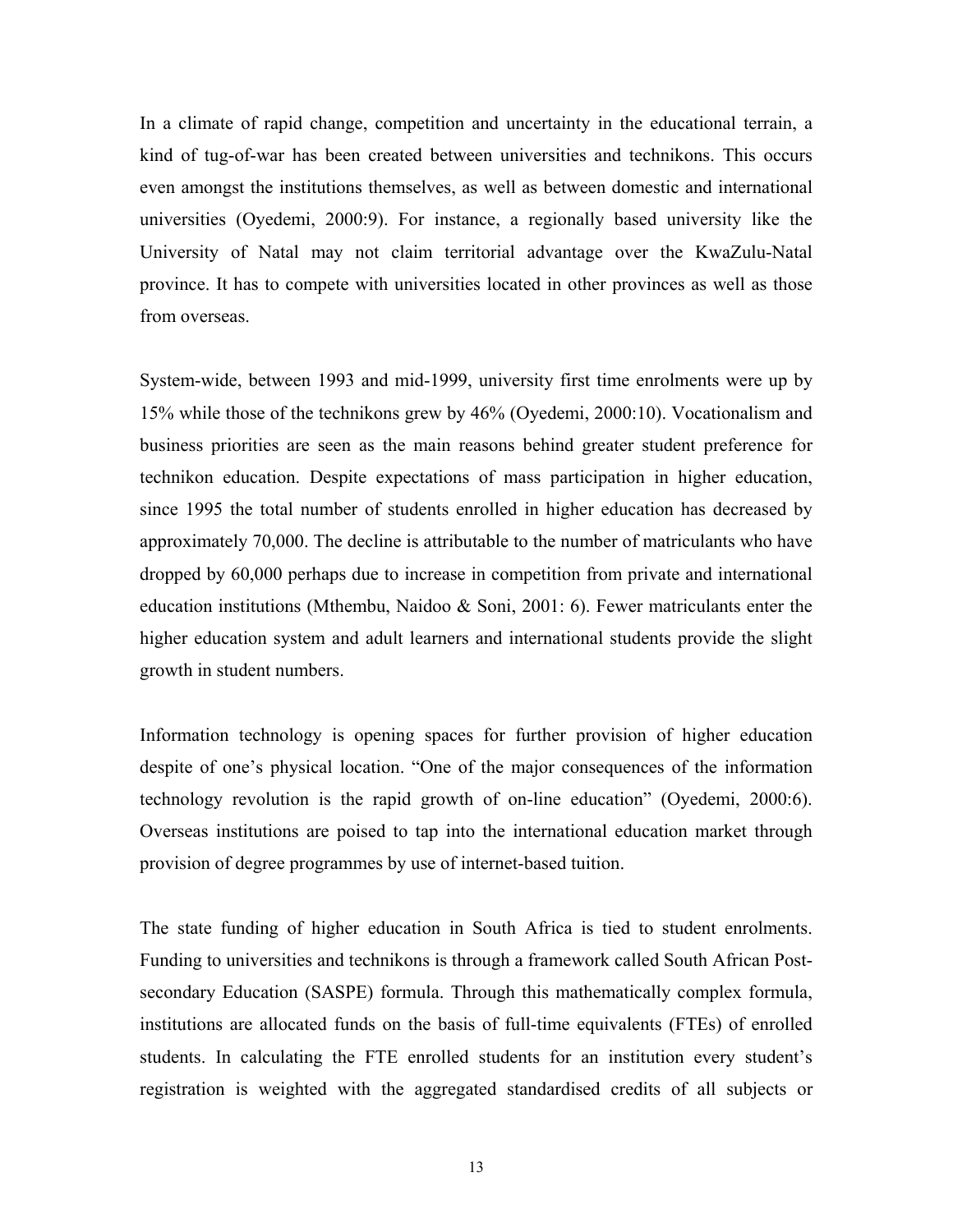modules enrolled in a specific year. For instance a full-time student doing first year will have an FTE count of about one, the exact figure depending on the subject choices. The formula automatically provides for cost inflation and rise in students numbers but the growth of these numbers is curbed by restrictions on projected student numbers.

In simple terms, an institution's funding depends on the total number of students. When enrolments drop so does the funding from the government's subsidy (see Appendix 1.1). To maintain or increase student numbers depends on how well an institution is known, including its ability to attract students. It is through their organic reputation and through corporate communication and allied marketing activities that institutions are known and students are attracted to them.

Corporate communication strategies are used to position institutions within their home catchments and beyond. Organic reputation transmitted through traditional oral means cannot reach far. Owing to sophistication in society and in communication technologies and techniques, institutions are using aggressive and proactive communication means to reach potential students. The drop in the number of new matriculants means institutions compete aggressively to secure patronage of those intending to pursue higher education. Corporate communication provides institutions with the means of being visible to potential students.

Fund-raising and income-generation are behind some of the core corporate communication activities as institutions grapple with the problem of inadequate funding. The traditional revenue sources for universities have been public funding, student fees and donations (see Appendix 1.1 and 1.2). In South Africa, the government provides 50 percent of the funds to the higher education sector while 25 percent come from student fees, and the balance from donors and endowments (Mthembu, Naidoo & Soni, 2001: 9). To reach this target, many institutions are developing mechanisms to generate income. Some have set-up partnerships with industry and business and offer consultancy services for research and training. Mthembu et al. (2001: 9) note that it is mainly the historically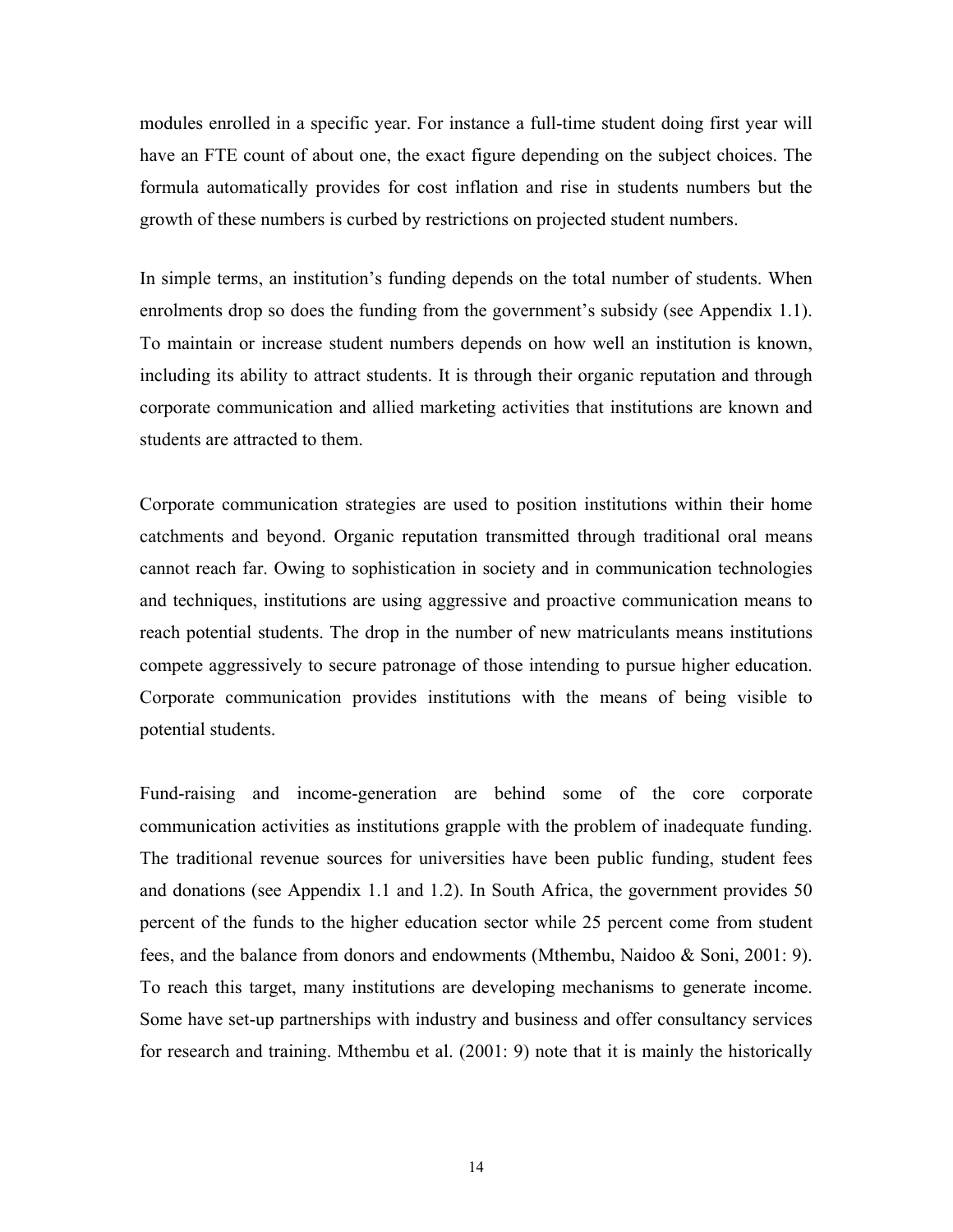white institutions, which have moved quickest in this direction, but even them, the move is not necessarily in their own terms, but in terms set out by business and industry.

Universities and colleges have long been the recipients of private donations, but in recent years the pace of fundraising efforts in universities outside North America has sped up significantly. In North America, fundraising is a permanent feature of university financing. "University presidents are chosen on the basis of their fundraising capacities, while special administrative departments ('Development', 'External Relations', and the like) have been set up to mobilize every campus constituency to contribute time and money to that end" (Wernick, 1991: 156). While traditional funding regimes of universities have been state sourced and private donations mainly from the alumni, institutions are broadening their fund-raising mechanisms to 'non-traditional' sources such as corporate sponsorships, investments in business sector and intellectual proper rights. Werner Hirsch indicates that,

Second generation non-traditional income sources include corporate sponsorship of university research, commercialisation of university-owned intellectual property resulting in royalties and licensing fees, as well as establishment of joint start-up revenue companies; university-owned business enterprises; and joint university-private sector commercial enterprises (1999: 76).

He however argues that large-scale fundraising activities by universities involve what economists refer to as high transaction costs (Hirsch, 1999: 77). These include time spent by presidents and vice-chancellors in fundraising rather than in guiding and inspiring academic endeavours. The preferential choices of popular programmes by industry results in unequally resourced departments with programmes closer to industry getting more support, something, which can affect staff morale. In the name of fund-raising, at times, universities are engaged in activities outside or in conflict with their mission. Sport is one enterprise used by American universities to raise their profiles and corporate sponsorships and which has received wide criticism as well as support.

Bridging relations with institutions, which provide funding to universities, falls within the ambit of corporate communication's sphere of operation. Some communication activities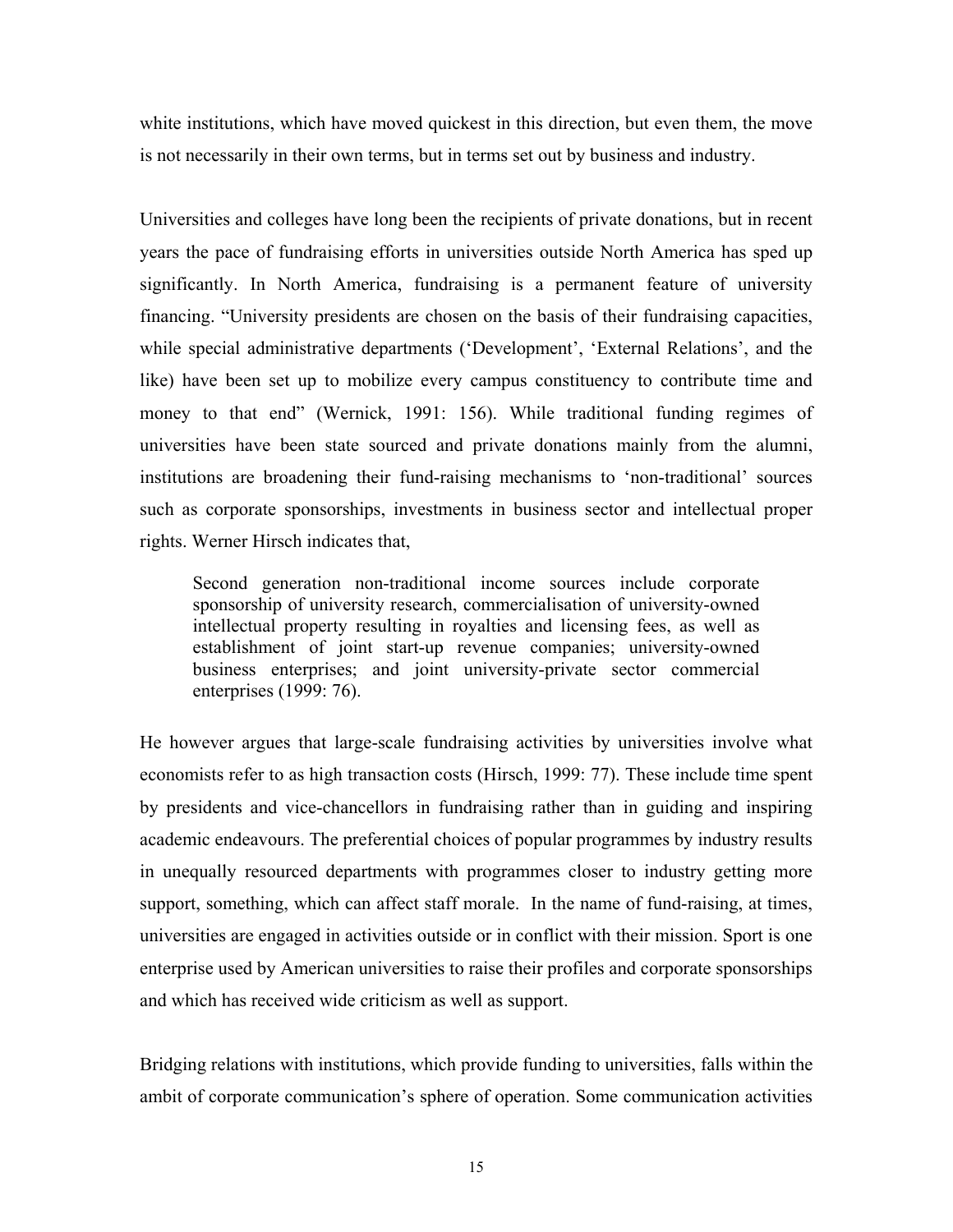are targeted at or respond to these constituencies. Programmes are set to woo new partners and forge partnerships.

Support of higher education by society and its institutions is a political act that hinges upon the image and perceived benefits of higher education. When these wane in the eyes of society, questions about its necessity and support are raised. Building a reputable image of higher education in general and an institution in particular is one aim of corporate communication. According to Oyedemi (2000: 8), a redefinition in the image of tertiary institutions has been conditioned and influenced mainly by global trends, socioeconomic factors and new political dispensation.

Global trends tend to filter into local public policy in number of ways. This is reflected in the Department of Education's *White Paper on Education* that was coded into the Higher Education Act of 1997. The *White Paper* recognises that the transformation of higher education in South Africa is part of the broader process of her political, social and economic transition, which include political democratisation, economic reconstruction and development and redistributive social policies aimed at equity. When the state examines a local problem it also identifies global trends and practices. The White Paper, states that, one of the objectives was to integrate the country into the global economy. This has to be through a sound higher education system.

The image of higher education in post-apartheid South Africa has to take into account a number of factors. It has to be seen to have shed the segregated practices of the past, be open and accessible to all, especially previously disadvantaged communities, maintain or surpass international standards and appeal to local and overseas governments, investors and clients.

#### **The media ecology of corporate communication**

The presence of a healthy media 'ecology' is fundamental to the operational success of corporate communication. This 'ecology', or the media landscape, environment and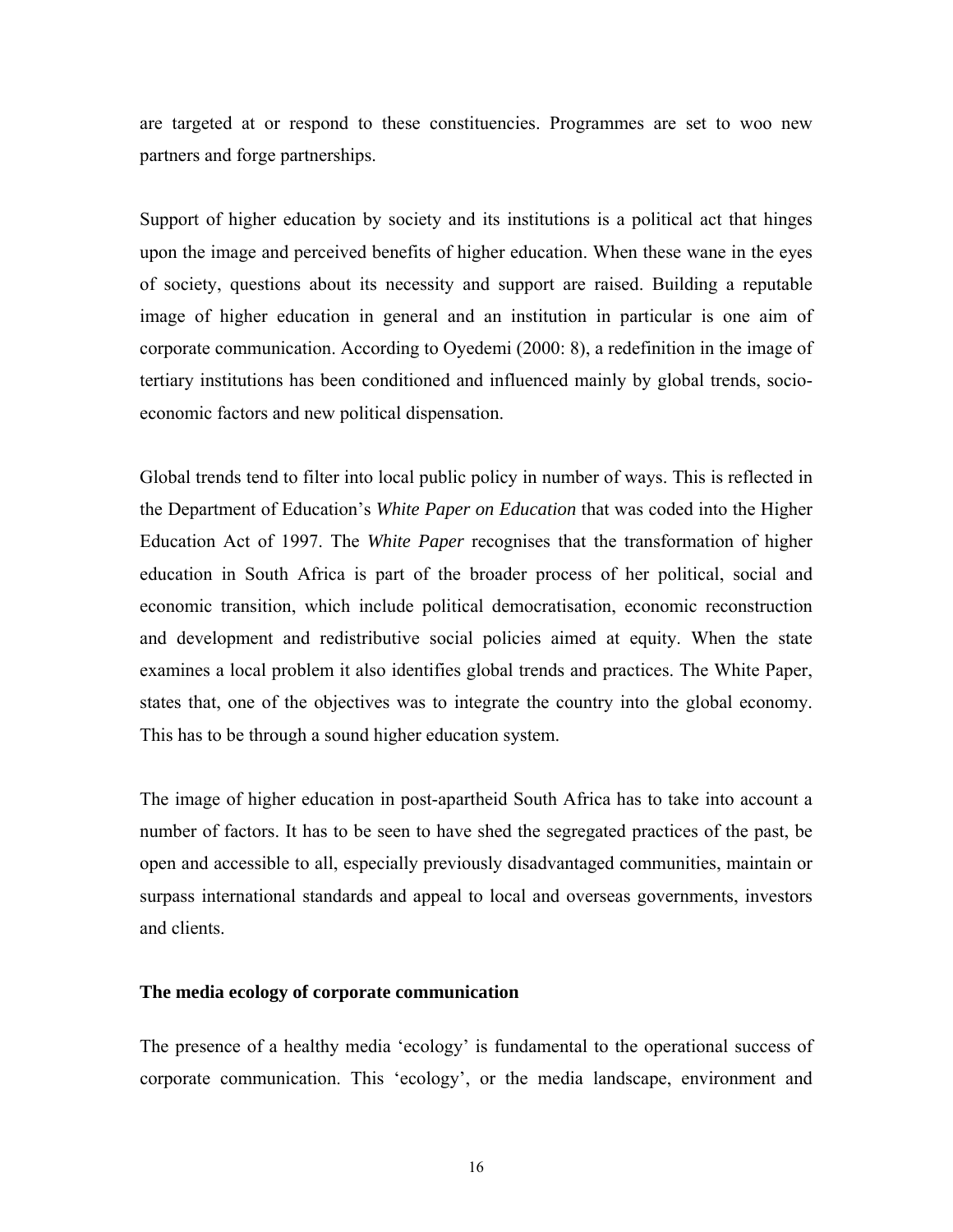related industries in a given geographic location consists broadly of channels of mass media, small media and associated cultural industries (McKinsey, 1999). Mass media are newspapers, radio stations, television channels, magazines, outdoor, cinema and lately the new media (including information and communication) technologies. The major characteristic of 'mass' media is their reach of larger audiences at the same time.

Small media often refers to channels of information dissemination that require little capital outlay. Examples include newsletters, institutional, in-house journals, pamphlets, video and audiotapes, compact discs, institutional merchandise and so on. Production and expert facilities in advertising and related cultural industries provide an essential foundation to the media ecology. The value of healthy media ecology provides institutions with the means of message production and transmission to a wider audience.



Fig. 1.1: Schematic representation of media ecology

Corporate communication practitioners use mass communication media mainly to reach external publics or mass audiences. The media could be used through 'uncontrolled communication' whereby journalists source interesting stories and report about them. The coverage of institution's affairs in this manner depends on the policies and editors of the media concerned (Rensburg, 1994:150). There are times when corporate communication practitioners prefer to use 'controlled communication'. This is achieved through buying space and time in the media through advertising. Ideally, corporate communication messages are sourced or placed in mass media whose audiences inter-link with the profile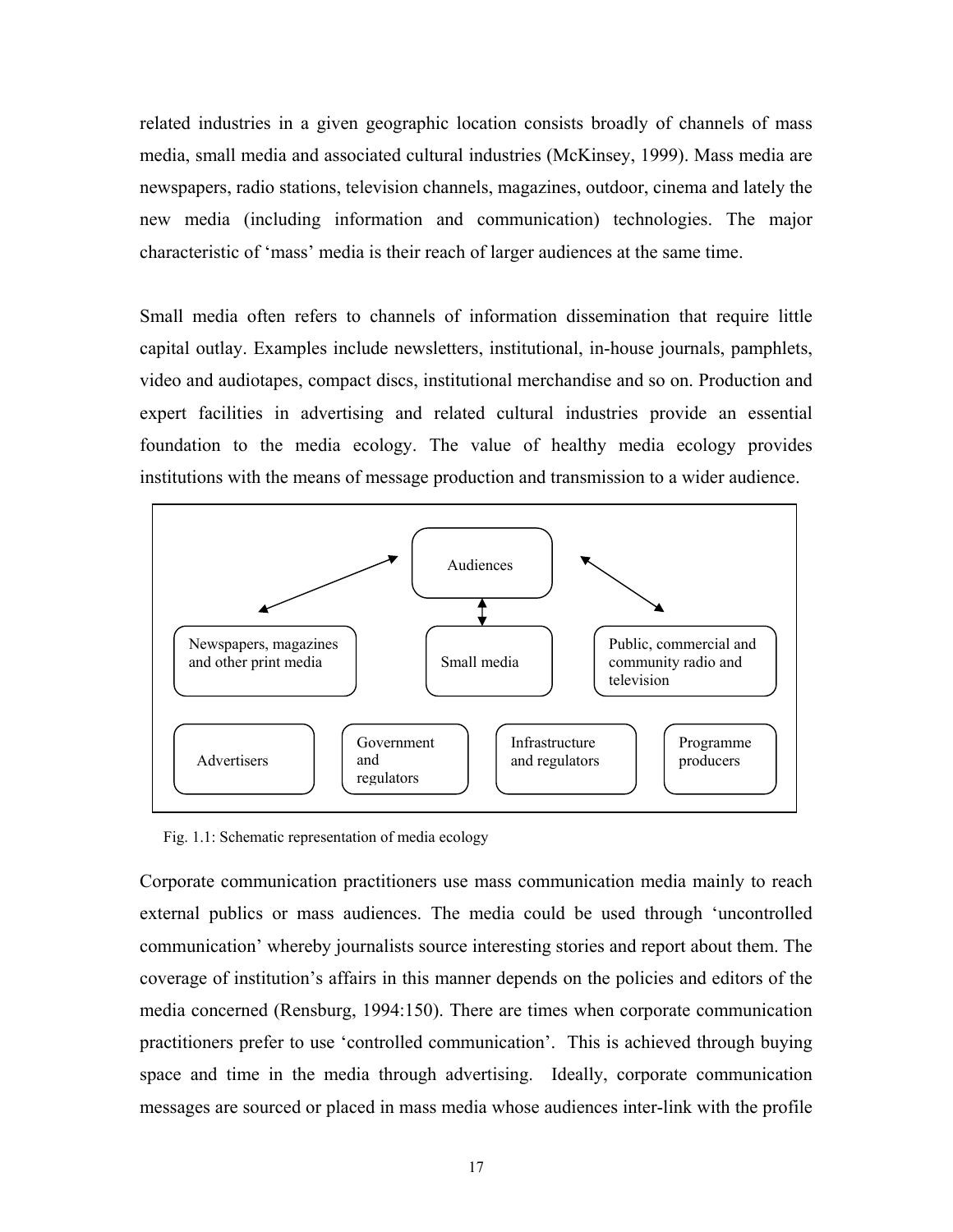of the targeted corporate communication audience. These profiles are commonly determined on the basis of regional location, socio-economic grouping, age, gender or other demographic variables. Myers (1999: 77) summarises the strengths and weakness of the major mass media as follows.

|            | advantages                         | disadvantages                 |
|------------|------------------------------------|-------------------------------|
| press      | dailiness of newspapers            | easily ignored                |
|            | targetable audiences               | limited formats               |
|            | reaches hard-to-reach audiences    |                               |
|            | readers may keep magazines         |                               |
| radio      | link to daily activities (driving) | low recall                    |
|            | housework, homework)               | narrowly targeted audiences   |
|            | economical repetition              |                               |
|            | narrowly targeted audiences        |                               |
| television | broadest audience                  | can be ignored by viewers     |
|            | discussion and press attention     | expensive                     |
|            | range of sound, visual, story      | now fragmented                |
| cinema     | captive audience                   | relatively small audience     |
|            | high quality image and sound       | mostly young audience         |
|            | more adult content than TV.        |                               |
|            | mostly young audience              |                               |
| outdoor    | visual impact                      | no way of knowing who sees it |
|            | repeated exposure                  | seen briefly                  |
|            |                                    | seen from a distance          |

Table 1.2 Strengths and weaknesses of major media channels

Unlike the mass media, the versatility provided by the small media offers corporate communication practitioners a greater control and flexibility in message production, targeting, production and transmission. Small media products can be produced to suit needs and profiles of the intended audiences or narrowly defined target publics. Small media are used for 'narrowcasting' or communicating to relatively small, geographically private audiences (Rensburg, 1994: 148). For instance, a higher education institution could use databases to write personalised letters to select Grade 12 learners informing them of its programmes of study. The traditional small media for universities has been the catalogue or prospectus, later followed by direct mail, posters, open days and video. Universities are now venturing into a number of new and different media depending on how their audiences consume information products (Myers, 1999: 89-90).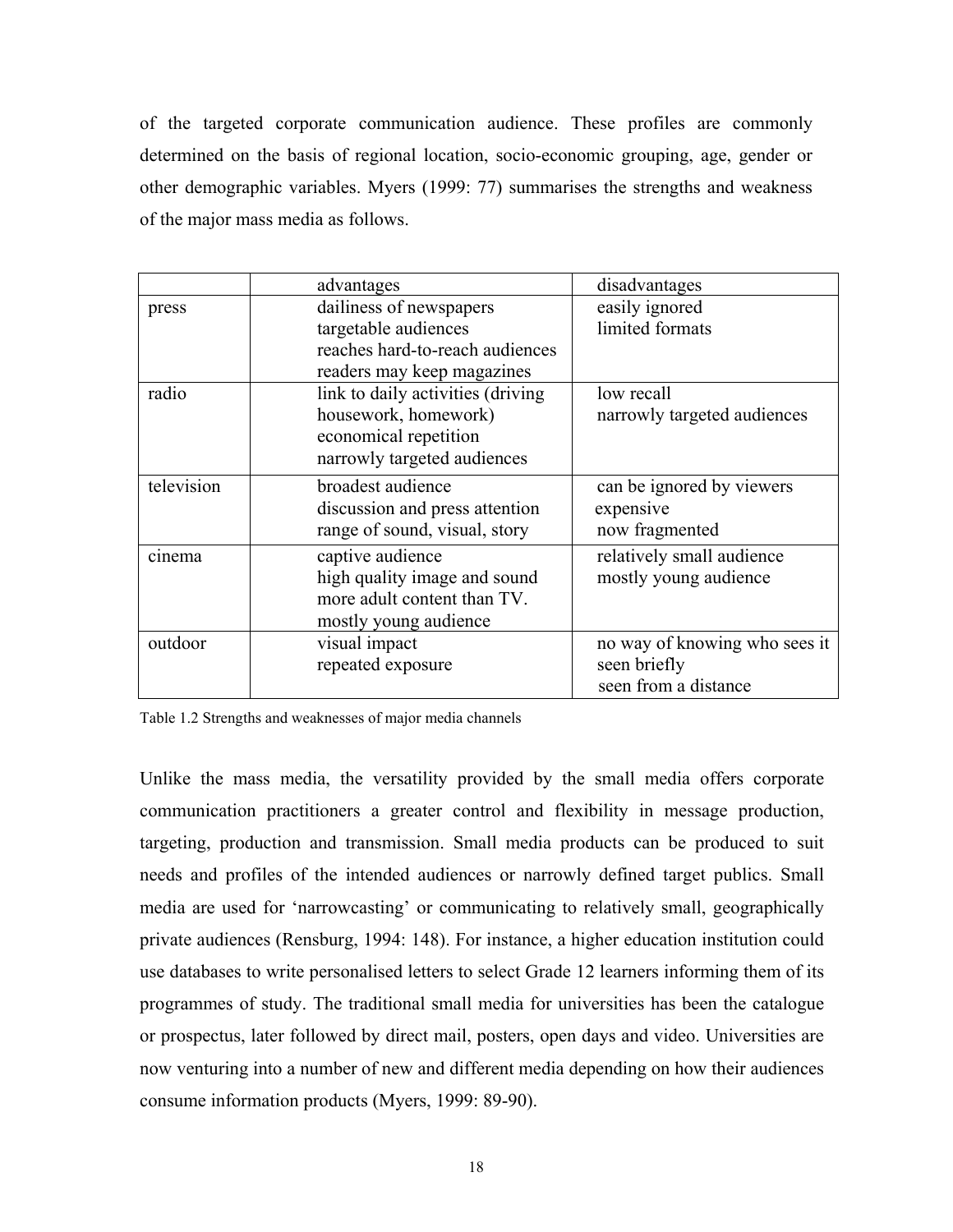Communication strategies and media management have become key activities of both private and public institutions like higher education. In a climate of democracy and late capitalism, organisations claim their space through media strategies or corporate communication. However, this culture is not without criticism. Its main criticism is premised on the belief that capitalism as a system reproduces itself through cultural institutions that help sustain it. While these criticisms may be valid they need to go beyond media-centric critique and account for textual readings and audience capacity. They also need to take into account the political economy within which corporate communication operates.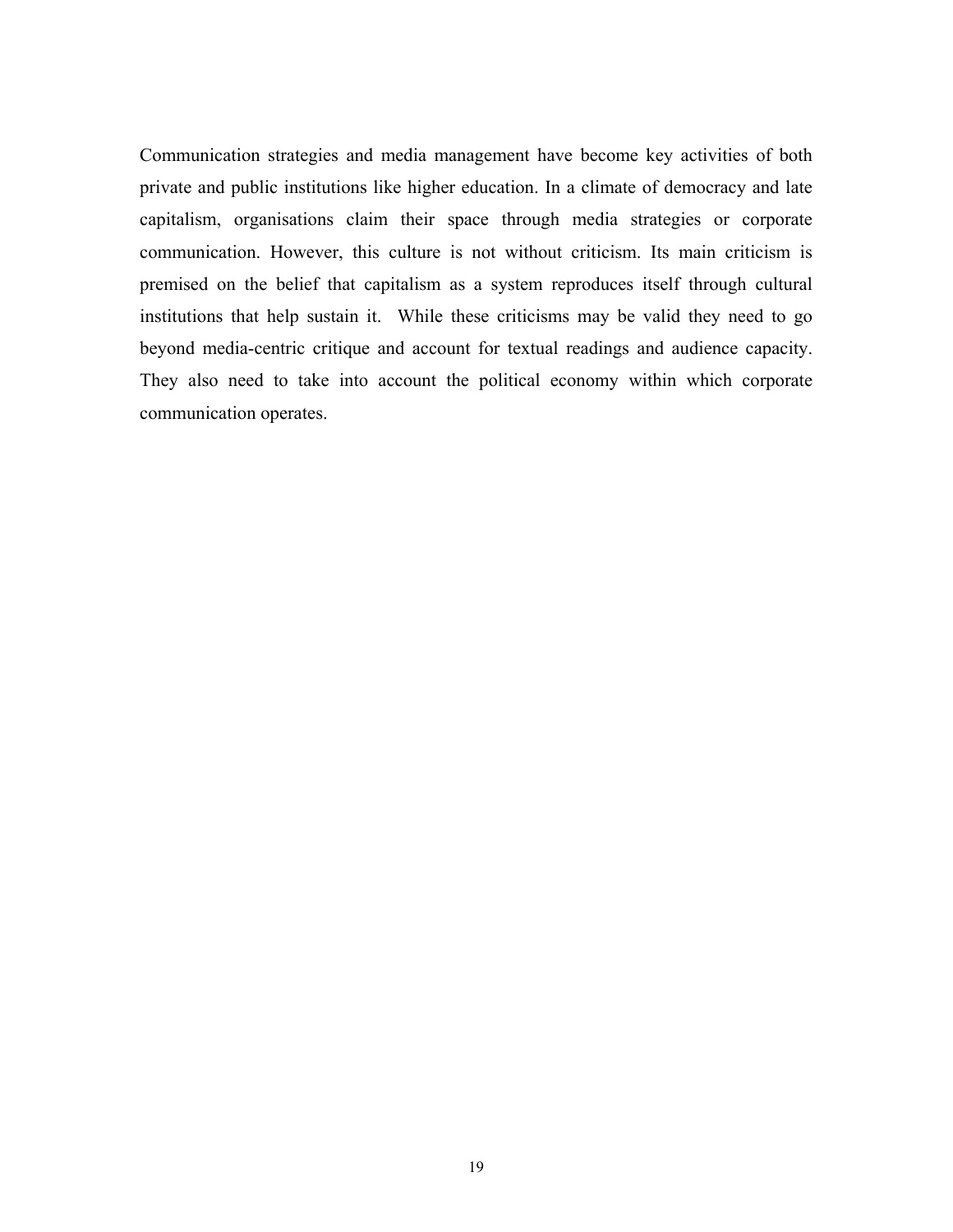#### **CHAPTER TWO**

#### **THEORETICAL FRAMEWORK**

The theoretical framework of this research is the concept of commodification. The concept cuts across both higher education and the media in general as well as corporate communication. According to Vincent Mosco (1996: 143-144), "commodification refers to the process of turning use values into exchange values, of transforming products whose value is set by what they can bring into the market place." Similarly, John B. Thompson (1995: 27) regards commodification as a particular type of 'valorisation' or one of the ways in which objects can be ascribed a certain value. As Norman Fairclough (1992: 207) notes of the process of commodification:

Commodification is the process whereby social domains and institutions, whose concern is not producing commodities in the narrower economic sense of goods for sale, come nevertheless to be organised and conceptualised in terms of commodity production, distribution and consumption… In terms of orders of discourse, we can conceive of commodification as the colonisation of institutional orders of discourse, and more broadly of the societal order of discourse, by discourse types associated with commodity production.

Commodification may also be described as the process of transforming objects and services into commodities, that is, into products, which have both use value and exchange value. The use value of a 'product' is that value that derives from its satisfaction of a human need or utility. It is the existence of the commodity as a natural object, which is its existence as a use value. The exchange value is what that 'product' commands in the marketplace or on exchange. For example, one might express the exchange value of ten metres of linen alternatively as one coat, two shirts, two kilograms of wheat or fifty rands. This means that commodification turns a product whose value is determined by its ability to meet human and social needs into a product whose value is set by what it can bring in the marketplace (Dick, 2000: 6; Sensat, Jr., 1979: 80).

Several interrelated processes occur when universities respond to pressures of state cutbacks, global competition and financial challenges. Resource dependence theory<sup>[2](#page-17-0)</sup> suggests that as unrestricted moneys for higher education constrict, institutions within a national system will change their resource-seeking patterns to compete for new, more competitively based funds (Slaughter and Leslie, 1997: 65). Further, they will likely

<span id="page-25-0"></span>l

<sup>&</sup>lt;sup>2</sup> Resource dependence theory, credited to Pfeffer and Salancik (1978), holds that the internal behaviours of organisational members are understood clearly only by reference to the action of external agents. In the case of higher education, the external agents are the policy makers and policies that are enacted by the state and adopted by institutions (Slaughter and Leslie, 1997: 68).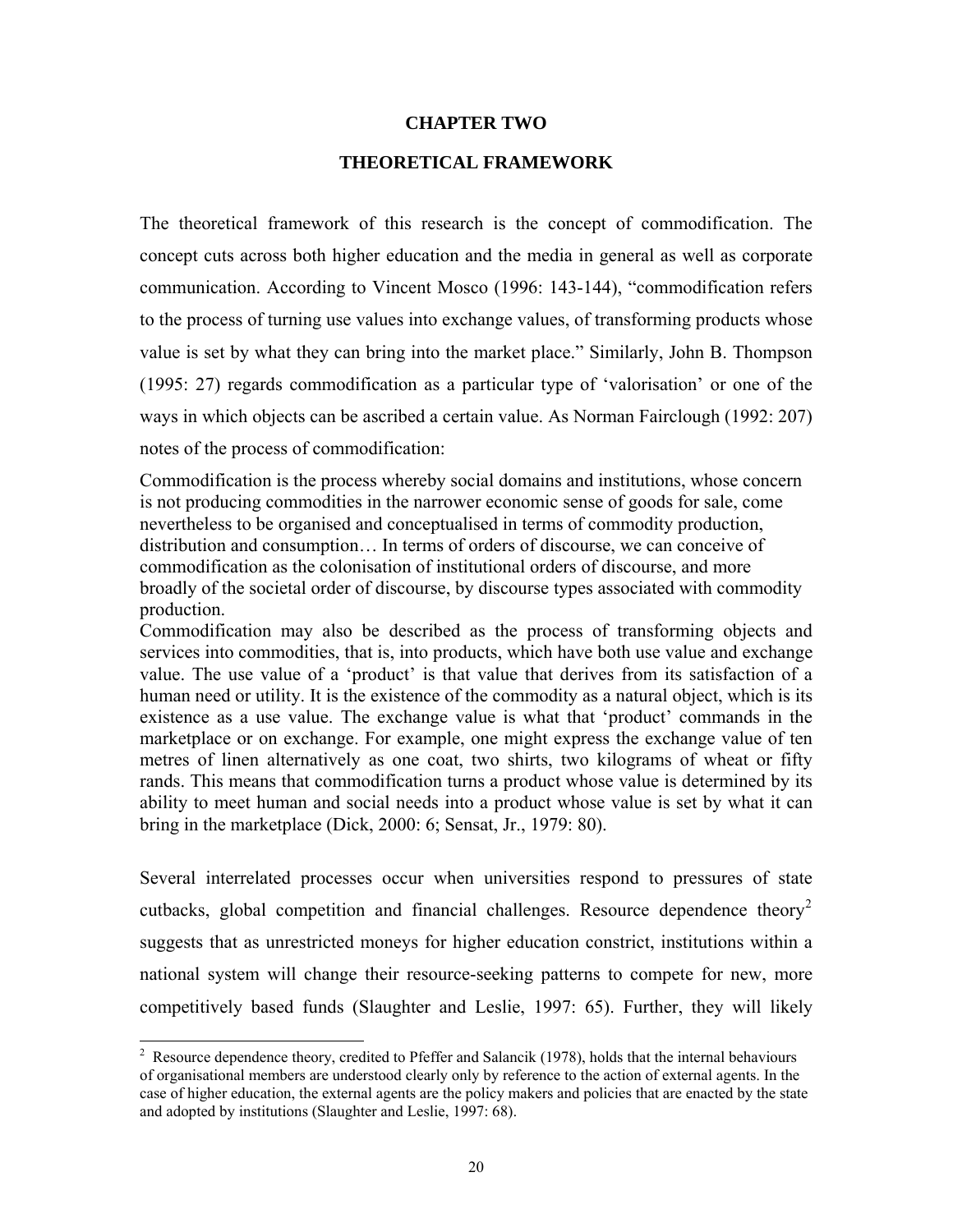increase tuition fess and become more active in expanding services while lowering labour costs, primarily through replacing full-time staff with part-time professors. Internally they restructure operations and academic programmes to maximise their funding regime, prune programmes deemed unnecessary and do away or outsource 'non-core' services. This process is enabled by set of policies ranging from commercialisation, liberalisation, and internationalisation (Mosco, 1996). These sets of policies are enabled by the nationstate which is a major player in the commodification process of higher education mainly through regulations and incentives or subdivision of these factors through information, the treasury, authority, and action (Amaral & Magalhães, 2001: 7).

In this chapter, attention will be placed on the concept of commodification and the role it plays in the 'business' of higher education and how this process leads to the use of corporate communication in higher education or in former public sector institutions, which are not traditionally associated with 'promotional' culture. The commodification process will be studied in terms of higher education mission, institutional restructuring, effects of globalisation, marketisation and higher education and symbolic capital.

#### **Higher education missions**

Higher education has traditionally received financial support from the state for a number of reasons. These reasons are embodied in the missions of higher education. Starting with institutional missions, they involve the establishment of an enduring statement of purpose that distinguishes one business from other similar firms (Peeke, 1994: 7). Establishing an institutional mission is usually seen as a process, a key part of which is the development of a mission statement. Such a statement may be defined as, "… a charter that defines the basic business or businesses in which the enterprise will engage, the types of product it will make or the services it will provide, the markets it will service, and perhaps how the company will conduct its affairs" (Brown, 1984: 44).

This definition introduces the market as an important element in mission establishment, a theme that will be engaged frequently in this research. The concern for the market can be tracked back to Peter Drucker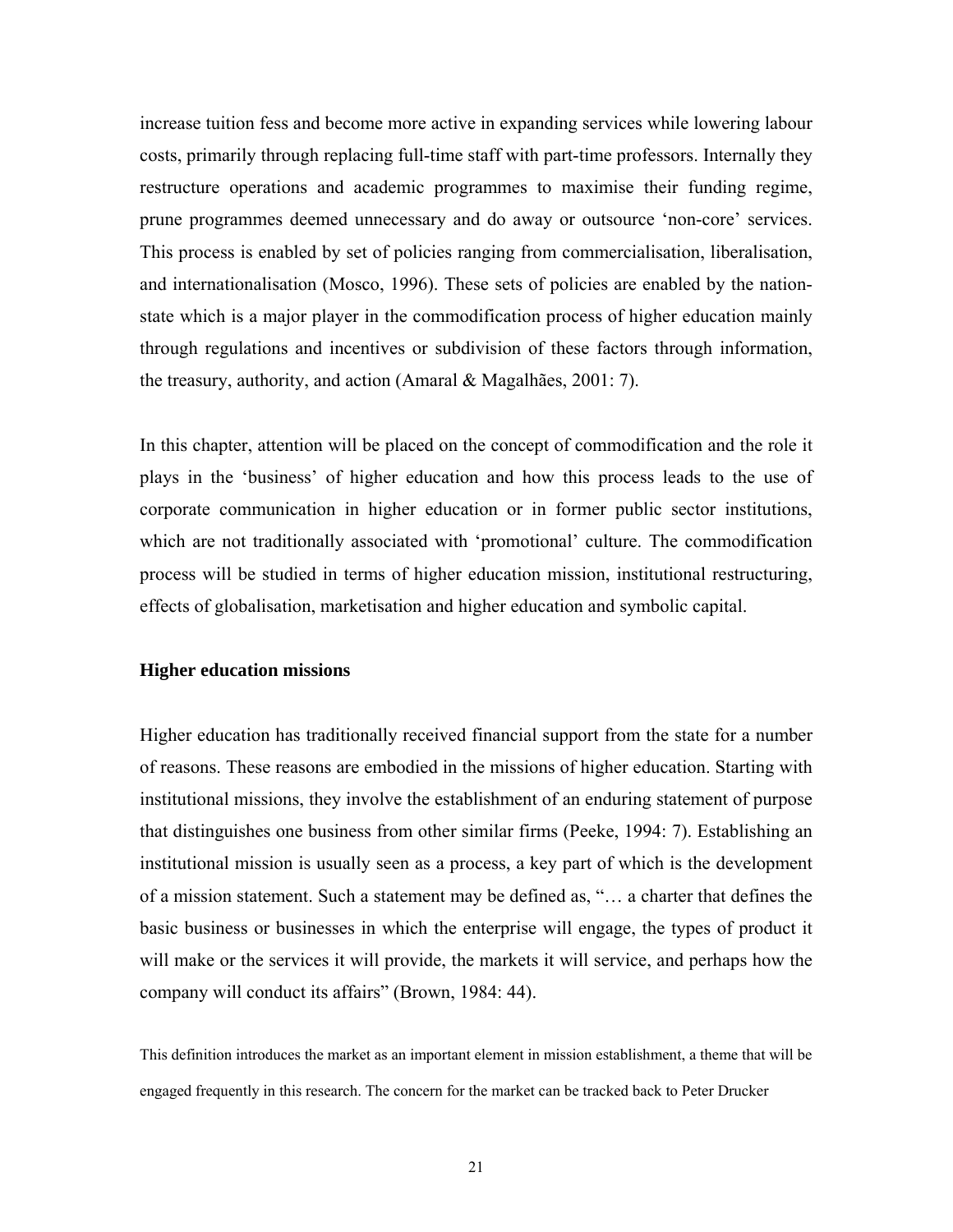(1973: 50) whose definition of mission is firmly customer-oriented and indicates that: "to satisfy a customer is the mission and purpose of every business. The question 'what is our business?' can, therefore, be answered only by looking at the business from the outside, from the point of view of customer and market".

The definitions above all originate from the corporate context, but even definitions of missions in the educational world appear very similar, in that they reflect a major concern for the customer and market (Peeke, 1994: 8). Mission statements do not only reflect the institution's internal consensus but aid it in representing itself to external bodies and consequently in obtaining resources. For instance, the mission of the University of Natal is to strive to serve all sections of its community through excellence in scholarship, teaching, learning, research and development (Bell, 2000). Commitments in programmes, performance and quality follow from this mission and the document in which it is embodied. "The mission process may be viewed, then, as a process which promotes planning, aids decision making and communication, and also facilitates marketing and evaluation strategies" (Peeke, 1994: 11). There is, however, little consensus with regard to the compatibility of mission statements in higher education and that of the corporate sector. But there is a wider agreement on the mission of higher education, though with conflicting interpretations.

It is widely held that the mission of higher education is to educate, to train, to undertake research and in particular, to contribute to the sustainable development and improvement of society as a whole. It is tasked to educate highly qualified graduates and responsible citizens. Moreover, higher education has acquired an unprecedented role in present-day society, as a vital component of cultural, social, economic and political development and as a pillar of endogenous capacity building, the consolidation of human rights, sustainable development, democracy and peace, in a context of justice. It is the duty of higher education to ensure that the values and ideals of a culture of peace prevail (UNESCO, 1998: 21). In a declaration on higher education, the United Nations Educational, Scientific and Cultural Organisation (UNESCO) states that "higher education should be considered public service. While diversified sources of funding, private and public, are necessary, public support for higher education and research remains essential to ensure a balanced achievement of its educational and social missions" (UNESCO, 1998: 2).

University education is designed to be at the frontier of what is knowable. Universities are custodians of knowledge; students are initiated through discipline into critical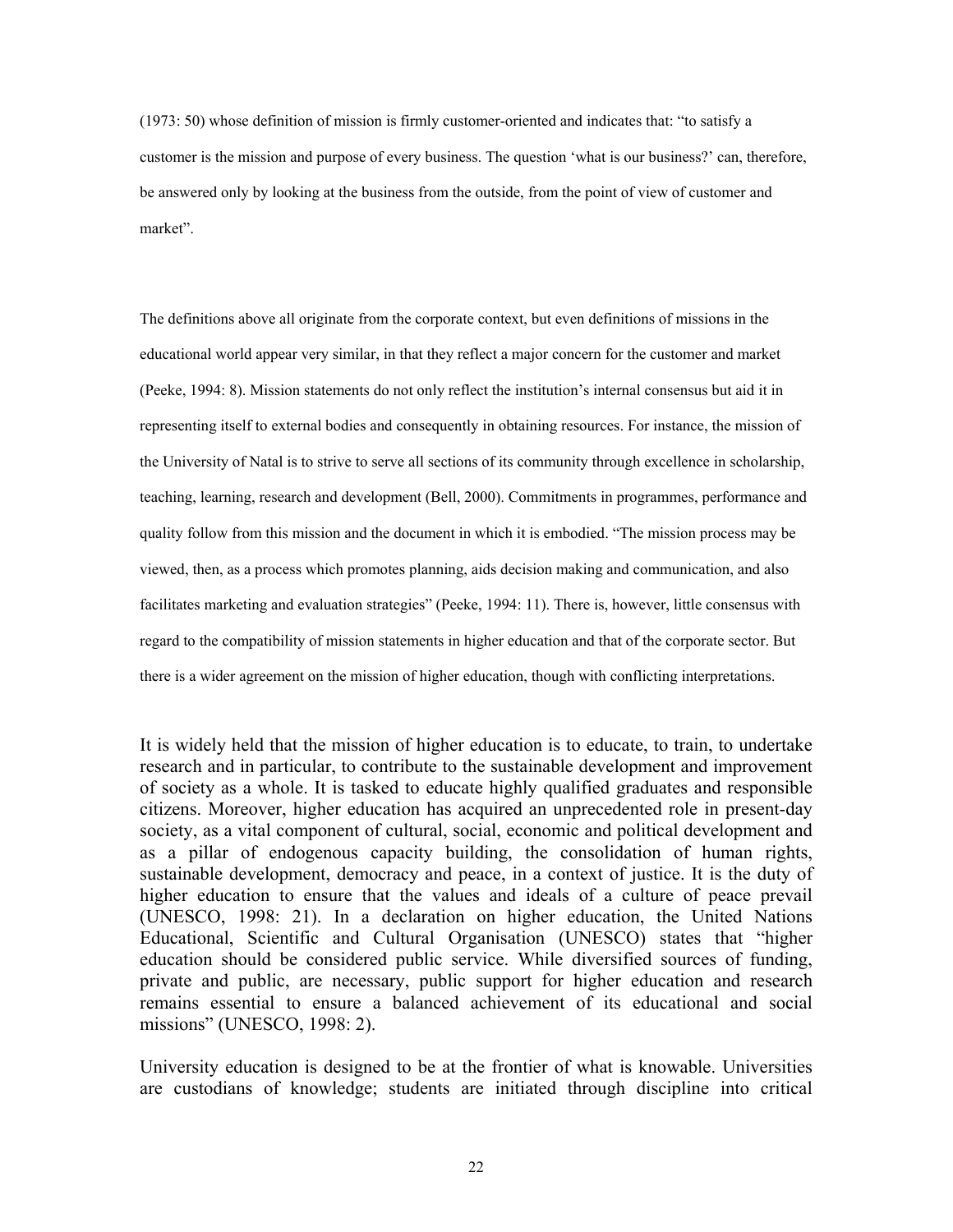thinking and are located where a search for new knowledge takes place (Gibbs, 2001: 91). Higher education which liberates and conscientises is essential if such a society is to develop both socially and economically (Freire, 1972). It is indisputable that in both the developing and the developed economies, education achieves both social and private returns on investment. Higher education contributes to the social well being of its host community and ought to be preserved outside the market – upon which no price should be extracted. Higher education is a public good, to which everyone has a right (Gibbs, 2001: 89). Advancing the argument that knowledge is an essential human resource, Cees Hamelink (1993: 3) argues *for* the public good interests of knowledge-users. He cautions that the production of knowledge is increasingly being privatised and commercialised. Knowledge is now being created and controlled as private property. Knowledge as a common good is being destroyed, and the emerging intellectual property rights (IPR) regime is transforming common heritage into private (corporate) property.

In the context of the present-day South Africa, according to the *White Paper on Education*, higher education must contribute to and support the process of societal transformation with a vision of people-driven development leading to the building of a better quality of life for all. It should meet the learning needs and aspirations of individuals through the development of their intellectual abilities and aptitudes throughout their lives, address the development needs of society, provide skilled labour and contribute to the socialisation of enlightened, responsible and constructively critical citizens. Higher education encourages the development of a reflective capacity and willingness to review and renew prevailing ideas, policies and practices based on a commitment to the common good. It contributes to the creation, sharing and evaluation of knowledge and engages in the pursuit of academic scholarship and intellectual inquiry in all fields of human understanding, through research, learning and teaching (RSA, 1997a). The above highlights the use values of higher education. But the roles and importance of these use-values are subject to differing interpretations.

While education performs different social roles, these roles are subject to conflicting interpretations, and are not always compatible with each other. They may be characterised as the custody and care of students, the academic development of students, the preparation of a democratic citizenry, the construction of a more productive economy, and social selection (Marginson, 1993: 16). Each of these roles is associated with a body of ideas about education. There is a tendency to claim that one or another role of education is important, for instance, employers (and unions) have a natural interest in the economic and selection effects of education, teachers are more likely to focus on academic learning, parents often focus on the custodial and selection aspects and educational policy and professional education practice must strike a balance between these different and conflicting roles (Marginson, 1993: 16). It is the dominance of the economic value of education that seems to have gained the most currency. When policies are created and implement around this role, new situations emerge. One such effect is restructuring which aims at positioning institutions for new challenges.

### **Institutional restructuring**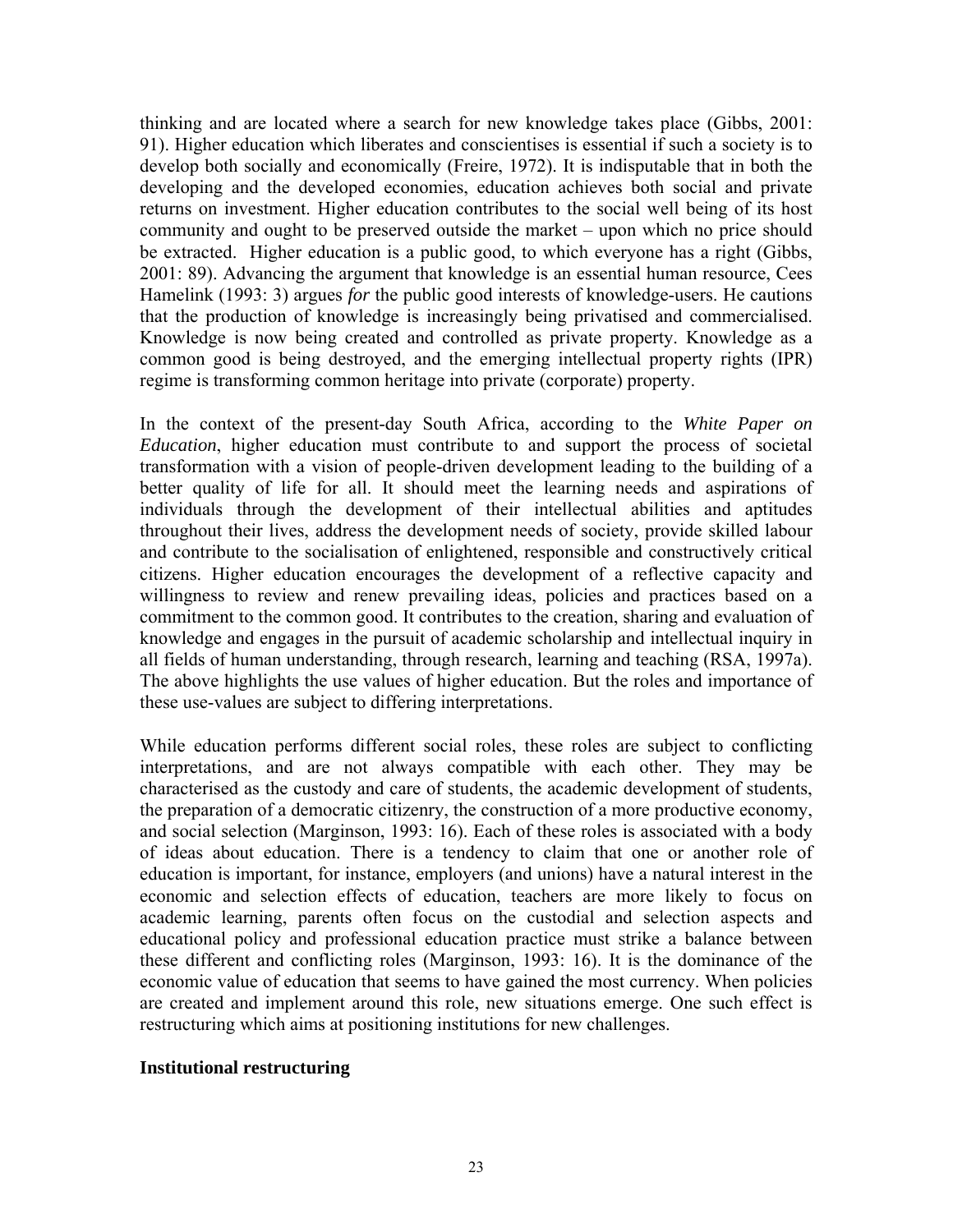The restructuring of institutions of higher learning is normally a periodic process that occurs when there is recognition of structural deficiencies to meet certain goals. Restructuring is technically confined to the alienation or privatisation of state property or strategies for capital injection (Teer-Tomaselli, 2002: 9). In universities restructuring may not always be done with capital injection as a goal but to realign academic or administrative structures towards new corporate position. It may also occur at two levels within an institution at macro and micro levels. At the macro level or across programmes, restructuring includes purposely reshaping the institution or its parts, prioritising academic programmes and closing or downsizing loss leaders. Restructuring at the micro level or within programmes involves the reengineering of work like through use of technology to perform certain tasks.

Restructuring is often a product of, or intertwined with similar processes such as transformation or overall change in both the institution and society in general as well reforms in how work is carried out. For instance, the restructuring of NU, which was completed around 1998, involved realigning academic departments into ten faculties and 44 schools. This was preceded by curriculum reform whose outcome was full semesterisation (*NU Vice-Chancellor's Report*, 1999; Duminy and Lund, 1995). Institutional changes are often made for strategic reasons, these being to position an institution in a strong position against its competitors or in line with international trends. In the case of South Africa, many changes had occurred in other parts of the world during her isolation, therefore the end of apartheid saw rapid efforts to catch-up. These include opening new opportunities for previously marginalised groups, in addition to adjusting to new education policies such as the National Qualifications Framework, which required the modularised curricula.

Today, South African universities are facing serious challenges and are attempting major transformations on several fronts – financial, political, intellectual and organisational (Szanton and Manyika, 2001: 22). The internal reconfiguration is in part an outcome or reflection of government policies on higher education. The major restructuring is occurring on curricula and in 'non-core' services.

Significant in internal reform is the programmatisation or modularisation of higher education curricula. The policy shift is summed up by Rob Moore (2002: 33):

As South Africa makes the transition from its apartheid era towards a democratic dispensation, it reflects (at least) two broad imperatives: a local concern for equity and social reconstruction on the one hand, a response to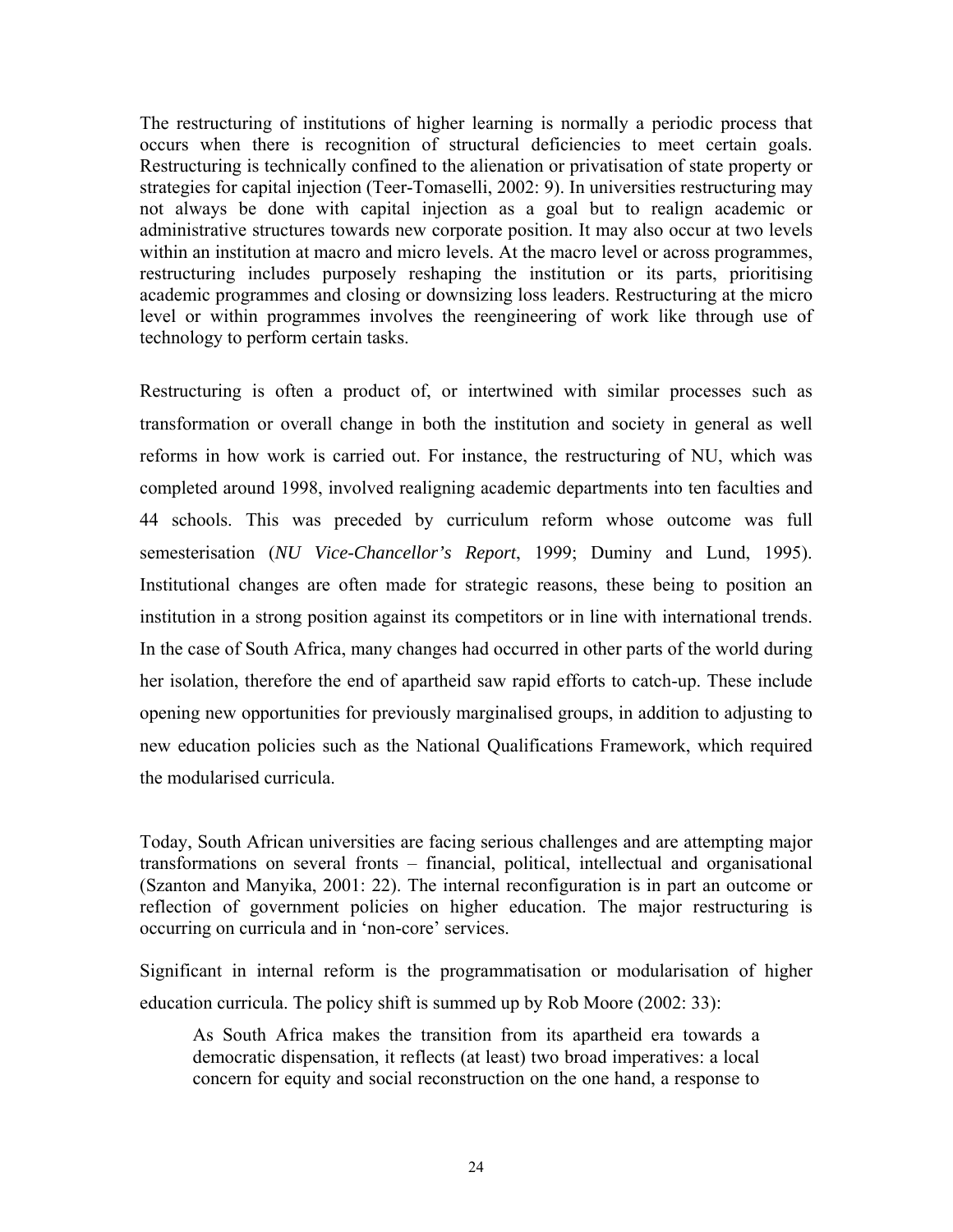global changes in the role of universities in the knowledge economy on the other.

Programmatisation or sequential learning activities leading to the award of particular qualifications, a concept mostly borrowed from New Zealand and United Kingdom, provides a way of packaging the academic enterprise. It is hailed for providing for student choice, adaptability to new modes of learning and to new modes of learning and assessment, speed of response to external pressures and agencies, openness to new kinds of knowledge and new connections, all of which supports the philosophy of access and equity being advanced by the South African Qualifications Authority  $(SAQA<sup>3</sup>)$  $(SAQA<sup>3</sup>)$  $(SAQA<sup>3</sup>)$  (Jessup, 1991; Walker, 1994; SAQA, 1997). At a lower level, programmatisation is modularised. Modularisation provides packaged units of education that can be purchased by students, something that falls well within the commodification process.

The above could be explained using the industrial revolution as an example. The industrial revolution was pushed forward by use of interchangeable parts and this made mass production possible. Modularisation is the contemporary variation of interchangeable parts. With modularisation, a system is constructed in such a way that its individual parts can stand alone (Frame, 1994: 37). Modularisation reduces complexity by reducing the number of links between different components of the system. Therefore, each module is relatively self-contained. Modularisation reduces complexity of system mastery.

Explained in another way, the cynical packaging of the academic enterprise is a "kind of intellectual supermarket shelf from which 'consumers' (that is fee-paying students) can choose the 'brand' that best fits their professional 'lifestyle'" (Tomaselli & Shepperson, 2002: 5). When thought in these terms, the university can be conceived of as a means of educational consumption, one that allows students to consume educational services and eventually to obtain important "goods" – degrees and credentials (Ritzer, 1998: 151). In this line of thinking or perspective, Gibbs (2001: 87) argues that:

<span id="page-30-0"></span><sup>&</sup>lt;sup>3</sup> The South African Qualifications Authority (SAQA) is a statutory body in terms of the South African Qualifications Authority Act (58 of 1995). It oversees the development of and implementation of the National Qualifications Framework (NQF). SAQA has three infrastructural deliverables: the registration of qualifications and standards on the NQF, the establishment of a system-wide quality assurance system and the establishment of a National Learners' Record Database.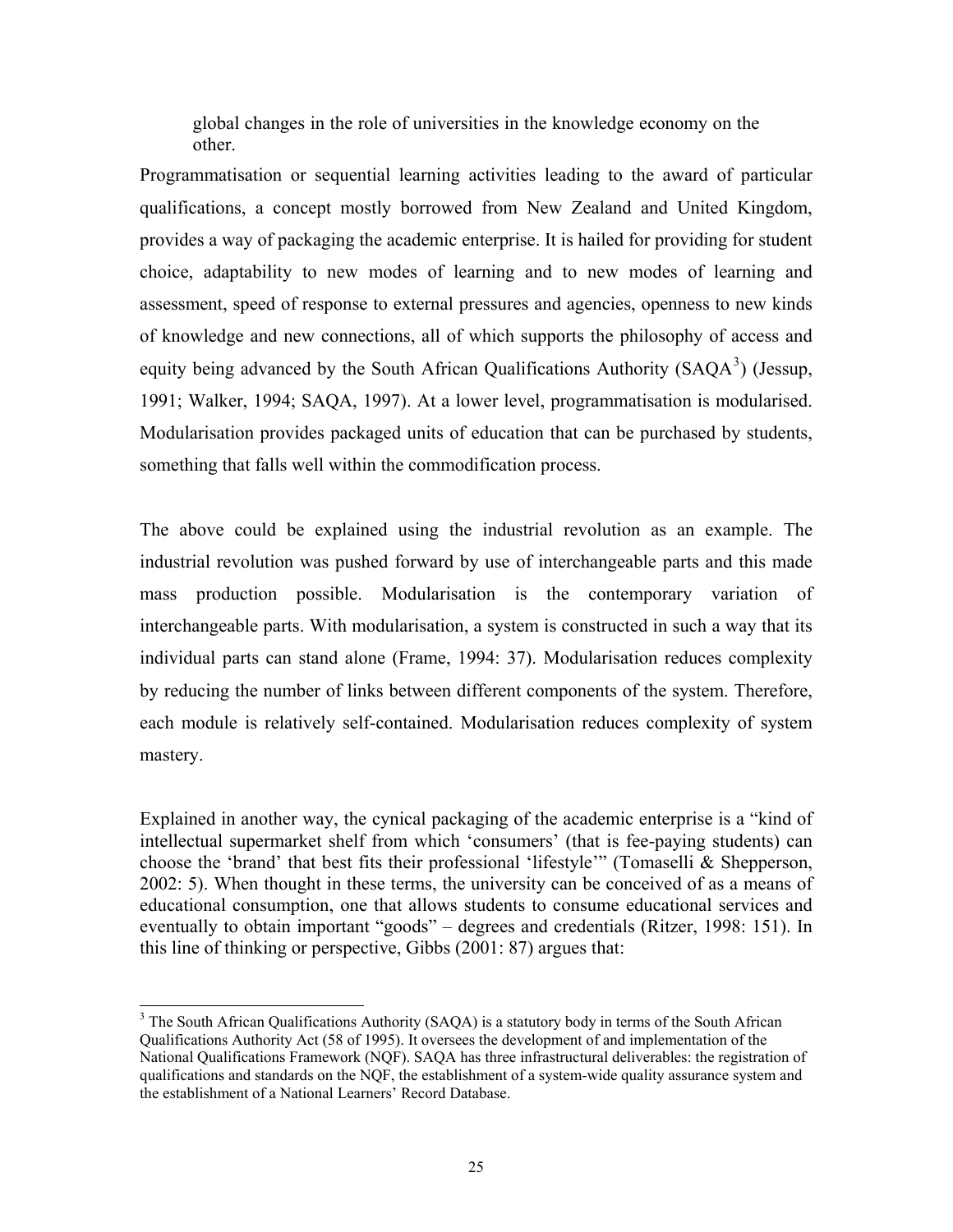The adoption of this model of the market for  $\text{HEI}^4$  $\text{HEI}^4$ , and its accompanying discourse of marketing, is based on a manifestation of the concept of rights, particularly consumer rights, and can be seen in the move towards structured, consumable education through modularisation, semesterisation and self-learning. This leads to education being dealt with as a commodity. The sense of ends rather than means that this confers is most visible in outcomes-driven education.

The adoption of modular programmes may be premised on making education more accessible for students. But it also was also based on the concept of massification of education whereby institutions would be flooded with both young and mature-age scholars. Massification requires provision of resources but is met by the 'offloading state' policies, which prioritised markets for academic capitalisation or financing (Neave, 2000: 16).

Public funding of higher education has gone through many phases in different countries but the general trend during the 1980s and 1990s was towards academic capitalism, which emphasises the utility of higher education to national economic activity and the preference for market and marketlike activity on the part of the faculty and institutions (Slaughter and Leslie, 1997). With regard to access, higher education policies encouraged greater student participation but at a lower national cost.

Human capital theory explains why states have been divesting in higher education. As developed by the Chicago school, human capital theory has two hypotheses. First, education and training increase individual cognitive capacity and therefore augment productivity. Second, increased productivity leads to increased individual earnings, and these increased earnings are a measure of the value of the human capital (Marginson, 1993: 38). According to Marginson, two different methods are used to estimate the social rate of return on investment in education:

The first sums the net benefits to individuals, subtracts the cost of government funding of education, and then adds 'externalities' (sometimes called 'spillovers') – economic benefits of education that are not captured by individuals (for example, work is collaborative, and one worker's education may add to the earning power of another). Externalities are very important in the neo-classical framework, because they are the only clear argument for government funding (1993: 39-40).

<span id="page-31-0"></span>The second hypothesis "isolates a series of discrete 'causes' of economic growth (demographic growth, capital investment, entrepreneuralism, education and so on) which

l

<sup>&</sup>lt;sup>4</sup> HEI denotes Higher education institutions.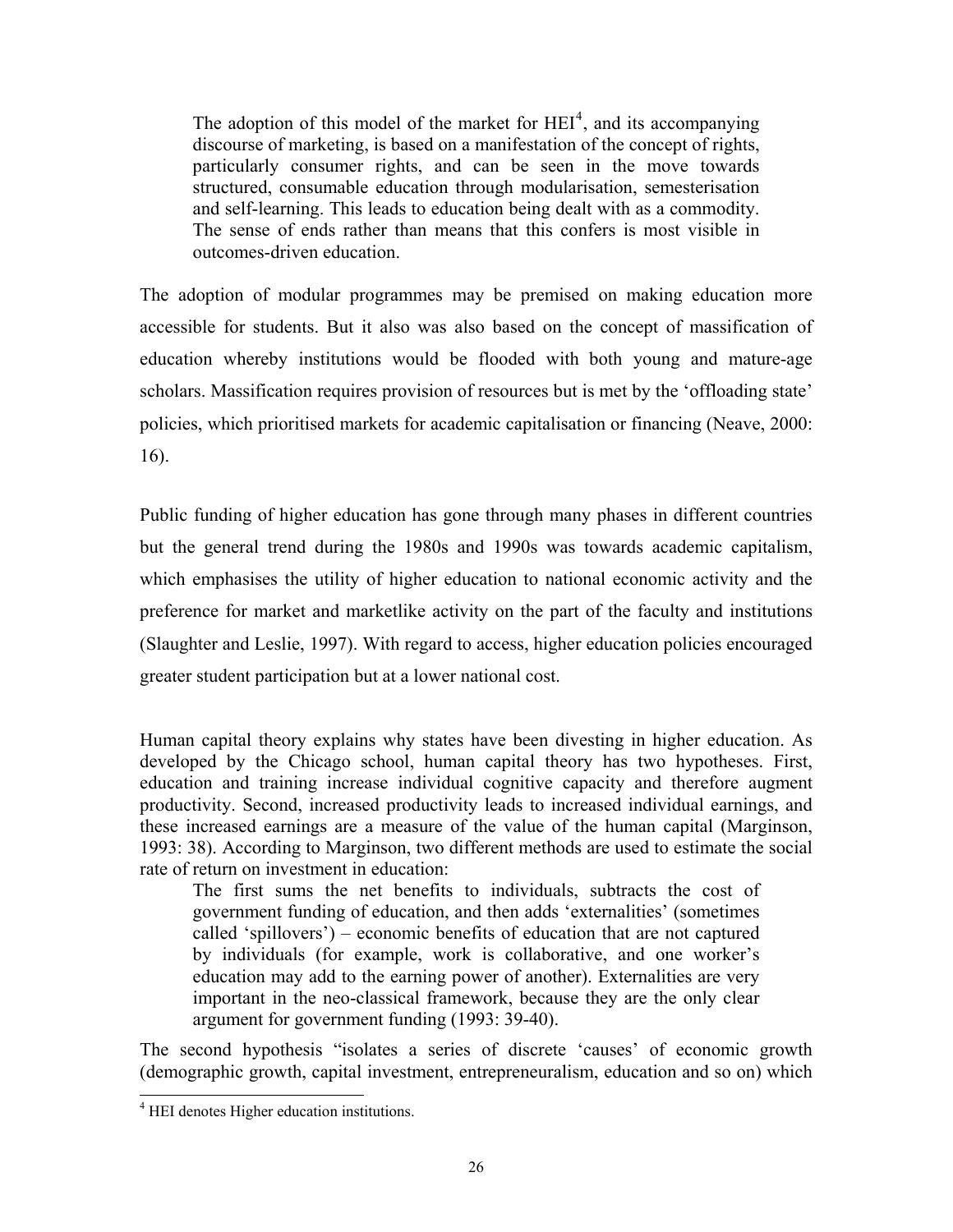do not overlap or have feedback effects on each other". Viewed from human capital theory, higher education provides both private and public good, hence its expenditure has to be shared between individuals and the state. According to this theory, social returns are assumed to decrease as more years are spent in education, as the figure below illustrates.



Fig 2.1 Diminishing social returns as years of schooling and costs increase Source: Todaro (1994)

In case of South Africa, observers note a relative policy shift following the demise of apartheid with beginnings in post-1994 elections. Early ANC-government's policies reflected immediate needs of reconstruction and development and thus putting agency of the local priorities. The period in between, which was marked by formulation and negotiations of policy on higher education, was demonstrated by broad commitment to directing higher education towards serving both the South Africa's entry into the global economy and the basic needs of the majority of the population (Kishun, 1998: 60). A later shift is mirrored by the adoption of the Growth, Employment and Redistribution (GEAR) strategies. GEAR prioritises fiscal prudence and posits redistribution as an outcome rather than condition of economic growth. It implies a clear commitment to reducing state involvement in the economy in order to reduce public expenditure (Barnett, 1999: 653).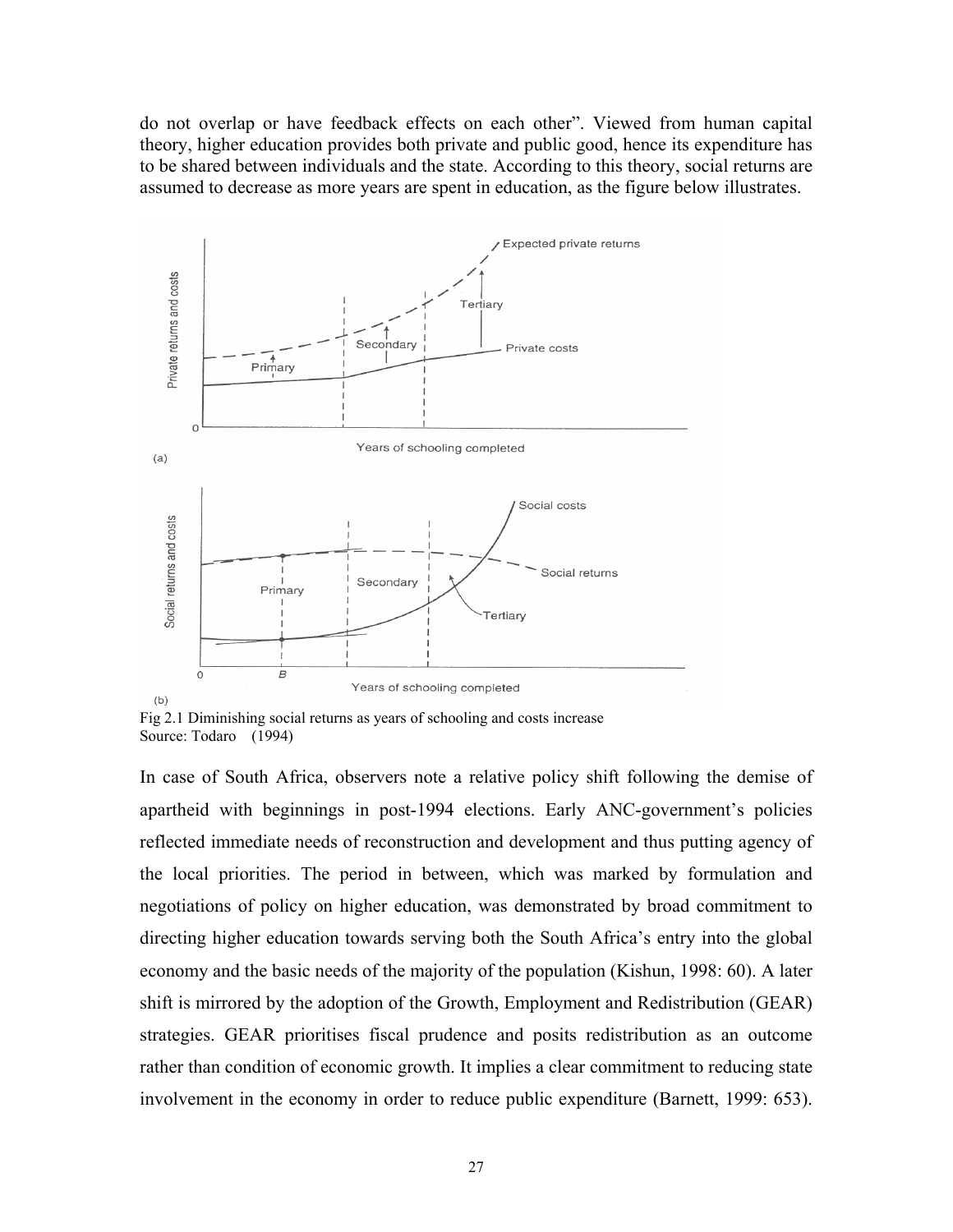GEAR, the *White Paper on Education* (1997) and the 1997 Higher Education Act, and 'outcomes-based education' (OBE), all bring to the fore the state's 'dual strategy' of acting locally and responding to global imperatives with greater emphasis on global imperatives. (Kishun, 1998: 60; Teer-Tomaselli, 2002: 16).

The education *White Paper* states that higher education benefits both the individual and the public, hence its costs should be shared equitably between public and private beneficiaries. It also states that fee-free education for students is not an affordable or sustainable option for South Africa. Complementary resources have to be harnessed from private sources such as employer contributions, bequests and donations, better management of institutional investments, contracts and consultancies, and an expansion of properly-regulated private higher education programmes and institutions (RSA, 1997: 30). Section 4.48 of the *White Paper* states that "with a well considered advocacy and marketing approach, the scale of private sector investment in higher education through loans, bursaries and sponsorships might well increase substantially". Furthermore, the *White Paper* indicates that institutions will be able to enrol students in addition to the agreed number of publicly subsidised full-time equivalent (FTE) student places but they must be able to do so from funds raised by themselves, not from the government.

The choice of a mixed public-private funding of higher education for South Africa is evidently economic-driven, whereby the state indicates that public spending on higher education will be proportional to the Gross Domestic Product (GDP) and national economic growth (RSA, 1997a: 45). Other funds will be sourced from private beneficiaries (students). The rationale for this funding mixture is consistent with the human capital theory discussed above.

Having considered the above trends in higher education, further analysis of the commodification process is in order. Here I will use arguments advanced by Jean-François Lyotard. First, Lyotard argues that knowledge and information are increasingly produced only where they can be justified on grounds of efficiency and effectiveness or where a 'principle of performativity' prevails. The main consideration is the practical use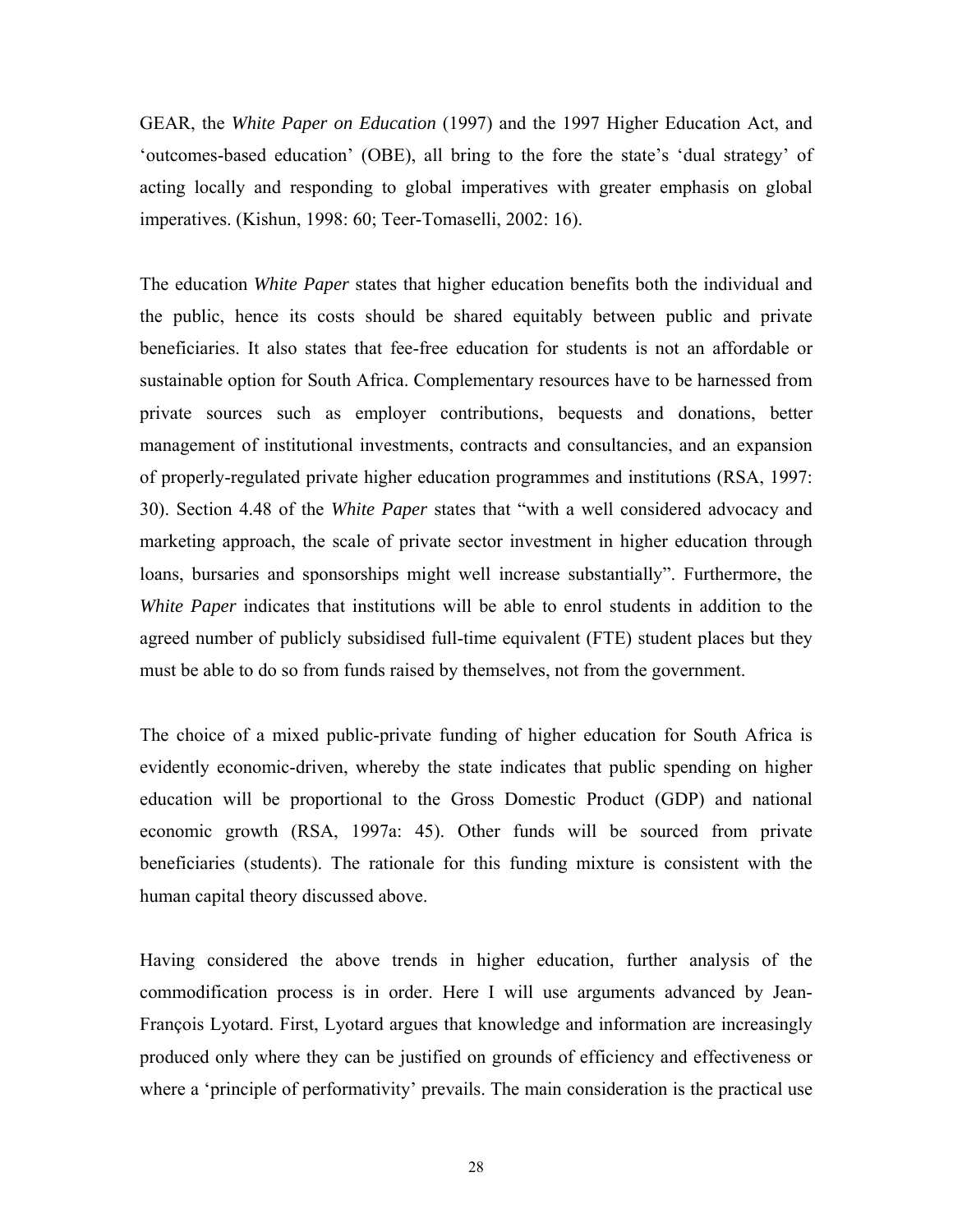of knowledge and information. Second, he argues that knowledge and information are being more and more treated as a commodity. This view endorses a theme of most political economy theorists that tradability of knowledge and information are the main concerns in the capitalist economy. Movement towards this direction can be seen through the increasing adoption of the mode  $2<sup>5</sup>$  $2<sup>5</sup>$  $2<sup>5</sup>$  education curriculum in higher education institutions. The 'mode 2' thesis has clearly influenced recent higher education debates in South Africa to the level of foremost policy documents. Documentary evidence in support of the interesting yet puzzling and often uncritical, policy preoccupation with 'Mode 2' begins with papers commissioned around the theme of knowledge by the Council of Higher Education in 1995 and subsequent policies and legislations (Ravjee, 2001: 2). Having considered the situation, Lyotard argues the consequences of these forces (Webster, 1995: 183-185).

Applying the principle of performativity, Lyotard argues that when knowledge and information cannot be justified in terms of efficiency and effectiveness, they will be downgraded or even abandoned. For example, aesthetics and philosophy cannot easily be justified in terms of performance, while finance and management are straightforwardly defended (Webster, 1995: 184). Secondly, he argues that knowledge development is shifting out of the universities where, traditionally, a cloistered elite had been ensconced with a vocation to seek the 'truth'. "Challenging the dominance of the traditional university is an array of think tanks, research and development sections of private corporations and pressure groups which generate and use information/knowledge for reasons of efficiency and effectiveness (Webster, 1995: 184). Recognition of out-ofuniversity learning by SAQA can be interpreted to be the dawn of movement towards knowledge produced in multiple centres. Thirdly, Lyotard highlights the consequence of the redefinition of education by indicating that established conceptions of truth are undermined for the sake of performativity and commodification leading to definitions of truth in terms of utility. It is for universities to seek universal truth and knowledge whether it affects the poor, the rich, the elites, the marginalised, the powerful or the powerless. He finally argues that performativity applied to information/knowledge change ideas about what is considered to be an educated person. Is it about having a certain body of knowledge or knowing how to access some kind of information as exemplified by computer skill training, which equip one to search information from

l

 $5 \text{ Mode } 2$ : Knowledge production carried out in the context of application and marked by its transdisciplinarity; heterogeneity; organisational heterarchy and transience; social accountability and reflexivity; and quality control which emphasises context – use dependence. Results from the parallel expansion of knowledge producers and users in society.

Mode 1: The complex of ideas, methods, values and norms that have grown up to control the diffusion of the Newtonian model of science to more and more field of enquiry and ensure its compliance with what is considered sound scientific practice (Gibbons, et al. 1994:167).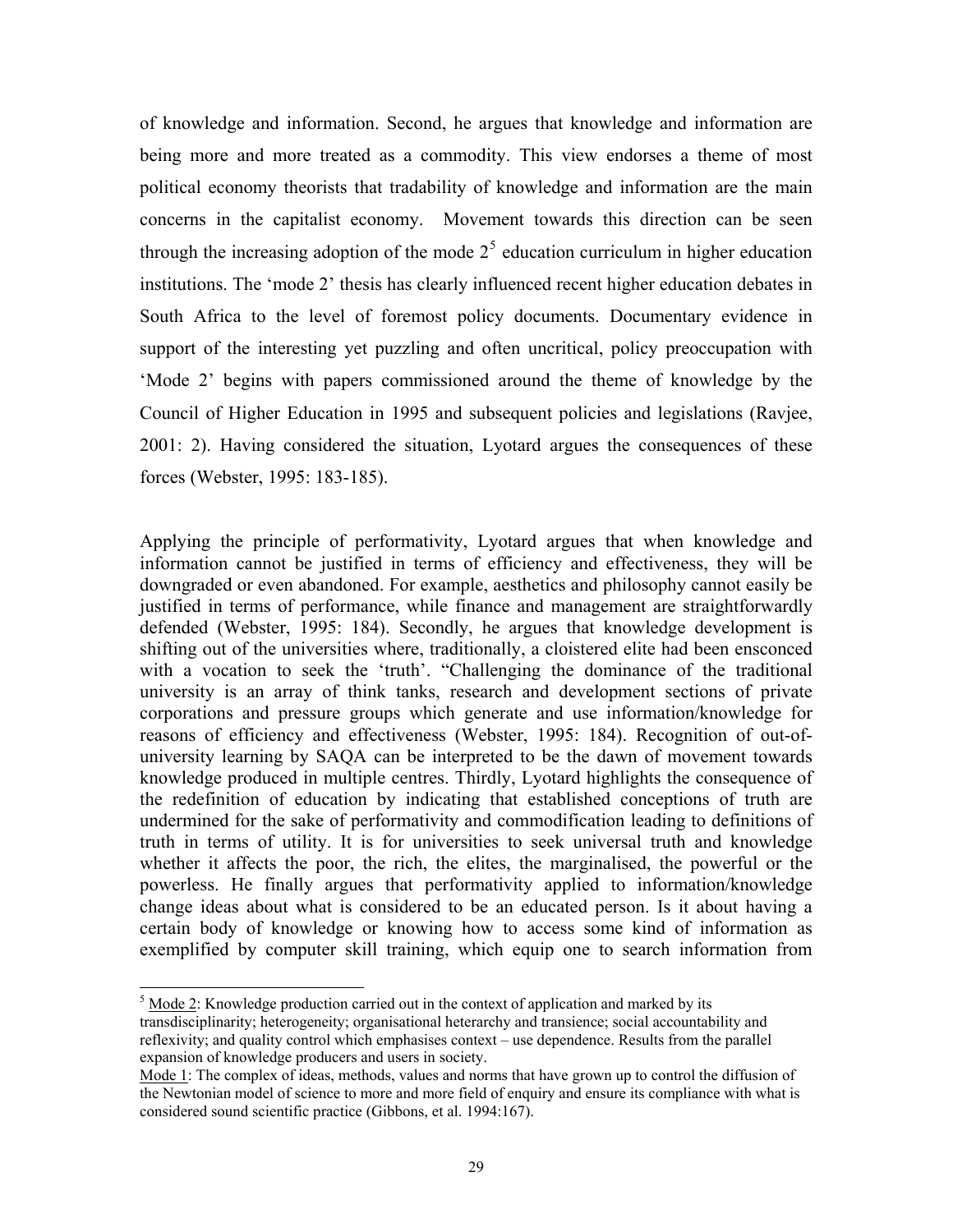Internet? To Lyotard the truth is sacrificed for both performativity and commodification (Webster, 1995: 186).

While Lyotard provides a useful insight into the processes of commodification, the main problem with his view is that he concludes that through these processes, reliability of all knowledge is lost hence the triumph of the capitalist economy. He however highlights how the commodification processes penetrates the spheres of higher education and information through considerations made on exchange values (Webster, 1995: 189-190).

It can be concluded that while higher education is beneficial for its use values, its support from nation-states has been declining. Several reasons are advanced for this decline, such the slow-down in economic growth, the debt burden, redirection of resource to other social services and the general ideological belief in free market principles. The downturn of the funding regime of higher education has triggered sets of alternatives such as Thatcherist 'users-pay' cost recovery systems, formation of public-private sector partnerships and general trend towards market-related solutions. According to Mosco (1996: 153-154):

These developments suggests that the process of commodification has extended into place

and practices that once tended to be organised according to a different logic, one based on universality, equality, social participation, and citizenship, which, for all of its well-chronicled shortcomings, broadened the grounds of social action now increasingly reduced to a market logic that equates rights with market power.

Another important force towards commodification processes in higher education is that of globalisation.

# **Higher education and globalisation**

'Globalisation' is a shorthand term for the processes through which national economies are integrated. It occurs through four principal channels: movement of goods, capital, labour, and ideas (Bloom, 2001: 21). It may be described as the process by which societies are connected through rapid, large-scale networks of political, social and economic (as well as academic) interaction. The intensification of globalisation is partly made possible through the reorientation of time and space, a process facilitated by communications and information technologies which make it easy to take action at a distance (Slevin, 2000: 200). Many trends in the organisational, pedagogical and technological delivery of higher education are underway as a result of globalisation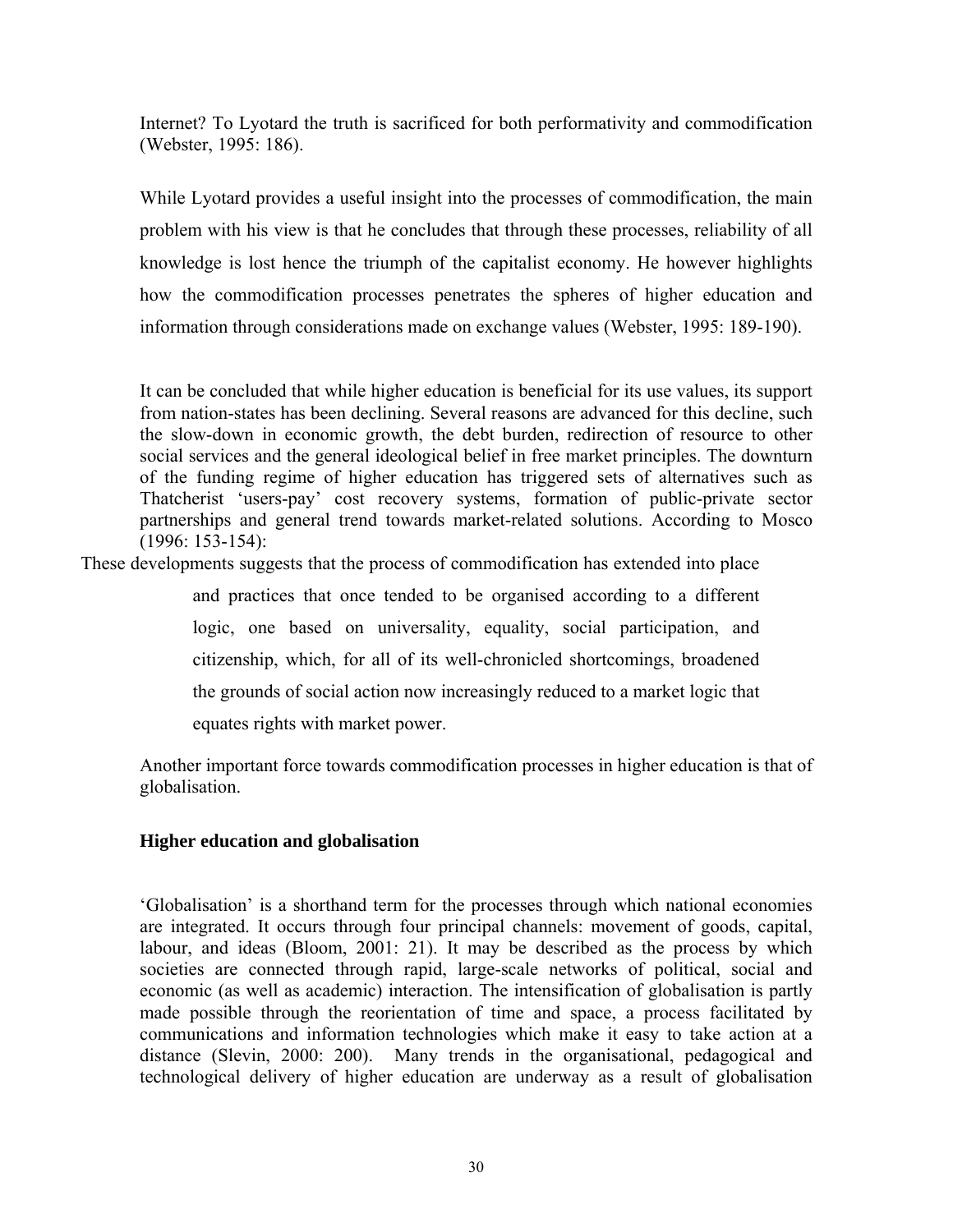(Lemmer, 2001: 23). In this section, I examine how globalisation contributes towards the commodification of higher education.

Globalisation is often confused or used interchangeably with internationalisation as both are contemporary terms that have penetrated the consciousness of many due to their perceived far reaching consequences for all spheres of social, cultural, political and economic life. In higher education, internationalisation has been referred to as importation of higher education, exporting of higher education, transfer of academic offerings, distance higher education and formation of higher education networks. It may also be extended to access, taking on board the concept of a 'virtual university' or a 'virtual classroom' and in discussing and planning for effective use of information technology (Anderson and Maharasoa, 2002: 15).

Globalisation has been mainly discussed in political, economic and cultural terms and it is only recently that its connections with higher education have been explored. Institutions of higher education are involved in the production and dissemination of knowledge. Interests in education as being the key to success in global economy is not confined to institutions and nations alone but extend to multinationals and world global regulatory bodies such as the World Trade Organisation (WTO). Through WTO's General Agreement on Trade in Services (GATS), education is one of the twelve service categories that could be regulated on global scale (Kishun, 2002). This means education can be treated as a tradable commodity and nations should allow for its free trade, when the WTO negotiations are complete.

Theories on globalisation try to explain why some countries do better than others as political economies becomes more global and what role higher education has in their success (Slaughter and Leslie, 1997: 31). When considered from an economic view, higher education becomes to governments and industry an arm of economic policy and a part of the social process of commodity production. This perspective on globalisation is further explained by human capital theory, which assumes that students and governments take only economic factors into account when making decisions about participation and investment in education (Marginson, 1993: 21). When higher education is seen as an export item and a tradable commodity, it becomes attractive to multinationals, nations and institutions involved in its marketisation. The case in point is that of private higher education institutions. As an illustration, in February 2000, it was reported that at least 43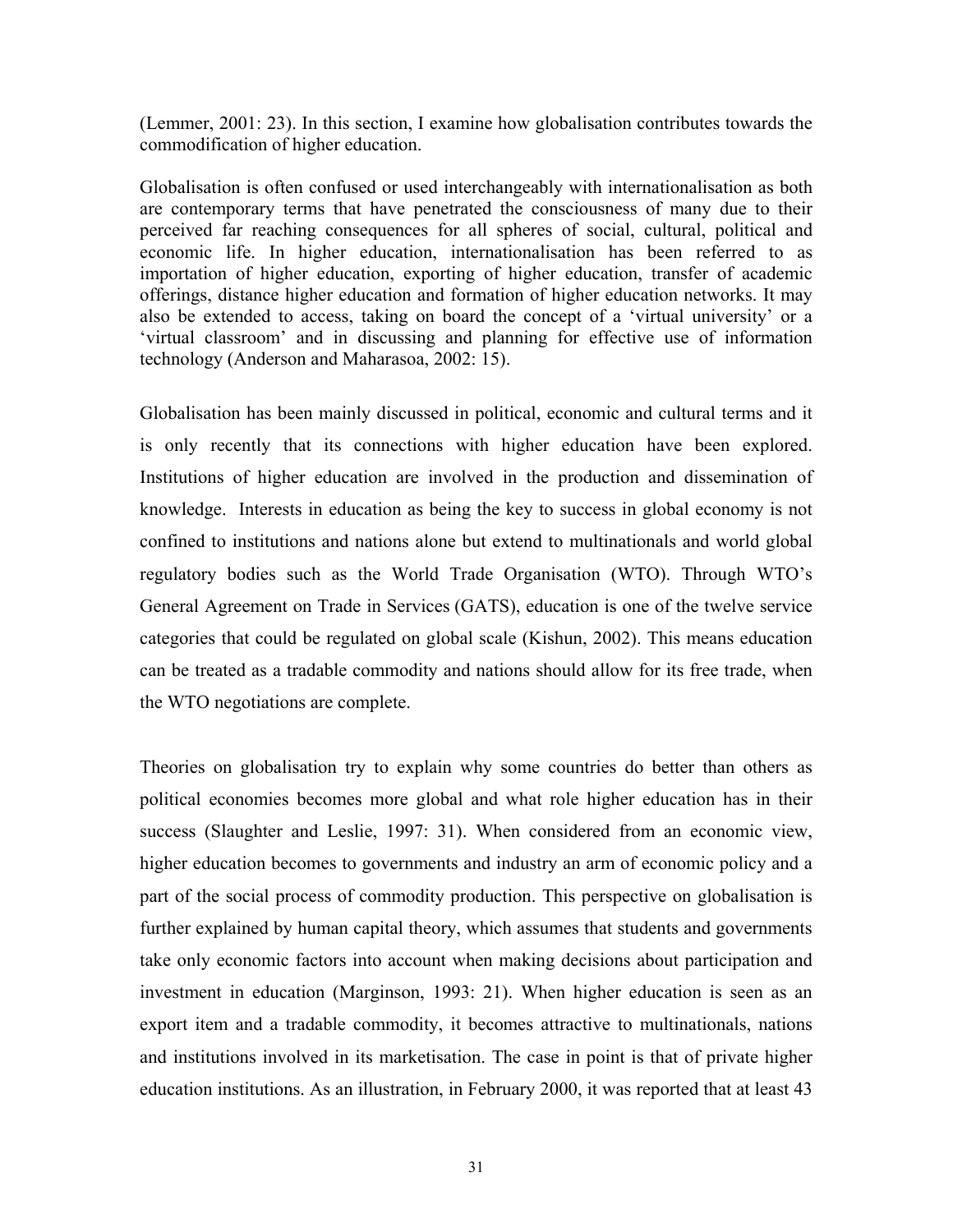foreign universities were operating in South Africa: five from Australia, 21 from the United Kingdom, 13 from the United States and Canada, three from Europe and one from Asia. Out of these only four were officially authorised to operate in the country: Monash University, Bond University, De Montfort University and the Business School of the Netherlands (Bitzer, 2002: 24). It is reported that Monash University charges in the order of R29 000 for a Bachelor of Arts and up to R32 000 for a Bachelor of Computing, a charge that is between two to three times the tuition fees of most public universities in South Africa.

Concerns that have been raised about private foreign universities is their targeting of the lucrative market of those who have the ability to pay and thus leaving the poorly resourced students to the public institutions. Private universities do not invest in courses requiring heavy capital outlay especially in laboratory equipment and in research facilities with research being one of the expensive budget items of higher education. They also tend to close when business is not good, thus leaving students with unfinished degrees. Some of these concerns are being addressed through policy by amendments to the Higher Education Act of 1997 (Higher Education Amendment Act No. 54 of 2000).

There are both advantages and disadvantages when the higher education market is opened up for private and public providers. Through diversity, more choices and opportunities are made available for students and there is a possible rise in standards emanating from international experience and from competition. Possible disadvantages are inequalities created by high fees, possible low or irrelevant quality if proper monitoring is not done and uneven concentration of studies, which may not be relevant to the country's needs.

The above examples explain that globalisation has brought opportunities in higher education but has also brought new sets of problems, such as the need to develop a policy regime to police private providers.

More broadly, globalisation has at least four far-reaching implications for higher education. First is the constriction of moneys available for discretionary activities such as

32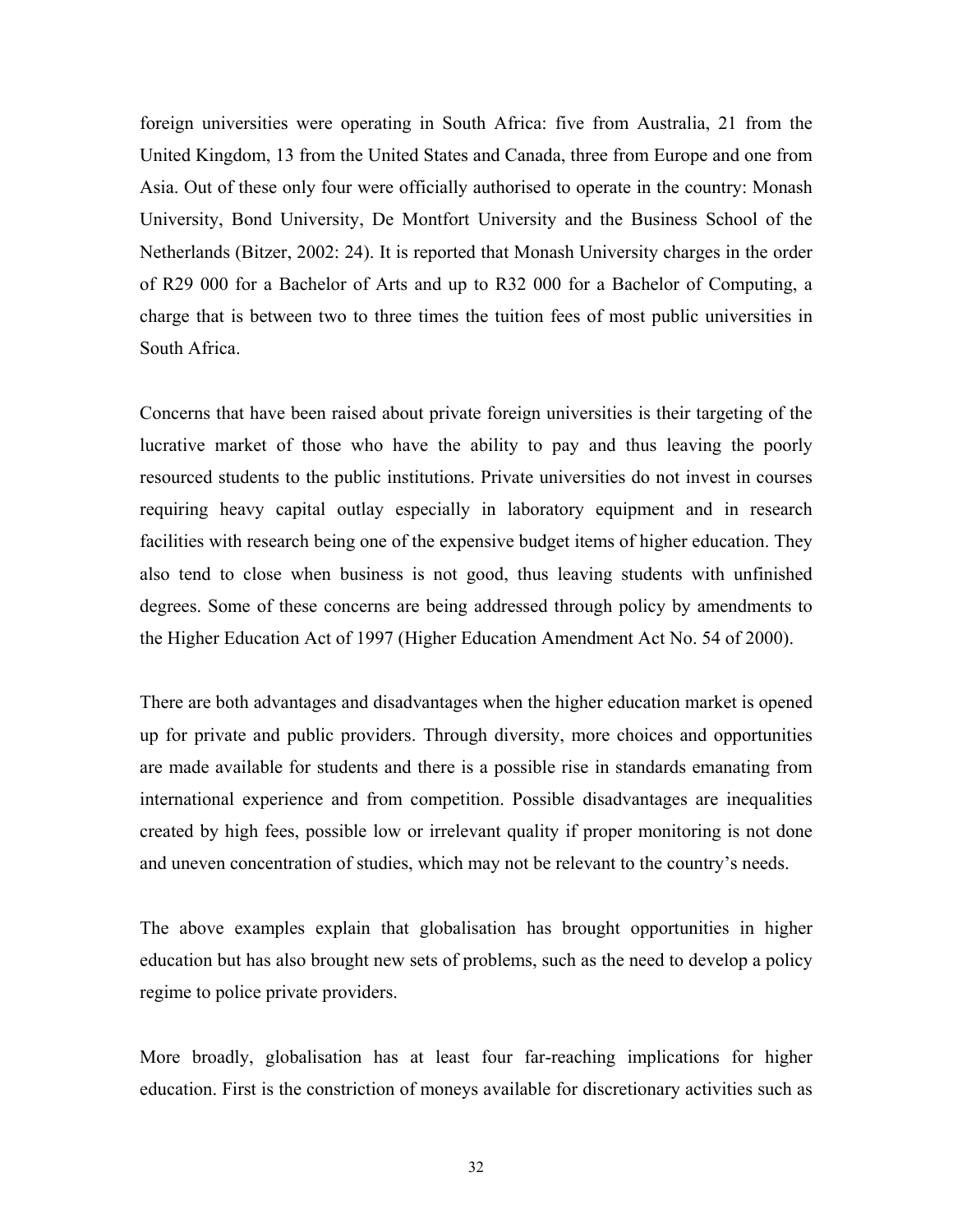post-secondary education (Slaughter and Leslie, 1997: 36). This would occur because in the process of globalisation priority is given to areas that offer competitive advantage in the marketplace. Second is the growing centrality of techno-science and fields closely involved with markets, particularly international markets. Webster (1995: 86) expresses a similar view and argues that,

The consequence is that universities, institutions at one time committed, at least in part, to wider community needs as well as the pursuit of knowledge for its own sake, have increasingly changed direction dedicating themselves to research aimed at improving the commercial competitiveness of industry, thereby assuming that the marketplace is appropriate arbiter of technological change.

Third is the tightening relationship between multinational corporations and state agencies concerned with product development and innovation, thus marginalising universities as essential research institutions. Fourth is the increased focus on multinationals and established industrial countries on global intellectual rights. The result is an increased commodification of knowledge as intellectual property particularly with regard to connecting intellectual work of universities with community, business and government interests and priorities (Hamelink, 1993: 3; Waghid and le Grange, 2002: 6). These effects of globalisation on higher education are concentrated on exchange values and much less so on its use values.

## **Marketisation of higher education**

There are no neat cuts between globalisation and marketisation of higher education. There are overlaps and distinct features of each. Markets in education are defined as educational opportunities delivered by markets, largely regulated by government, with the supply-side liberated and the price mechanism in place (Gibbs, 2001: 86). In a market situation, students turn into consumers and educators into service providers and thus leading to commodification of education to be delivered in packages based on market principles (Gibbs, 2001: 87). Gibbs argues that, "the economic market is based on the poorly established yet hegemonic and underlying principles of utilitarianism and rationality inherited from the Enlightenment, which underpins the market yet never really or fully explains the behaviour of man either separately or through the idea of the market (2001: 87).

The belief in the market as a fair arbitrator or the 'market ideology' influences the nature of the university towards what has been called the 'market university' whose primary characteristic is the commodification of knowledge which can be manufactured, bought and sold (Kishun, 1998: 61). As the distinction between knowledge and commodity are collapsed, the outcomes are visible shift in governments' funding of higher education.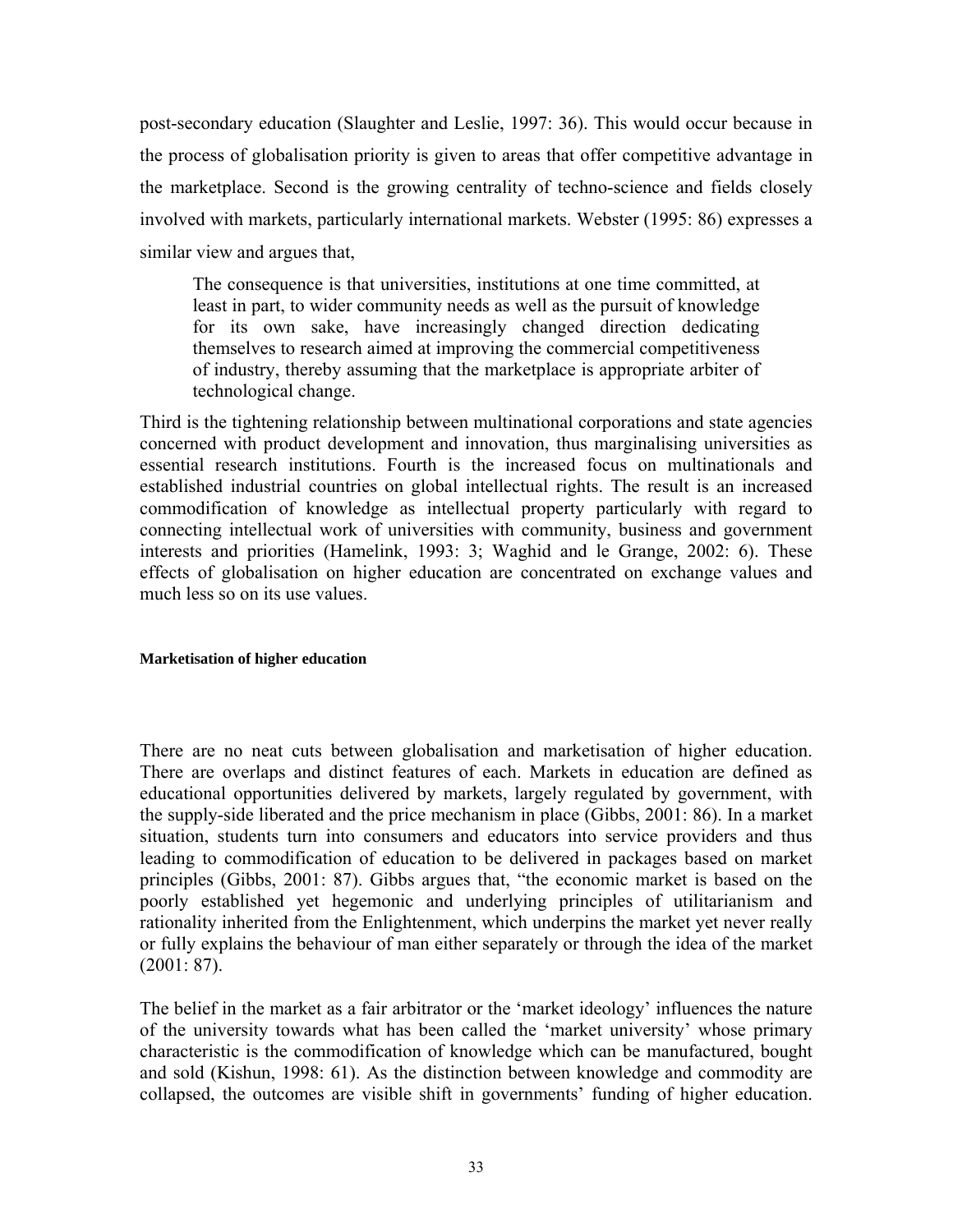The 'market ideology', Kishun (1998:61) argues, is an avenue through which "the forces of privatisation, deregulation and liberalisation have led to the return of 'experts' and 'advisers' to Third World countries. For example, foreign advisers have been directly involved in the formation of educational policy in South Africa". The Finance Reference Group to the Ministry of Education advocated for diversity or opening of South African higher education to private providers in order to reduce financial pressures on the state and in accordance to the Higher Education Act of 1997 (Fehnel, 2002). The example of private universities operating in South Africa is one case of marketisation. The same process filters into public institutions when balancing of the budgets becomes the 'business' of the institutions, thereby overriding other concerns.

Higher education institutions, as knowledge-driven organisations are greatly affected by rapid advances in information technology – computers, telecommunications and networks. The goal in using technology is to increase access and flexibility while reducing costs and enhancing quality (Kishun, 1998: 62). The new information and communication technologies offers a potential for the renewal of higher education by extending and diversifying delivery and by making knowledge and information available to a wide public. They offer opportunities and should be harnessed to innovate course content, teaching methods and to widen access to higher education (UNESCO, 1998: 2). The institutional quality of both scholarship and research has already been enhanced by the interconnectivity of institutions. This aspect differentiates the well-endowed from those who are poorly resourced, thus exacerbating what is commonly referred to as the 'digital divide'. Information and communication technologies are, however, doubleedged instruments, which can usher both benefits and perils. When used for marketisation of higher education, communications and information technologies (ICTs) are used to create wealth for institutions using them.

The implications of marketisation of higher education are that, in part, it may lead to vocationalisation of curricula. The logic behind this is to meet immediate needs of industry by providing ready-made products. It replaces the what 'ought' with the imperatives of 'what do I need' and leads to commodification of education in skills packages to be managed through market principles, rather than under pedagogical guidance or the morality of fairness. Marketisation goes against the principles of public service upon which higher education is premised and pushes the agenda of exchange values over that of use values.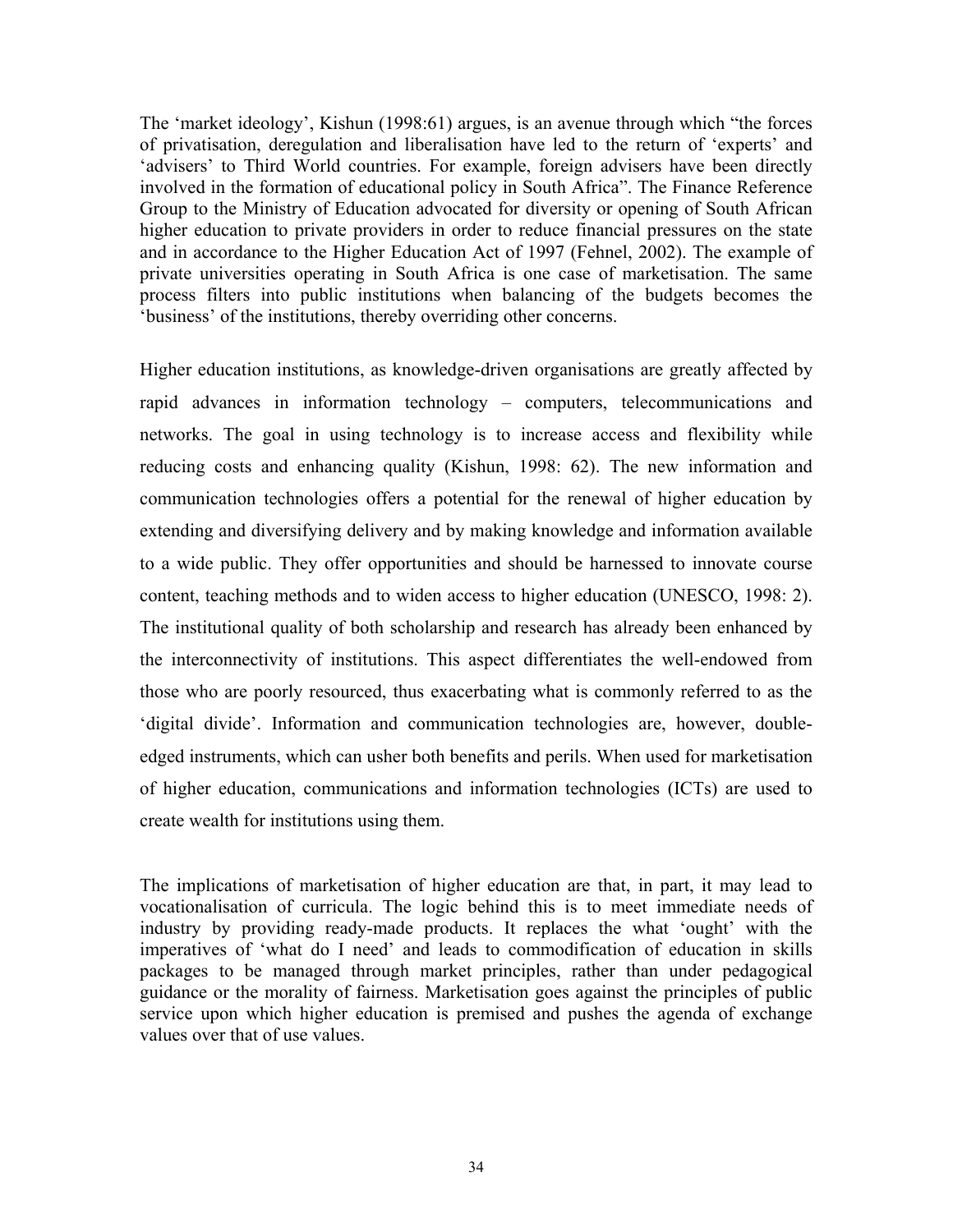In summary, the rightward shift has created an environment in which universities are in competition with one another. Globalisation puts a premium on innovation, but has decisively displaced the centre of gravity on innovation and scholarship towards the production and diffusion of knowledge as well as accreditation and outcomes (Gibbons, 2001: 11). It is the competitive environment which stimulates the commodification process. Globalisation represents market-related economy ideology and its material strategies that aim to increase profits. These strategies have struck consonance with some governments which apply them to public sector agencies, including higher education, to make them more competitive in both national and international markets (Teer-Tomaselli, 2002).

The preceding section has tried to explain how the economy of the higher education sector is embedded in socio-political relations, ideological formations and power structures, leading to its commodification. The following section will argue that in this environment, higher education employs 'symbolic capital' to negotiate its position in society.

## **Higher education and symbolic capital**

The 'symbolic capital' that higher education acquires through use of the media empowers it to negotiate its position in society. In its own right, higher education commands some respect (through symbolic content or knowledge) however, its value depends on the political, economic and social contexts within which it operates. Symbolic capital can be referred to as the accumulated prestige, recognition and respect accorded to various products and social institutions. Some symbolic capital can be drawn from 'symbolic power', which stems from the activity of producing, transmitting and receiving meaningful symbolic forms (Thompson, 1995: 16). Symbolic power has capacity to intervene in the course of events, to influence the actions of others and to create events, by means of production and transmission of symbolic forms. The concept of symbolic capital will be interrogated through institutional branding, and institutional and noninstitutional apparatuses of transmission (including the Internet).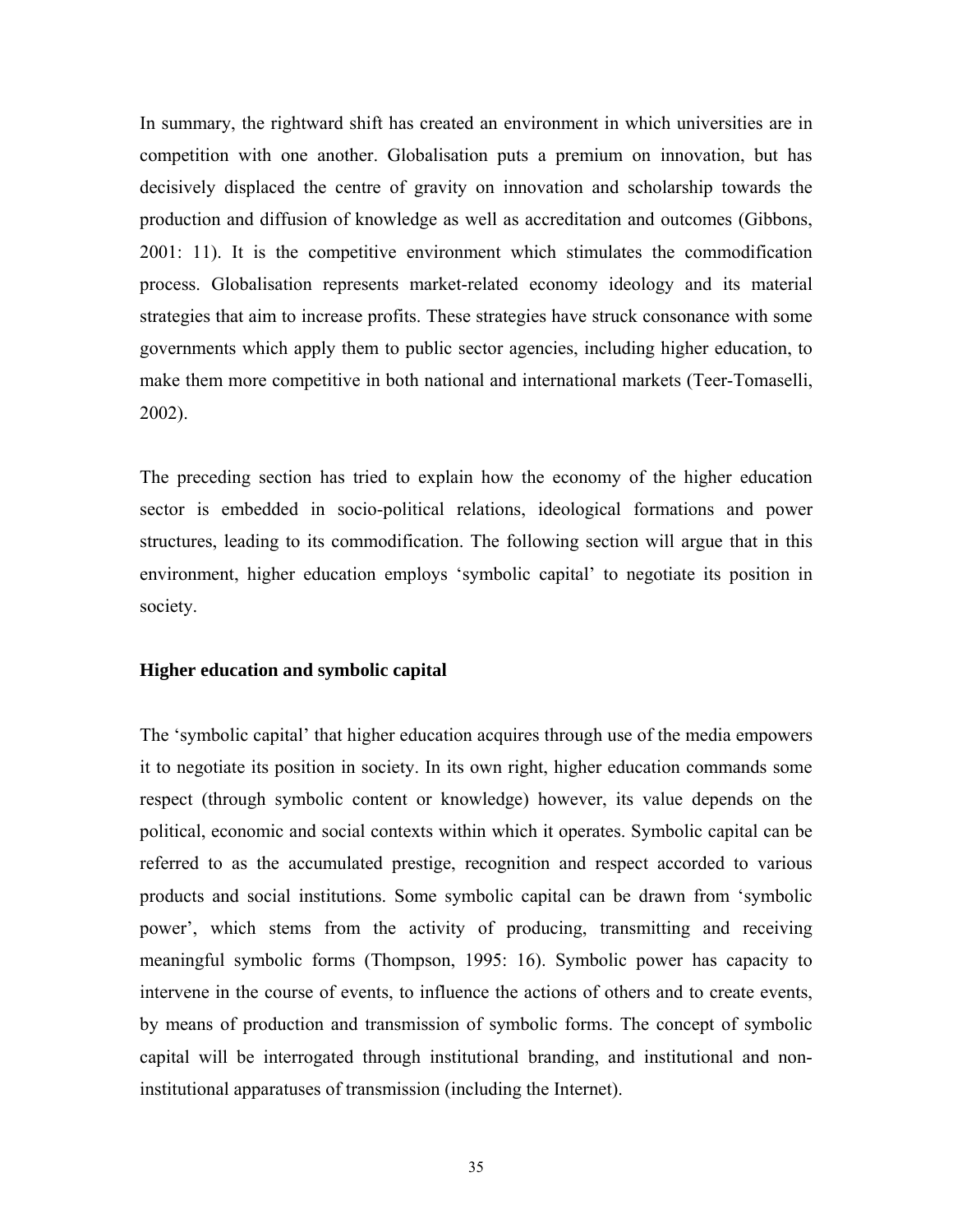Institutional branding in higher education is a common feature now that higher education is embedded in an environment of competition, globalisation and restructuring. Branding offers distinctive image and builds on identity and values of the institution. Despite its lacking of tangibility, it contributes an added value. The word brand comes from the Old Norse *brandr*, meaning 'to burn', and it was by this means that early stockowners stamped ownership on his livestock (Blackett, 2001: 9). One definition refers to branding as an integrated process, the systematic and consistent application of product or service design, storytelling, media, and technology to the buying and using experience of customers throughout a satisfaction lifecycle. Others define it as a product or service that provides functional benefits plus added values that some consumers value enough to buy (Moon & Millison, 2000: 36; Blackett, 2001: 9). Branding is based on such factors such as personality, benefits, value, values and imagery.

Institutions of higher learning, like business, have embraced the concept of branding for a number of reasons. Branding, Blackett (2001: 15) argues, is important because a powerful brand provides a platform to build a relationship with customers; it provides significant competitive differentiation; can cross borders of countries and markets; can influence behaviour and attitudes and can cultivate customer loyalty. Branding provides synergy and multiple meanings. An explanation of how branding works has received significant theoretical development in academic fields such of semiotics.

Signs and symbols used as brand metaphors are potent carriers of meaning because they are so concentrated and economical. These signs stand for products and services. Signs signify meaning, or make things mean (Tomaselli, 1996: 30). Trusted brands become signposts through a clutter of similar offerings. An example of an institution of higher learning brand is the Harvard Business School (HBS). HBS is a premier brand in business education. Today, the HBS brand covers a wide range of activities. These include academic qualification courses such as MBA (Master of Business Administration); executive education programmes to which companies send their top managers; and a publishing operation responsible for the renowned *Harvard Business*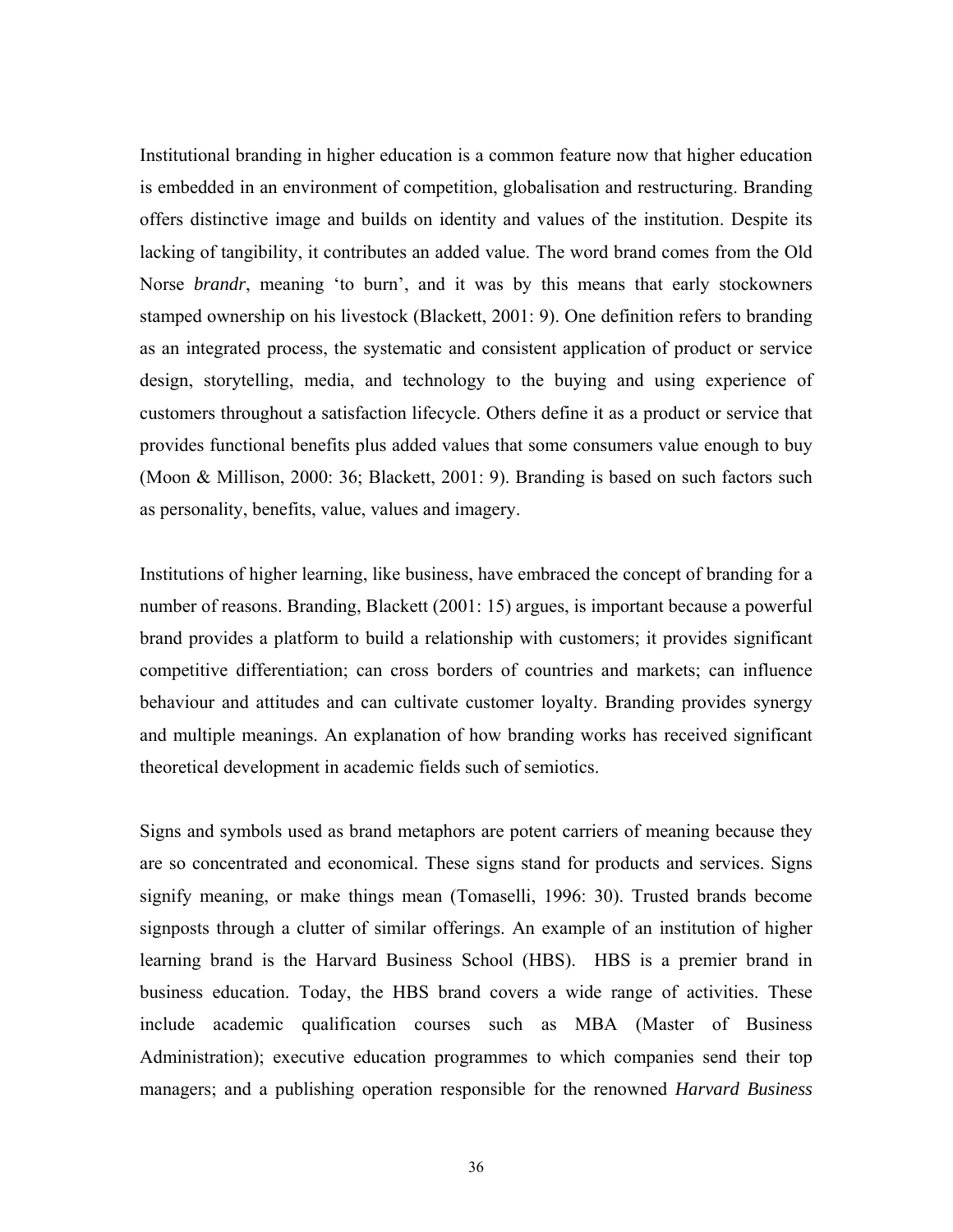*Review* and business books. What sets the school apart from other business schools is its different approach, its ability to attract gifted professors and a combination of the Ivy League prestige of Harvard University (Dearlove and Crainer, 1999: 75-76). Branding could be used to extend symbolic capital and as is often the case in business, the appropriation of symbolic capital for financial gain can lead to the commodification process. Institutional brands can be created through institutional and non-institutional apparatus of transmission.

Institutional apparatus is defined as being a determinate set of institutional arrangements within which the technical medium is deployed and in which the individuals involved in encoding and decoding symbolic forms are embedded (Slevin, 2000: 67). Institutionalised 'mass' media facilities are to a large extent situated outside the realm of institutions of higher education, except in the national public radio system (in United States), campus radios and recently Internet facilities. Production, transmission and circulation of symbolic forms have had to be done by educational institutions through indirect means, mostly through corporate communication. In a sense, corporate communication is a social practice located at the construction of symbolic capital and is thus involved in the development of meanings. Direct control over content of messages can be achieved only if advertising space is bought, or through the use of small media. This makes ability to pay a major factor by which institutions may communicate or transmit messages to large audiences, hence effecting further limitations on the creation of symbolic capital.

Drawing from the concept of symbolic capital, corporate communication at universities has changed in recent times by becoming more pro-active and has transformed from an information dispensing function to a communications function. Media strategies are necessary not only to position the university and raise awareness of its strengths, but also to defend its reputation in a highly competitive environment and era of league tables and rankings (Cripps, 2002: 6). The creation of symbolic capital using non-institutional apparatuses of transmission operates within the context of the available media systems – providing information to media outlets or purchasing advertising space in the media.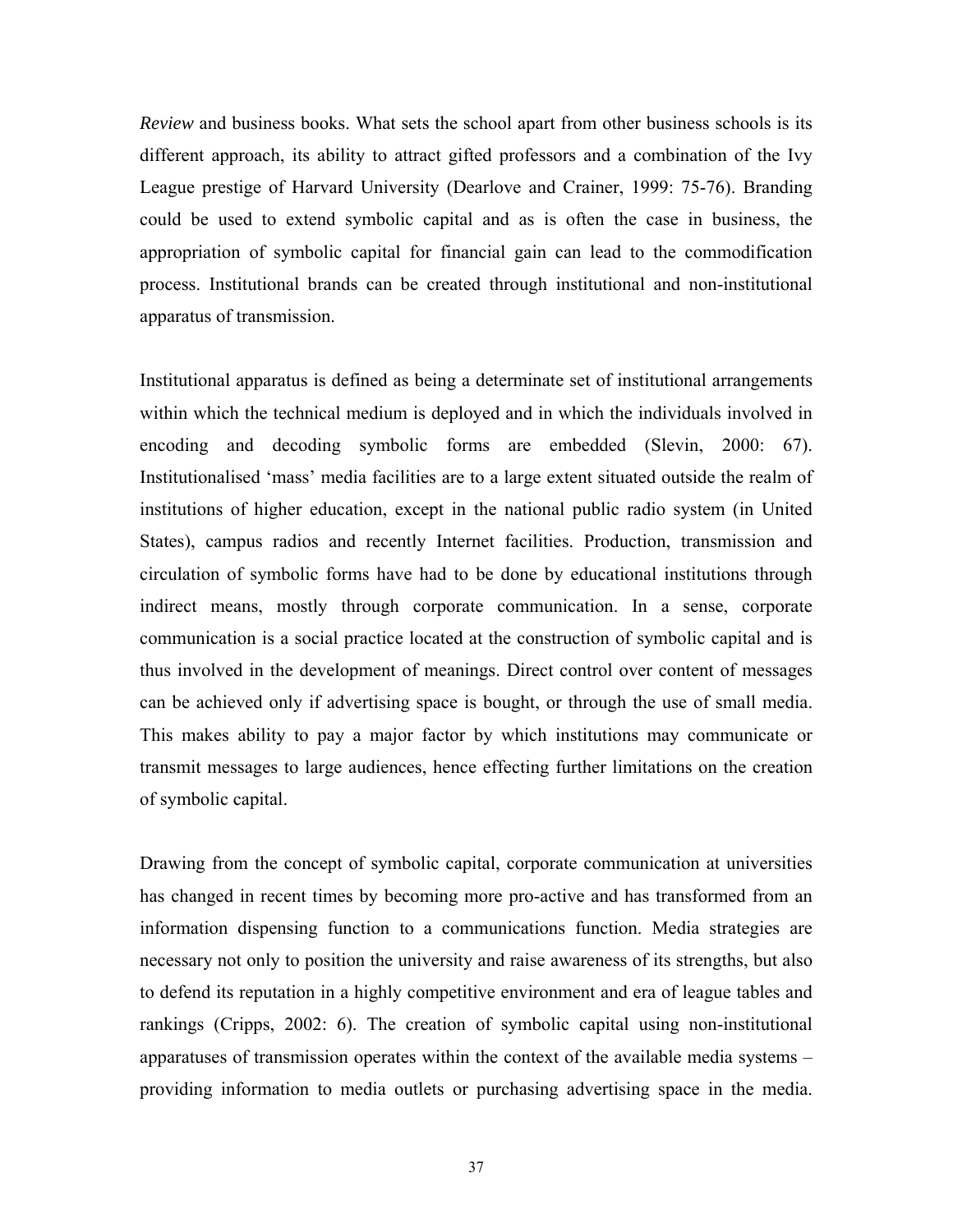When other social institutions have to reach larger audiences they have to adapt or respond in some way to make use of mass media outlets or they have to work within policies of the established media systems. For higher education, media technologies have generally been viewed as platforms for extending educational opportunities to society and building democracy. But corporate media owners view these outlets as profit-making entities. Denis McQuail (1977: 89) argues that the path of development of media institutions has in most ways influenced the culture and social structure of society. It may be argued therefore that commodification within media industries has had an effect on the way higher education interfaces with the media. Higher education relates with the media as clients, not as partners working for public good through public service ethos. For higher education, both knowledge and information have characteristics of symbolic power, which have to be appropriated to society for its own good. However within the 'cut-throat' environment of markets and corporate influence, institutions have had to adapt or use other alternatives. One major alternative has been the use of the Internet.

Universities and colleges have quickly embraced the new medium of the Internet. Two major reasons are that, first, the Internet ideally suits a university mission and environment in the sense that universities are primarily information gathering and dispensing institutions, and secondly, in today's world of shrinking academic budgets and stagnating enrolments, the Internet has become a vital tool for achieving a competitive advantage, allowing institutions to offer new educational programmes (including distance learning) and services (such as on-line applications or registration) (Mechitov *et al*., 1999).

The Internet provides higher education institutions, their constituent departments and students the institutional apparatus or controlled transmission, production and circulation of messages. It also provides a platform for launching an expansion of programmes. Ownership of reliable and advanced Internet facilities provides an institution with symbolic power and that power can be used to accumulate added value.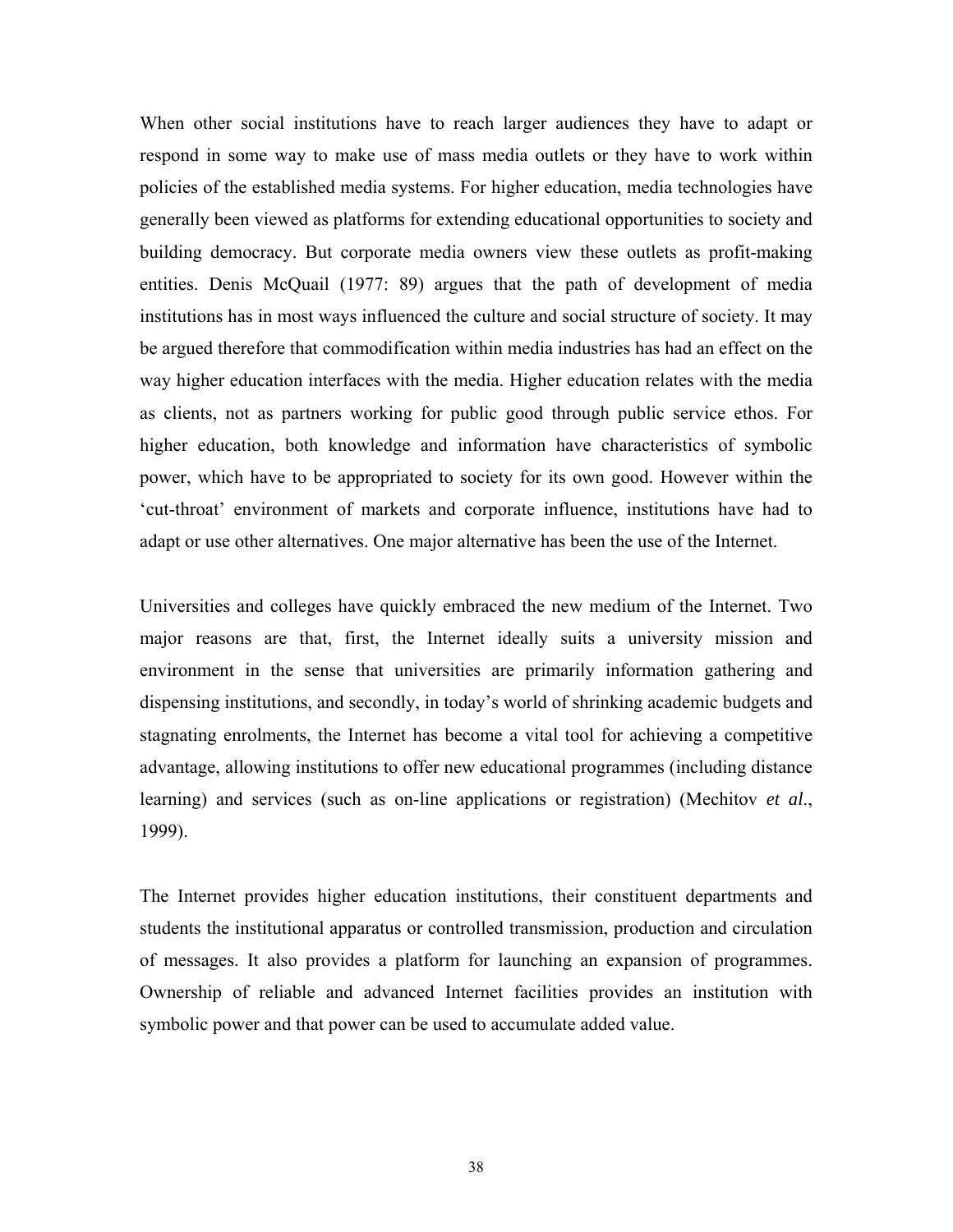The concept of commodification provides a framework for analysing the use of media (corporate communication) in higher education. Basic to this concept, is the exchange of use value of products and services for exchange value. The value of higher education ranges from its public good to its individual benefits. Higher education policies have been constructed within this continuum. The state as a major player contributes to the commodification of higher education by adoption of policies and incentives which are tilted towards only its economic value on the expense of its cultural, social and political good. In reacting to economic strains and globalisation, institutions are looking to the market for solutions and internally they restructure programmes to fit student and policy requirements.

In the next chapter I critique the media campaign of the University of Natal, the context in which it is being conducted, how it has been implemented, and how it is structured. I also offer a textual analysis of the campaign's media materials.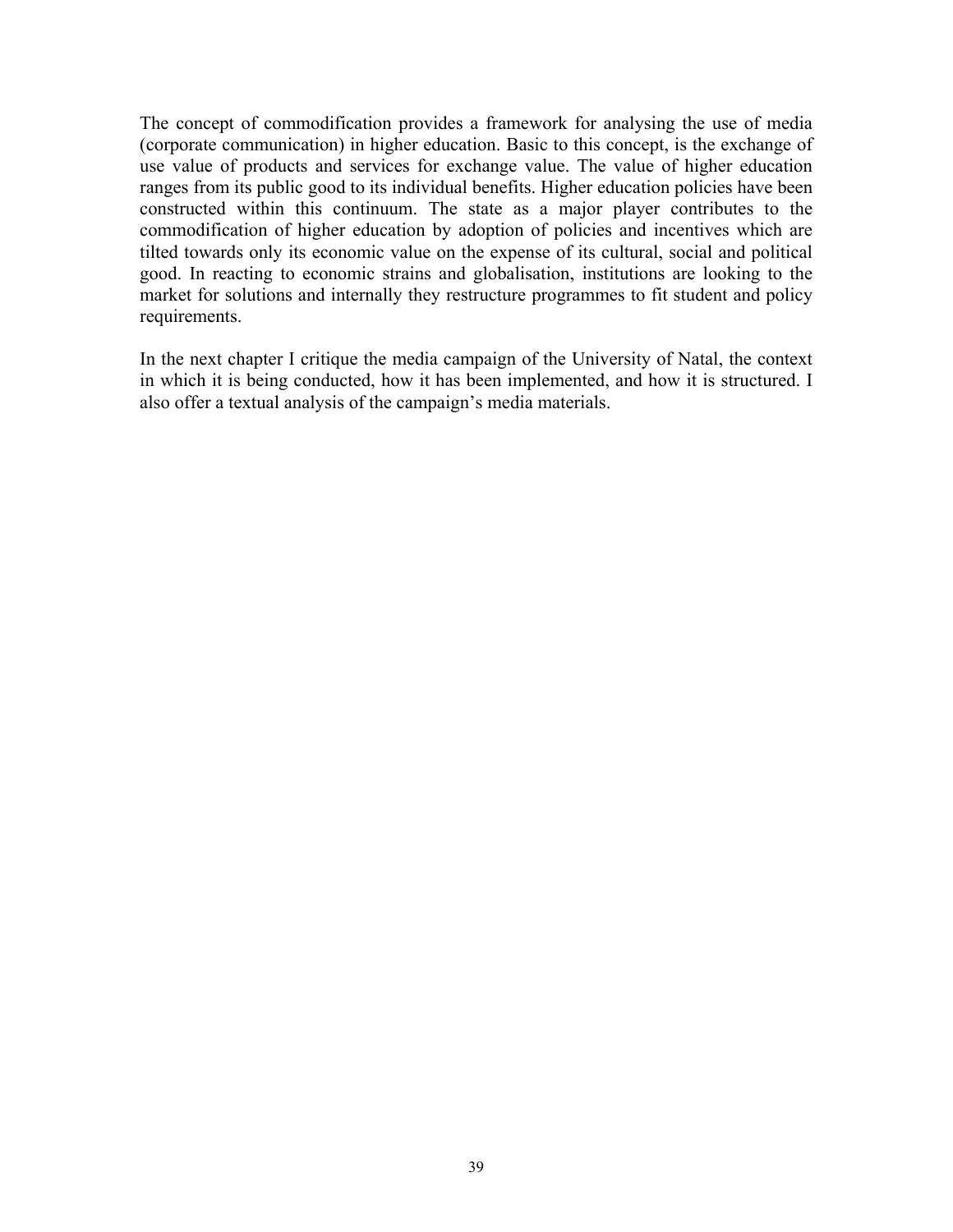### **CHAPTER THREE**

## THE MEDIA CAMPAIGN OF THE UNIVERSITY OF NATAL

This study is framed as a case study of the media campaign of the University of Natal (NU). I will concentrate on the current campaign, referred to as Phase 2 and make connections with the previous phase and other campaign initiatives. "A case study is defined as an empirical inquiry that uses multiple sources of evidence to investigate a contemporary phenomenon within its real context, in which the boundaries between the phenomenon and its context are not clearly evident" (Wimmer & Dominick, 2002: 124). A case study uses as many data sources as possible to systematically investigate, understand or explain a phenomenon. In this case study, the methodology for the data collection incorporates extensive use of various reports and unpublished literature on the university, conducting interviews, reviewing and analysing campaign materials using textual analysis.

The preceding chapters have attempted to provide an indication of the political economy under which higher education currently operates. It also offered some explanations for the turn to corporate communication. This chapter will be specific in its approach and will provide an evaluation and analysis of NU's media campaign. Previous works in this area were mainly confined to production processes. Using Eric Michael's (1990) Model of Teleported Texts and its application to NU's advertising campaign, Tokunbo Oyedemi (2000) provided a useful evaluation and analysis of NU's corporate advertising materials. Shahida Cassim (1987) offered an analysis based on concepts employed in the advertising campaign materials and their exposure, while Kyle Watkins (2000) assessed learner perceptions, a baseline upon which a communication programme could be launched. Kanti Bhowan and Shahida Cassim conducted stakeholders' perception studies of the University of Natal amongst the alumni, matriculants and support staff at Durban and Pietermaritzburg campuses. Drawing from these works, but moving beyond campaign production processes, this research offers a context-specific analysis, locating the media campaign within a corporate communication environment. In this chapter, I will provide a brief historical background about the NU's media campaigns; the context under which the media campaign is implemented, examine the structure of the campaign through a systems approach and finally offer a textual analysis of the media materials.

#### **Historical background**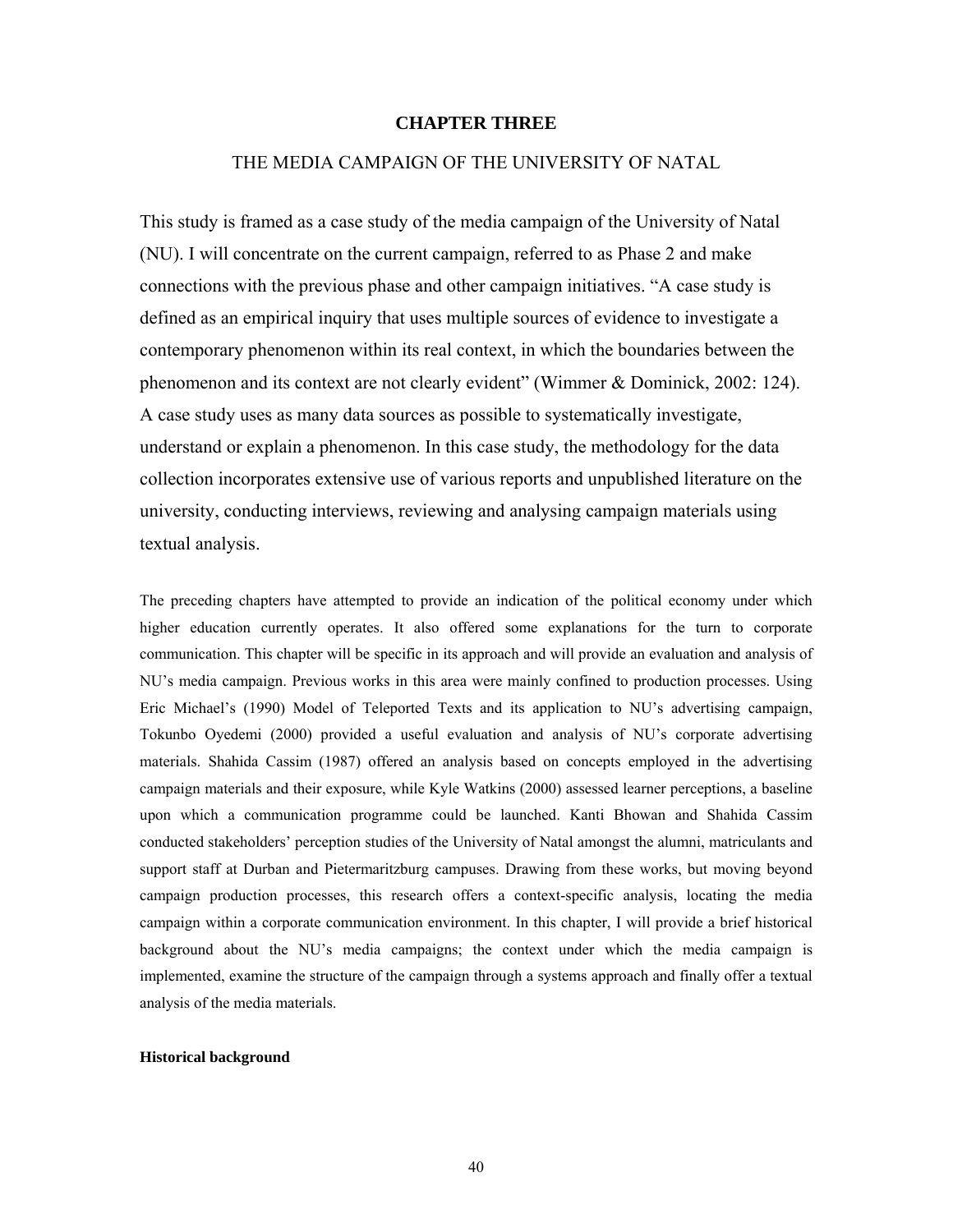The University of Natal was first established in 1910 in Pietermaritzburg through a University College Bill, promulgated as Act No. 18 of 1909. The University extended to Durban in 1923 (Brookes, 1966: 7-14). Beginning with 57 students in 1910, it now has more than 25,000 students located in four campuses and spread over 44 schools and ten faculties (Mason, 2002: 24). In the last decade the university, as well as the whole higher education sector has been undergoing major changes following the demise of apartheid in 1994 and the dawn of new political order.

Historically, there have always been concerns about the University's corporate communication (then referred to as public relations) activities, its role and significance. An example is an evaluation done by a committee set-up by the Principal in 1985 to gauge NU's public relations policies. The committee recommended that the University must be aware of its image in its own eyes as well as those of the public; internal communication between staff, students and the administration must be promoted; external communication between the NU and the wider public should be enhanced and a defined set of service functions must be provided (Savio, 1992).

In 1986, NU commissioned a survey to explore ways of promoting communication between the university and its immediate environment of former students, parents, donors and other participants in University life (Möller et al., 1987: 2). The report found that NU's (alumni) mailing lists were hopelessly outdated; feepayers and company donors had little access to the University communications; NU's picture even though strong and positive, was ill-defined; media coverage of NU was not favourable and its campaigns for funds were aimed largely at the KwaZulu-Natal constituency. The Möller report concluded that a perceived need existed to actively reconcile the First and Third world standards of education; all sections of the wider community wished to be kept abreast of progress regarding educational development and reform, and publicity was necessary to show for the good progress in NU's successful attraction of financial resources (Möller et al., 1987: 24 – 52).

The precursor to the current "Power to Succeed" campaign is the one embarked by the University in 1998/99. This was the first stage of a two-tier marketing strategy, and it involved brand building. (Oyedemi, 2000:v). The objectives of the campaign were firstly, to basically package the University as a product through a brand-building process and brand markings. As part of the 'branding' of the University, the corporate identity was standardised, meaning that all signage, publications, pamphlets, brochures and letterheads spotted the same 'look'. Secondly, it aimed to position the University as world-class institution providing an education that would open doors for its graduates.

The campaign flighted a series of advertisements featuring a basketball player, a Rolls Royce, a 'star-wars' model, an 'Elvis Presley' model as well as radio advertisements dubbed: 'Bill Clinton'; 'Desmond Tutu', 'Louis Luyt' and the 'Rolling Stones', where messages about the University were juxtaposed against sound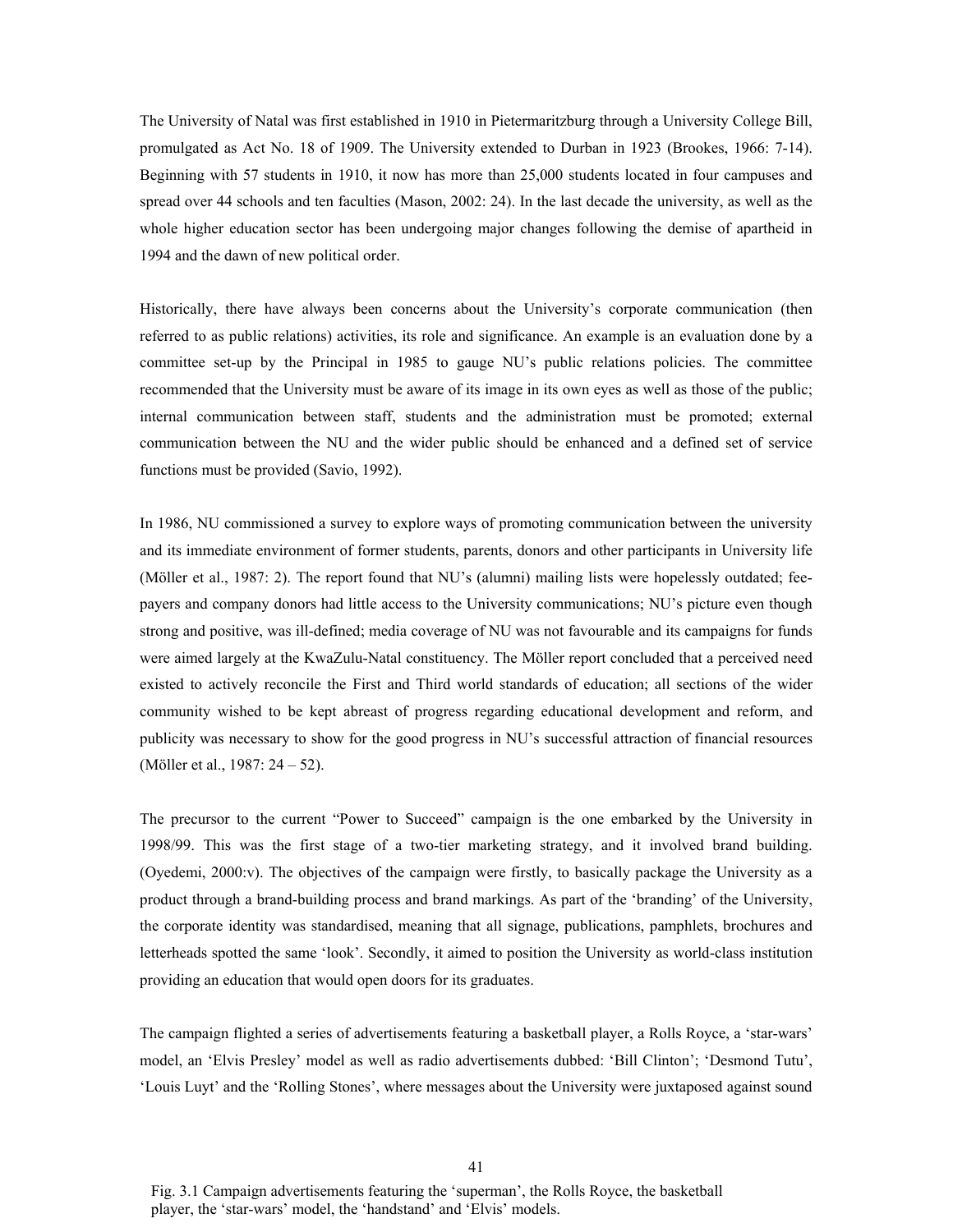tracks of these personalities (Oyedemi, 2000; *NU Focus*, 1999). Newspaper advertisements were placed in *The Sunday Tribune*, *The Sunday Times (KZN Edition), The Mercury, The Independent in Sunday, Natal Witness, Sowetan KZN edition, The Sunday Times* (Gauteng) *and Sowetan* (Gauteng). Radio advertisements were aired on Radio 5FM, East Coast Radio and Radio Lotus. This campaign was targeted primarily at school leavers (*NU Info*, 2000a; *NU Vice-Chancellor's Report*, 1999).

**The corporate communication context at NU** 

Inset Pics

Corporate communication in higher education institutions is commonly coordinated through public affairs departments, a descriptor that associates the university with public policy or government related service. Such an association is fitting as universities have traditionally being financed by governments or through public funds (White & Mazur, 1995: 182) Public affairs activities have traditionally been aimed at harmonising relations between institutions and government on one hand and the institution and society on the other.

At NU, the Media and Publications division, restructured and renamed in 2000, has formal responsibility for the implementation of the University's communications efforts in terms of marketing, liaison and publications (*NU Info*, 2000c: 1). The division's work is interlinked with other units of the University which deal with specific target audiences such as Schools Liaison/Student Affairs which deals with prospective and registered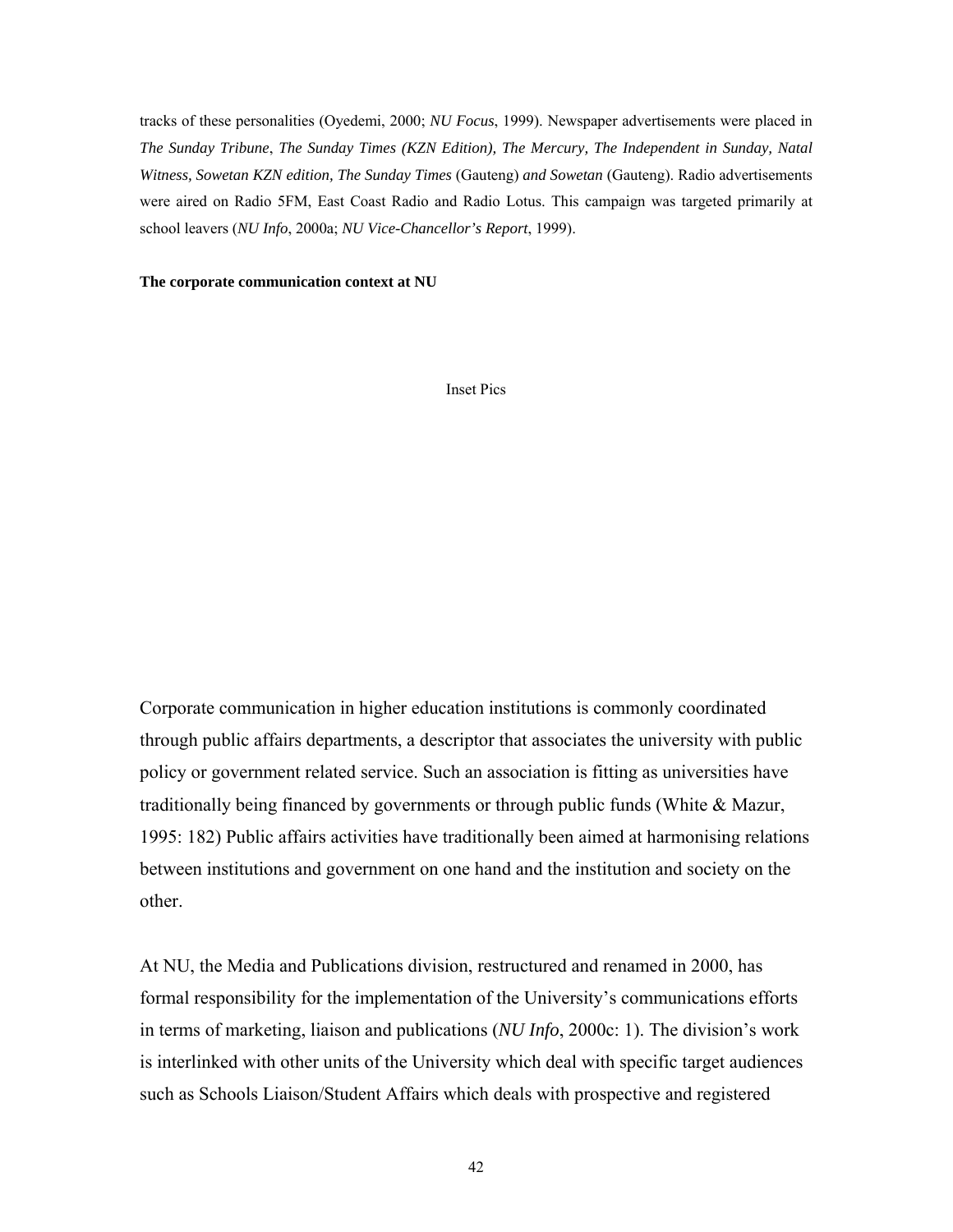students as well as parents and teachers; Alumni Affairs – with past students; Natal University Development Foundation (NUDF) with potential donors, both corporate and private; Functions with visitors to the campus; Graduate Office with graduands, their families and the public; NU International with potential continental and overseas students and visiting academics; Conferences with delegates to the University as well as university-based conferences and faculties with students and staff. Corporate communication in this case is a system-wide strategy even though Media and Publications coordinates the specialist functions.

The division liases closely with Public Affairs and NUDF, and employs a range of tools to achieve the University's communications strategy. The main avenues are through publications, electronic media and media liaison. The University centrally publishes corporate communication publications such as: *NU Focus*, aimed at alumni and politically influential individuals like government officials and chief executives in corporate business; *NU Info* for staff communication; *NU Contact* which serves potential students and educators of feeder schools; *Partners* is aimed at potential donors; *Networker* is targeted at high-income alumni; *NU Heritage* is aimed for old alumni; and faculty newsletters serve as communication media for students and staff. Other sundry publications are the Annual Report, Expert list, brochures, pamphlets and *ad hoc* newspaper and magazine advertisements.

The University also uses a website and email system as a medium of communication with its various publics. For corporate communication, the website is the public face of an organisation presented to a broad, inclusive set of its present and future customers and stakeholders, while an intranet facilitates communication within the internal structures of an organisation, a kind of 'private' network where the organisation's working information is shared among its management and employees (Mersham & Skinner, 2000: 205). NU employs both systems for its academic and communication purposes, through its website (http://www.nu.ac.za) and Intranet [\(http://innerweb.nu.ac.za](http://innerweb.nu.ac.za/)).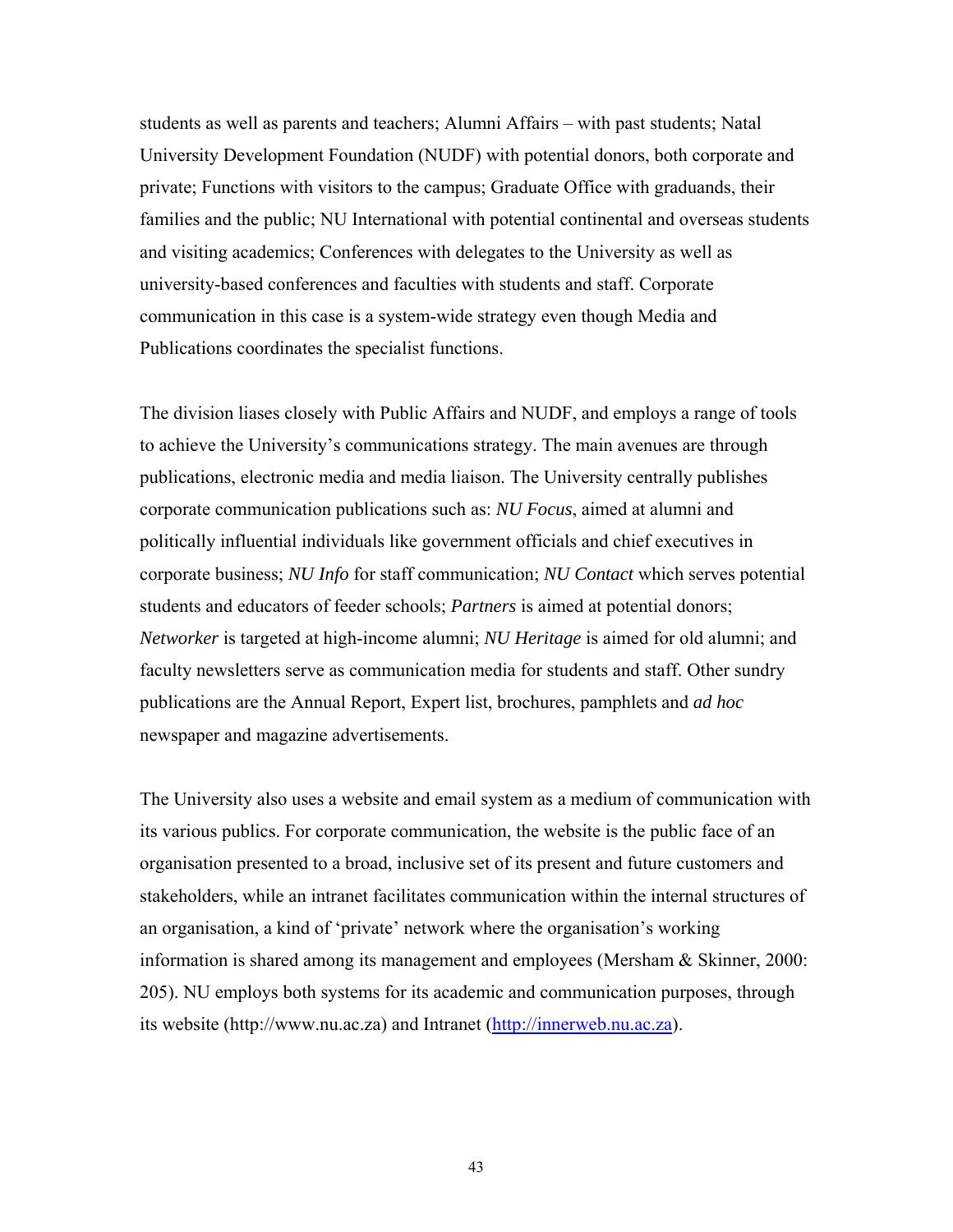The NU website and intranet contains news about the institution, information for students and other stakeholders, academic journals with some offering full text, rare art collection of the Killie Campbell Collections [\(http://khozi2.nu.ac.za\)](http://khozi2.nu.ac.za/), interactive media collections (referring to video pictures which have been digitally encrypted and compressed to operate on a computer) and library search facilities spanning three campuses. Media communication products on this site include *Focus Online* [\(www.nu.ac.za/focus\)](http://www.nu.ac.za/focus) and university cinema advertisements [\(www.nu.ac.za/nu/clip01.mpg](http://www.nu.ac.za/nu/clip01.mpg) and  $(www.nu.ac.za/nu/clip02.mgp)$  $(www.nu.ac.za/nu/clip02.mgp)$  $(www.nu.ac.za/nu/clip02.mgp)$ .

The University maintains relations with the mainstream media institutions through its Media Liaison Office. The objective is to proactively engage with print and electronic media to ensure (positive) coverage, timeously to identify potential threats, and at best to manage news objectively to minimize negative publicity. Media institutions are contacted for important events and through writing news stories and issuing press releases. Media liaison is done both at institutional level, through Media and Publications and at the faculty level. The University's assumption is that it operates within a faintly hostile media environment but succeeds in getting consistently high exposure in both print and electronic media through its news-based approach.

The above context highlights how corporate communication can be systems-based. Through such a system programmes and levels of responsibility differ. A corporate communication programme is put in place because of an anticipated need by an organisation for continued dissemination of information to its publics. It may be reviewed periodically to determine relevance and need. If needs be, the whole or parts of the programme will be continued, providing that the need for more communication between an organisation and its relevant publics exists (Brendenkamp, 1997: 90). Other objectives of corporate communication could be achieved by a more intensive set of activities or a campaign.

#### **The current media campaign**

44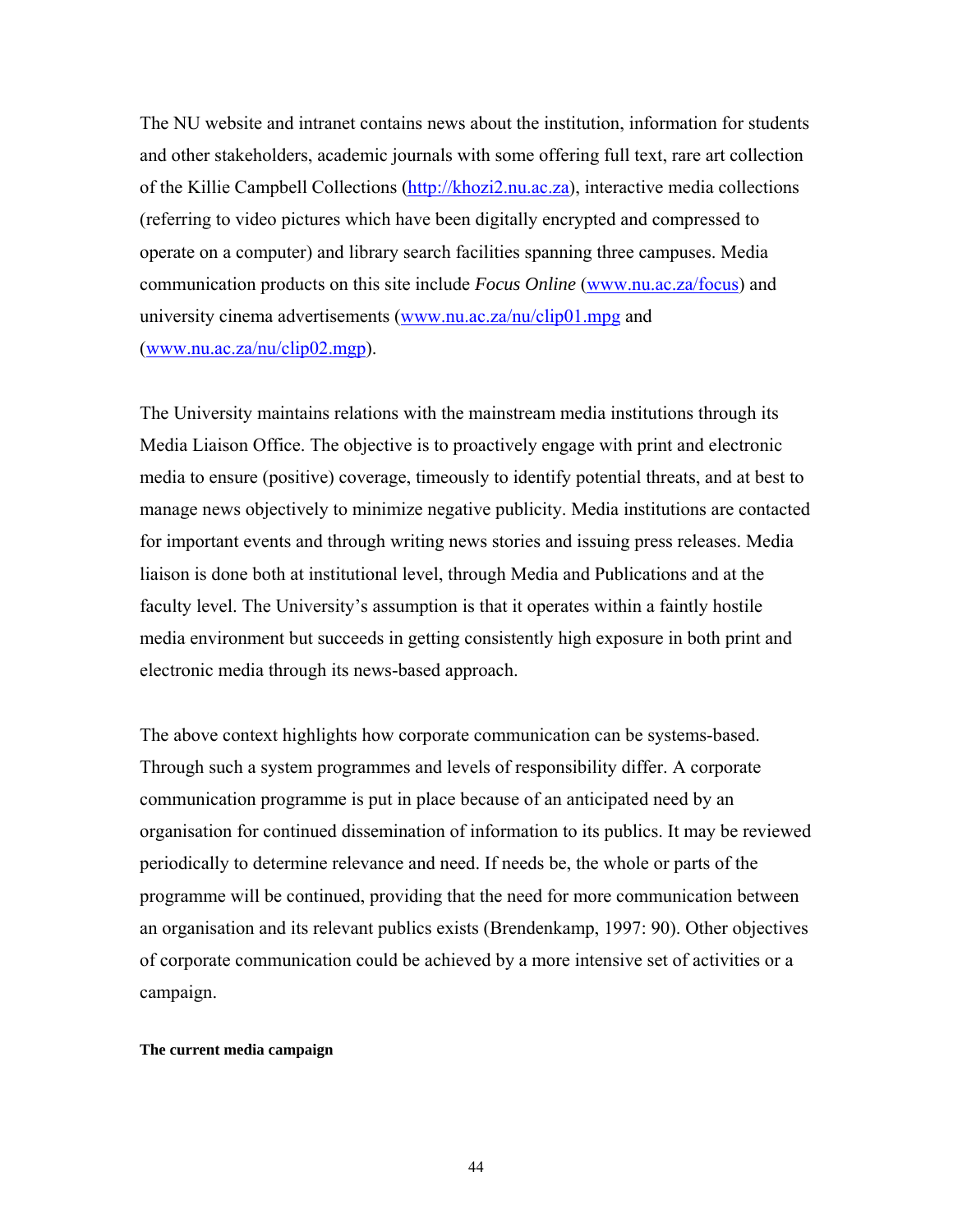A media campaign is an intentional, purposeful, effective and impersonal dissemination of messages through a variety of 'mass' media platforms. It informs audiences about a need-satisfying product, service, personality, place, institution or an idea, and/or the place where it is available, and/or its price. It is usually carried out by an identifiable sponsor (David, 2001; Mark & van de Walt, 1989). A campaign may be accompanied by a series of ancillary activities, such as organised events (sometimes referred to as pseudoevents), addresses by senior executives, and sale or handout of branded merchandise. A media campaign is normally done through but not limited to advertising in selected media like newspapers, radio stations, television channels, outdoor billboards, cinema and other media.

Over the past three years, a mix of radio and print media has been used to support the University of Natal media campaign. Outdoor advertising, using the 'Adopt-a-light' street pole platform was introduced in late 2000 and cinema advertisements were added to the mix in July 2001. A pilot campaign sub-component comprising a series of personal communications (direct mail and emails) to a selected group of top school learners was embarked on in 2001. The focus of this media campaign has been largely the KwaZulu-Natal province even though a limited national coverage has been done through 5FM which is a national youth radio. Other aspects of the radio campaign comprise interviews of selected University personnel at East Coast Radio, a series of posters and postcards (*NU Focus*, 2002: 53; Druce, 2002).

The current media campaign analysis will be tackled in a systems approach – using a campaign cycle adopted from David Nylen (1986: 75-85), which allows for systematic tracing of individual steps taken from conception to completion of a campaign. The major steps of a campaign plan are a situational analysis; positioning of the product and setting advertising objectives; programmes for reaching objectives and finally control and evaluation of the advertising programme. The advertising plan provides a framework within which thorough analysis of factual data is used to define problems and solutions. It traces processes and steps taken to come out with the communicative artefacts or acts under analysis.

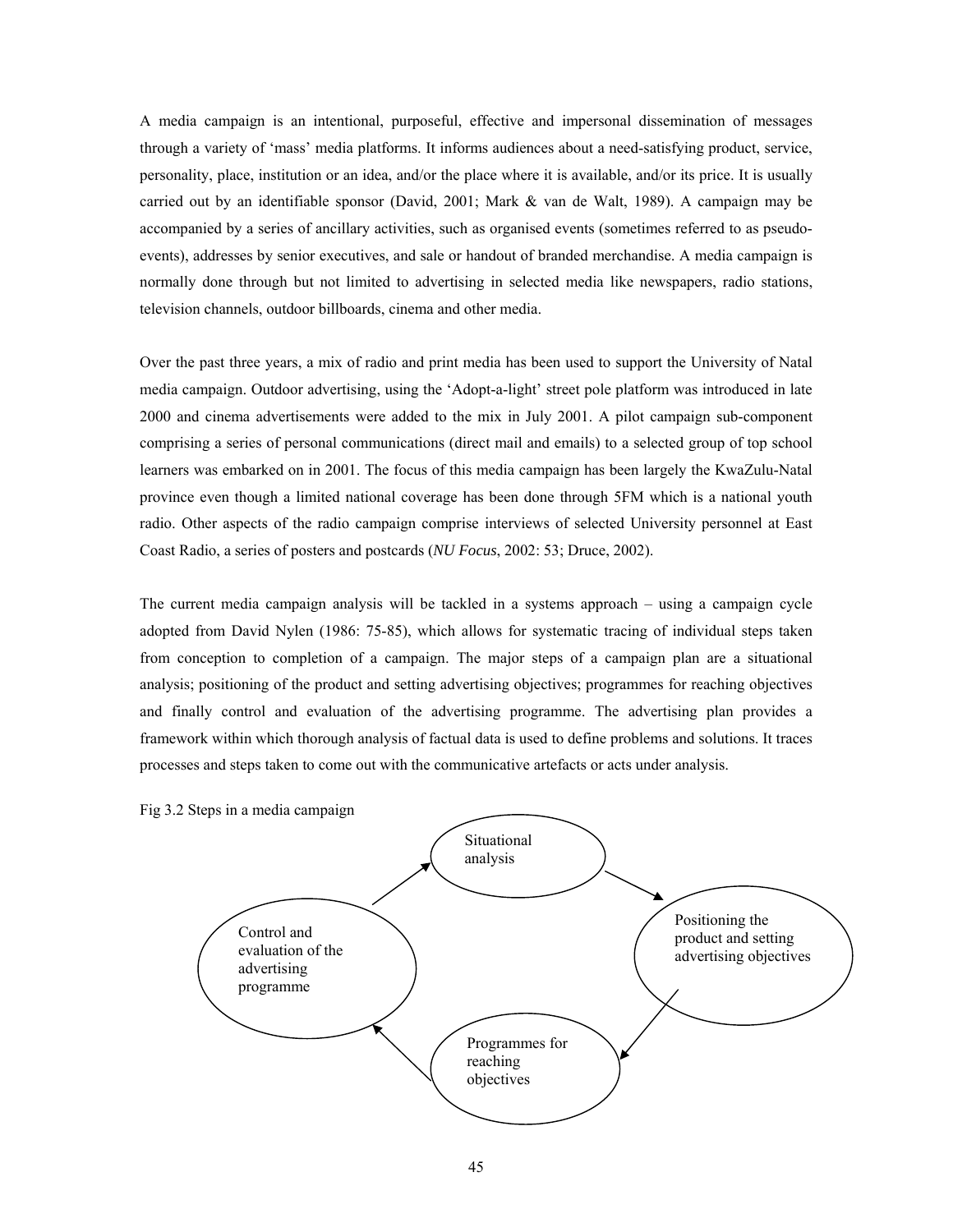# Step: 1 Situational analysis

The situational analysis consists of the background that is used to develop a campaign. The information, upon which it is based, should be organised, structured, detailed and focussed (Parente, 2000: 29). The first step is to start by analysing the problems and opportunities offered by the institution, its mission and its purpose in order to provide a research foundation that can be used to develop strategy and tactics. The most common way to approach a situational analysis is through a SWOT (designating strengths, weaknesses, opportunities, and threats) analysis and this stage entails examining the critical issues an organisation is facing (Parente, 2000: 30).

In a national survey conducted by the Human Sciences Research Council (2002) in August, 2001 among the Grade 12 learners, the percentage of learners intending to enter higher education within the next three years was 73%. Thirteen percent of learners did not intend doing so, while 14% were unsure. Employability, intrinsic interest in a field of study, higher income and availability of finance were among the major factors these learners cited for wanting to enter higher education (Macfarlene, 2002: 12). Technikons rather than universities are the first choice for the majority of those planning to enter the tertiary sector. The report indicates that more than half – 55% of learners planned to study at a technikon, 35% at a university and 10% were undecided (HSRC, 2002: 2). These factors, which are of concern to learners, indicate the situation or conditions upon which a university should address through its programmes and communication through its corporate communication activities.

On the basis of its intellectual and physical resources, NU positions itself in the market as one of the three top English-language research and teaching institutions in South Africa, a premier Eastern Seaboard institution and an African centre of excellence in some academic areas (NWG, 2001; *NU Vice-Chancellor's Report*, 1999; Kishun, 2002, Makgoba, 2002).

The reality facing the university, as far it is discerned from focus group research and student enrolment trends, has been an increasing difficulty in attracting top-calibre

46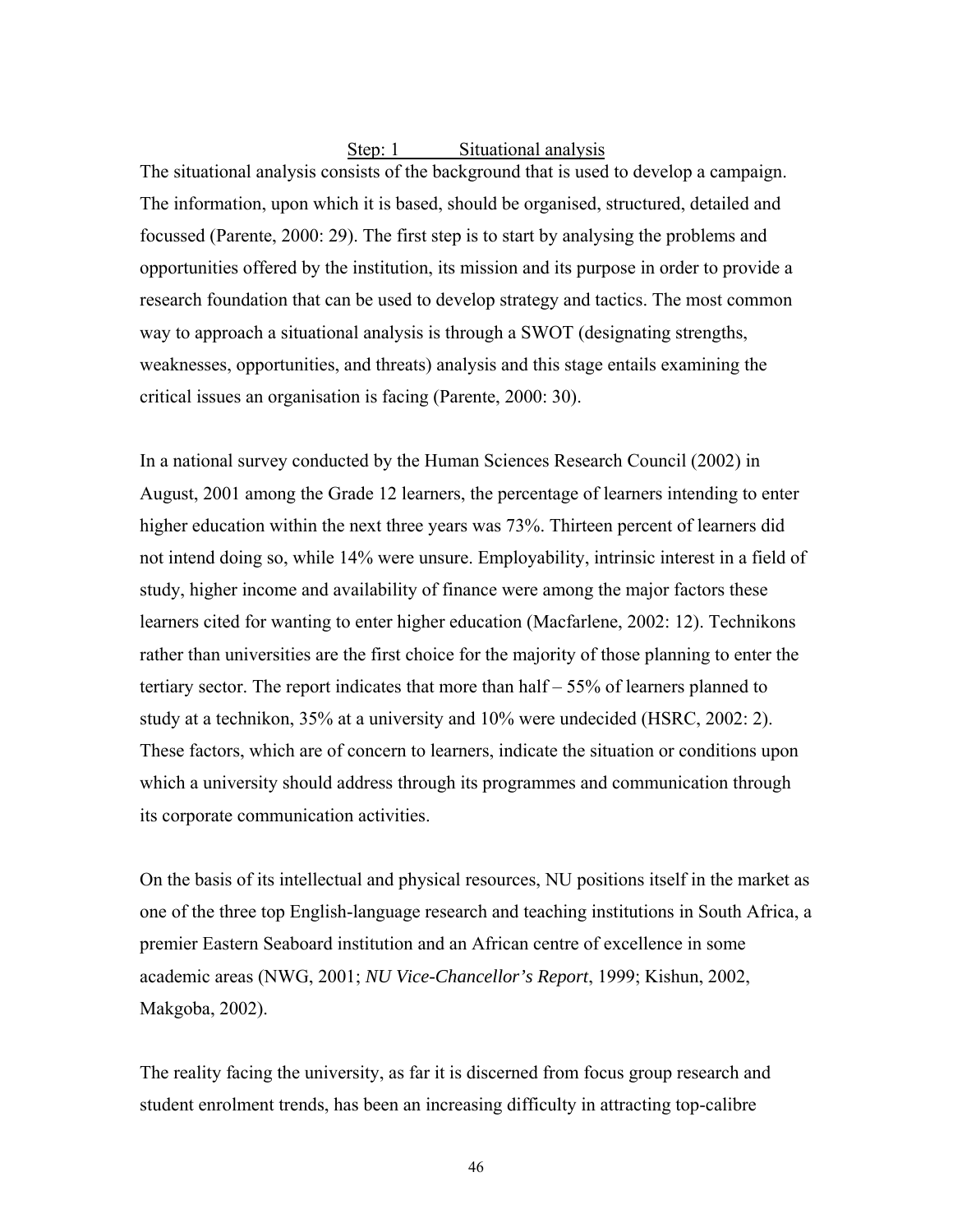students. These students can financially afford the alternatives of study elsewhere in the country or the world. The University also faces competition from the private sector institutions and the technikons (Media and Publications, 2002; HSRC, 2002). Higher education institutions in South Africa also compete for students amongst themselves in addition to competition posed by overseas institutions. NU is perceived as a regional institution while its main rivals like universities of the Witwatersrand and of Cape Town are seen as national universities (see Table below). NU lacks a national profile and it is relatively unknown (Odendaal-Magwaza, 1998).

| Image of RAU                                                                                                                                                                                                                       | Image of UCT                                                                                                                                                                                            | Image of Wits                                                                                                                                                                                                                                  |
|------------------------------------------------------------------------------------------------------------------------------------------------------------------------------------------------------------------------------------|---------------------------------------------------------------------------------------------------------------------------------------------------------------------------------------------------------|------------------------------------------------------------------------------------------------------------------------------------------------------------------------------------------------------------------------------------------------|
| High academic standards<br>Associated with BA and<br>Bcom. rather than<br>specialised fields<br>Emphasis is on sport and<br>social life<br>Afrikaans and conservative<br>Not accommodating to<br>٠<br>blacks, but not as bad as it | Excellent<br>$\bullet$<br>Internationally known<br>$\bullet$<br>Aspirational institution -<br>achievement to be accepted<br>there<br>Lively social scene<br>٠<br>Big, somewhat impersonal.<br>$\bullet$ | Established, high academic<br>$\bullet$<br>standards<br>Degrees recognised and<br>٠<br>credible, international<br>reputation<br>Successful and confident,<br>high self-esteem<br>Students seriously<br>$\bullet$<br>immersed in their studies, |
| used to be.                                                                                                                                                                                                                        |                                                                                                                                                                                                         | don't care how they look<br>Aspirational institution -<br>proud to be accepted<br>Racially diverse – primarily<br>black and Indian<br>Somewhat 'old and<br>wrinkly', old-fashioned<br>lecturers<br>Snobbish, arrogant<br>٠                     |
|                                                                                                                                                                                                                                    |                                                                                                                                                                                                         | Too big, impersonal, distant<br>lecturers.                                                                                                                                                                                                     |

Table 3.1: Learner perceptions on selected South African universities Source: Navigator Research

For NU, areas of particular concern are perceptions of declining academic standards, qualifications not being recognised overseas, fears about personal safety, and the employment benefits of a university degree as opposed to other qualifications (Odendaal-Magwaza, 1998, Watkins, 2000). Technikons are believed to offer a gateway to employment. According to the HSRC report (2002: 4) the popularity of technikons is attributable in part to ease of access. No matriculation endorsement is required for entry to technikons, and lower percentage of African and coloured than of Indian and whites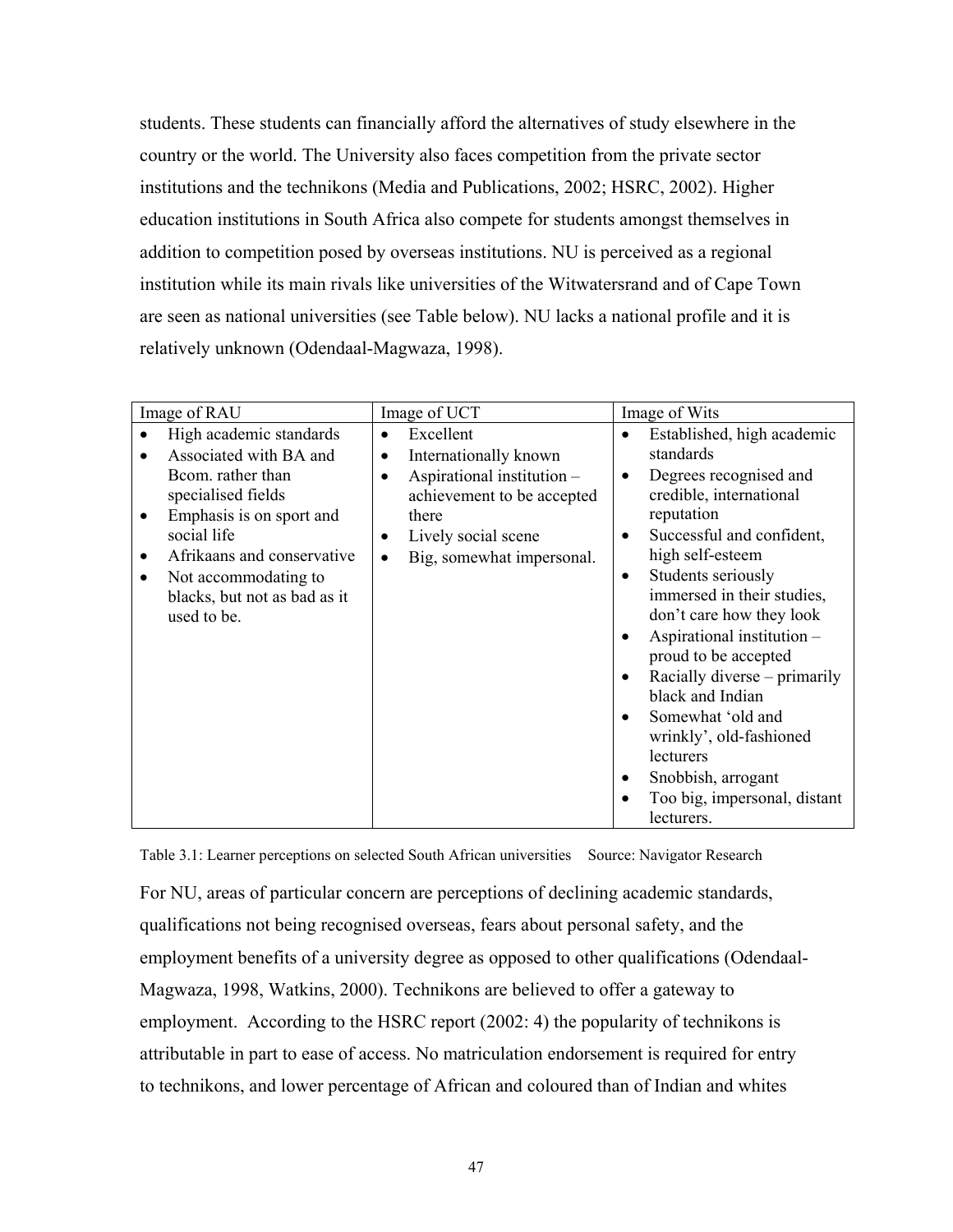achieve matriculation endorsement. Their popularity is enhanced, in part, due to technikon marketing focus on industry links and therefore technikon graduate employability. NU is also perceived to lack appropriate social life, lacks in sport prowess and the student body is fractured and segregated along racial lines (Weinburg, 1991: 12; Odendaal-Magwaza, 1998: 5).

During the situational analysis stage, it is crucial to conduct a target market analysis. The basic purpose of the market analysis is to determine the geographic areas, groups of individuals and their characteristics that warrants special attention, either because they are problems or because they are most likely to respond favourably to the organisation's corporate communication campaign (Parente, 2000: 61).

NU originally targeted both school leavers and their parents, with the understanding that parents serve as 'gatekeepers' or influence the decision of their children when selection of an academic institution is made (Druce, 2002). During 2000 and 2001, the potential student market was more specifically targeted. The decision was based on the importance of the potential market in the decision-making process, and the difficulty in effectively reaching disparate groups with one campaign. It was recognised that the message needs of both parents and learners were different and at times conflicting. The target has been broadened geographically to include Gauteng and the Eastern Cape provinces. The basis of this expansion is that NU should be seen as a national institution competitive with major universities in other regions of South Africa.

There has also been an increasing focus on 'top students'. The target market is characterised by the following attributes: black, Indian and white males and females in Grades 11 and 12 falling within the LSMs (Living Standard Measurements)<sup>[6](#page-34-0)</sup> 6, 7 and 8 in KwaZulu-Natal, Gauteng and Eastern Cape provinces.

#### Step 2: Positioning the product and setting advertising objectives In order to devise an effective strategy, the institution must determine precisely the role that advertising and

related communications play, that is, objectives that are to be met should be set. In campaign literature, marketing objectives are normally set out separately from the campaign or media objectives. The marketing objectives usually entail higher order outcomes like increase in enrolment figures while the media

l

<sup>&</sup>lt;sup>6</sup> The LSM index was designed to profile the market into relatively homogeneous groups. It is based on a set of marketing differentiators which group people according to their living standards, using criteria such as degree of urbanisation and ownership of cars and major appliances (assets). Essentially, the LSM is a wealth measure based on standard of living rather than income.

In the new SAARF Universal LSM, the population continuum is divided into 10 groups, from 1 at the bottom end, to 10 at the top end. The LSMs are calculated using 29 variables taken directly from the SAARF All Media Products Survey (AMPS), and focus on what services the respondents have access to, which province they live in and what assets they have (ie, car, TV, radio etc).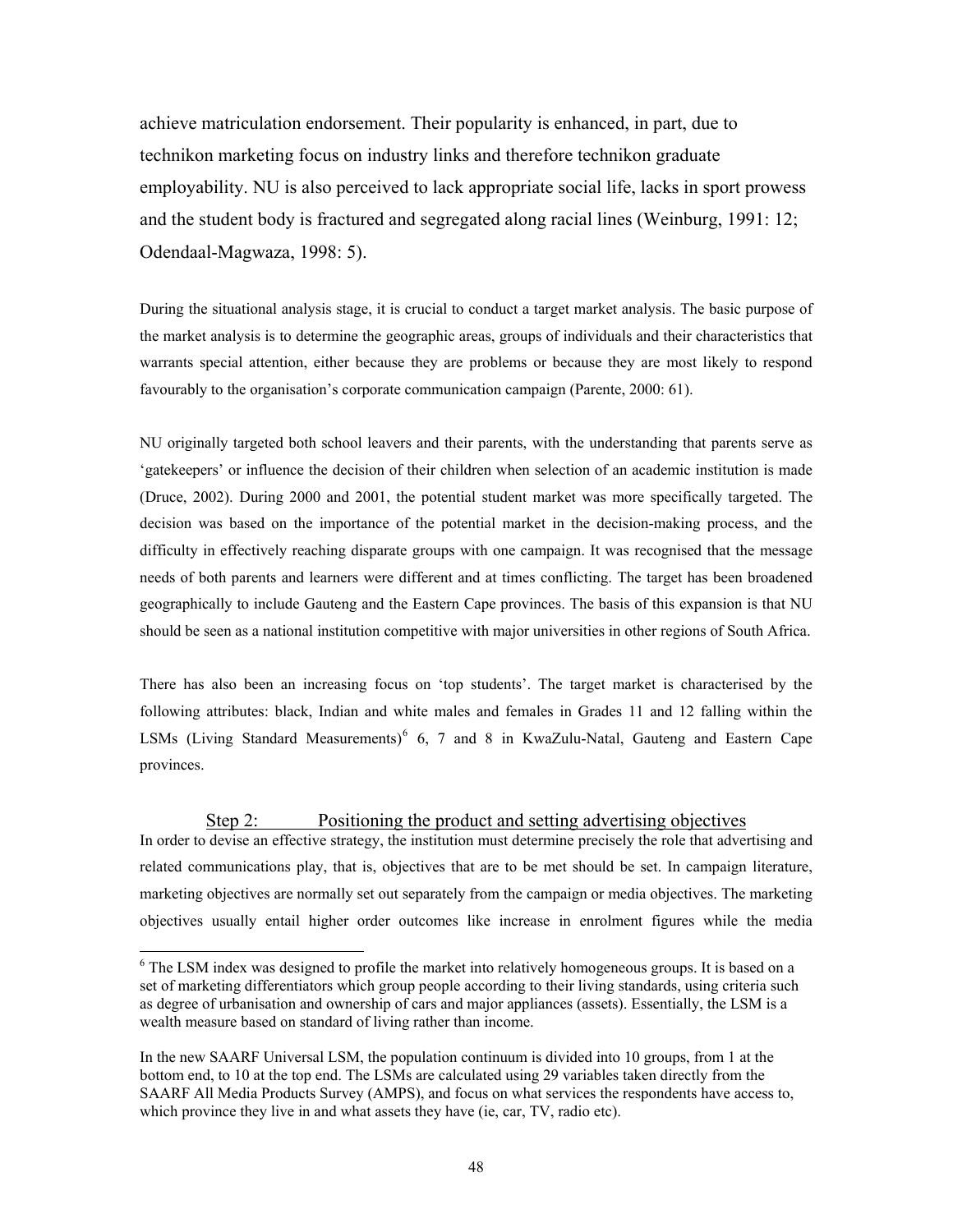campaign objectives tend to mean reaction to communication outputs like change in perceptions after a communicative intervention.

In 2001 the NU media campaign moved into cinema while expanding the 'Adopt-a-light' posters and maintaining a background corporate branding campaign in radio and limited print media. The move from awareness was to tease out into sub-themes around university programmes highlighting creativity and innovation, intellectual rigour and social involvement. The twin objectives of the campaign are: to raise the profile of the University among target audiences of potential students, parents, alumni and the donor community, as well as to maintain continuity on the branding building campaign. Two pilot areas that are being fully attended to are the Pietermaritzburg campus and the Howard College School of Law. Some of the examples appear below:

Inset pics

### Step 3: Programmes for reaching objectives

The media campaign budget is essential in determining what activities may be carried out. The budget can limit what may be planned or influence a change in strategies. Budgeting to a large extent determines media selection, as media expenditure takes up the bulk of advertising and therefore the larger share of the budget. The brand-building exercise implemented in 1998/99 was budgeted around one million rands. The budget allocation for the current media campaign amounts to R1,410,000 and is subdivided for radio – R450,000, cinema production R30,000, cinema – R650, 000, press space - R150,000, schools magazines – R30,000 and poster campaign – R40,000.

The NU media campaign was outsourced to a marketing agency. Following the brief, the agency developed the campaign objectives. The agency oversaw the target audience research activities, message development,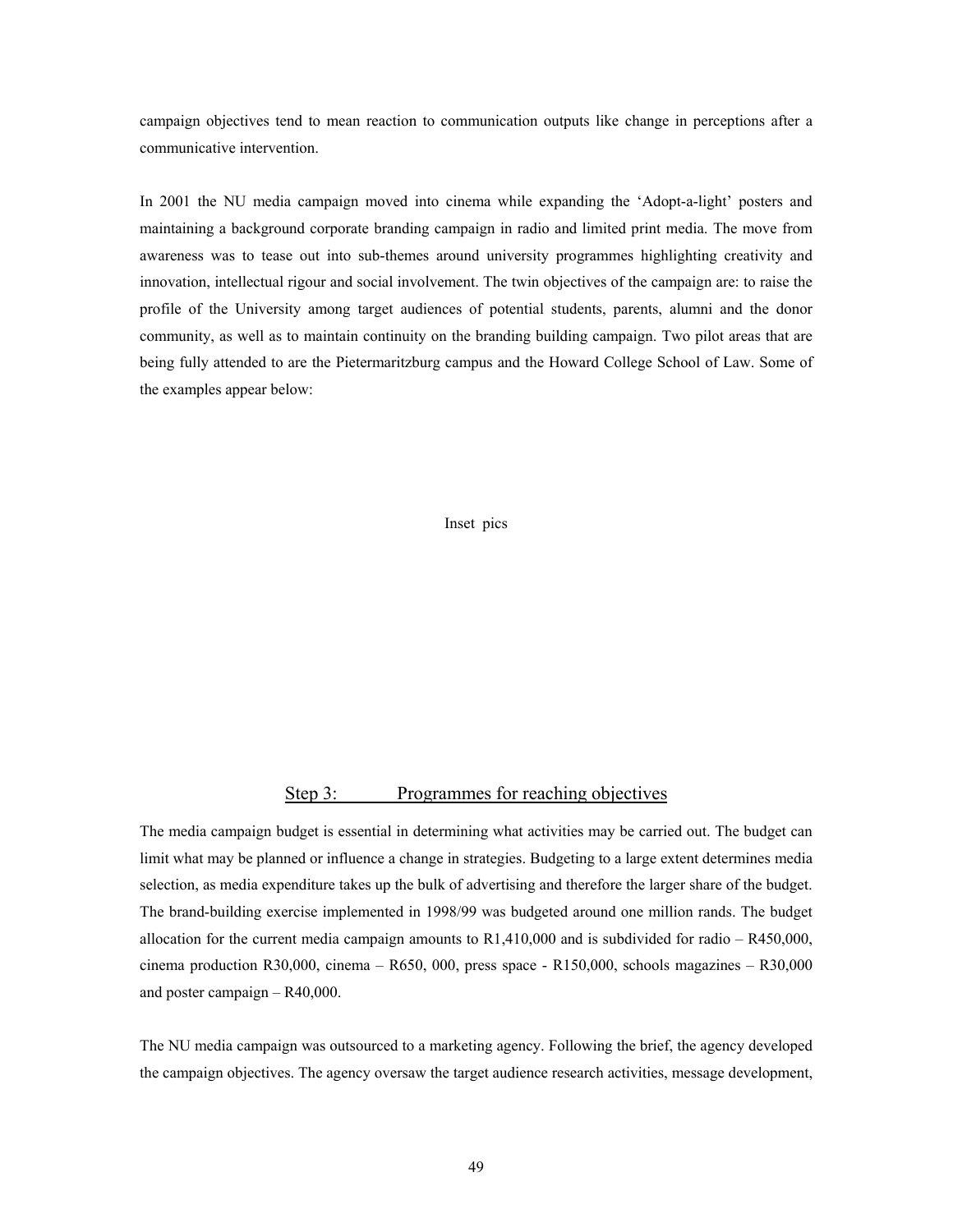message creation and testing, campaign implementation and monitoring. The agencies, which have been involved in the campaign, are FCB Lindsay Smithers Bond, and Octarine Communications.

The NU media strategy for the campaign has been mounted on a mix of radio, cinema, print, school magazines, outdoor and direct mail. The basic purpose of the media is to deliver messages efficiently and effectively (Parente, 2000: 175). The general objective is to deliver messages to as many prospects as is practical and be cost effective – and to deliver these messages with sufficient frequency to achieve the desired effect. Radio advertisements have been used to create awareness of the specific benefits of the University. These have been aired on East Coast Radio and Lotus FM in the KwaZulu-Natal province and nationally on 5FM (See Appendix 3.1). Through East Coast Radio, brief interviews with both staff and senior students are being conducted as part of the campaign. The argument for the restricted radio coverage is mainly due to the available budget (Druce, 2002).

Cinema advertising has been found to be most popular with the cinema audience who are mainly youth. This part of the campaign focuses on the 'excellence' of the University rather than programme offerings even though the Law School and the Pietermaritzburg campus have received special attention. Advertising in newspapers, was reduced mainly because monitoring reports indicated that even though the target groups do read papers, their quality of readership is low. The few advertisement placements are being limited to 'high interest' areas of the newspapers. While school magazines have been used as part of the campaign, it has been difficult for the marketing agency to evaluate their effectiveness. Indications point to high message retention but could not be verified (Druce, 2002). The outdoor campaign has also received good reviews and awards, but as is the case with outdoor, it has its advantages and disadvantages. It is not restricted to the target group, it is hard to read moving on the road and it is difficult to monitor.

#### Step 4: Control and evaluation of the advertising programme

Evaluation is the systematic application of scientific procedures to assess the conceptualisation, design, implementation, impact and cost-effectiveness of a campaign or an intervention (Piotrow et al., 1997: 132). According to Piotrow et al., (1997:132-133), the purpose of an evaluation is to measure the process and impact of a programme against the objective established in the strategic design in order to contribute to decision-making. *Measurement* requires methods for collecting information and assessing the changes specified in the programme objectives. *Process* refers to what takes place as the programme is implemented. *Impact* refers to programme outcomes. *Decision-making* means applying the findings of an evaluation to improve ongoing or future programmes.

Media campaign evaluation despite its importance, is however an unsettled, debated and contested terrain. Debates often range from whether the correct methodologies were applied in researching the initial problem, if so, were the correct strategies or methodologies for intervention employed? If strategies were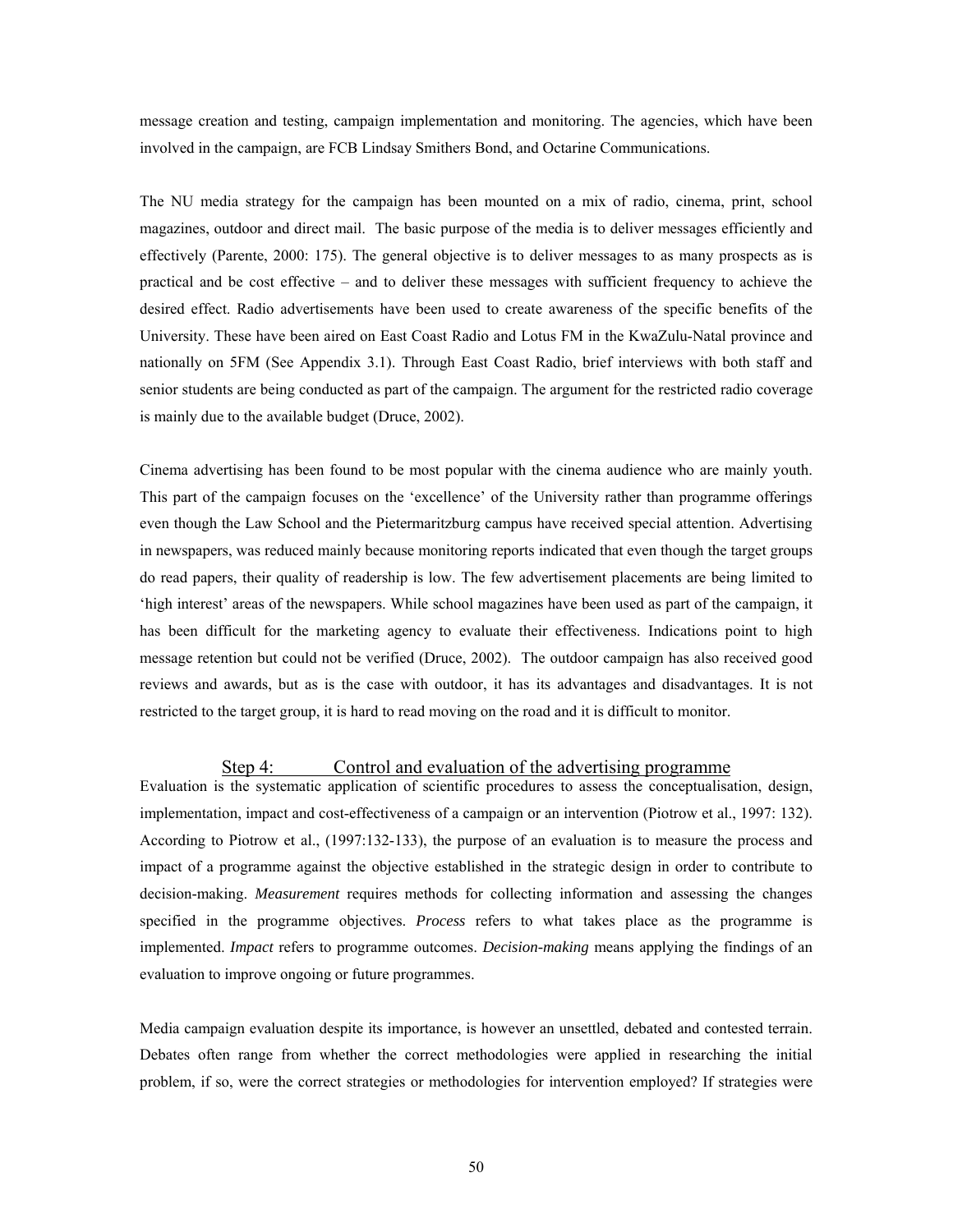correct the final question is whether the right methodologies for evaluation were used and whether the evaluation gives the true outcome of the activity and have not been contaminated in any way.

The overall campaign evaluation is scheduled for later in 2002, except the direct mail component, which was evaluated in December 2001 and got a generally positive assessment. 95% of respondents to evaluation questionnaires (response rate 11%) gave it a positive review. The previous campaign was evaluated by an independent private research agency, Nyasulu & Associates and was deemed successful on marketing comprehension, message creativity and general achievement of the objective of brand building and profiling the University in a positive way (McMurray, 1998).

#### **Textual analysis**

Textual analysis is being used for the analysis of the campaign materials. Several works that have been concerned with analysis of advertisements have been those of product advertising or corporate advertising of organisations or business, which produce physical goods for sale (like in Williamson, 1978; Leiss, Kline & Jhally, 1990; Myers, 1999). These works provide some basis for analysis even though they were not used in a context of advertising of an organisation whose primary role is public service and education in particular.

Textual analysis is presented as a systematic approach to understanding the meaning of advertising. The method has three steps: identification of textual elements (the parts or literary attributes), construction of meaning (the whole, a sum of parts) and deconstruction (the unsaid assumptions that challenge singular meaning) (Stern, 1996: 61). The method is preferred because it has been proved useful in cracking the communication codes. Stern (1996) fully described the method using a single advertisement. It is premised on the understanding that language, texts, readers and culture is better as a network of associations than a bridge.

In the method, the definition of advertising text is any media artifact designed to persuade consumers, and generated, composed, recorded, and analysed by sponsorial agents and/or researchers. The definition posits media artifact as persuasions to consume that can be analysed in a systematic way (see table below).

#### Three-Step Textual Analysis:

Identification – Construction – Deconstruction

- 1. Identification of attributes
	- A. Language
	- B. Character
	- C. Plot
- 2. Construction of Meaning
	- A. Genre categorisation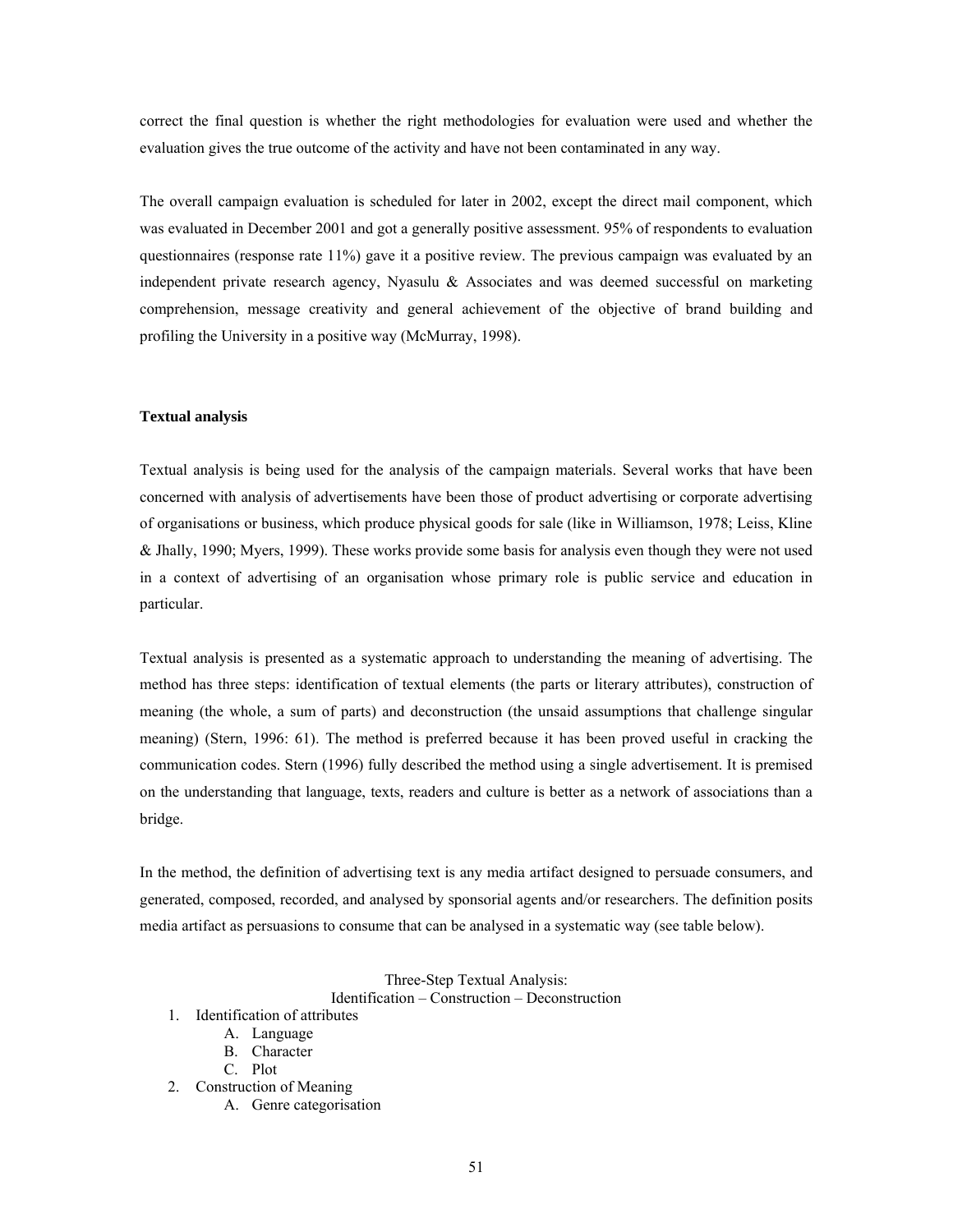- B. Rhetorical tactic
- 3. Deconstruction of Meanings
	- A. Oppositional binaries
	- B. Revelation of gaps
	- C. Deprivileging privileged voices.

Table 3.2 Steps in textual analysis

I first applied the method on the posters of the phase 2 of the NU media campaign (see Fig. 3.3). Sampling was unnecessary as one genre or type is used and there were little significant differences. Grey Myers (1999) argues that the messages of posters are often simple, but they become complicated when we consider 'the idea' and how people encounter them and what they make of them.

**Step 1: Identification of attributes**. In these advertisements *language* is used sparingly mostly for different fields of study written on banners which are slanted at 90 degrees and for institutional name, all in simple English written in informal *sans sarif* Helvetica type in italics. These banners are on the left onethird. The technique here is to stress the message. Reading is guided by circular eye movement, which ends with the logo and institutional name – the University of Natal. The brand name is neither prominent nor small but visible. The *characters* in these posters are pictures or images of items associated with such field, framed horizontally on the middle third. All images are slim, in colour against white background. The metaphor of the image is structured in iconic coding such as sugarcane for agriculture, saxophone for music and bandaging for nursing. Metaphors in advertising are used to make associations. The character and plot of these advertisements is interesting as they are made of non-humans where humans (students) are being targeted. Visuals are mostly the strong points of any poster advertisements.

**Step 2 Construction of meaning**: The genre refers to the categories that people use to classify cultural objects into groups with similar properties or themes. The posters use conservative, elegant and 'classic' mood. They avoid clutter of elements associated with other outdoor advertising. Brand banners are used for hailing hence their large typeface.

**Step 3 Deconstruction of meanings**: The lack of humans in this series of posters is their strength. Readers are in fact conversely taken inside the poster because there is space there analogous to their own (Williamson, 1978: 173). Advertisements are made of social myths, which are used as a self-referent, as is in this case. Using one of the posters as an example, if one wants to be a musician the instrument is already there for him or her and the logo and the institutional name points to the University of Natal.

The above reading of this series of posters may not be the only one. Sociological research into 'media effects' suggests that people may read the same image in divergent was, often depending on their identity, their experiences and the subject positions they adopt (Emmison and Smith, 2000: 68). Whilst there may a 'preferred' or 'dominant' or 'hegemonic' reading which is intended by the author or reinforces a prevailing ideology, 'oppositional' readings can be made of the same text.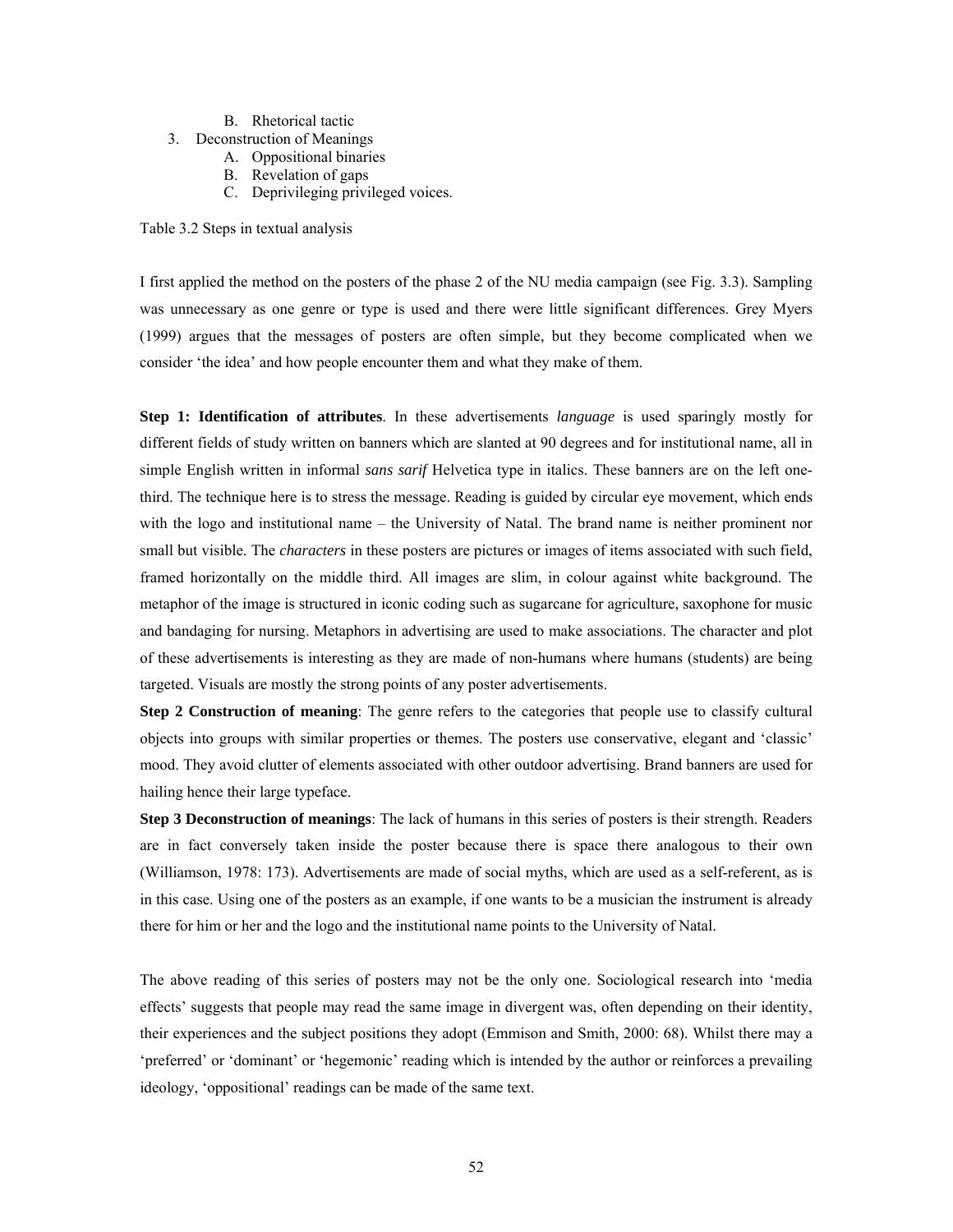The series of radio advertisements for the campaign were also constructed similarly hence a sample of one would be used for analysis. For the purpose of the analysis, the advertisement was transcribed.

**Step 1 Identification of attributes**: The use of sound and voice is the strength of any radio advertisement. In this radio advertisement (referred to as UON/35/5108 – see Appendix 3.5), the narration is made in English through voice-overs and group conversation. The initial voice-over is constructed in a 'voice of God' manner while the conversations are constructed in an informal manner interspersed by jokes and laughter. The conversations, narrated by a male and two females are sandwiched between voice-overs and also used as a trailer. These conversations, constructed in a play-like manner, are the metaphor behind the advertisement. The shoosh sound is used but sparingly.

**Step 2 Construction of meaning**: The construction of these radio spots taps into how meaning is made in ordinary life. Poetic devices are used to capture the attention of the audience as well as providing information. While the construction of the advertisements appears like ordinary group dialogue, it is in fact providing information and giving out an impression of relaxed atmosphere. The voice-overs are used as a unifying structural device and are used to balance the entire advertisement, with the last voice-over being interspersed with a shoosh sound which itself hails the listener to a meaning-loaded, mythic device, the university slogan, '… gives you the power to succeed'.

**Step 3 Deconstruction of meanings**: The relaxed mood and informal conversations used in these advertisement are mythical devices that are meant to inform a potential student that NU offers its students a relaxed atmosphere for studying. The seriousness of the voice-overs ensures that informality is not confused with mediocrity. The direct address 'you' speaks to someone outside advertisements. The binary opposition device like male-female, are used to speak to students of both gender. The advertisements therefore say to potential students if you are serious about your studies come to the University of Natal where you will enjoy studying in a relaxed but serious atmosphere.

The cinema series had two slightly different styles, one shot from stills (documentary) and a montage of live action (sci-fi). For analysis cinema one advertisement was selected from those shot from stills as they made for university-wide audiences other than those for Pietermaritzburg or law school. Copy of the advertisement is available as

#### [www.nu.ac.za/nu/clip01/mpeg.](http://www.nu.ac.za/nu/clip01/mpeg)

**Step 1: Identification of attributes**: The strength of cinema advertising is that it draws from visuals, text and sound. In this advertisement, there is no talking, only classic music used as the background throughout. It is structured in five different segments with each segment using a picture of a former NU student. The camera shots start from extreme close-up and zooms out. To illustrate, I describe the first segment. A framed colour picture of young informally dressed Alec Erwin appears. On the photo he is greeting a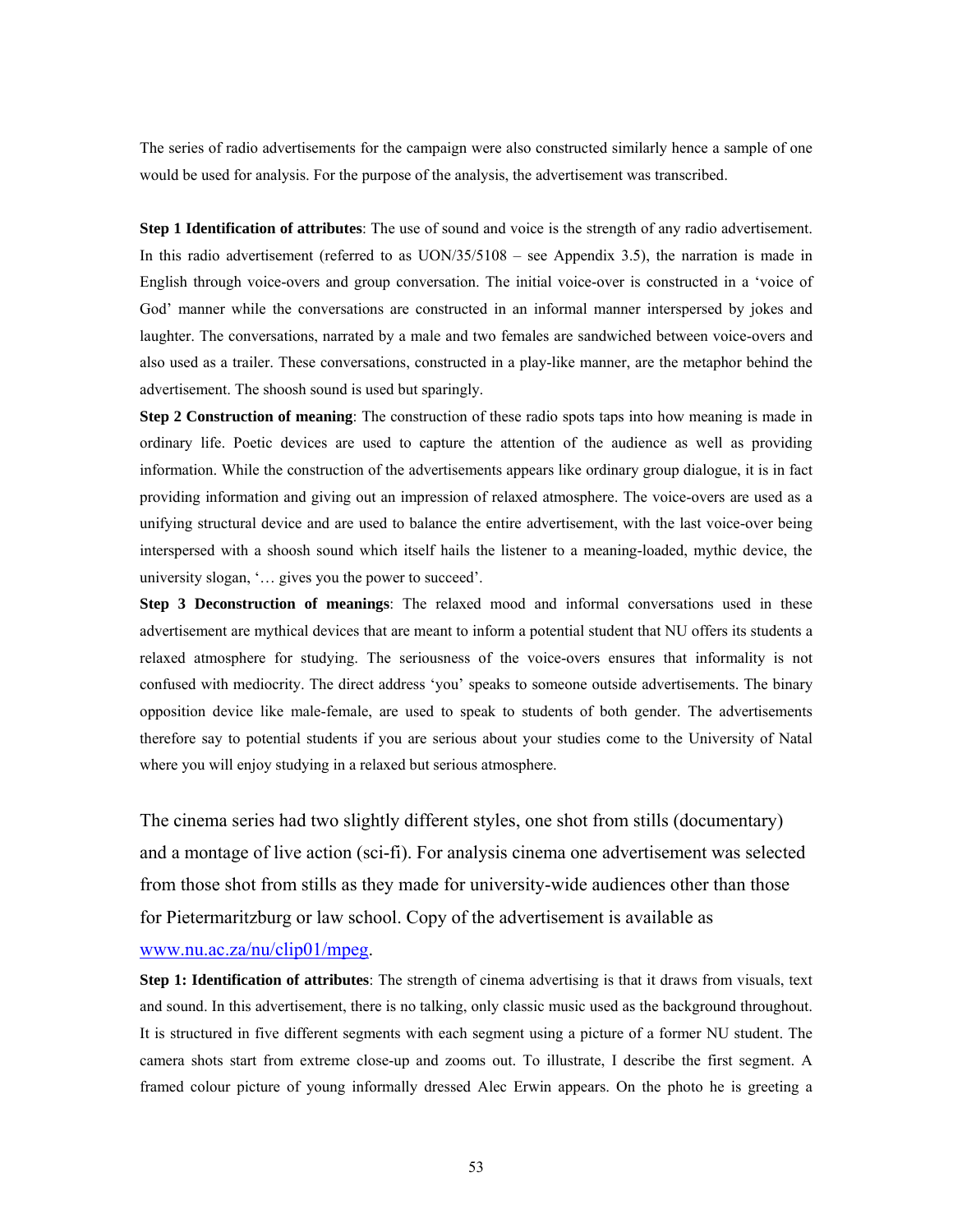formally dressed black man. The framed phone is shot at extreme close-up and the camera zoom out showing other background items, like books whose title are visible, laid on a mahogany table. The subtitles **ALEC ERWIN**, 1983 in capital verdana bold are inscribed on the screen frame. The pictures fade to black then over the black background appear: *Became Minister of Trade and Industry*. The pattern is repeated throughout the five characters or segments with a closing fade to black upon which the NU crest appears then another fade to black followed by the ending text reading: Become someone.

**Step 2: Construction of meaning**. The cinema advertisements create meaning by representation. The institution is represented by the achievements of its alumni who are doing well in different spheres of life. The background, such as books on economics, in the first segment is a device that shows the value of education. The devices are used to construct meaning through common sense. For instance the advertisement do not show how these people got to where they are.

**Step 3: Deconstruction of meanings**: In the sample cinema advertisement, we encounter binary oppositions such as black-white, male-female, young-old, closed-open being used as devices to create harmony rather than hierarchy. They lead readers of the text to make multiple meanings or interpretation that suits them from the advertisement.

The overall impression created is that NU is a place for successful people whether 'White', 'Black', 'Coloured' or 'Indian', young or old in whatever field they chose. One's success is constructed through examples of prominent alumni. What these spots connote is that if potential students choose NU as an institution, there is high likelihood that they would be become successful people.

Textual analysis is helpful in reading or cracking the codes in advertising, however as with all texts, there are possibilities for disparate readings. As illustrated by McMurray (1998), the Roll-Royce was associated with being elite, therefore NU was being read as an elitist institution. The analysis itself is not foolproof but provides instruments for engaging different parts of message construction, reading and deconstruction.

Advertising works, in part, through self-referential manner, where audience members identify with what is shown on the advertisements. On one side the advertisements look at the consumer and the institutional goals on the other. Overall, the thematic categories that are dominant in the NU media campaign are: quality of education, internationally recognised degrees, career options for graduates, conducive social environment and academic facilities at NU. Some of these themes overlap.

Several advertisements used in the campaign deal with the question of quality of education being offered at NU. This quality is premised on excellent lecturers who are selected through a quality process, interactive classes and provision of good academic facilities. The textual analysis indicates that the preferred reading is for learners to see NU as the institution to help them realise success. The identity of the individual is connected to that of the institution – its brand.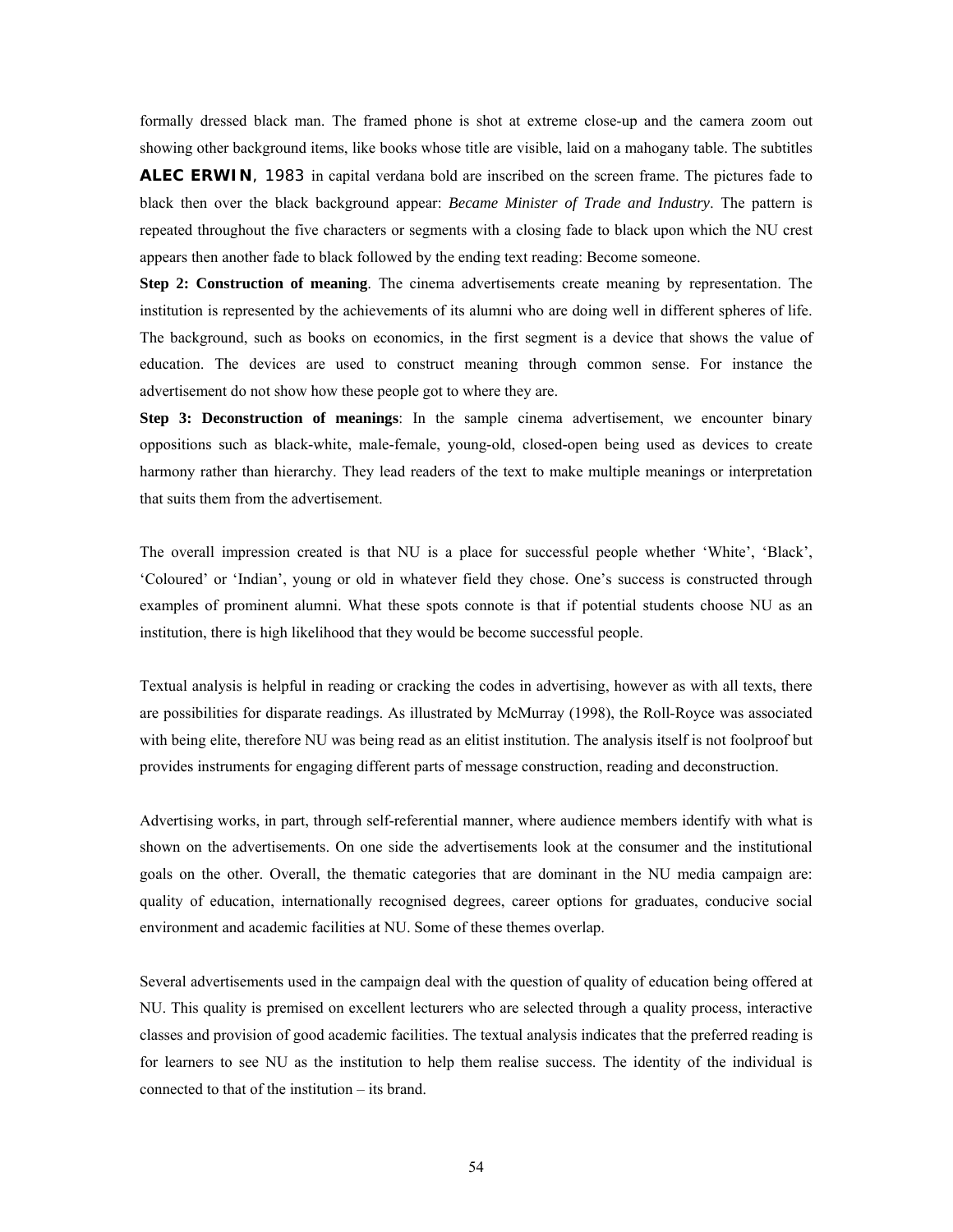The brand-building exercise has been quite successful in articulating the notion of internationally recognised degrees. Construction of a symbolic identity is important not only to the institution as a corporate body but even to the recipients of services. NU has branded itself as an institution, which gives one a "power to succeed". The fusions of brand signs and symbols have been used to package the university. This process provides a foundation upon which the institution could be commodified and marketised. Commodification does not only reside with institutions but the self could be commodified, through the credentials, therefore the media experience induced by advertising connects individual aspirations and institutional objectives (Giddens, 1991).

The textual analysis of cinema advertisements, in particular, reflect an effort in portraying NU as an institution that can provide its students a base for career options. The cinema portions of the campaign seem to adequately capture the 'university product' as its graduates who are benefiting society in various ways – in government, business, sports, arts, human rights and other important fields (http://www.nu.ac.za/nu/Clip02.mpg). This part of the campaign highlights the quality of the products, its reliability and strengths (Tomaselli, 2002: 6). Read together with other media product, the 'product' concept needs better clarity and consistency. Is the university 'product' its educational or research programmes or its graduates or both? That would help to define to whom the product is promoted and how.

The reading of communicative products addressing the social environment of the University highlights sports, entertainment, social clubs and best sporting facilities in the province. The use of high-tech music and video montage in the Pietermaritzburg advertisement illustrates the tension of addressing students as a homogenous group of youth given that about 35% of university students are at postgraduate level (*NU Annual Report*, 2000: 1). Special treatment of the social environment indicates concern expressed by numerous learner perception studies and the need to put the issue in its proper perspective.

Academic success of students is in part dependent on good academic facilities such as libraries, information and communication technologies, laboratories and similar resources. This is adequately addressed in the NU media campaign. The campaign shows the strengths of the institution and positions it within a global market.

Finally, the critique of NU media has been its lack of concern of the poor and the marginalized communities by not specifically addressing them even though indirectly it touches on programmes aimed at them (Tomaselli, 1992: 56). Given that a campaign hinges on and does not work in isolation of other media products of the institution, coherence of messages and strategies is important. This concern may be extended to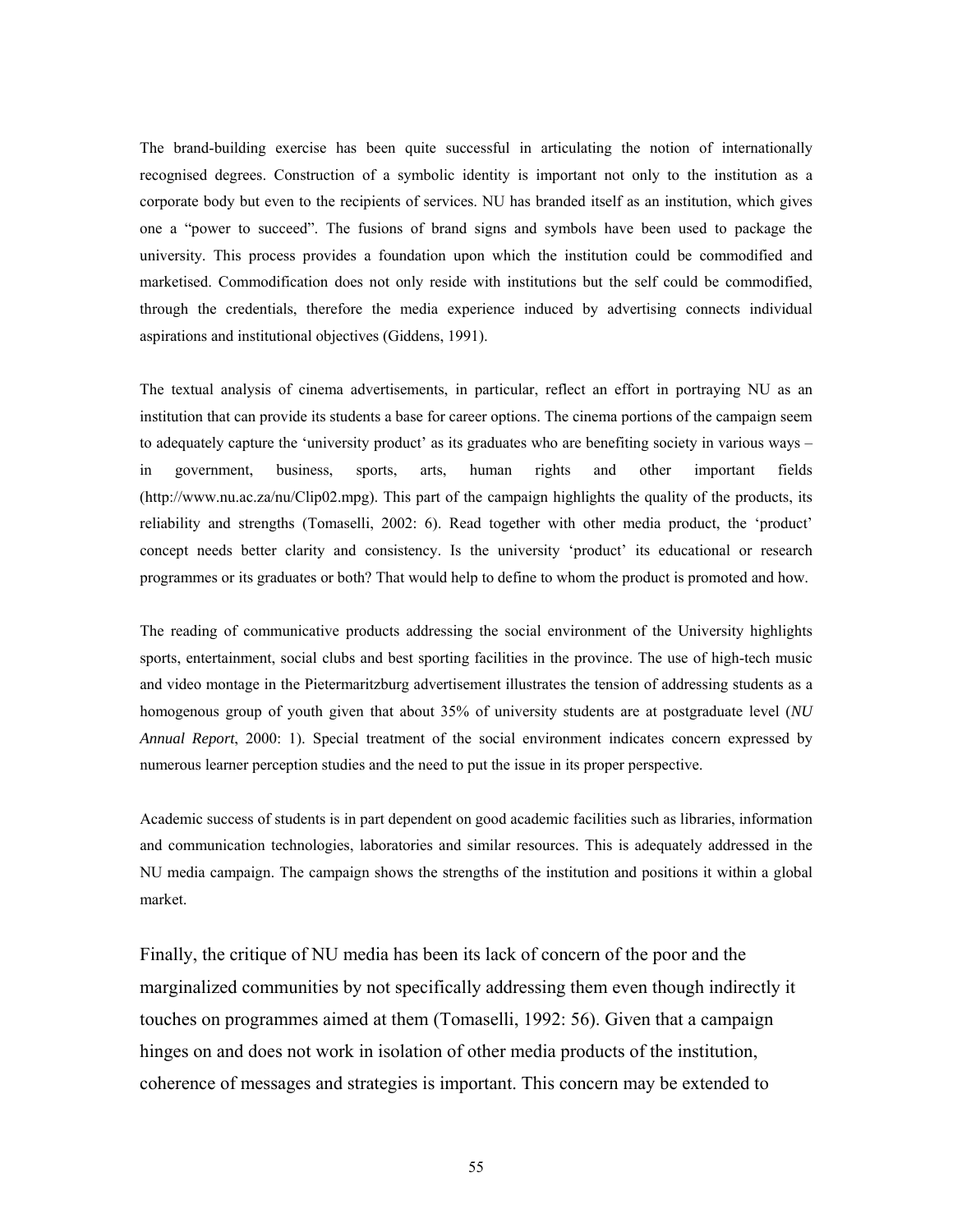student publications, which should also be seen to reflect similar corporate outlook, despite their editorial independence. Concentration on the economically viable stakeholders of the university at the expense of the poor ones has implications for the same image that corporate communication is concerned about.

This chapter has highlighted the processes, environment, implementation and textual analysis of media products of the NU media campaign. The following chapter provides an analysis of the findings and lessons learnt.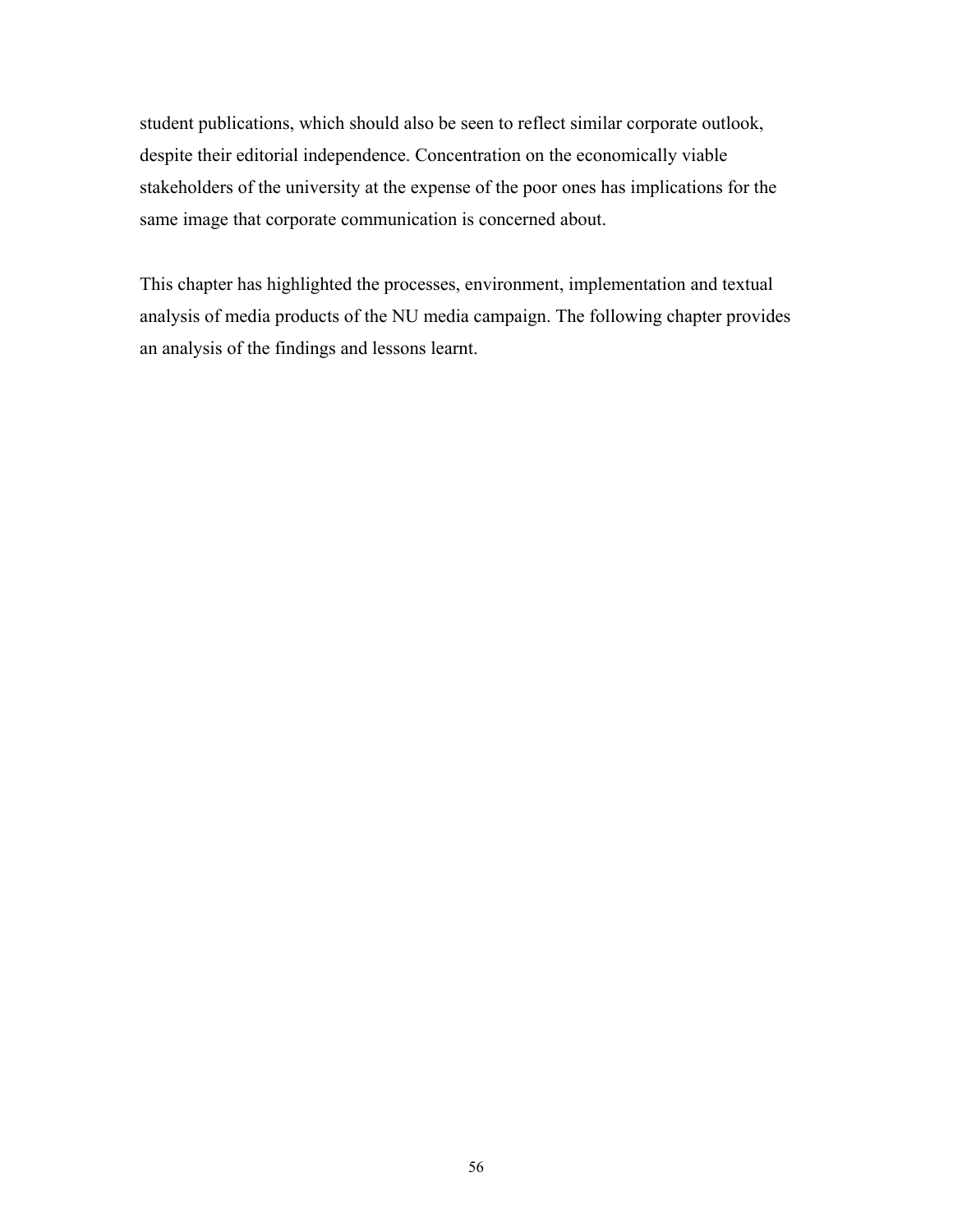## **CHAPTER FOUR**

# **FINDINGS, LESSONS LEARNED AND CONCLUSIONS**

The nature of responses that universities take in dealing with their changing markets and environment are important for their well-being. Their success depends on how they adapt. The pursuit and adoption of corporate discourse in public institutions including higher education is one facet of a pervasive new market-driven ethos, which commodifies the products of knowledge and knowledge itself, and offers them for purchase in the marketplace of ideas (Atkinson-Grosjean, 1998). The success of adaptation and change from collegial and bureaucratic to corporate and entrepreneurial is a subject of different studies (Wasser, 2001). The purpose of this research has been to uncover how commodification and restructuring in higher education institutions manifest or play themselves out through following and interrogating the media campaign of the University of Natal. In this chapter, I thread the research questions with the findings and draw what can be learned from the media campaign. First, I look at the general issues surrounding higher education capitalisation or funding through market related means and corporate communication and conclude with specific discussion on the NU media campaign.

On a macro level have been issues of whether higher education institutions should employ corporate communication strategies including marketing to communicate with society about the academic enterprise including research activities. The argument draws two opposing views. That communication or 'dialogism' within and outside institutions of higher education should occur seems indisputable but what is contested is the form of such communication.

It is in order to note that public universities are changing as institutions and despite being the creations of nation-states; they are developing toward the status of transnational corporations (Readings, 1996: 164). They draw their students from their home base and beyond their national boundaries and undertake collaborative research with professionals and institutions of similar status from abroad. The complexion of staff is multi-national. Through information and communication technologies, these institutions network amongst themselves and the world outside.

In his argument against publicity by universities, Thorstein Veblen (1954: 234) argues that the "whole traffic in publicity and general conventionalities appears to be little else than a boyish imitation of the ways and means employed, with shrewd purpose, in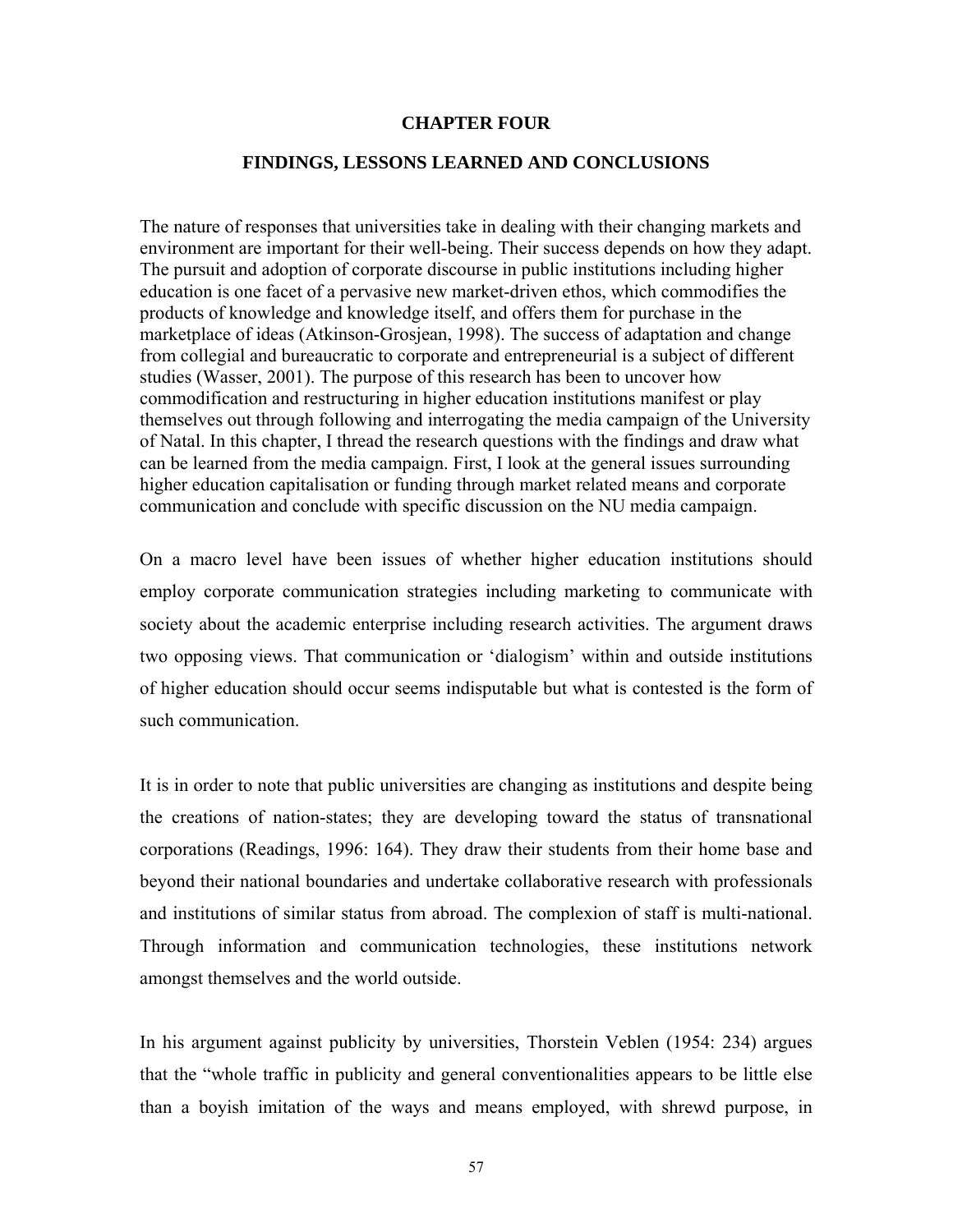business enterprise that has no analogy with the pursuit of knowledge". He stated that yearly aggregate expenditure of the universities on this competitive academic publicity runs well into millions and in all multifarious ways and means, university advertising accomplishes no useful aggregate results. Also critical about the promotional culture that has permeated into operations of universities is Andrew Wernick (1991) who argues that it is not through the strength of advertising that universities could attract more students but through what he calls 'accumulated promotional capital' that has gone into constructing a school's perceived academic reputation.

Counter-arguments for use of corporate communication and allied marketing strategies are also strong. The foundations of these arguments are that the environment of higher education has changed: the funding of universities from governments is declining, there are more service providers in the higher education market and institutions of higher learning are also being affected by globalisation in various ways (Slaughter & Leslie, 1997; Bruwer, 1996; Readings, 1996). In short, the university is becoming a different kind of institution; one that is no longer linked to the destiny of the nation-state and is gradually adopting the status of the multinational corporation. It is the sophistication of the university as an institution due to rising number of students, staff and stakeholders, and the market within which it operates that gives credence to adoption of similarly sophisticated communication techniques. Moreover, it is almost impossible, in the short term, to reverse the trends of the crisis of the nation-state, globalisation and commodification except to negotiate and adapt to strong position within the new political economy.

Greg Myers (1999: 89) argues that, "universities do have to market themselves somehow, to at least three kinds of audiences: prospective students, prospective users of research and prospective donors." He criticises the traditional means of publicising a university and its programmes through catalogues and prospectuses, which are dull, but acknowledges recent efforts in direct mail, posters, open days, videos and the World Wide Web. Similarly Johan de W. Bruwer (1996: 121) argues that public higher education in South Africa is now in the midst of economic hard times and universities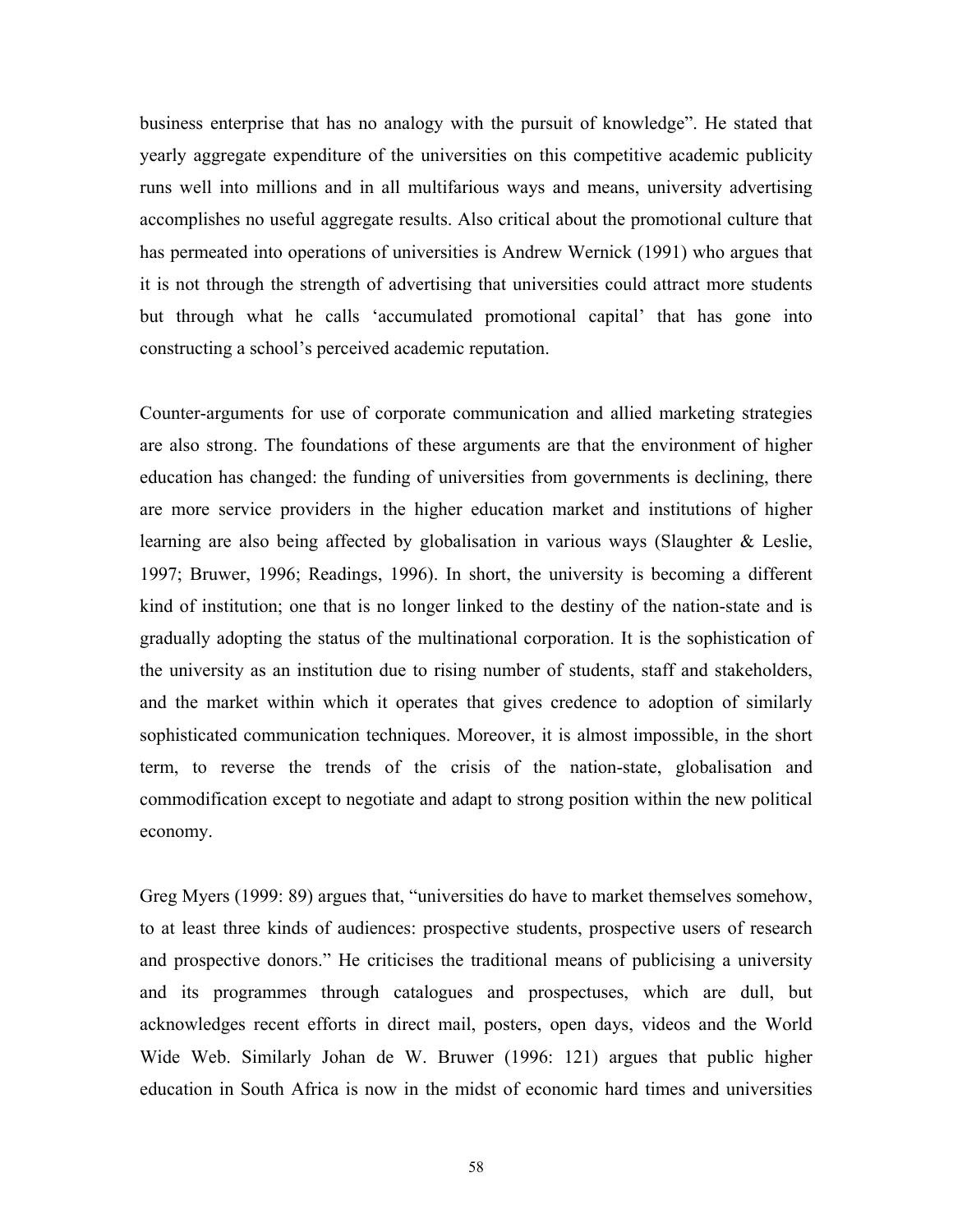and technikons now look to marketing in order to increase their resources, or at least to compensate for ongoing resource reductions.

Due to these broader political, social and economic changes, a diverse range of public and private organisations and institutions are professionalising their range of corporate communication activities. Arguments for better communication with society are not only confined to where institutions promote, publicise and project themselves but also extend to questions of accountability and transparency. It is believed that public support for higher education would be greatly enhanced where corporate communication of institutions of higher education breaks the barriers of elitism. While these issues are intertwined with daily activities of practitioners of corporate communication like in production of annual reports and media briefings on the issues about the institution, it seems more energy is expended on more prestigious and influential target groups and in self-promotion (Deacon and Monk, 2001: 54).

*The White Paper on Education* (1997) states that fee-free higher education for students is not an affordable or sustainable option for South Africa and argues that the costs should be shared equitably between public and private beneficiaries. It prescribes complementing public funding by harnessing more private resources arguing that with a well-considered advocacy and marketing approach, the scale of private sector investment in higher education students through loans, bursaries and sponsorships might well increase substantially. Within the higher education system there are institutions whose wealth and accumulated reserves are sound, as David Maughan-Brown (2002) argues:

… we have a situation in which some universities can afford to offer free tuition to all students in select faculties, or to pay substantially higher salaries to their staff and literally buy productive researchers, or to recruit top students from across the country by offering generous financial incentives and thereby minimising the costs of academic support and maximising throughput rates.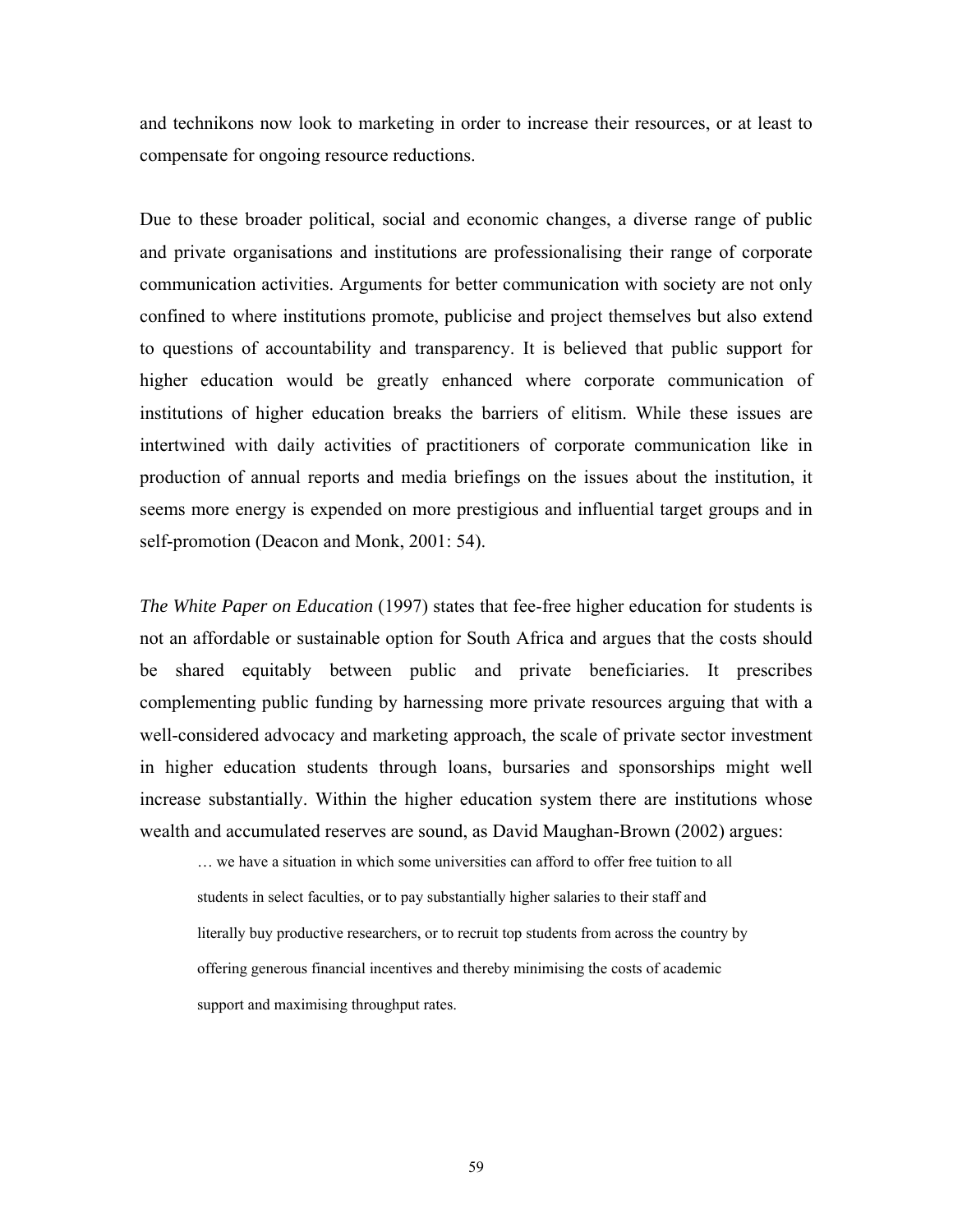The net worth of some institutions, which is based on accumulated wealth, indicates inequalities within the higher education system. Some institutions have sound financial base while some are more vulnerable to financial insecurity. Some are located at the heartland of business where sourcing funds is much easier. These issues have a bearing on corporate communication if institutions are to source their funding from the private sources as prescribed by higher education policy.

Advocacy and marketing through public communication are now part of public policy and also a way of mitigating problems of funding. Motivation for communication is, in the context of late capitalism, ultimately about winning public support in order to reverse the situation of declining state funding by seeking alternative means. It is through symbolic capital created through media communication that institutions raise economic capital (Holtzhausen, 2002: 34). As universities model themselves after corporations and business, they tend to adopt commercial solutions such as repackaging themselves and advertise to increase student numbers and patronage for research projects. These are the processes of commodification of higher education which are based mainly on the logic of the market. The larger social role of education should be based on principles of public service, social justice and elimination of inequalities.

## Findings

The NU media campaign was targeted at all racial groups in Grades 11 and 12 and falling within the Living Standards Measures (LSMs) of 6, 7 and 8. The target areas were in KwaZulu-Natal, Gauteng and Eastern Cape provinces. The LSMs, (www.saarf.co.za) were introduced in the late 1980s to segment the South African market and categorise people according to their living standards using criteria such as degree of urbanisation, ownership of cars and major appliances. This instrument has become one of the most widely used marketing research tools in South Africa in advertising circles. It is purported to be based on non-racial issues as a growing number of black South Africans are progressing to the more affluent sectors of the society (Roome, 1999). The post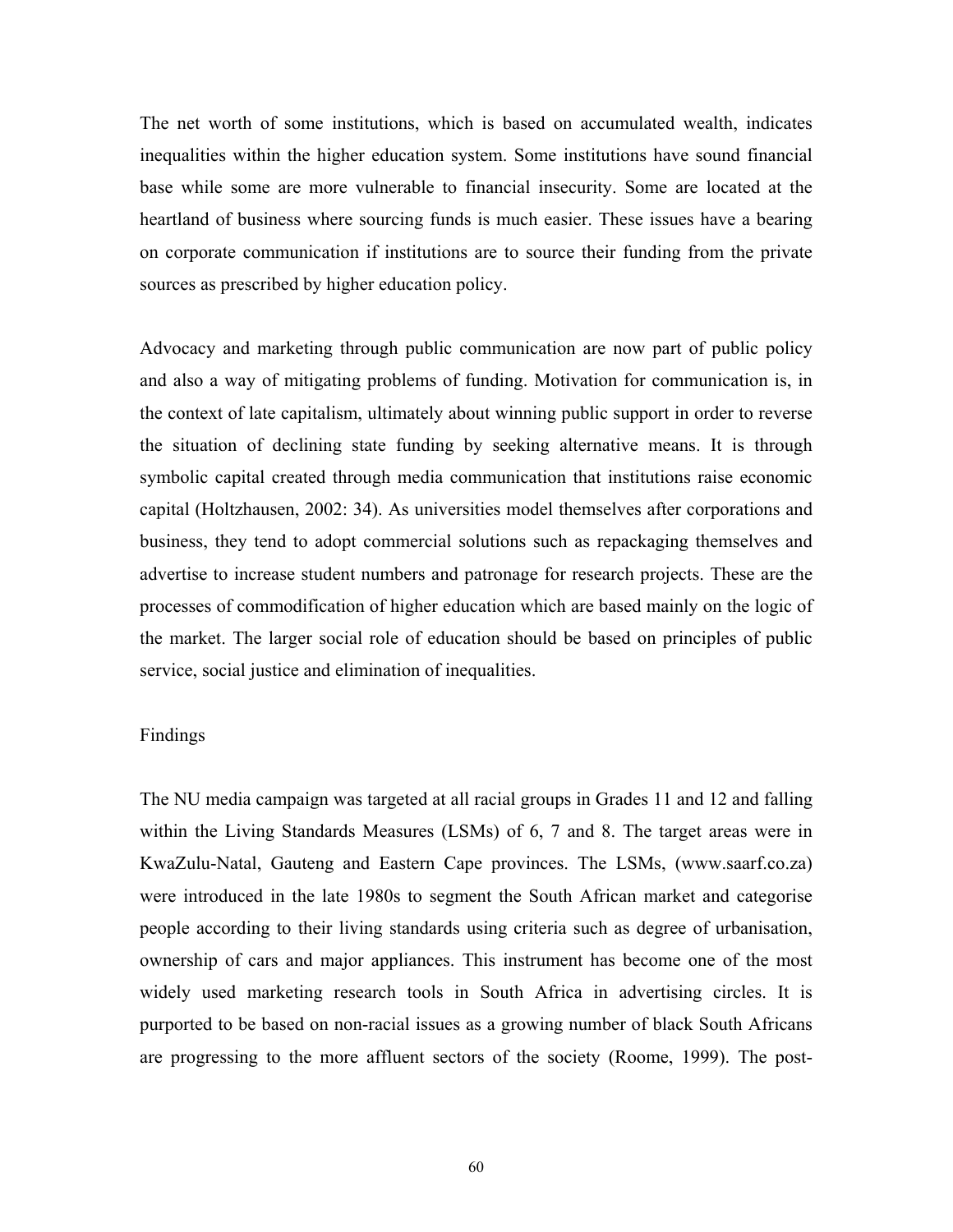apartheid society is believed to be integrating more now that segregation laws have been scrapped and upward mobility of all people tends to blur the racial lines.

When considering market segmentation, race is a real issue considering the inequalities of the past. For instance, ownership of television sets shows a marked disparity between black South African (49.2) and 'coloureds', 'Indians' and 'whites' (91.3 percent), while less than less than 5 percent of all South Africans read a daily newspaper, 89.5 percent of households own a radio set and 61.7 percent a television set (Barnett, 1999:649). Despite the 'objectivity' of the LSMs, according to studies on advertising patterns in South Africa, there seems to be a correlation between patterns of adspend, race and class (MDDA, 2001: 26). LSMs might be a blunt non-racial instrument but the reality on the ground is different and this has an impact on how the university addresses different groups of potential students, especially those from marginalised backgrounds.

Media selection is one of the critical issues that the campaign should have paid more attention to if it were to project NU as a national or an international institution. A more equitable distribution was made in placing newspaper advertisements at both national and regional newspapers but the same could not be said of other campaign materials or subcomponents of the campaign which were limited or concentrated to the KwaZulu-Natal province. The radio campaign was aired originally on East Coast Radio and Lotus FM, later extended to 5FM. These radio stations account for a total national listenership of eleven percent with East Coast Radio attracting 5%, 5FM at 4.4% and Lotus FM at 1.6 percent (see Appendix 3.1). Regional emphasis was also made with poster and direct mail sub-components, which were limited to KwaZulu-Natal cities and schools with expansion being earmarked for Gauteng and Eastern Cape. This decision is defended through budget constraints (Druce, 2002). If NU is to be seen as a national or international institution it needs to communicate in a similar manner – it should transform its renowned international academic recognition into a national image through appropriate national media channels and presence.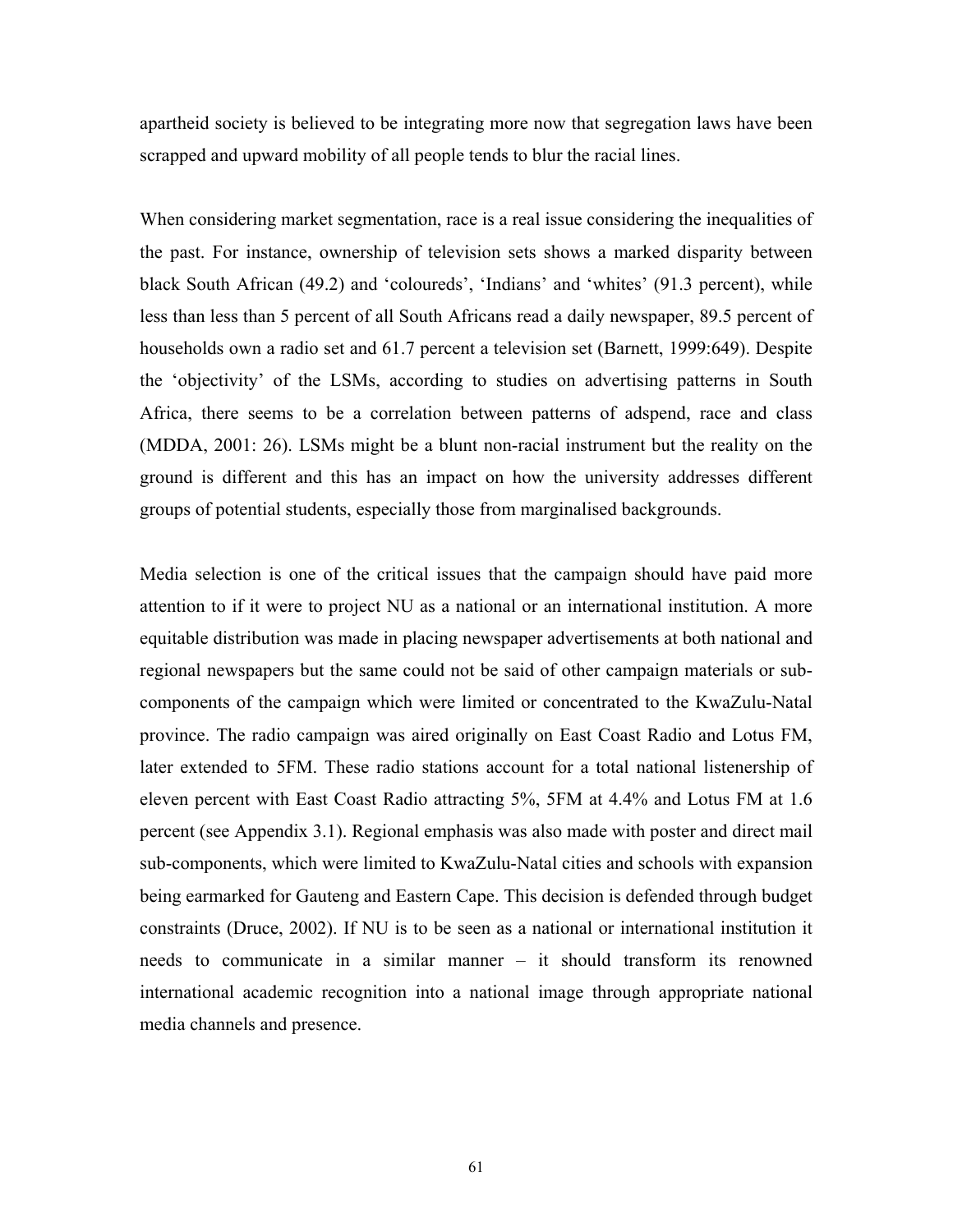The above issues point to two interlocking media reflections – narrow selection of affluent market segmentation and an attachment to cost-containment measures by trying to do more with fewer resources. Market segmentation business - like ratings are forms of commodification processes, as Mosco (1996: 150) argues that commodification demands the use of measurement procedures to produce commodities and monitoring techniques to keep track of production, distribution, exchange and consumption.

These processes entrench selective targeting of potential students by their ability to pay over potential to succeed and thus privileging urban over rural populations, rich over poor.This has a potential to slow down the integration process the country has embarked upon. If private higher education represents the best prototype of commodified education, it is from them that we could draw lessons. As indicated, private higher education institutions have restricted access and perpetuate inequalities. Communication emanating from commodified institutions or based on selective market segmentation helps widen these inequalities by not addressing some sections of society.

Advertising is important in delivering messages to target audiences through the media. It is one of the tools used by corporate communication departments to reach their various audiences and stakeholders. Armand Mattelart (1991: 31) amply sums up this connection:

… behind the concept of advertising in its instrumental sense – namely, 'the multiple and impersonal announcement of goods, services or commercial ideas by a named advertiser, who pays an agency and a transmitter (the medium, or advertising support) to deliver his message to the market' – behind this concept is hidden another, an idea deeply rooted in the history of the mode of communication: that of a new model of social organisation, a new means of creating consensus, of forging the general will.

Intertwined with these processes are the advertising or marketing agencies and the way they conduct their business.

Advertising and marketing agencies specialize in buying advertising space from the media on behalf of clients. In addition to buying space, they venture into other aspects of advertising like market research, opinion polling, audience ratings, consulting, design, graphics, sales promotion, direct marketing (including telemarketing with new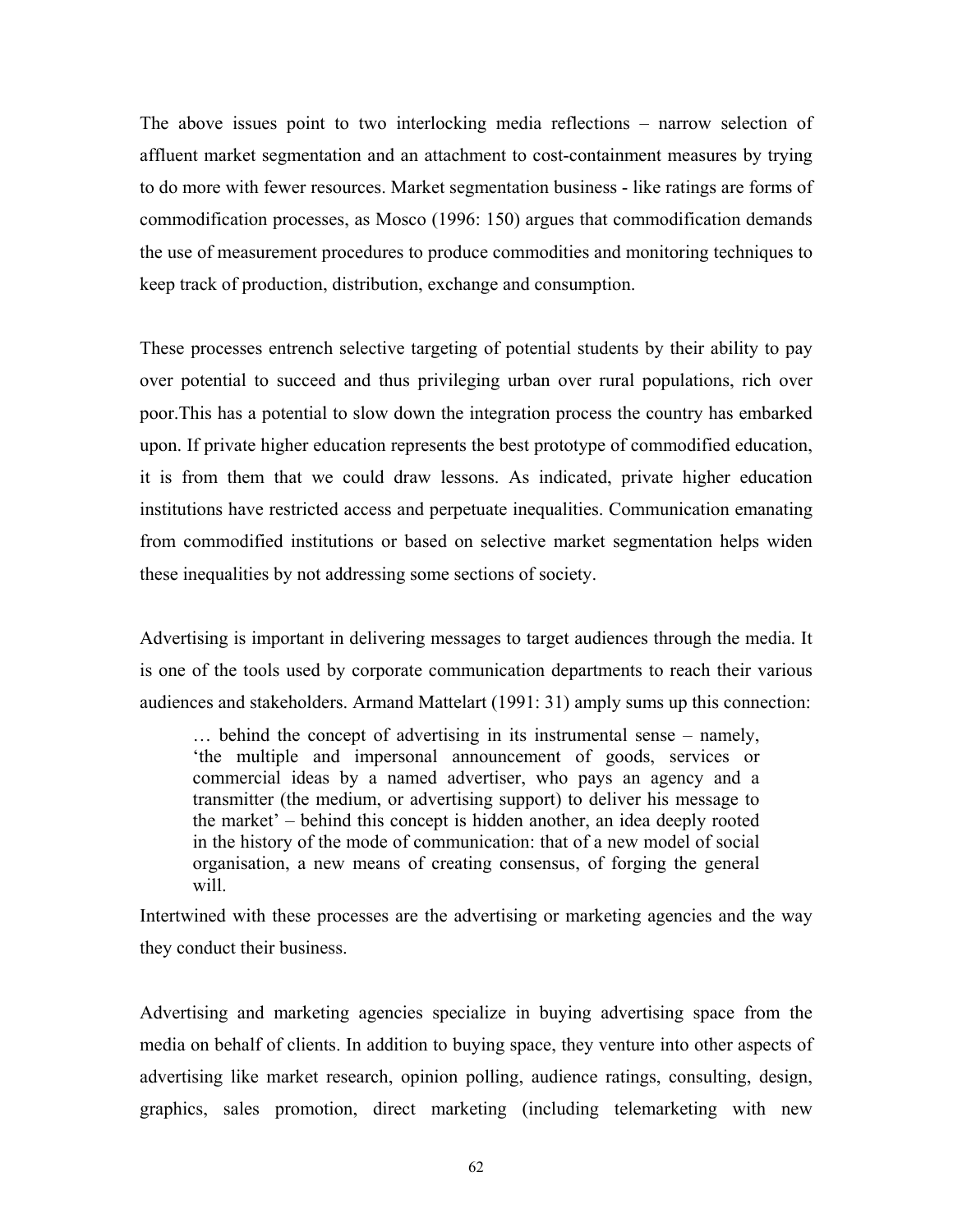technologies) audiovisual production, video communication and sponsorship (Mosco, 1996: 107-108).

The NU media campaign was outsourced to FCB Lindsay Smithers Bond, which is one of the leading advertising agencies in South Africa with 'grossed-up' billings close to R410.3 million and income of R67.7 million (1996 estimates) (Sinclair, 1997: 44). The University is now using Octarine Communications agency.

The political economy of communication theory argues that corporate structures tend to interlink in a web that facilitates movement of capital from one structure to another and that has a significant effect on construction and circulation of media commodities (Meehan, Mosco & Wasko, 1993: 111). This is exemplified by the foregrounding of media advertising as a major campaign strategy. Placing advertisements in media normally forms a large share of a campaign budget. Consequently, advertising as a strategy suits advertising agencies more than clients or the audiences which needs to be communicated to (Holt, 1996). Due to incentives of drawing commission from media advertising, advertising agencies prefer advertising as a solution for a client's problem, even when other forms of marketing may be more appropriate (*Financial Mail*, 2000).

The scope of the campaign was locally based and as such ignored the identifiable diversity of NU students. NU International (Kishun, 2002) identified possible marketing avenues for international students through the South African High Commission, advertisements in the media of other African countries, other universities and through the NU website.

The NU media invokes commodification of higher education in its branding exercise where popular culture texts are encoded with institutional name and logo. The reader's entry point is the widely circulated television series which have become an ordinary culture such as *Star Wars* and *Superman*, as well as sports and leisure (basketball and cars). The familiar popular culture texts, the ordinariness and the naturalness are used in a metaphorical sense to situate the commodity and in this case the University, as encoded by the logo, name and slogans. These are crafted using commercial advertising techniques and networks. They are finally transmitted or circulated in a commercial manner to audiences through mass media outlets. The resulting commodities are the audiences whose appropriation benefits the media and the advertisers, and the branded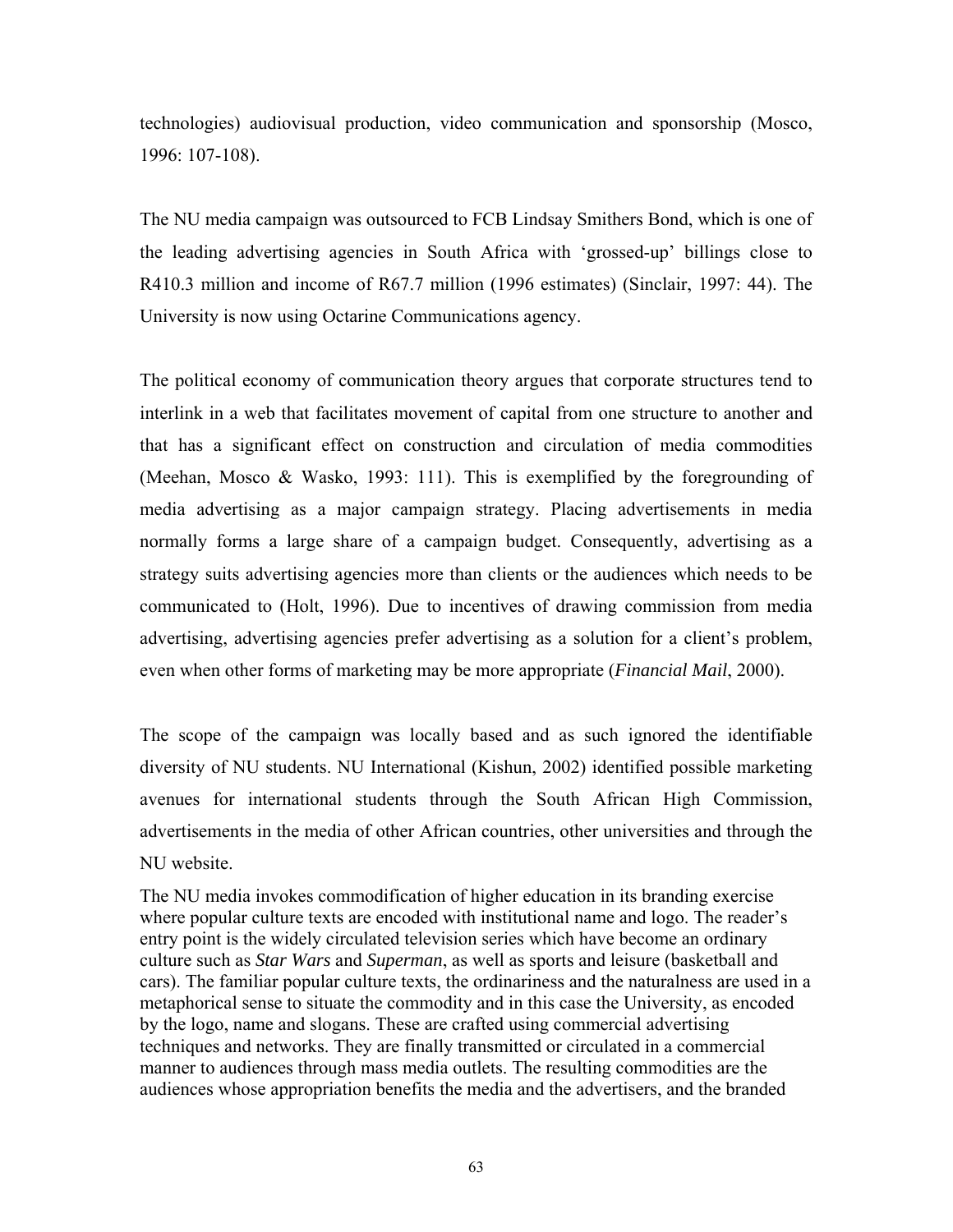product, the University, whose value is raised through exposure to the public. The brand is appropriated for value through student numbers from whom the institution could raise funds by FTEs and fees.

Since 1994 South Africa has been in the project of nation-building and this is partly done through the media, especially through the public broadcasting service. Advertising as part of the media establishment needs to reflect this notion and values by engaging local themes. In the brand-branding exercise, the NU media campaign posters reflected the multiracialism of the South African society by reflecting different races and gender type. Oyedemi (2000: 53) noted that the racial segmentation was commendable, with the Superman – white, the basketball player – black, and star-wars model – Asian. What was problematic with these advertisements were the Eurocentric values that were reflected. These include American popular movies – the *Star Wars* and the *Superman*, using American popular sport – the basketball and British Rolls Royce. Given that developing nations remain hostage to global functions of capital, ideas of unity and coherence through cultural negotiations are still held dear in new emerging nation-states and hence Eurocentric advertising discourses are questioned (Tomaselli & Aldridge, 1996).

Cultural identities are manifested in symbols, rituals, heroes and values, which should be reflected in advertising (de Mooij, 1998: 44). The distinctive identity of South Africanness is well captured in the NU campaign cinema spots [\(www.nu.ac.za/nu/clip01.mpg](http://www.nu.ac.za/nu/clip01.mpg), [www.nu.ac.za/clip02.mpg\)](http://www.nu.ac.za/clip02.mpg) and law school cinema spots which use South African heroes and heroines, produced by the University of Natal and making an impact on different spheres of life both nationally and on global scale. Reflections of the cinema spots are in consonance with the concept of identity being an important aspect that should be mirrored in the media products along the spirit of the Triple Enquiry Report of the Independent Broadcasting Authority on locally produced materials (Teer-Tomaselli & Tomaselli, 2001). The principle behind local productions is a unified South African culture which is not being preserved by imported materials. Some of the materials used in the current campaign, for instance the cinema spots, bore well with the mission of the University of Natal as being a national institution. These cinema spots were grounded on local production and local personalities.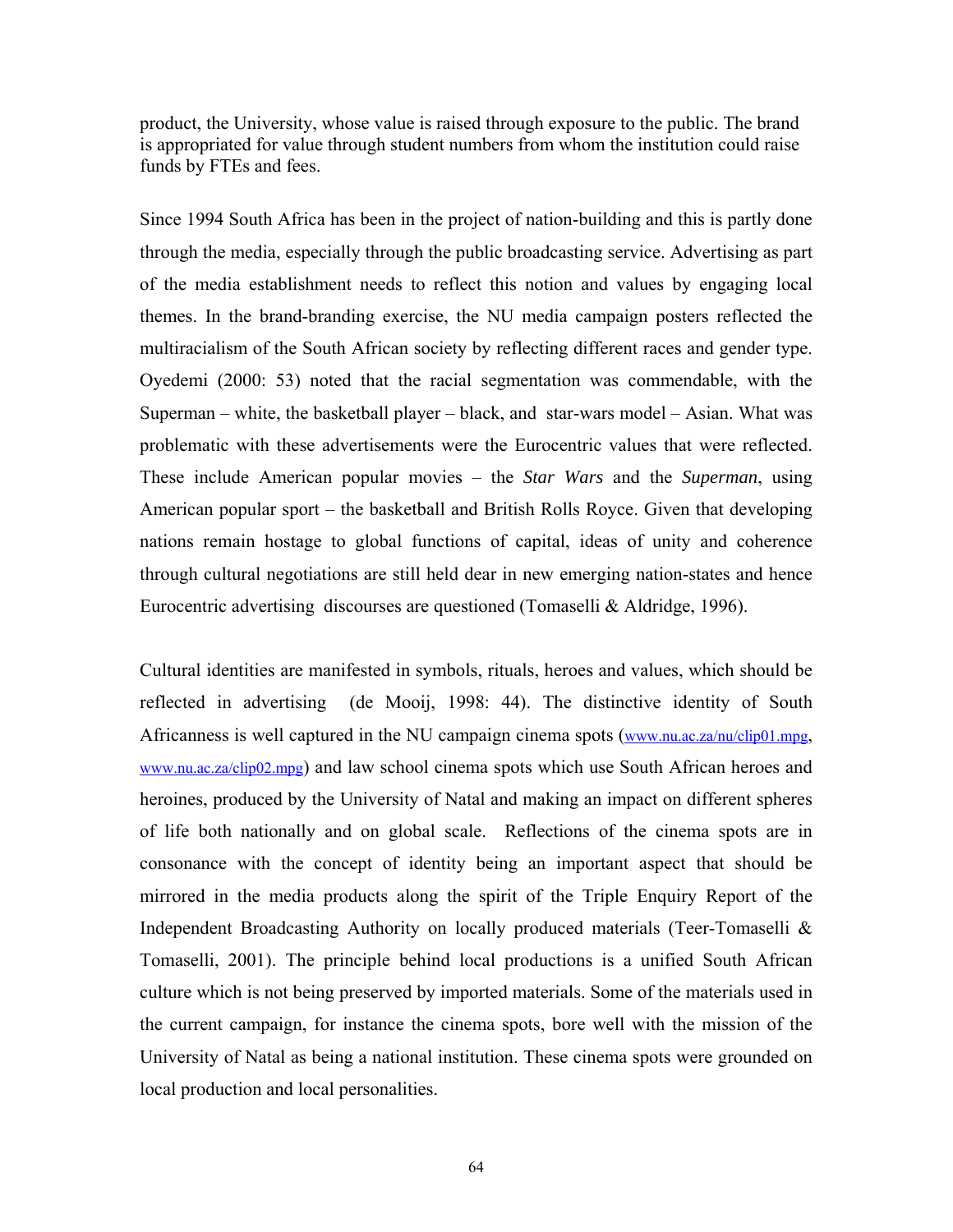One of the critical but often difficult processes in corporate communication is translating institutional mission into a corporate communication strategy. Corporate communication strategy provides focus and direction to an organisation's communication with its stakeholders – determining what should be communicated to assist in achieving organisational goals. It is an approach that directs the course of action of the corporate communication's functions and provides an indication of its positioning in the future by providing the logic behind the corporate communication functional activities (Steyn, 2000: 11). Steyn further agues that corporate communication strategy "is developed within the context of the organisation's vision, mission, corporate culture, policies and strategies (the internal environment), but focuses on an assessment of the external (macro and task) environment, and on stakeholder environment".

The mission of the University of Natal is to strive to serve all sections of its community through excellence in scholarship, teaching, learning, research and development (Bell, 2000). Recognition is made of dedication to quality, equity, responsiveness, regional collaboration, internationalisation, innovation, income-generation and information technology. The University also recognises its obligation to enable students from educationally disadvantaged backgrounds to succeed, and develop new modes of delivery to increase access to tertiary education for geographically isolated and historically excluded communities. In pursuit of its ideals of equity, access and quality, there are however some challenges. "The inability of the State to meet the demand for quality tertiary education among previously disadvantaged groups has meant that the University of Natal has had to assume a far more vigorous approach to student funding" (*NU Vice-Chancellor's Report*, 1999: 3).

The translation of the institution's mission into a corporate communication strategy is a combination of expressed mission objectives and results of a situational analysis expressed in communication terms. Broadly, NU has opted to apply its corporate communication strategy through an audience-based approach with different departments drawing their strategies from the institutional mission and translating them to the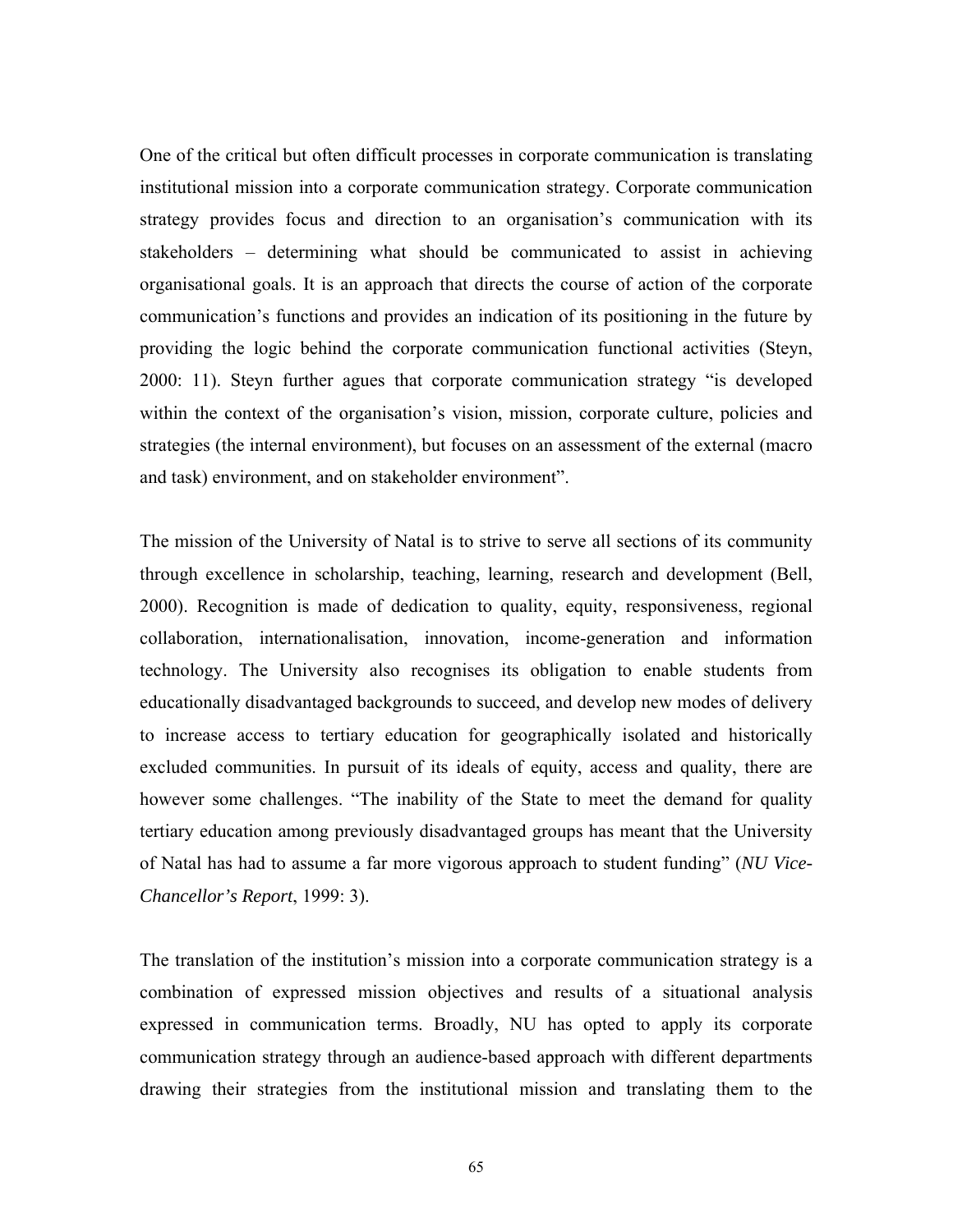requirements of their constituencies. The overall institutional corporate communication strategy is held together through institutional policy which aims for consistency in message production from individual units (Saunderson-Meyer, 2002).

The brand-building exercise, which was the main focus of the media campaign, though narrow in focus, has tried to take aboard the major issues of the institutional mission but has left some out in the process. Other elements of the campaign were in fact in conflict with NU's mission regarding the question of access. While the mission advocates equity, the targeting was based on segmentation.

Media evaluation is another important element of every campaign as it shows whether objectives have been reached or not and if not where problems emerged. It also informs future programmes. For the NU media campaign, all preliminary reports and reports of the completed campaign parts indicate a positive response to the campaign, enrolments are increasing and the university is enjoying a positive public image (McMurray, 1998; Wedekind, 2001)

Communication effects and impact evaluation pose special problems for evaluators. It is a daunting task to demonstrate that media campaigns or any media communication was responsible for a change in certain phenomenon or behaviour (Piotrow et al., 1997: 134). First, communication is not only an independent function but also part of an overall strategy of how an institution interacts with its stakeholders or members of society. Second, most communication has both short-term and long-term effects. People often evaluate or consider information received over unlimited periods of time. Third, communication may have both intended and unintended effects since media campaigns never take place in a vacuum but always in context (Piotrow et al., 1997: 134). Evaluation is also a subject of heavy commitment in resources which are never easily justified. Taking a comment by the former head of research at South African Broadcasting Corporation, Dr. Daan van Vuuren, during a recent Southern African Communication Association (SACOMM) conference, the efficacy of advertising is difficult to justify but most companies are convinced that advertising works. Campaign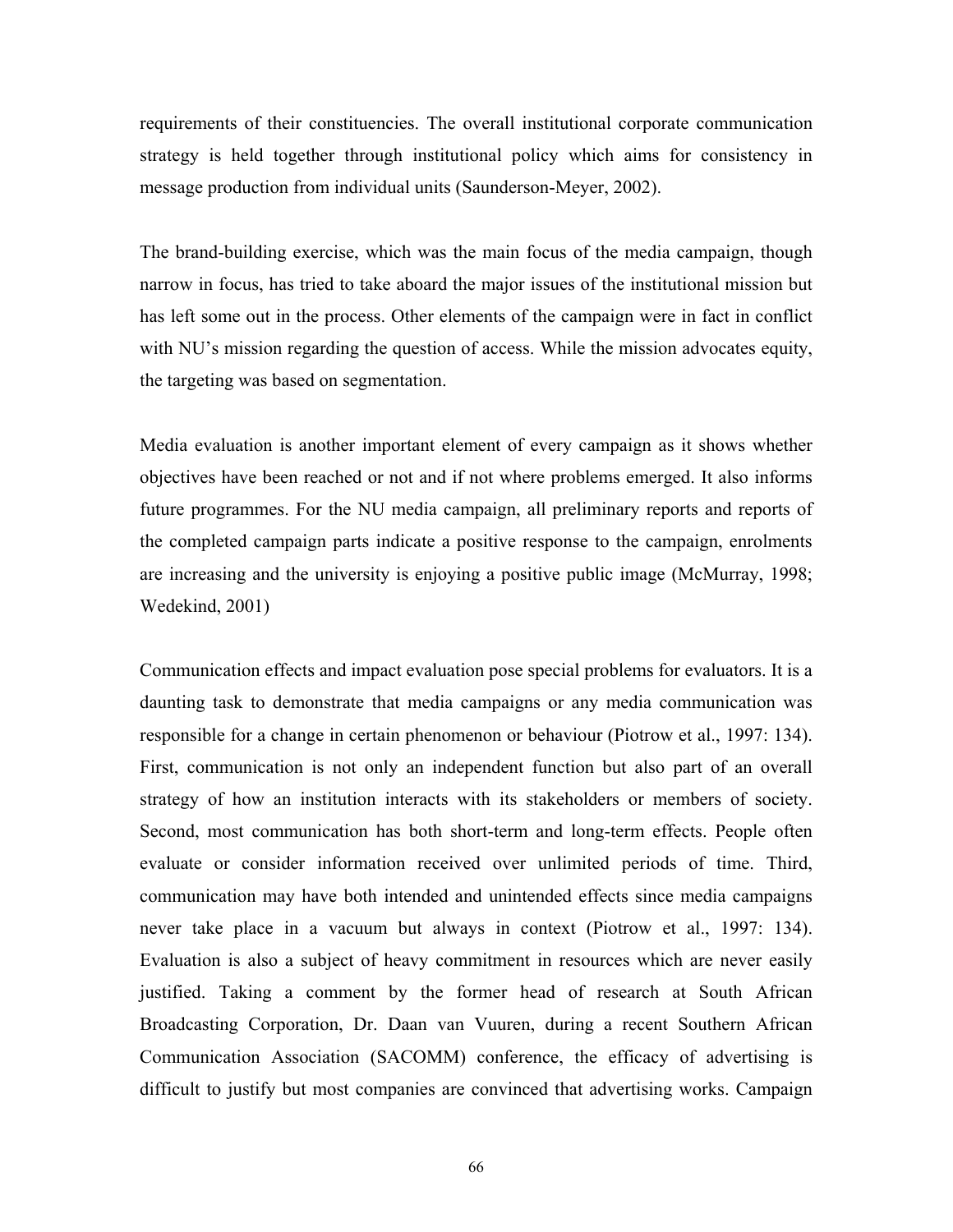evaluation is one area that NU should invest in in the future in order to inform its media programmes and future campaigns.

#### **Conclusion**

The period during which the NU media campaign took place fell with an era of significant changes in South African higher education. During the period, transformation and reforms of various kinds were occurring. There have been institutional mergers, managerial changes, changes in staff and student racial composition and new policy framework. The campaign was, however, limited to institutional branding and academic excellence and barely touched on these major issues.

Concentrating on excellence, the campaign was addressing the immediate short-term needs of the institution such as the declining numbers of top-calibre students. In terms of corporate communication, however transformation should have been seen as one of the threats or opportunities, which could either destabilise or offer new impetus to the institution's efforts on excellence and as part of its social responsibility tasks. As a threat, transformation could erode some of the gains of the campaign if the University's stakeholders equated it with mediocrity or viewed it with skepticism and hostility (Fehnel, 2002). As an opportunity, it could usher in new avenues for the institution and build on previous gains as well as moving along with the new post-apartheid society of South Africa. This would have been in concert with the NU mission statement with strives for quality with equity.

The award-winning media campaign of the University of Natal seems to have succeeded in raising the profile of the institution albeit around its immediate environs. It has also enhanced the institutional symbolic capital which it is yet to translate fully to the national scale. Despite the positive reviews, the campaign was short on penetration and its full evaluation, scheduled for December 2002, should form a benchmark for future initiatives especially the extension of communication to the marginalised areas, the national audience and the emerging markets in Africa and beyond, by maximising on NU's strengths via its information and communication technology infrastructure.

The relationship between institutions and discursive practices is not a neat or simple relationship. Different institutions come to share common discursive practices. A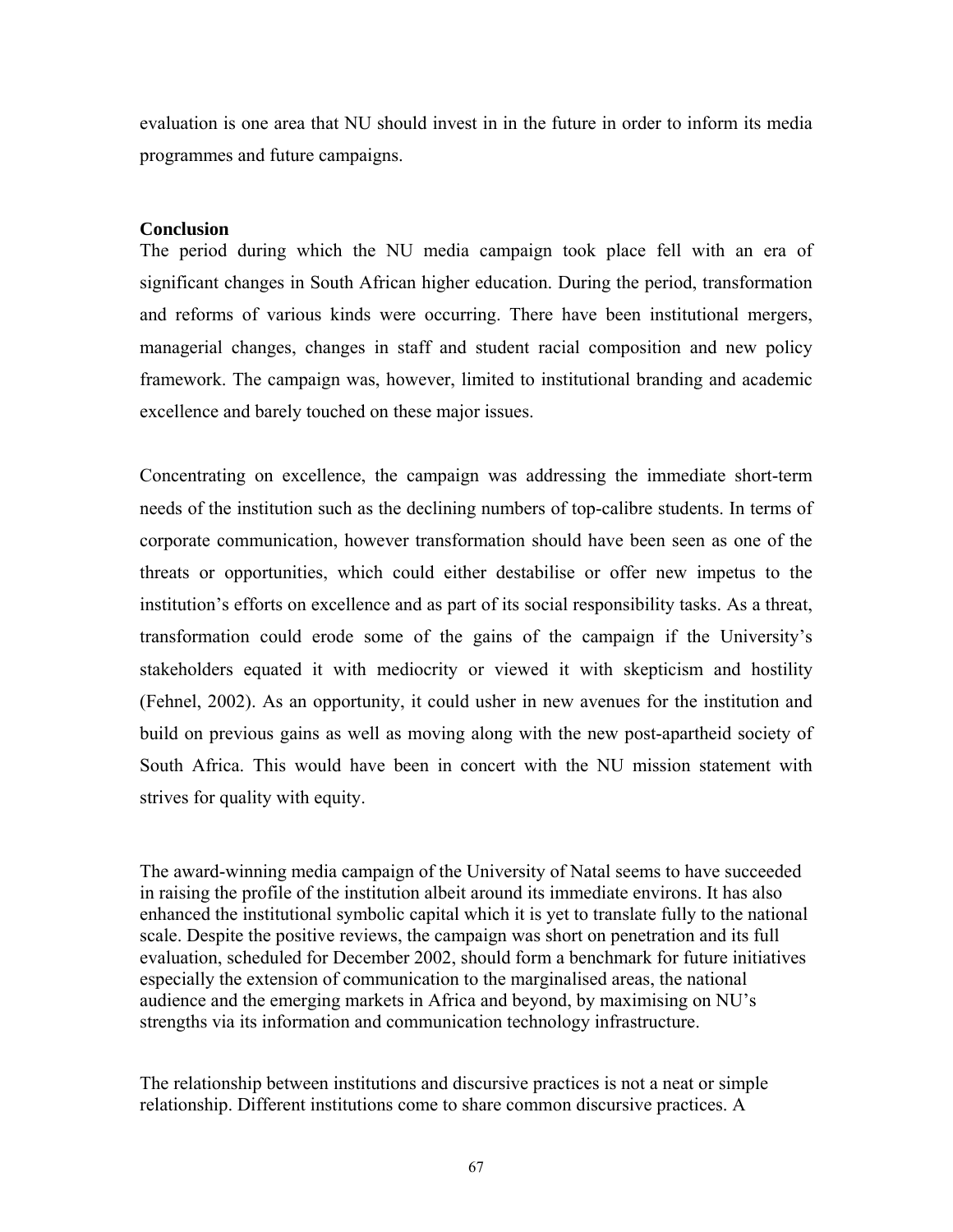particular discursive practice such corporate communication may have a complex distribution across many institutions. For instance, advertising may be rooted in the orders of discourse of commodity production, distribution and consumption, but it has come to be an element in orders of discourse of diverse institutions including higher education institutions (Fairclough, 1995: 63). Wholesale importation of discursive practices from business to public service raises problems of legitimacy. Such discourses need to be adapted to ethos of environment and situation they are applied.

Corporate communication in higher education institutions has adopted the complexion of corporate communication in the commercial sector, which conflicts, with the ethos of public service by segmented markets and lack of social justice. The closest case of higher education is public service broadcasting whose principles are universal access, contribution to national identity, distance from vested interests, direct funding and universality of payment, and competition in good programming (Teer-Tomaselli  $\&$ Boafo, 1996:184). Corporate communication in this situation should be shaped around these ideals similar to the model of university-run National Public Radio system in the United States, unfortunately dwarfed by commercial interests.

As shown throughout this research about the NU media campaign, the process of commodification of higher education elevates the economic determinants above other vital cultural, social and political values. These processes are driven by the 'dual strategy' of nation-states through public policy aimed at globalisation on one hand and restructuring of public institutions on the other, and are influenced by the free-market ideology. Under this political economy, institutions of higher learning model themselves along corporate and entrepreneurial business and adopt market-related solutions to their declining levels of funding and apply their communication efforts in pursuit of these goals as against principles of public service. Corporate communication in higher education, as knowledge itself, should be tool for emancipation of society.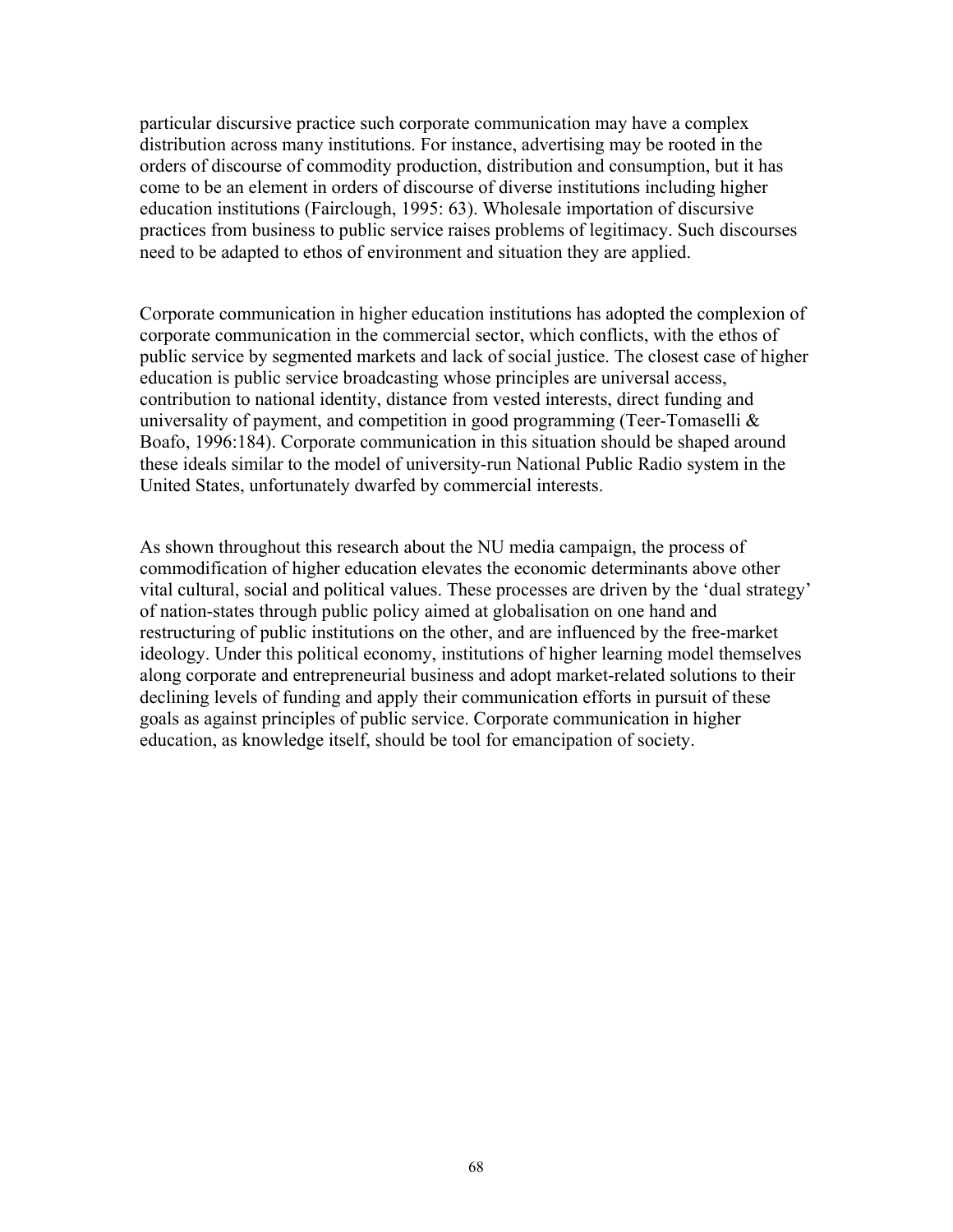#### **BIBLIOGRAPHY**

- Amaral, A. & Magalhāes, A. (2001) 'On market, autonomy and regulation the Janus head revisited.' In G. Neave (Ed.), *Higher education policy*. Vol. 14. 7 - 20.
- Anderson, B. & Maharasoa, M. (2002) 'Internationalisation of higher education: facilitating partnerships between universities.' In P. Higgs (Ed.) *South African Journal of higher education*. Vol. 16. No. 1. 15 – 21.
- Atkinson-Grosjean, J. (1998) 'Illusions of excellence and the selling of the university: A micro-study.' In *Electronic journal of sociology*. Vol. 3. No. 3. Source: [http://www.sociology.org/vol003.003/atkinson-grosjean.article.1998.html.](http://www.sociology.org/vol003.003/atkinson-grosjean.article.1998.html) Accessed: 2 July 2001.
- Baskin, O., Aronoff, C. & Lattimore, D. (1997) *Public relations The profession and practice*. Boston, M.A., McGraw-Hill.

Barnett, C. (1999) 'The limits of media democratisation in South Africa: politics,

privatisation and regulation.' In P. Schlesinger (Ed.) *Media,* 

*culture & society*. Vol. 21. No. 5. 649 – 671.

Bitzer, E. (2000) 'South African legislation on limiting private and foreign higher education: Protecting the public or ignoring globalisation?' In P. Higgs (Ed.), *South African Journal of higher education*. Vol. 16. 22 – 28.

- Blackett, T. (2001) 'Branding and its potential within pharmaceutical industry.' In T. Blackett & R. Robins (Eds.), *Brand medicine – The role of branding in the pharmaceutical industry*. New York, Palgrave. 9-26.
- Bloom, D. (2001) 'Higher education in developing countries: Peril and promise.' In S. Marginson (Ed), *SRHE International News*. No. 46 4 –12.

Brendenkamp, C. (1997) 'Introduction to public relations.' In G. Angelopulo (Ed.),

*Speech communication, public relations and advertising – introduction to communication*. Kenwyn, Juta. 68 – 100.

- Brookes, E.H. (1966) *A history of the University of Natal*. Pietermaritzburg, University of Natal Press.
- Brown, J.K. (1984) 'Corporate soul searching: The power of mission statements.' *Across the Board*. March 1984. 44 – 52.
- Bruwer, J. (1996) 'Marketing a public higher education institution through target market research on its freshmen applicant and enrollee pools.' In P. Higgs (Ed.), *South*

*African journal of higher education*. Vol. 10. No. 2 120 – 129.

- Cripps, S. (2002) 'Universities and the media.' In S. Cripps (Ed.), *The Bulletin*. No. 151.  $6 - 7$ .
- Davis, A. (2000) 'Public relations, news production and changing patterns of source access in the British national media.' In C. Sparks (Ed.), *Media, culture and society*. Vol. 22, No. 1. 39 – 59.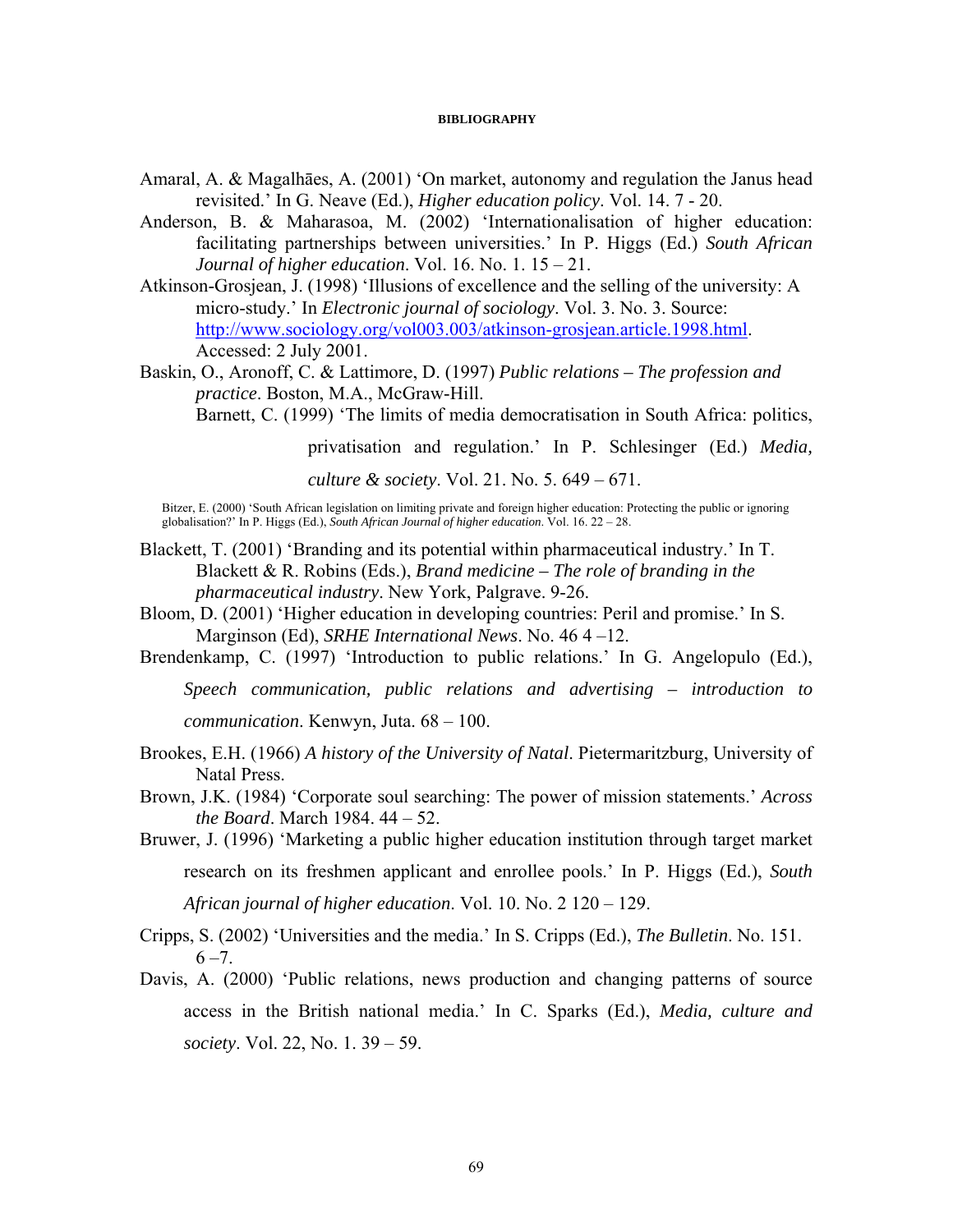- de Klerk, N. (1998) 'Advertising Much more than a catchy phrase.' In A.S. de Beer (Ed.), *Mass media towards the millennium – The South African handbook of mass communication*. Pretoria, J.L. van Schaik. 321 – 346.
- de Mooij, M. (1998) *Global marketing and advertising Understanding cultural paradoxes*. Thousand Oaks, Sage.
- Deacon, D. & Monk, W. (2001) 'Quangos and the news media: "promotionalism" and higher education in context.' In J. Pratt (Ed.), *Higher education review*. Vol. 33. No. 2. 44 – 66.
- Dearlove, D. & Crainer, S. (1999) *Ultimate business brands: Insights from the world's 50 greatest brands*. Oxford, Capstone.
- Dick, L.A. (2000) 'Who needs the information society? New circuits of power and resistance.' In P. Fourie (Ed.), *Communicatio*. Vol. 26. No. 1. 6 –21.
- Dill, D.D. (1997) 'Higher education markets and public policy.' In *International Association of Universities*. London, Pergamon.
- Dolphin, R.R. (1999) *The fundamentals of corporate communication*. Oxford: Butterworth-Heinemann.
- Drucker, P.F. (1973) *Management: Tasks, responsibilities and practices*. London, Heinemann.
- Duffy, M.E. (2000a) 'There is no two-way symmetric about it: A post-modern examination of public relations textbooks.' In J. Chesboro (Ed*.), Critical studies in media communications*. Vol. 17. No. 3. 294 – 315.
- Duffy, M.E. (2000b) 'Thoughts on public relations education: Can propaganda be good for you? Reply to Debra A. Worley.' In J.W. Chesboro (Ed.), *Critical studies in media communications*. Vol. 17. No. 3. 377 – 381.
- Emmison, M. & Smith, P. (2000) *Researching the visual*. London, Sage.
	- Etzkowitz, H. (1997) 'The entrepreneurial university and the emergence of democratic corporatism.' In H. Etzkowitz and L. Leydesdorf (Eds.), *Universities and the global knowledge economy – A triple helix of university-industry-government relations*. London, Pinter.
	- Fairclough, N. (1992) *Discourse and social change*. Great Britain, Billings and Sons.
- Fairclough, N. (1995) *Media discourse*. London, Arnold. Fehnel, R. (2002) 'Transformation in higher education: Global realities and local pressures.' Keynote address: UNITECH conference. The Wild Coast Sun, South Africa. 16 October 2002.
- Frame, J.D. (1994) *The new project management: Tools for an age of rapid change, corporate reengineering and other business realities*. San Francisco, Jossey-Bass. Friere, P. (1972 reprinted 1990) *Pedagogy of the oppressed*. London, Penguin.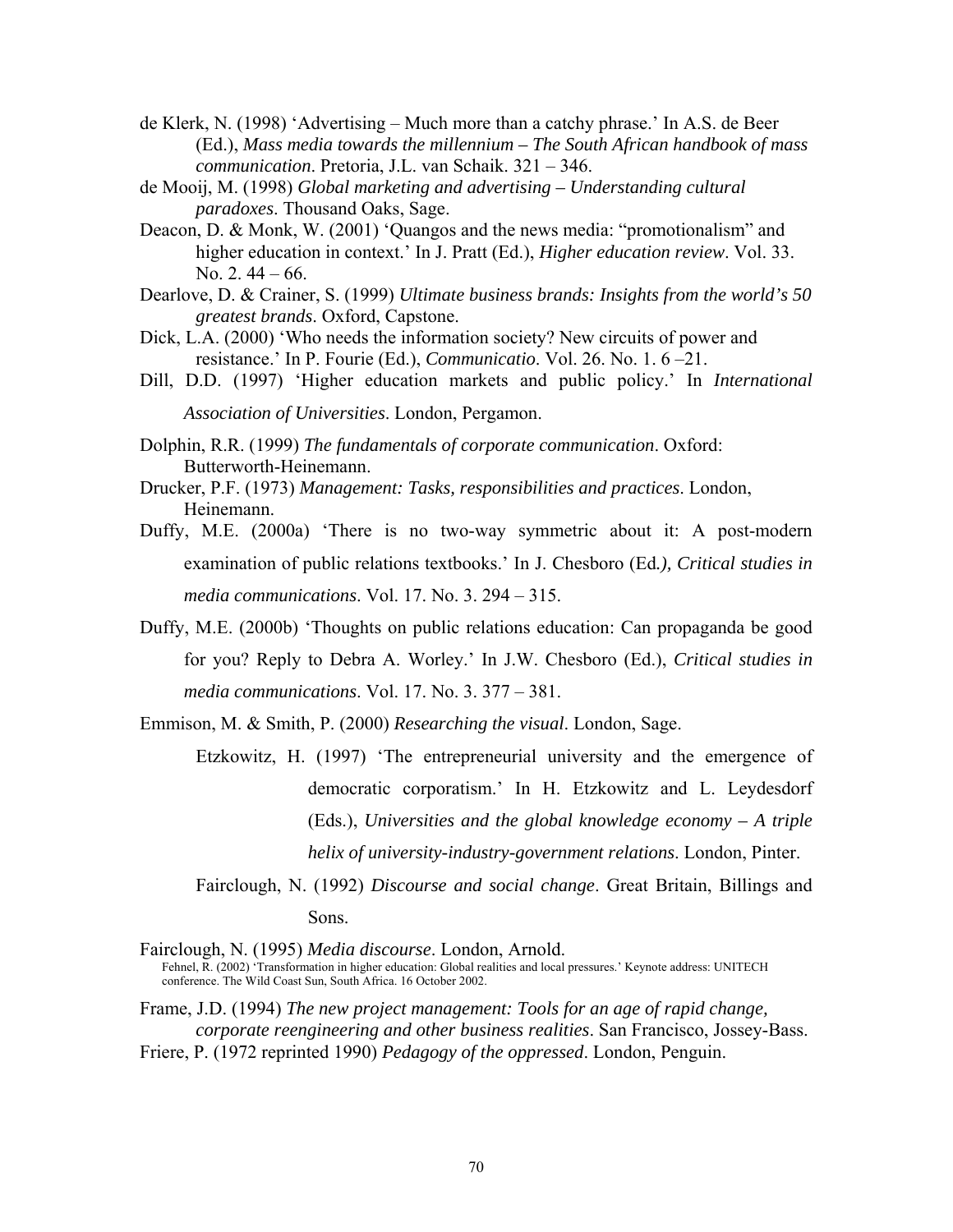- Fürsich, E & Roushanzamir, E.R.L. (2001) 'Corporate expansion, textual expansion, commodification model of communication.' In G. Costain (Ed.), *Journal of communication inquiry*. Vol. 25. No. 4. 375-395.
- Fursich, E. & Robins, M.B. (2002) 'Africa.com: The self-representation of sub-Saharan nations on the World Wide Web.' In *Critical Studies in Media communication*. Vol. 19. No. 2. 190 –121. Gibbons, M. (2001) 'Globalisation in higher education: a view for the South.' In

S. Marginson (Ed.), *SRHE International News*. No. 46. 4 – 12.

- Gibbs, P. (2001) 'Higher education as a market: a problem or solution' In M. Tight (Ed.), *Studies in higher education*. Vol. 26. No. 1. 85 – 94.
- Giddens, A. (1991) *Modernity and self-identity Self and society in the late modern age*. London, Polity.
- Halloran, J.D. (1998) 'Mass communication research: Asking the right questions.' In A.

Hansen, S. Cottle, R. Negrine & C. Newbold (Eds.), *Mass communication research* 

*methods*. London, Macmillan. 9 - 34.

Hamelink, C.J. (1993) 'The right to knowledge – a balancing act.' In M. Traber and P. Lee (Eds.), *Media Development*. Vol. XL. No. 2. 3 – 7.

Hirsch, W.Z. (1999) 'Financing universities through non-traditional revenue sources –

Opportunities and threats.' In W.Z. Hirsch & L.E. Weber (Eds.), *Challenges facing* 

*higher education at the millennium*. Oxford, Pergamon.

- Holt, A. (1996) 'Advertising and public service broadcasting: Outlines for charting a new relationship.' In A. Mpofu, S. Manhando and K. Tomaselli (Eds.) *Public service broadcasting: Policy directions towards 2000*. Johannesburg, Anthropos. 89 – 103.
- Holtzhausen, D. (2002) 'A post-modern critique of public relations theory and practice.'

In P.J. Fourie (Ed.), *Communicatio*. Vol. 28. No. 1. 29 – 38.

Ind. N. (1992) *The corporate brand*. Basingstoke, Macmillan.

Jessup, G. (1991) *Outcomes: NVOs and the emerging model of education and training*. London, Falmer.

- Kishun, R. (1998) 'Internationalisation in South Africa.' In P. Scott (Ed.), *The globalisation of higher education*. London, Society for Research in Higher Education & Open University Press.  $58 - 89$ .
- Kummerfelt, I.J. (1975) 'University public relations.' In *Journal of advertising*. Vol. 4. No. 1.  $6 - 10$ .
- Leiss, W., Kline, S. & Jhally, S. (1990) *Social communication in advertising*. New York, NY., Routledge.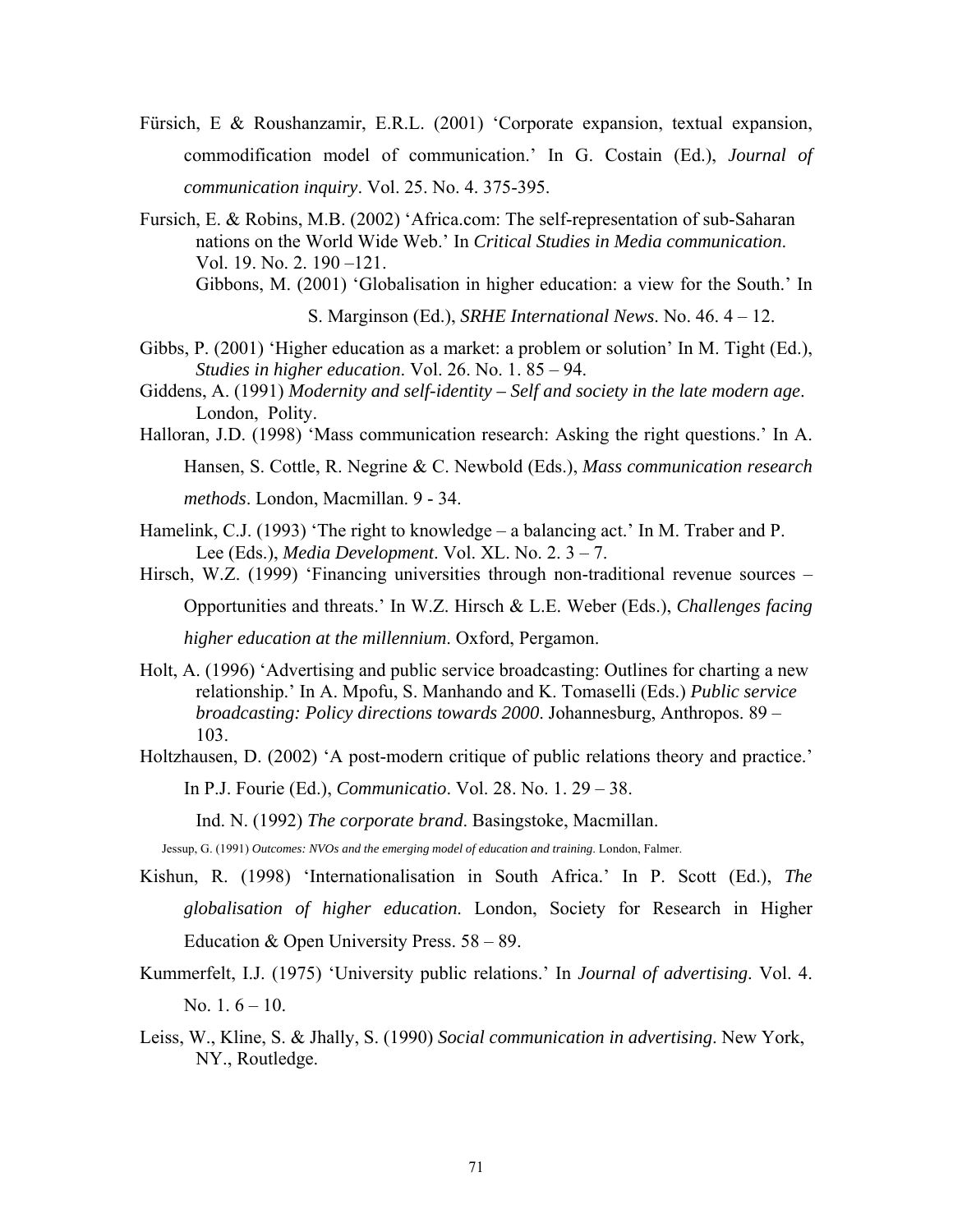- Lemmer, E. (2001) 'The globalisation debate and implications for higher education.' In W.F. Sohnge (Ed.), *Educare – Journal of the Faculty of Education*. Vol. 30. Nos. 1 & 2. 14 – 32.
- Lester, P.M. (1995) *Visual communication images with messages*. Belmont, Wadsworth.
- Lubbe, B. (1997) 'Functions and issues of public relations.' In G. Angelopulo (Ed.), *Speech communication, public relations and advertising – Coursebook 7 Introduction to communication.* Kenwyn, Juta. 101-140.
	- Marginson, S. (1993) *Education and public policy in Australia*. Cambridge, Cambridge University Press.

Mark, S. & van de Walt, A. (1989) *Marketing management*. South Africa, Juta.

Marx, K. (1967a) *Capital*, Volume 1. New York, International publishers.

- Mattelart, A. (1991) *Advertising international The privatisation of public sphere* (Translated by M. Chanan) London, Routledge.
- Mauch, J.E. (2000) 'The impact of higher education on emerging markets.' In M.S. McMullen, J.E. Mauch and B. Donnorummo (Eds.), *The emerging markets and higher education- Development and sustainability*. New York, RoutledgeFalmer.  $25 - 44.$
- McChesney, R.W. (1997) *Corporate media and the threat to democracy*. New York, Seven Oaks.
- McQuail, D. (1977) The influence and effects of mass media. In J. Curran et al. (Eds.), *Mass communication and society*. London, Edward Arnold. 71 – 94. McQuail, D. (2000) *McQuail's mass communication theory*. London, Sage.
	- Mechitov, I.A., Moshkovich, H.M., Underwood, S.H. & Taylor, R.G. (1999) 'Comparative analysis of academic website.' In *Education*. Vol. 121. No. 4. 652 – 662.
	- Meehan, E.R., Mosco, V. & Wasko, J. (1993) 'Rethinking political economy: Change and continuity.' In M.R. Levy (Ed.), *Journal of Communication*. Vol. 43. No. 4. 105 – 116.
	- Meehan, E.R. (1986) Conceptualising culture as commodity: The problem of television.' *In Critical studies in mass communication*. No. 3. 448  $-457.$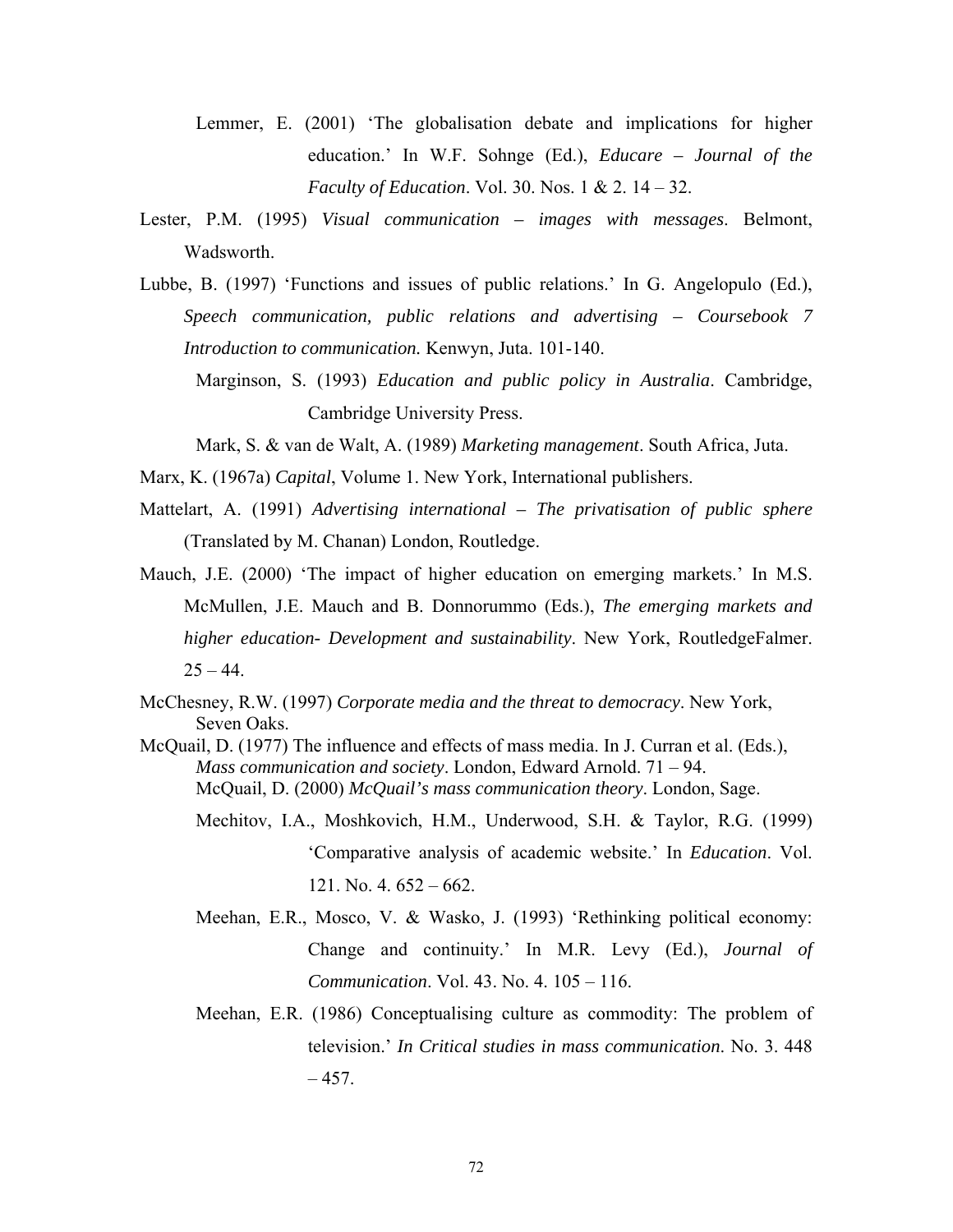Mersham, G. & Skinner, C. (2000) *Communication and pubic relations*. Durban, Heinemann.

Molleda, J.C. (2000) 'International paradigms: The Latin American school of public relations.' In *Journalism studies*. Vol. 2. No. 4. 513 – 530.

Moon, M. & Millison, D. (2000) *Firebrands: Building brand loyalty in the Internet age*. Berkeley, CA., McGraw-Hill.

- Moore, R. (2002) 'The restructuring of higher education curriculum: contrasting models of interpretation.' In *Journal of Education*. <http://www.unp.ac.joe/joe-issues.html>
- Mosco, V. (1996) *The political economy of communication Rethinking and renewal*. London, Sage.

Myers, G. (1999) *Ad-worlds – Brands, media, audiences*. London, Arnold.

Neave, G. (2000) 'Diversity, differentiation and the market: the debate we never had but which we ought to have done.' In G. Neave (Ed.), *Higher education review*. No. 13. 7 – 21.

Nylen, D. (1986) *Advertising: Planning, Implementation and control*. Cincinnati, South-Western.

O'Sullivan, T. et al (1994) *Key concepts in communication and cultural studies*. London,

Routledge.

Parente, D. (2000) *Advertising campaign strategy*. Fort Worth, Dryden.

Peeke, G. (1994) *Mission and change- Institutional mission and its application to the management of further and higher education*. Suffolk, The Society for Research into Higher Education & Open University Press.

Phelan, J.M. (1991) 'Selling consent: the public sphere a as televisual market-

place.' In P. Dahlgren and C. Sparks (Eds.) *Journalism and the public sphere*. London, Routledge. 75 – 93.

- Pieczka, M (2002) 'Public relations expertise deconstructed.' In P. Schlesinger & M. Pieczka (Eds.), *Media, culture & society*. Vol. 24. No. 3. 301 – 323.
	- Pieczka, M. & Schlesinger, P. (2002) 'Editorial.' In M. Pieczka and P. Schlesinger (Eds), *Media, culture & society*. Vol. 24. No. 1. 299 – 300.

Piotrow, P.T., Kincaid, D.L. Rimon II, J.G. & Rinehart, W. (1997) *Health communication – Lessons from family planning and reproductive health*. Westport, CT., Praeger.

Readings, B. (1996) *The university in ruins*. Cambridge, M.A., Harvard University Press. Rensburg, R. (1994) 'Public relations communication media.' In B.A. Lubbe & G.

> Puth (Eds.), *Public relations in South Africa – A management reader*. Durban, Butterworths. 142 – 172.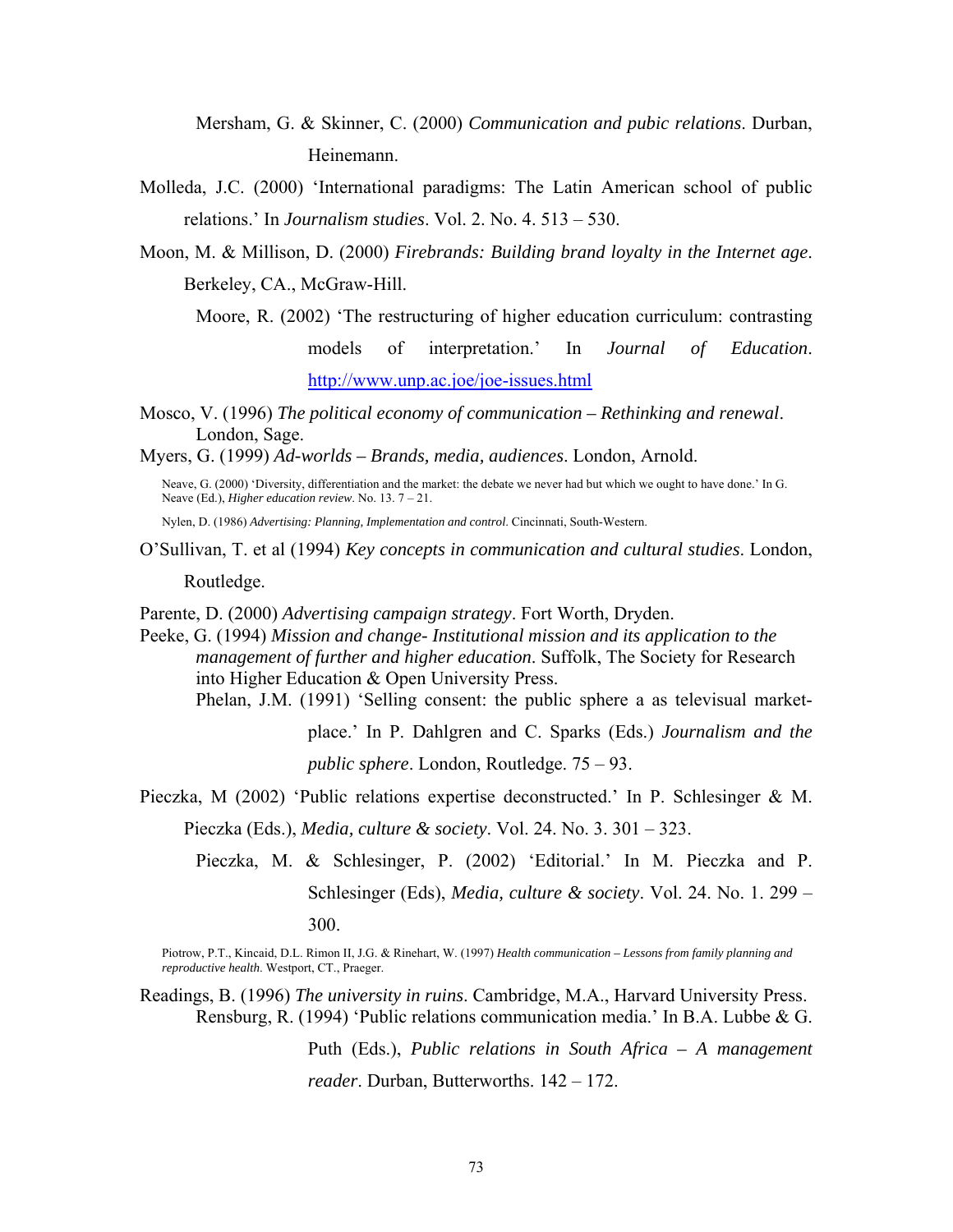Republic of South Africa (1997a) *Education White Paper* (Notice 1196 of 1997) Department of Education. Pretoria, Government Printer.

Republic of South Africa (1997b) *Higher Education Act 101 of 1997*. Department of Education. Pretoria, Government Printer.

Ricoeur, P. (1994) 'Althusser's theory of ideology.' In G. Elliot (Ed.), *Althusser – A* 

*critical reader*. Oxford, Blackwell. 44 – 72.

Ritzer, G. (1998) *The McDonalization thesis*. London, Sage.

Roome, D.M. (1999) 'Global versus local – 'Audience-as-public' in South African situation comedy.' In *International journal of cultural studies*. Vol. 2. No. 3. 307 – 328.

Schlesinger, P. (1992) 'From production to propaganda?' In P. Scannell, P.

Schlesinger & C. Sparks (Eds.) *Culture and power – A media,* 

*culture and society reader*. London, Sage. 293 – 347.

Sensat, J. (1979) *Habermas and Marxism – An appraisal*. Beverly Hills, Sage.

Shoemaker, P.J. & Reese, S.D. (1996) *Mediating the message: Theories of influences on* 

*mass media content*. White Plains, N.Y., Longman.

Sinclair, J. (1987) *Images incorporated: Advertising as an industry and ideology*.

London, Groom Helm.

- Sinclair, R. (1997) *The South African advertising book Make the other half work too*. Johannesburg, International Thomson Publishing.
- Skinner, C. & Mersham, G. (1998) 'Public relations A vital communication function of

our times.' In A. S. de Beer (Ed.), *Mass media towards the millennium – The South* 

*African handbook of mass communication*. Pretoria, J.L. van Schaik.

Skinner, S. & von Essen, L. (1999) *Handbook of public relations*. Johannesburg, Thompson.

Slaughter, S. & Leslie, L.L. (1997) *Academic capitalism – Politics, policies and the entrepreneurial university*. Baltimore, The John Hopkins University Press.

Slevin, J. (2000) *The Internet and society*. Malden, M.A. Polity.

Stern, B.B. (1996) 'Textual analysis in advertising research: Construction and

deconstruction of meanings.' In *Journal of Advertising*. Vol. 25. No. 3. 136-147.

Steyn, B. (1999) 'CEO expectations in terms of PR roles.' In S. Verwey (Ed.),

*Communicare*. Vol. 19. No. 1. 21 – 43.

Steyn, B. (2000) 'Model for developing corporate communication strategy.' In S.

Verwey (Ed.) *Communicare*. Vol. 19. No. 2. 1 – 19.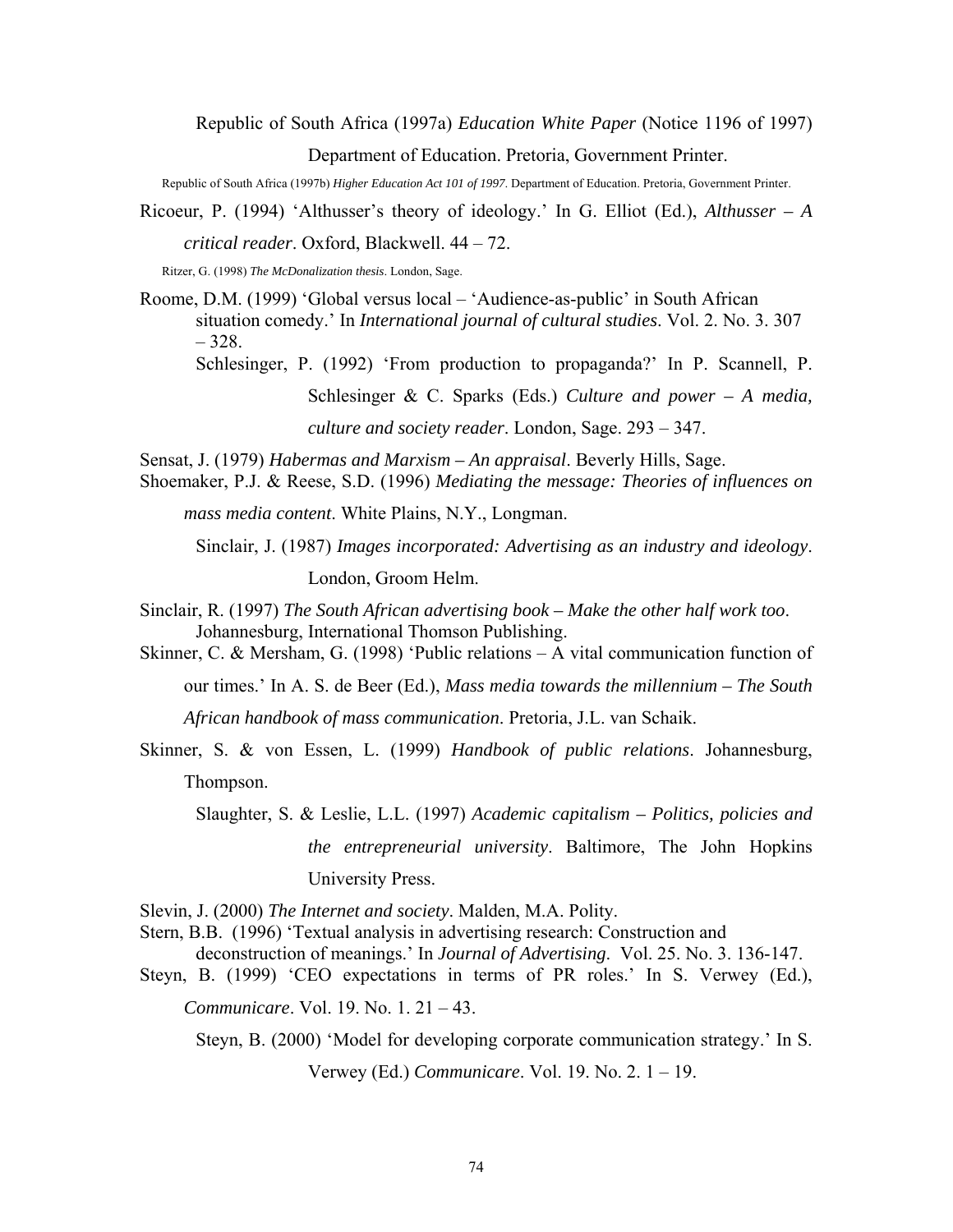- Teer-Tomaselli, R. & Boafo, S.T. (1996) 'International round table on cultural and educational functions of public service broadcasting: Synthesis of discussions.' In *Public service broadcasting: Cultural and educational dimensions*. Paris, UNESCO. 181 – 191.
- Teer-Tomaselli, R.E. & Tomaselli, K.G. (2001) 'Transformation, nation-building and the South-African media, 1993 – 1999.' In K. Tomaselli & H. Dunn (Eds.), *Media, democracy and renewal in Southern Africa*. Denver, International Academic Publishers.
- Thompson, J.B. (1995) *The media and modernity A social theory of the media*. Oxford, Polity.
- Thompson, P. & McHugh, D. (2002) *Work organisations A critical introduction*. London, Palgrave.

Todaro, M. (1994) *Economic development*. New York, NY., Longman.

Tomaselli, K. (1992) 'Who reads NU Focus?' In D. Robbins (Ed.) *NU Focus*. Vol. 3. No. 1. Summer, 1992. Tomaselli, K.G (1996) *Appropriating images: The semiotics of visual* 

*representation*. Denmark, Intervention.

- Tomaselli, K.G. & Aldridge, M. (1996) 'Cultural strategies in a changing development: Reassessing Paulo Freire in the information age.' In *Africa media review*. Vol. 10.  $N<sub>0</sub>$  1.
- Tomaselli, K.G. & Parker, B. (1986) 'The image of an Open University.' *Reality.*
- UNESCO (1998) *World conference on higher education Higher education in the twenty-first century vision and action*. Paris, UNESCO.
	- Veblen, T. (1954) *The higher learning in America- A memorandum on the*

*conduct of universities by business men*. Stanford, C.A., Academic Reprints.

Volosinov, V.N. (1981) 'Study of ideologies and philosophy of language.' In T. Bennett,

G. Martin, C. Mercer & J. Woollacott (Eds.), *Culture, ideology and social process*.

London, B.T. Batsford in association with The Open University Press.

Waghid, Y & le Grange, L. (2002) 'Globalisation and higher education restructuring in South Africa: Moving towards distributive justice.' In P. Higgs (Ed.), *South African Journal of higher education*. Vol. 16. No. 1. 5 – 8.

- Walker, L. (1994) 'Developing modular frameworks.' In A. Jenkins & L. Walker (Eds.), *Developing modular courses*. London Kegan Page. 24-43.
- Wasser, H. (2001) 'The twenty-first century university: some reservations.' In J. Pratt (Ed.), *Higher education review*. Vol. 33. No. 3. 47 – 55.

Weaver, C.K. & Motion, J. (2002) 'Sabotage and subterfuge: public relations, democracy

and genetic engineering in New Zealand.' In P. Schlesinger and M. Pieczka (Eds.),

*Media, culture & society*. Vol. 24. No. 3. 301 – 323.

Webster, F. (1995) *Theories of the information society*. London, Routledge.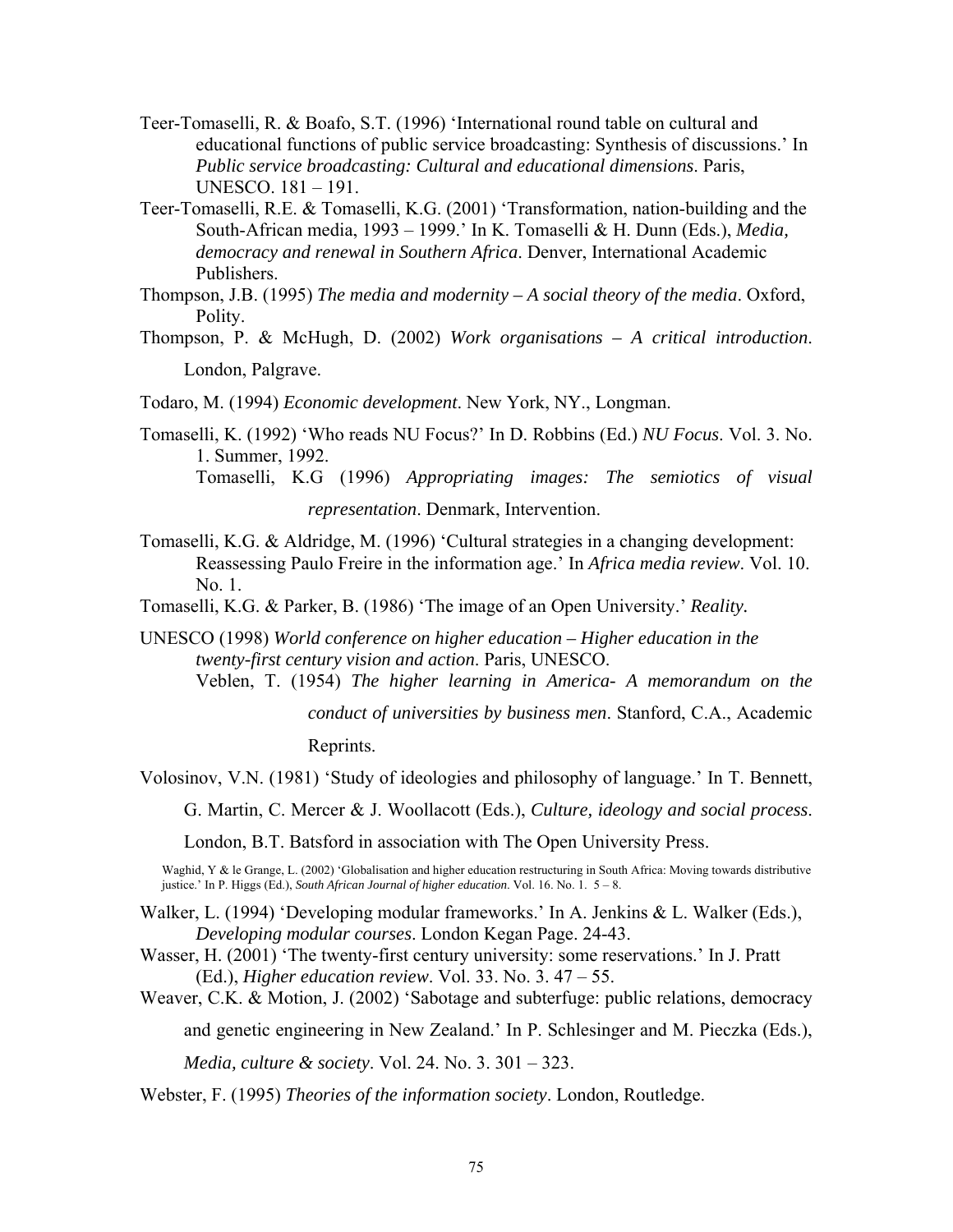- Weinburg, P. (1991) 'Thoughts from an ageing student.' In D. Robbins (Ed.), *NU Focus.* Vol. 2. No. 4.
- Wernick, A. (1991) *Promotional culture Advertising, ideology and symbolic expression*. London, Sage.

White, J. & Mazur, L. (1995) *Strategic communications management – Making* 

*public relations work*. Harlow, Addison-Wesley.

Wilcox, D.L., Ault, P.H. & Agee, W.K. (1992) *Excellence in public relations and communication management*. New York, Haper Collins.

Williams, R. (1993) 'Advertising: the magic system.' In S. During (Ed.), *The cultural studies reader*. London, Routledge. 320 –336. Williamson, J. (1978) *Decoding advertisements – Ideology and meaning in* 

*advertising*. London Marion Boyars.

Wimmer, R.D. & Dominick, J.R. (2002) *Mass media research – An introduction*. Belmont, CA., Wadsworth.

#### **Dissertations:**

- Cassim, S.B.A. (1987) '*A study of the opinions and attitudes of Indian women towards specific strategies in advertising*' Unpublished M.Com. thesis. Durban, University of Natal.
- David, G.M. (2001) *From idea to implementation: An evaluation of the East Coast Radio corporate advertising campaign: How does the station construct its audience.*  Unpublished master's thesis. Durban, University of Natal.
- Oyedemi, T. (2000) *Commodification of tertiary institutions: A study of the University of Natal's corporate advertising campaigns*. Unpublished master's dissertation. Durban, University of Natal.
- Savio, A. (1992) *'Public relations in higher education: The public relations functions of University of Natal, Durban from 1989 – 1992 with special emphasis on* NU Focus.' Long Honours Essay. Centre for Cultural and Media Studies, University of Natal, Durban.
- Watkins, K. (2000) *Learners perception of the University of Natal*. Unpublished B.Com. (Hons) thesis. Durban, University of Natal.

#### **Interviews:**

Druce, A. (2002) [Interview with T.A. Tšiu], Durban. 24 October, 2002. Kishun, R. (2002) [Interview with T.A. Tšiu], Durban. 17 October, 2002.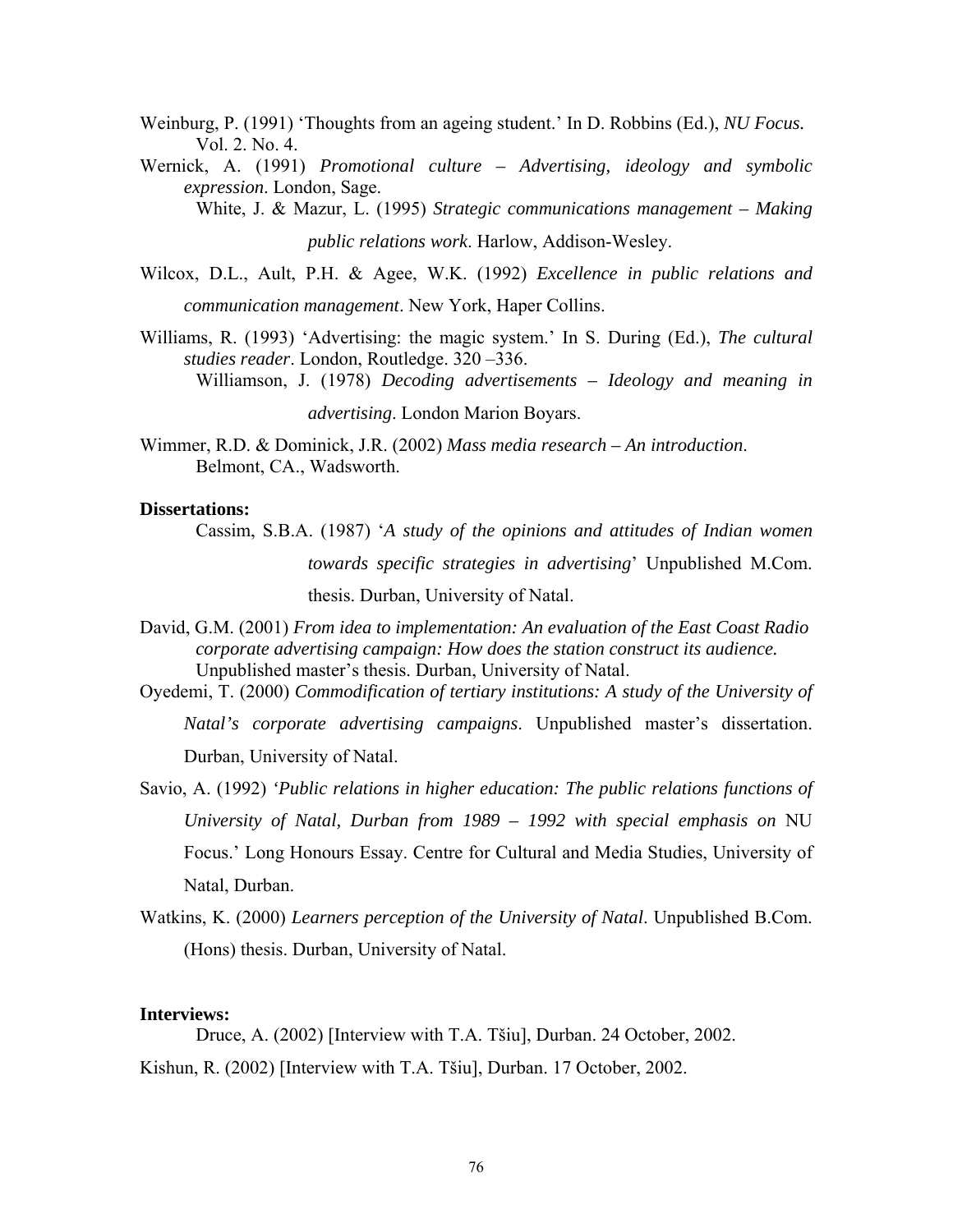#### Newspaper articles:

Macfarlene, D. (2002) 'Tertiary ambitions.' Beyond matric. *Mail and Guardian.* October 4 to 10, 2002: 22-23.

Financial Mail (1999) 'Family ties and strategic focus.' *Financial Mail*, 26 March, 1999. Financial Mail (2000) 'Awards – Ad agency of the: FCB SA' Financial Mail. Source:

[http://secure/financialmail.co.za.report/adfocus/caward.htm.](http://secure/financialmail.co.za.report/adfocus/caward.htm) Accessed 1 October, 2002.

## **Speeches:**

Makgoba, M.W. (2002) 'The African university: Meaning, penalties and responsibilities.' An installation address delivered on 28 October 2002 at City Hall, Durban. Source:

[http://innerweb.und.ac.za/depts/admin/THEAFRICANUNIVERSITYMakgobaIns](http://innerweb.und.ac.za/depts/admin/THEAFRICANUNIVERSITYMakgobaInstallation.pdf) [tallation.pdf](http://innerweb.und.ac.za/depts/admin/THEAFRICANUNIVERSITYMakgobaInstallation.pdf) accessed 29 October, 2002.

Publications:

Mason, A. (2002) *Study South Africa: The guide to South African universities and technikons*. Durban, Artworks.

NU Focus (2002) 'Focus makes it three out of three.' *NU Focus*. Vol. 13. No. 1.

NU Info (1999) 'An Armful of excellence' *NU Info*. Vol. 9 No. 10. 11 October, 1999. NU Info (2000a) 'Positive response to University ads.' *NU Info*. Vol. 10. No. 16. 6 October, 2000.

- NU Info (2000b) 'University marketing campaign wins award at New York festival.' *NU Info*. Vol. 9. No. 8. 23 August, 2000.
- NU Info (2000c) 'Communication and publicity becomes public affairs' *NU Info*. Vol. 10. No. 8. 30 May 2000.
- NU Media and Publications (2002) 'Study Abroad at the University of Natal South Africa.' Durban, University of Natal.

## **Reports and papers**

Bell, B. (2000) 'Strategic initiatives of the University of Natal.' Durban, University of Natal.

Duminy, A. & Lund, J. (1995) 'Curriculum reform: A vision for the University of Natal.' Durban, University of Natal.

Fehnel, R. (2002) 'Transformation in higher education: Global realities and local

pressures.' Keynote address: UNITECH conference. The Wild

Coast Sun, South Africa. 16 October 2002.

- Heuva, W., Teer-Tomaselli, R. & Tomaselli, K. (2002) 'The political economy of media in Southern Africa, 1990 – 2001.' A paper presented at an International Research Seminar on 'Convergence: Technology, Culture and Social impacts.' 6 – 10 May, 2002. Durban, University of Natal.
- HSRC (2002) 'From school to higher education?' Factors affecting the choice of grade 12 learners.' Pretoria, HSRC. Source: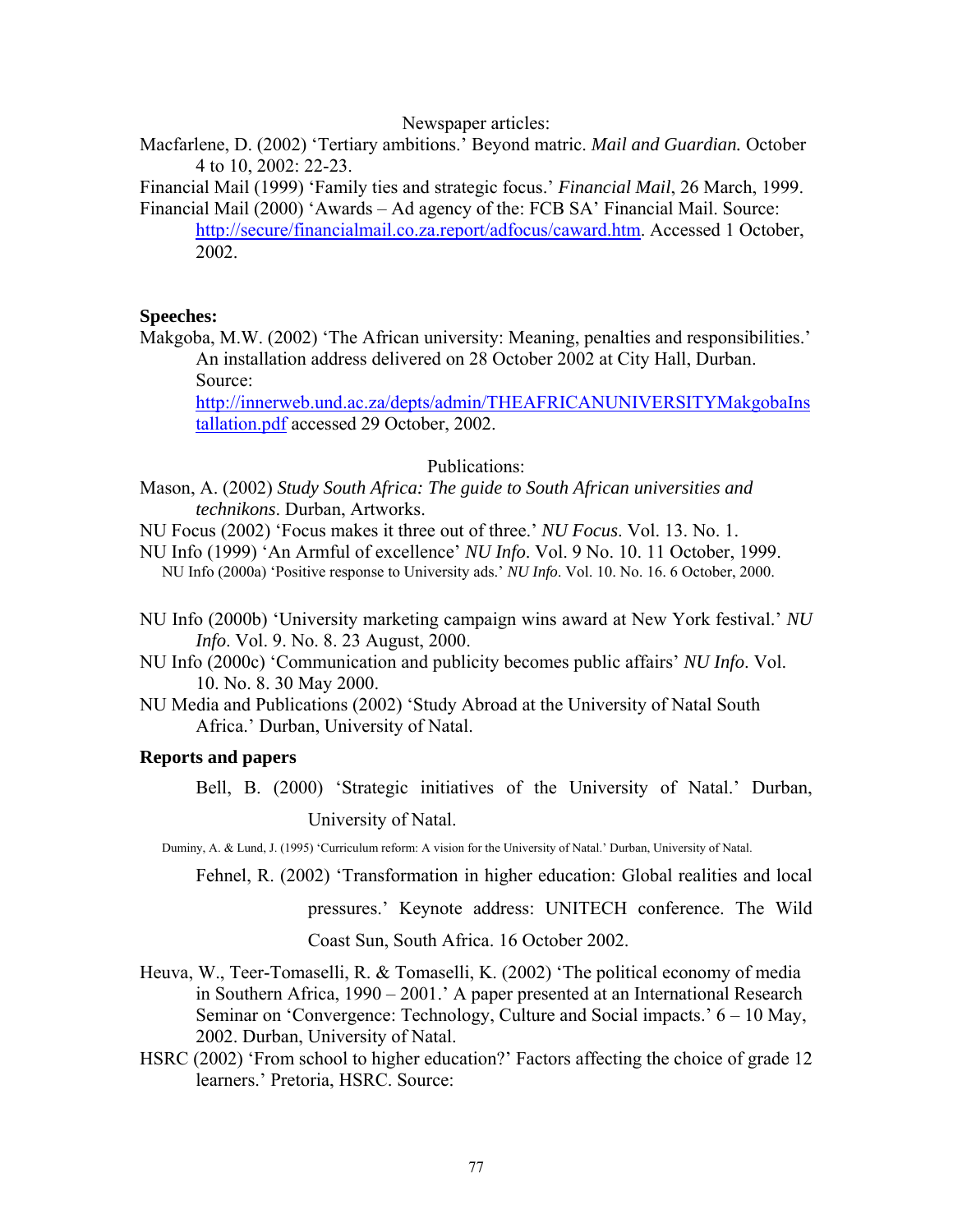[http://196.4.493.10.compress/adlib/html/HSRC\\_exp.html.](http://196.4.493.10.compress/adlib/html/HSRC_exp.html) Accessed: 8 October, 2002.

Maughan-Brown, D. (2002) 'Response to the National Working Group report on the restructuring of the higher education system in South Africa, 25 March, 2002' Durban, University of Natal. Source: [www.nu.ac.za/department/extra.asp?ID-](http://www.nu.ac.za/department/extra.asp?ID-3&dept-mergerund)[3&dept-mergerund.](http://www.nu.ac.za/department/extra.asp?ID-3&dept-mergerund)

McKinsey & Co. (1999) *Public broadcasting around the world*. A McKinsey

report for the BBC. Source: [www.bbc.co.uk/info/bbc/pdf/McKinsey.pdf](http://www.bbc.co.uk/info/bbc/pdf/McKinsey.pdf) 

- McMurray, C. (1998) Memo to W. Saunderson-Meyer Re: Qualitative research University of Marketing. Durban, University of Natal.
- MDDA (2001) 'The Media Development and Diversity Agency (MDDA) Position Paper.' Source: http:gcis.gov.za. Accessed: 20 July 2001.
- Mőller, V., Schlemmer, L. & Coughlin, T. (1987) *The University of Natal's communication with sections of the wider community – A survey evaluation*. Centre for applied social sciences. Durban, University of Natal.
- Mthembu, T., Naidoo, P. and Soni, D. (2001) 'South African higher education: A microcosm of globalisation.' A paper presented at a conference: "Globalisation and higher education views from the South." Cape Town, South Africa.
- National Working Group (2001) 'The restructuring of the higher education system in South Africa.' Source: <http://education.pwv.gov.za/boarders/border2/htm>. Accessed: 11/03/02.
- NU Annual Report (2000) *Annual report of the Vice-Chancellor and University Principal 2000*. Durban: University of Natal.
- NU International (2002) '*Student recruitment and development and training initiative in the African continent.'* Source:innerweb.nu.ac.za. Accessed: July 2002.
- NU Vice-Chancellor's Report (1999) *Report of the Vice-Chancellor and University Principal*. Durban, University of Natal.
- Odendaal-Magwaza, M. (1998) 'The image of the University of Natal and its students.' Durban, University of Natal.
- SAQA (1997) *SAQA Bulletin*. Vol. 1. No. 1. http:www.saqa.org.za/publications/pub/ bulletin97-1.html
	- Szanton, D.L. & Manyika, S. (2001) 'Ph.D. Programs in African universities: Current status and future prospects.' A draft report to the Rockefeller Foundation.
	- Sauderson-Meyer, W. (2002) Email communication on corporation communication policy dated: 29 October 2002.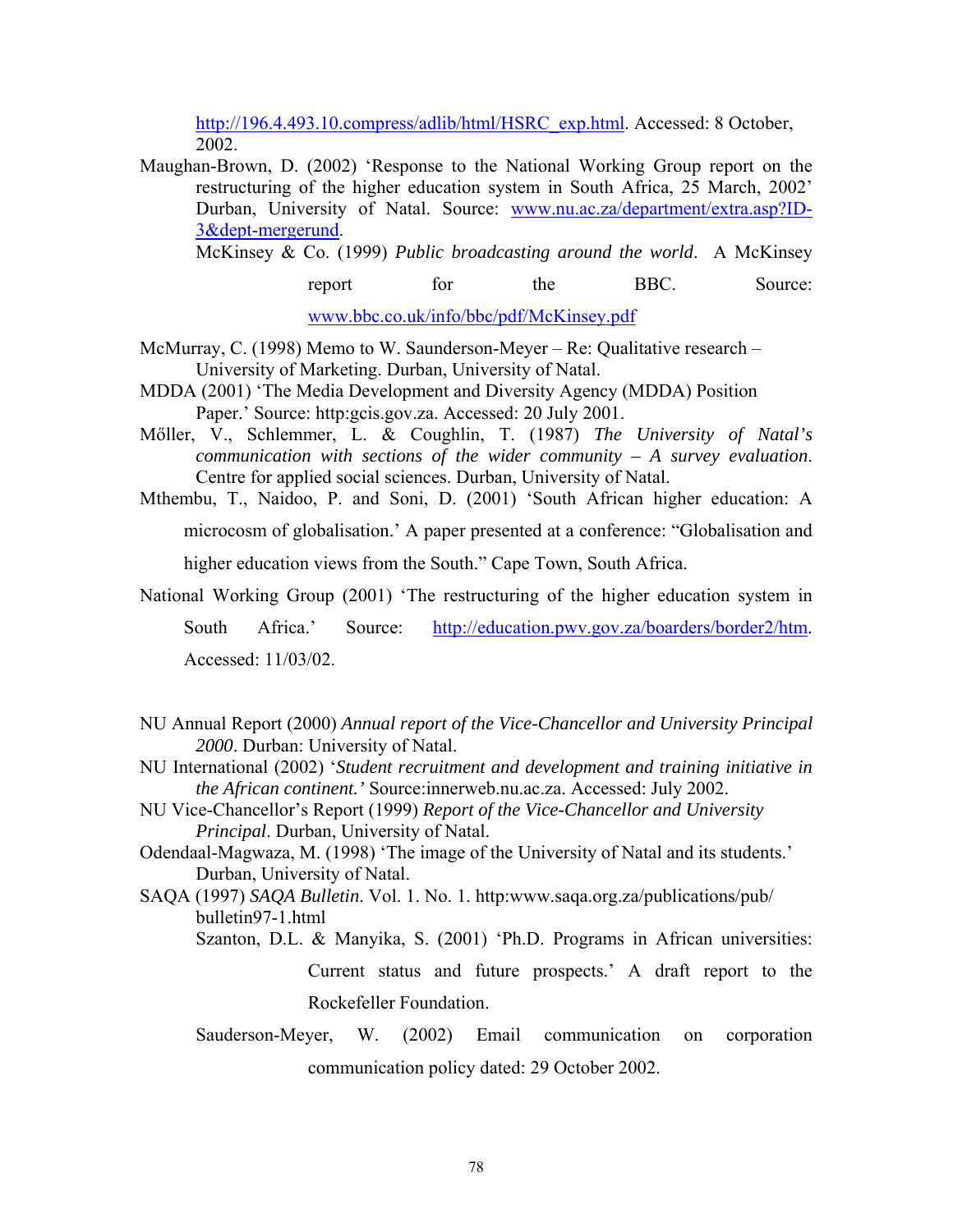- Teer-Tomaselli, R.E. (2002) 'Transforming state-owned enterprises in the global age: Lessons from broadcasting and telecommunication in South Africa.' A paper presented a Convergence Seminar held at University of Natal, Durban.
- Tomaselli, K. & Shepperson, A. (2002) 'Development and the supermarket of ideas: pragmatism and development communication theory.' A paper present at the SACOMM conference at Potchestroom 4-5 October 2002.
- Tomaselli, K. (2002) 'Some ideas for a CCMS publicity campaign: working towards a merger.' A draft memo dated August, 15, 2002.

Ravjee, N. (2001) 'The emergence of "Mode 2" in South African policy debates.' A paper presented at a conference on 'Globalisation and Higher Education: Views from the South.' Cape Town, 27 – 19 March 2001.

Wedekind, A. (2001) 'All that glitters.' *CASE Currents Online* October 2001. Source: [www.case.org.](http://www.case.org/)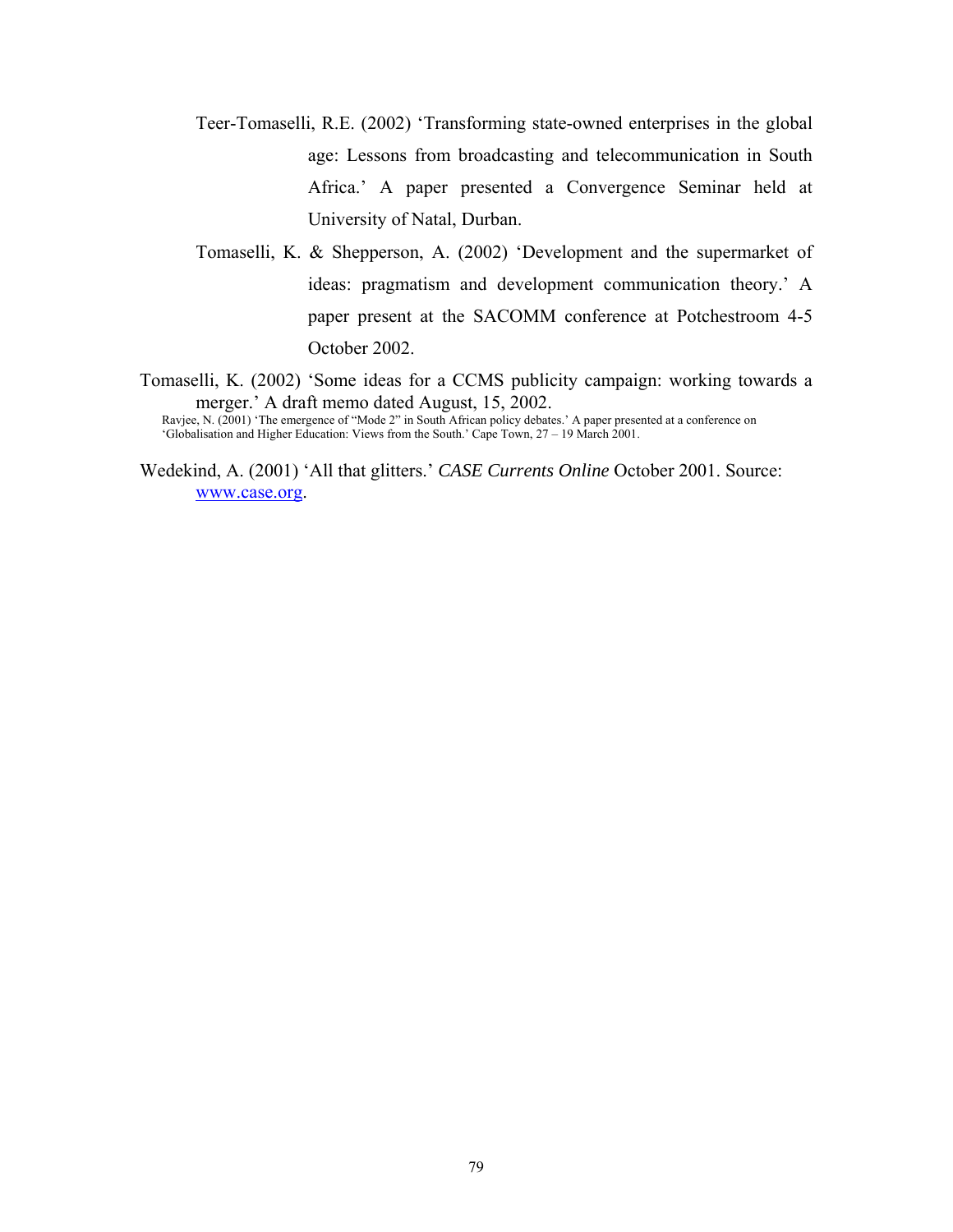# **Appendix 3.1**

# **Top Radio Stations 7 day Listeners (100% = 29 013 000)**

|                              | <b>Jul 2001-</b><br><b>Jun 2002</b> |                | Jun 2001 -<br><b>Dec 2001</b> |                          | Jul 2000 -<br><b>Jun 2001</b> |       | Jan 2000 -<br><b>Dec 2000</b> |       | <b>Jul 1999 -</b><br><b>Jun 2000</b> |       |
|------------------------------|-------------------------------------|----------------|-------------------------------|--------------------------|-------------------------------|-------|-------------------------------|-------|--------------------------------------|-------|
|                              | $\frac{0}{0}$                       | '000'          | $\frac{0}{0}$                 | '000                     | $\frac{0}{0}$                 | '000' | $\frac{0}{0}$                 | '000' | $\frac{0}{0}$                        | '000' |
| AFRICAN LANGUAGE SERVICES    | 64.2                                | 18987          | 65,0                          | 18864                    | 65,8                          | 19102 | 67,0                          | 19074 | 67,3                                 | 19171 |
| <b>UKHOZI FM</b>             | 22.6                                | 6675           | 22,9                          | 6640                     | 23,2                          | 6732  | 23,8                          | 6771  | 23,2                                 | 6612  |
| <b>METRO FM</b>              | 19                                  | 5626           | 18,7                          | 5425                     | 19,1                          | 5549  | 19,6                          | 5572  | 18,9                                 | 5395  |
| <b>UMHLOBO WENENE FM</b>     | 15.5                                | 4581           | 15,6                          | 4522                     | 16,3                          | 4730  | 17,5                          | 4987  | 17,4                                 | 4970  |
| <b>LESEDI FM</b>             | 13.1                                | 3872           | 13,1                          | 3787                     | 13,1                          | 3807  | 13,5                          | 3858  | 13,5                                 | 3845  |
| MOTSWEDING FM                | 11                                  | 3252           | 11,6                          | 3365                     | 11,4                          | 3299  | 11,5                          | 3265  | 11,5                                 | 3275  |
| <b>THOBELA FM</b>            | 9.2                                 | 2722           | 9,5                           | 2755                     | 10,2                          | 2947  | 11,1                          | 3153  | 11,4                                 | 3238  |
| JACARANDA 94. 2 FM/RMFM      |                                     |                | 5,1                           | 1472                     | 5,0                           | 1438  | 4,5                           | 1296  | 4,0                                  | 1153  |
| JACARANDA 94.2 FM            | 5.9                                 | 1731           | 4,9                           | 1434                     | 4,8                           | 1406  | 4,5                           | 1281  | 4,0                                  | 1145  |
| <b>YFM 99.2</b>              | 5.4                                 | 1609           | 5,5                           | 1596                     | 5,2                           | 1514  | 5,0                           | 1413  | 4,9                                  | 1387  |
| <b>RADIOSONDERGRENSE</b>     | 5.3                                 | 1576           | 5,5                           | 1584                     | 5,4                           | 1572  | 5,2                           | 1482  | 5,4                                  | 1529  |
| MUNGHANA LONENE FM           | 5                                   | 1491           | 5,1                           | 1465                     | 5,2                           | 1501  | 5,1                           | 1465  | 5,2                                  | 1479  |
| <b>EAST COAST RADIO</b>      | 5                                   | 1475           | 4,3                           | 1247                     | 4,1                           | 1186  | 4,1                           | 1166  | 3,5                                  | 998   |
| 5 FM                         | 4.4                                 | 1292           | 4,6                           | 1348                     | 4,7                           | 1362  | 4,7                           | 1335  | 4,7                                  | 1349  |
| LIGWALAGWALA FM              | 4.3                                 | 1258           | 3,9                           | 1137                     | 3,8                           | 1092  | 3,9                           | 1098  | 4,1                                  | 1168  |
| <b>IKWEKWEZI FM</b>          | 4.2                                 | 1228           | 4,2                           | 1222                     | 4,3                           | 1253  | 4,5                           | 1287  | 4,2                                  | 1197  |
| 94.7 HIGHVELD STEREO         | 3.5                                 | 1029           | 3,2                           | 924                      | 3,1                           | 907   | 3,1                           | 885   | 2,8                                  | 800   |
| PHALAPHALA FM                | $\mathbf{3}$                        | 880            | 3,2                           | 928                      | 3,0                           | 858   | 3,1                           | 883   | 3,3                                  | 937   |
| KAYA-fm 95.9                 | 2.9                                 | 869            | 3,2                           | 938                      | 2,8                           | 819   | 2,3                           | 666   | 2,1                                  | 603   |
| Kfm RADIO                    | 2.9                                 | 861            | 2,7                           | 772                      | 2,6                           | 762   | 2,5                           | 726   | 2,4                                  | 696   |
| <b>GOOD HOPE FM</b>          | 2.6                                 | 776            | 2,9                           | 831                      | 2,9                           | 850   | 3,0                           | 842   | 3,1                                  | 878   |
| CKI FM STEREO                | 2.3                                 | 682            | 2,4                           | 708                      | 2,4                           | 682   | 2,3                           | 662   | 2,6                                  | 729   |
| SAfm                         | 2.1                                 | 632            | 1,8                           | 515                      | 1,6                           | 477   | 1,7                           | 490   | 1,7                                  | 479   |
| RADIO KANSEL/PULPIT          | $\boldsymbol{2}$                    | 603            | 2,0                           | 574                      | 2,0                           | 567   | 2,0                           | 558   | 2,0                                  | 558   |
| <b>RADIO BOP</b>             | $\overline{2}$                      | 594            | 2,4                           | 691                      | 2,4                           | 707   | 2,6                           | 735   | 2,7                                  | 765   |
| <b>LOTUS FM</b>              | 1.6                                 | 461            | 1,6                           | 467                      | 1,7                           | 500   | 1,5                           | 431   | 1,5                                  | 418   |
| P4 RADIO KZN 98-100 FM       | 1.5                                 | 445            | 1,4                           | 397                      | 1,2                           | 336   | 0,7                           | 191   | 0,4                                  | 121   |
| <b>RADIO ALGOA / BRFM</b>    |                                     | $\blacksquare$ | $\overline{\phantom{0}}$      | $\overline{\phantom{a}}$ | 1,4                           | 401   | 1,2                           | 355   | 1,1                                  | 316   |
| <b>RMFM</b>                  | 1.5                                 | 451            | 1,2                           | 361                      | 1,1                           | 306   | 0,6                           | 185   | 0,5                                  | 153   |
| RADIO ALGOA STEREO 94-97FM   | 1.5                                 | 435            | 1,4                           | 392                      | 1,4                           | 400   | 1,2                           | 353   | 1,1                                  | 315   |
| Ofm (RADIO ORANJE)           | 1.3                                 | 380            | 1,2                           | 343                      | 1,2                           | 355   | 1,4                           | 394   | 1,4                                  | 396   |
| 702 TALK RADIO               | 1                                   | 287            | 1,1                           | 319                      | 1,2                           | 357   | 1,4                           | 392   | 1,4                                  | 409   |
| P4 RADIO CT 100-108 FM       | $\mathbf{1}$                        | 292            | 0,9                           | 261                      | 0,9                           | 267   | 0,8                           | 220   | 0,6                                  | 176   |
| <b>RADIO 2000</b>            | 0.7                                 | 203            | 0,6                           | 188                      | 0,7                           | 200   | 0,6                           | 173   | 0,6                                  | 169   |
| CLASSIC FM 102.7             | 0.5                                 | 134            | 0,4                           | 130                      | 0,5                           | 132   | 0,5                           | 139   | 0,5                                  | 154   |
| 567 MW CAPETALK              | 0.3                                 | 92             | 0,3                           | 81                       | 0,3                           | 87    | 0,3                           | 73    | 0,2                                  | 70    |
| PUNT GESELSRADIO             |                                     |                | 0,2                           | 68                       | 0,3                           | 85    | 0,3                           | 85    | 0,3                                  | 86    |
| <b>BRFM</b>                  |                                     | ä,             | $\overline{a}$                | $\blacksquare$           | 0,2                           | 61    | 0,2                           | 58    | 0,2                                  | 47    |
| <b>TOTAL COMMUNITY RADIO</b> | 11.1                                | 3293           | 3074                          | 10.6                     | 10,8                          | 3135  | 11.0                          | 3124  | 11,2                                 | 3202  |
| <b>TOTAL RADIO</b>           | 90                                  | 26635 26395    |                               | 91                       | 91.6                          | 26590 | 92,3                          | 26305 | 92.4                                 | 26334 |

Source: South African Advertising Research Foundation (www.saarf.co.za)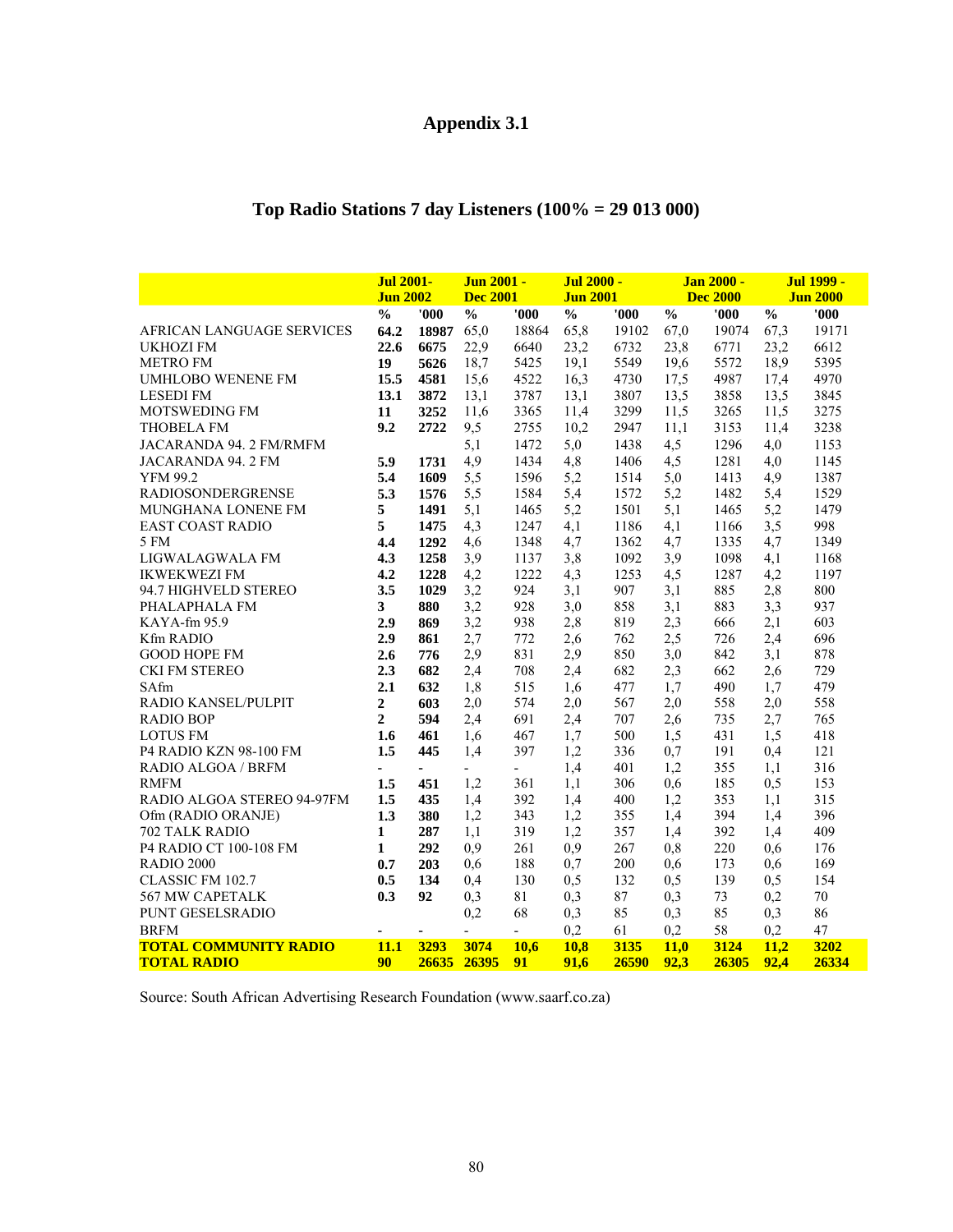## **Appendix 3.2a**

## UON/35/108 English 0.43 seconds

**Male Voice-ove**r: At the University of Natal lecturers are carefully selected and are of highest the calibre.

**Group conversation** (*female voice* against noisy background): Ok now listen to this, alright, he is the best lecturer that I have come to … (interruption *another female voice*: yeah, he is really) excellent, excellent (second interruption: *male voice*: he is funny man ..) (group laughter) you have got amazing like top-end people who are really prominent figures people in society (interruption male voice: I have already said for English 'ike speaks in words, I can never never ... drown by laughter...(fade out).

**Female voice-over**: The University of Natal (shoosh sound) giving you the power to succeed.

Continuation of laughter and jokes ... ha ha ha ... the lecturer (fade in and out).

Appendix 3.2b

UON/35/109 English 0.43 seconds

**MVO**: The University of Natal ensures that all its lecturers are equipped to meet the needs of its students.

*Female voice*: He will push me to my extreme limit and he will show me things that I can do that I thought I could not be able to do. *Male voice*: He used to wear his socks above his knees (laughter) and his shorts were really short. *Female voice*: She is phenomenal. She has taught me things that are incredible. *Male voice*: She doesn't comb her hair, she is …(laughter) she could live in her car, I don't know.

**Female voice-over**: The University of Natal (shoosh sound) giving you the power to succeed.

Continuation of laughter and jokes ... ha ha ha ... the lecturer (fade in and out).

Appendix 3.2c UON/45/110 English 53 seconds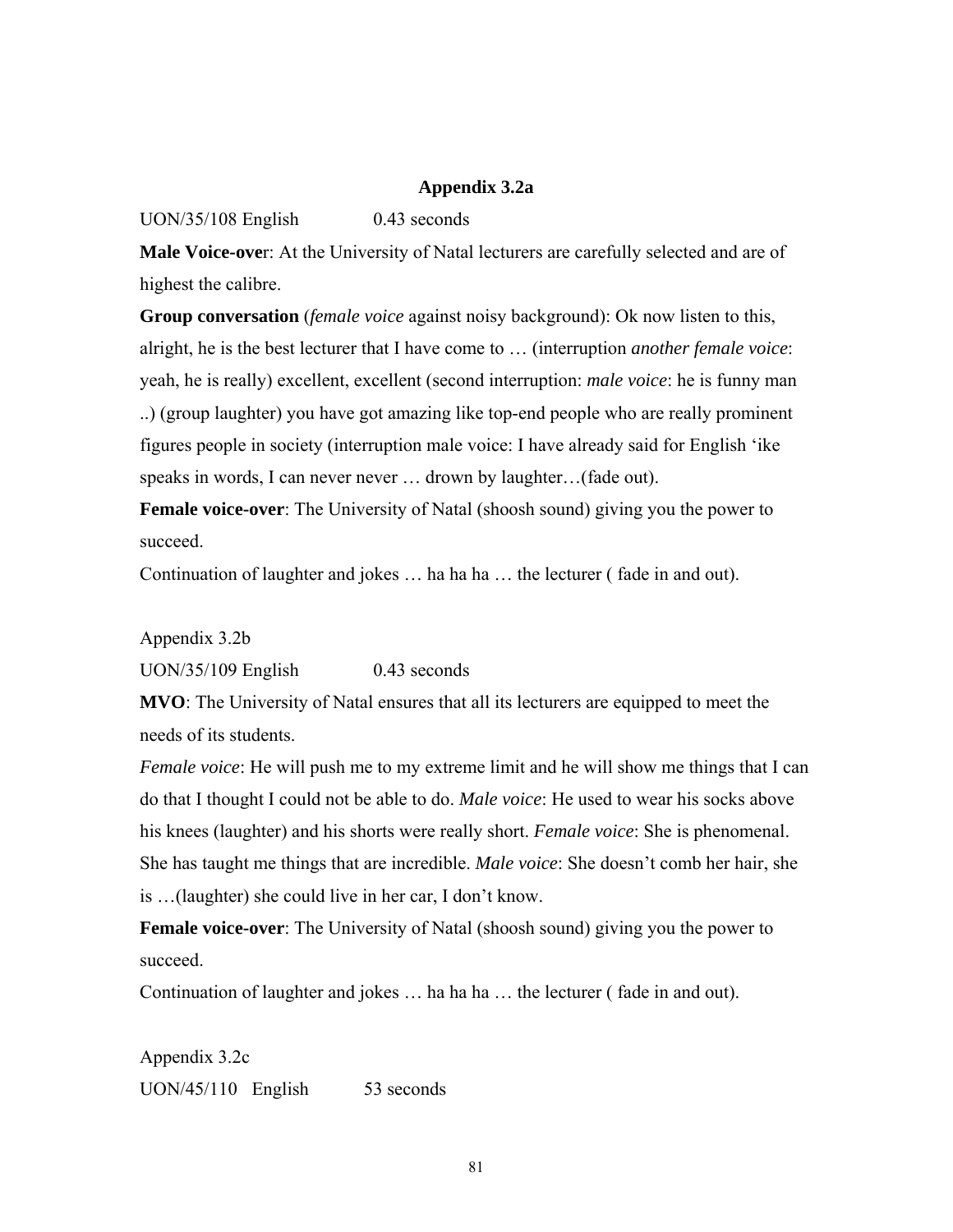**MVO**: The University of Natal not only offers the highest academic standards but also stimulating and invigorating social life.

*Male (student) voice*: The party is here, they're cool. *Female voice*: If you wanna dance, you can dance. *Another female voice*: I've done with some parties for a while…

**MVO**: The University of Natal also offers a wide variety of interesting student clubs and societies.

*Female voice*: There is something happening here. *Male voice*: jazz centre is amazing, I have never seen anything before in any university. *Female voice*: There is really some good stuff going on here

**FMO**: The University of Natal (shoosh sound) giving you the power to succeed. *Female voice* (trailing in): ... there was a circle of Espirits and one of the cars parked on the hill …(laughter) … they were all naked … (laughter).

Appendix 3.2d

UON 50/110 English 01.02 minutes

**MVO**: One of the greatest benefits of studying at the University of Natal is our enormous depth of resource. Our libraries, for an example, are world class.

Noise – group voices: they are excellent, excellent, they are internationally … *Female voice*: The people there are very helpful. They will help you find any book, anything you want. *Male voice*: I am blacklisted (laughter)

**MVO**: And students benefit from sporting facilities, which are some of the best this country has to offer.

*Female voice*: The school facilities, the fields are always good and there is always equipment, which isn't always the case, I mean in the … *Another female voice*: I play hockey.

**FMO**: The University of Natal (shoosh sound) giving you the power to succeed. Female voice (trailing in): We just wanna want to kick arse when we want to (laughter) … that's the bottom line.

Appendix 3.2e

UON/45/112 English 43 seconds

**MVO**: All degrees from the University of Natal are internationally recognised.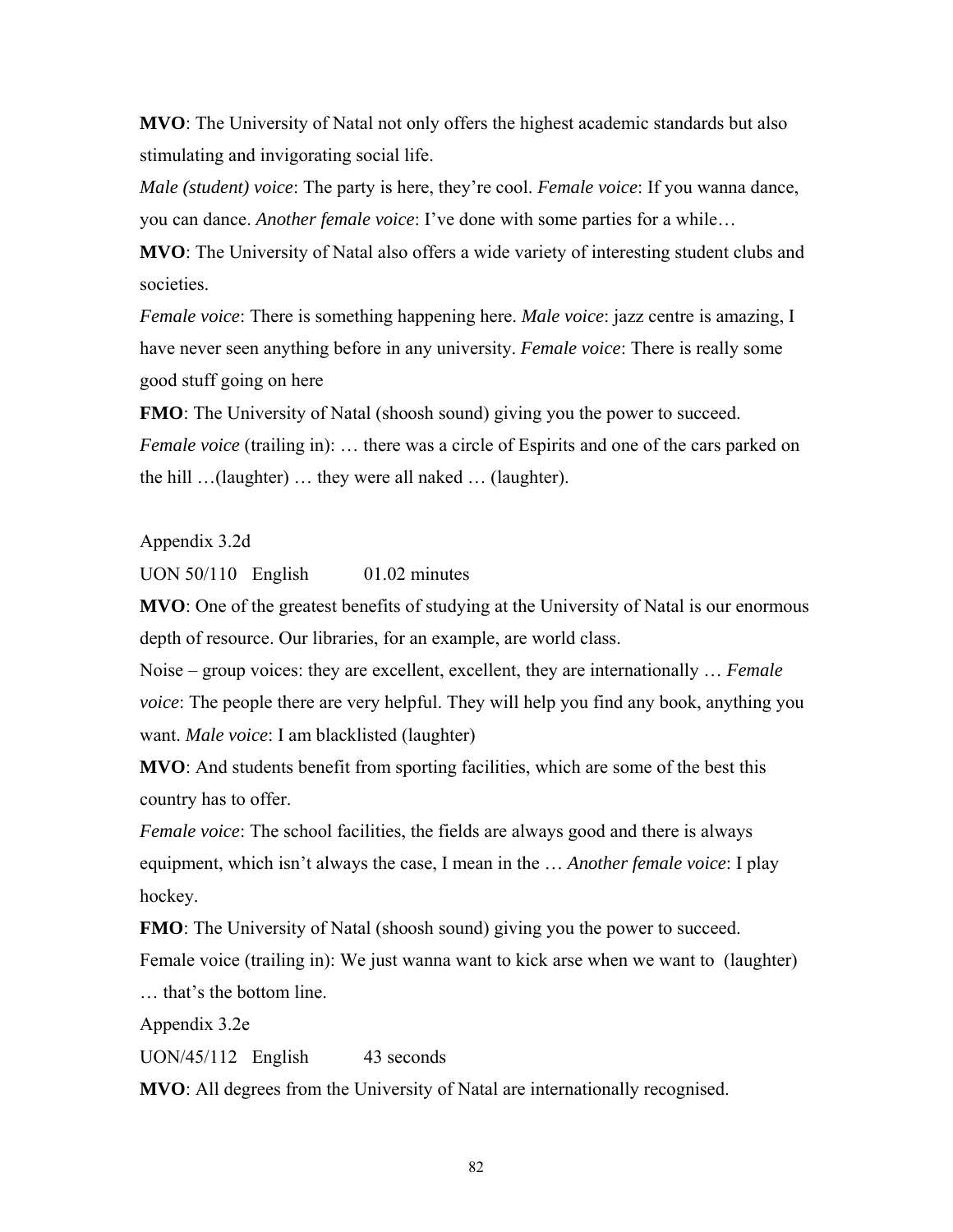*Female voice*: Its very important for my degrees to be recognised because I don't want to be undermined by anybody. *Another female voice*: Yeah, absolutely. You see, I have just finished my BA and I have been accepted to do my postgraduate in Oxford, I am very excited, I can't wait.

**MVO**: And if students would like to study abroad, the University of Natal offers a thriving student exchange programme.

*Female voice*: The experience is incredible, it really is. Going on these exchange programmes is brilliant because you get to the taste of other cultures and other worlds and there are a lot of international students and we are all going through it together.

**FMO**: The University of Natal (shoosh sound) giving you the power to succeed.

*Male voice*: Its good for me (laugher) I am serious, I am serious …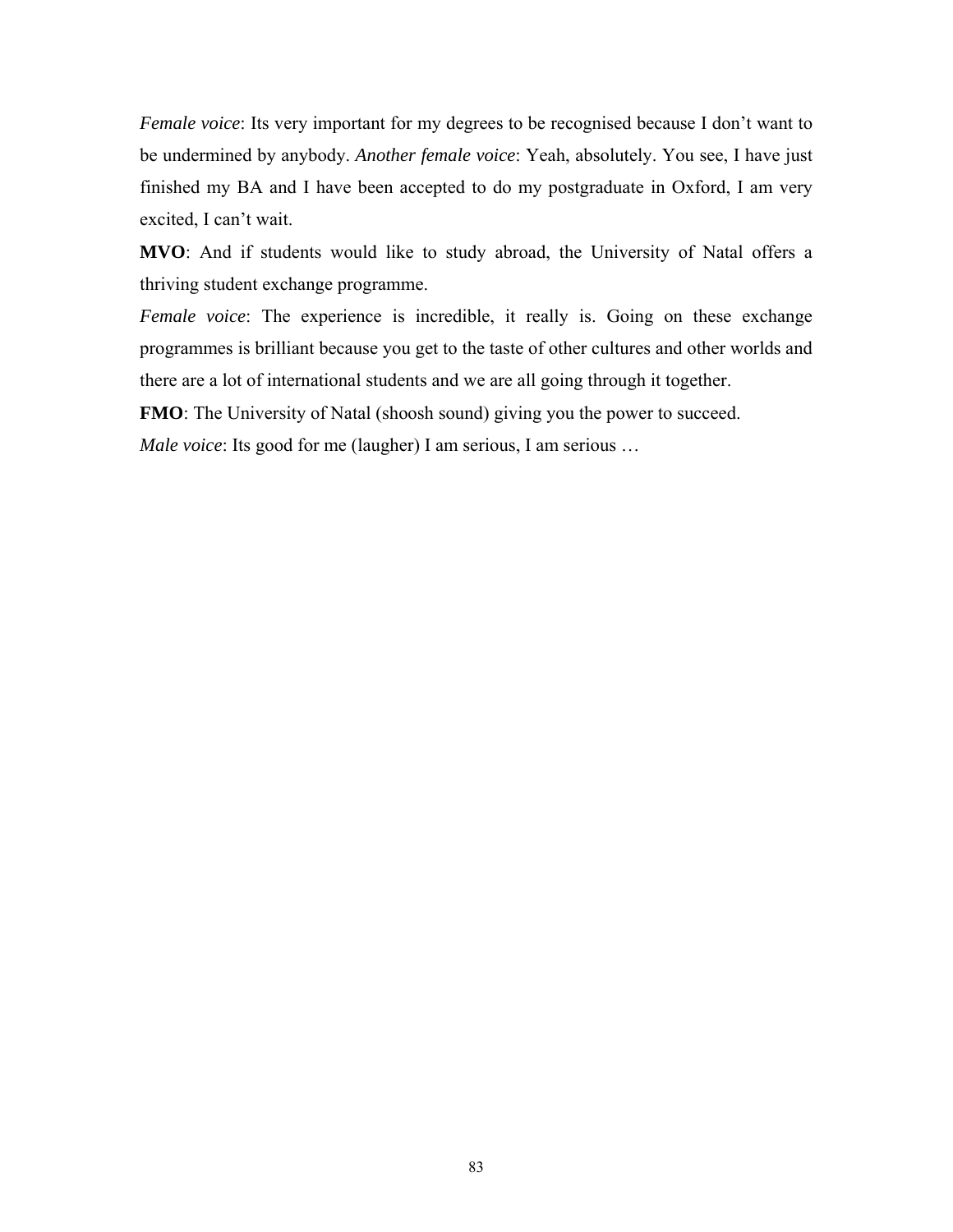# **Appendix 3.3a**

# Cinema adverts

Starts with classical music as background throughout

| <b>Picture</b>       | <b>Background and title</b>                                |  |  |
|----------------------|------------------------------------------------------------|--|--|
| Alec Erwin 1983      | Background: Books and mahogany furniture                   |  |  |
|                      | Title: Became Minister of Trade and Industry               |  |  |
| Shamila Batohi 1981  | Background: Baton, gun and handcuffs                       |  |  |
|                      | Title: Became Head of the Scorpions Special Investigations |  |  |
| Unit                 |                                                            |  |  |
| Miles Dally 1978     | Background: Replica of a ship and family photos            |  |  |
|                      | Title: Became Chairman of Robertsons Spices                |  |  |
| Selby Baqwa 1974     | Background: Bedside lamp, mini-statue of justice, two      |  |  |
|                      | closed books, one open and a baton                         |  |  |
|                      | Title: Became South Africa's Public Protector              |  |  |
| Mampele Rampele 1982 | Background: Money, newspapers and other artifacts          |  |  |
|                      | Title: Became Managing Director of the World Bank          |  |  |
|                      | Cut to logo                                                |  |  |
|                      | Title: Become someone.                                     |  |  |

Appendix 3.3b

# Classical music as background

| <b>Picture</b>          | <b>Background and title</b>                             |
|-------------------------|---------------------------------------------------------|
| Frank Mdlalose 1975     | Newspapers – 'Weekly Telegraph' and some artifacts      |
|                         | Became Ambassador to Egypt                              |
| Michelle Dougherty 1983 | Open book with space pictures, pens, small-framed photo |
|                         | Became a Space Physicist and NASA investigator          |
| Bobby Godsell 1974      | Golden bowls and artifacts                              |
|                         | Became a Director of Anglo American                     |
| Fatima Meer 1947        | Bedside lamp, old typewriter, a closed book             |
|                         | Became a world renowned Human Rights Activist           |
| Shaun Pollock 1993      | Photos of different ages                                |
|                         |                                                         |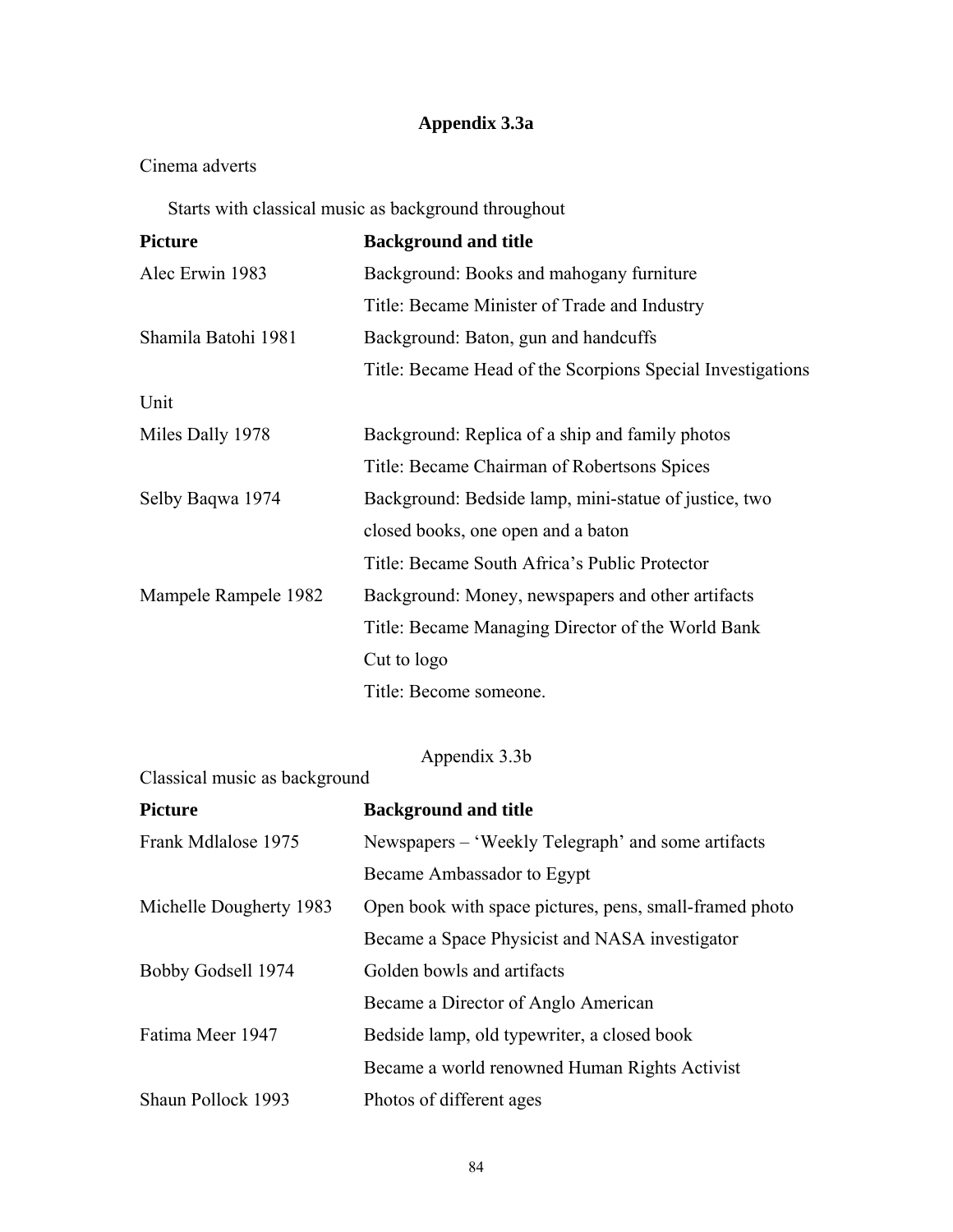|              | Became Captain of the South African Cricket Team |
|--------------|--------------------------------------------------|
| Logo         | Cut to NU logo                                   |
| <b>Title</b> | Become someone                                   |

## **Appendix 3.3c**

## FACULTY OF LAW CINEMA AD **May 2002**

## INTERNATIONAL RECOGITION

| Picture                                   | Title                                |
|-------------------------------------------|--------------------------------------|
| Deon Govender                             | Awarded Fullbright scholarship to    |
| LLB (Natal) 1995                          | Georgetown                           |
| Ayesha Dawood                             | Awarded Fulbright scholarship to     |
| LLB (Natal) 1998                          | Harvard                              |
| Ndumiso Lance Luthuli<br>LLB (Natal) 1999 | Awarded Rhodes scholarship to Oxford |
| Jabu Thobela / Natalie Browne             | Commonwealth Moot Court Champions    |
| LLB (Natal) 2000                          | 1999 - 2001                          |
| Murray Wesson<br>$LLB$ (Natal) 2001       | Awarded Rhodes scholarship to Oxford |

Logo: Cut to University of Natal logo & title: Faculty of Law

**Title:** Become someone.

## **Appendix 3.3d**

#### **YOU**

## Picture Title

Ross Garland Investment banker LLB (Natal) 1997

George Koumantarakis Striker – Bafana Bafana LLB (Natal)

Carlo Gonzaga Founding MD - Scooters Pizza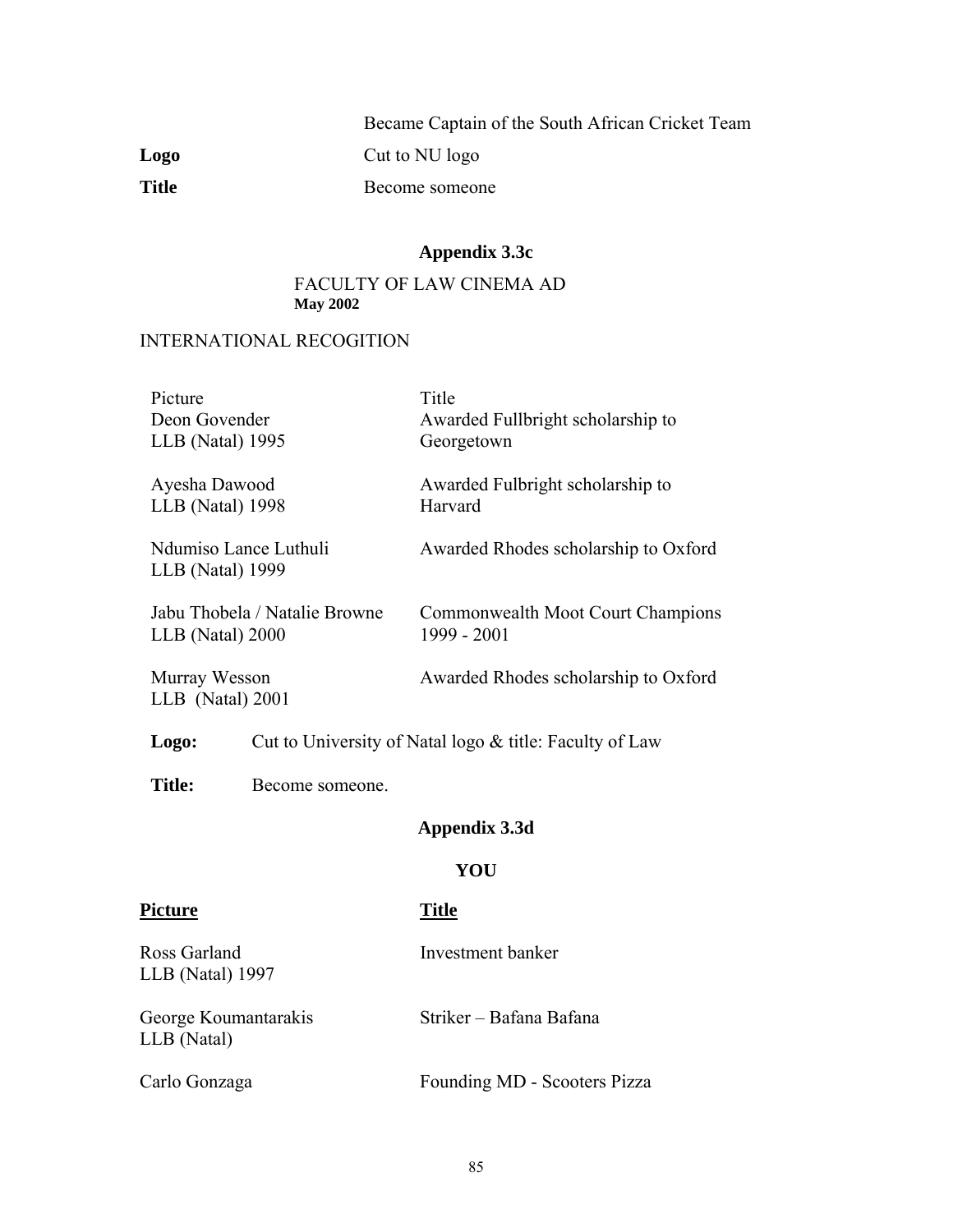## LLB (Natal) 1998

LLB (Natal) 2000 Citibank NA

Thembisa Dingaan Regional Vice-President,

Another still life of picture frame that is empty.

**Title:** What will we say about you?

**Logo:** Cut to University of Natal logo & title: Faculty of Law

**Title:** Become someone.

#### **Appendix 3.3e**

#### **Description: 'Maritzburg Campus Cinema**

## **Date: 15 November 2001**

Beautiful Campus

This commercial comprises beautiful imagery of the 'Maritzburg campus and surrounds. The entire length of the commercial is made up of flowing photography with pristine editing showing architectural exteriors, interiors, campus grounds, images that allude to university study and the campus environment etc.

The visual effect is one that gives a sense of stability, tradition, solidity and institution.

Throughout the beauty shots we only hear a soundtrack that is totally juxtaposed to the visuals. It's a massive party with music thumping, students having a fantastic time, laughter etc.

Cut to black screen: **University of Natal** logo and title: **'Maritzburg** 

Fade to new black screen with title:

#### **Own the Town**

Cut to black screen with **website** title.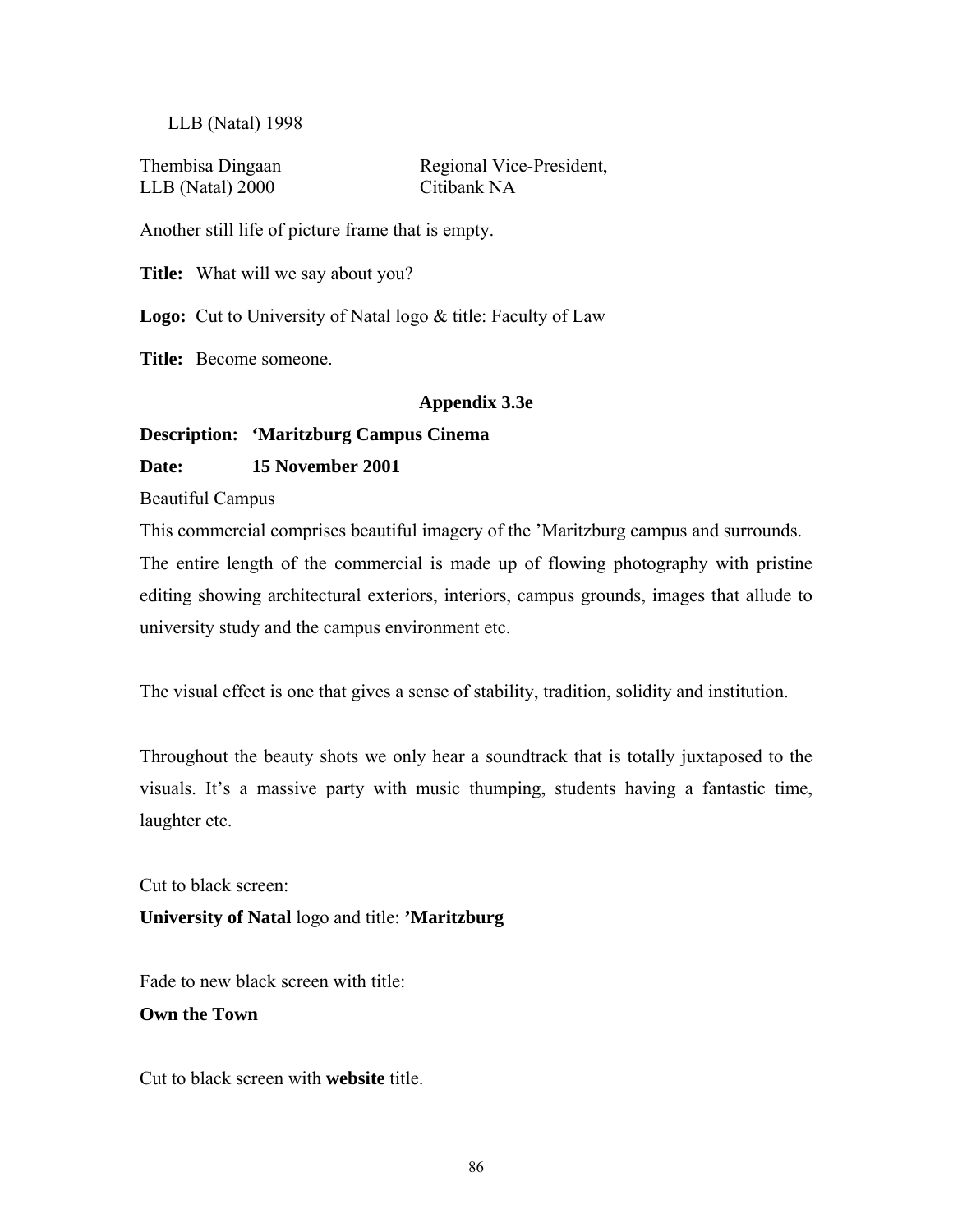Appendix 3.3 f

**Description: 'Maritzburg Campus Cinema Date: 15 November 2001**  Old Man

Sunrise one morning we open on a typical 'Maritzburg street. An old man (76ish) gets out of his Valiant. He walks into a bakery. The woman behind the counter starts to talk to him, "Hello Mr Thatcher, I've got your fresh bread...", the old man looks up and the camera goes to his point of view (POV).

He is looking directly at the woman behind the counter as she continues to speak to him but all he can hear is "doef, doef, doef". He smiles and picks up the packet and walks out. The old man walks out into the early morning street that still hasn't woken up. He begins to cross the road looking left and right. We cut to old man's POV. Again all he's hearing is "doef, doef, doef".

He gets into his car, pulls off and stops at the traffic light. A trendy newspaper vendor approaches the car and talks to his in a very animated manner, trying to sell him a paper. The old man just looks at him and smiles. Again all he hears is "doef, doef, doef".

Cut to the old man driving down his road and pulling into his driveway. Camera pulls back to reveal the house the old man lives in and the house next door. The neighbouring house is obviously a student digs where a huge party is still going on from the night before. There are students still partying inside and the music is blasting out – doef, doef, doef.

Cut to black screen:

## **University of Natal** logo and title: **'Maritzburg**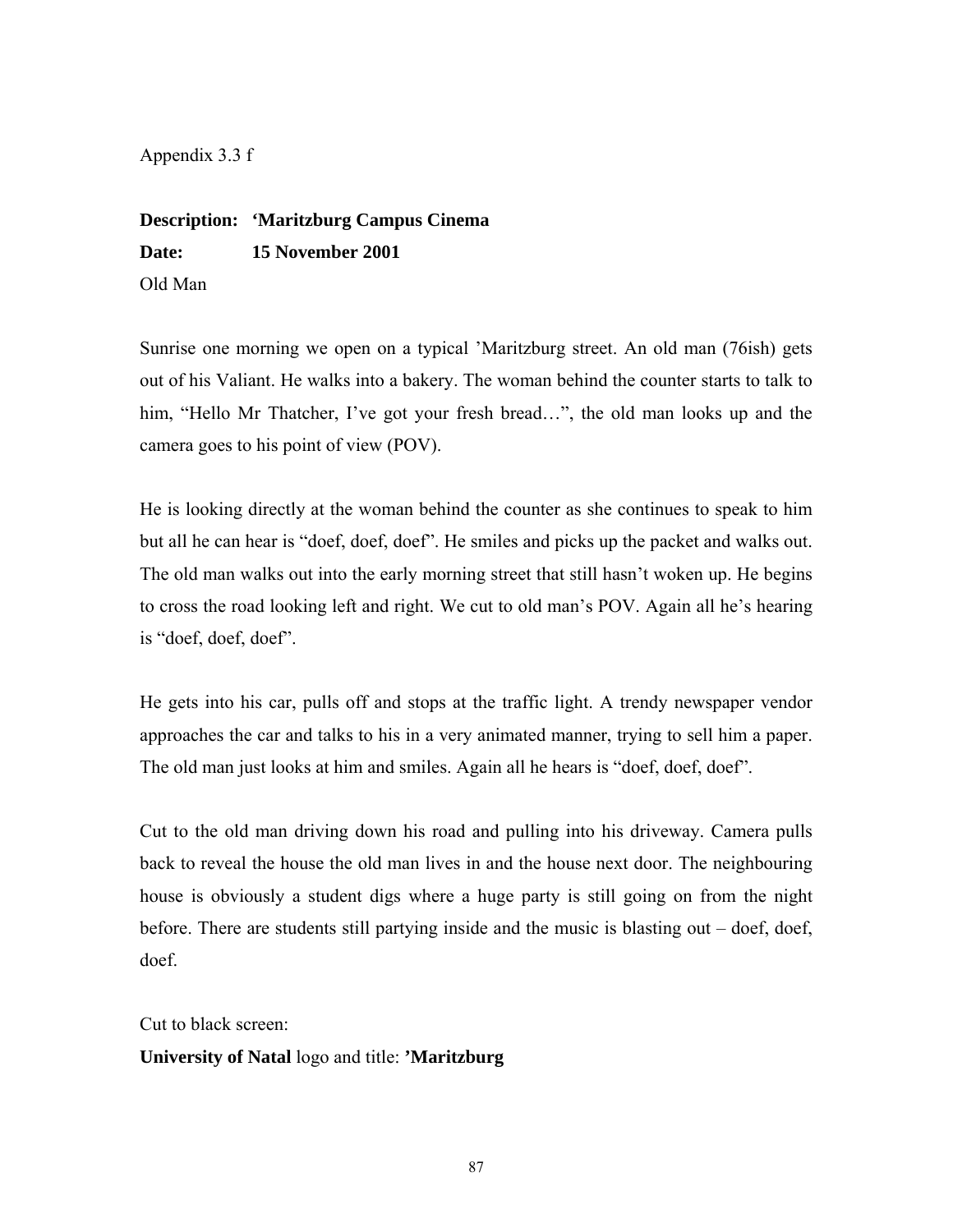Fade to new black screen with title:

# **World class education**

Fade up  $2<sup>nd</sup>$  title:

# By day

On second title music blasts through and continues to the end Cut to black screen with **website** title.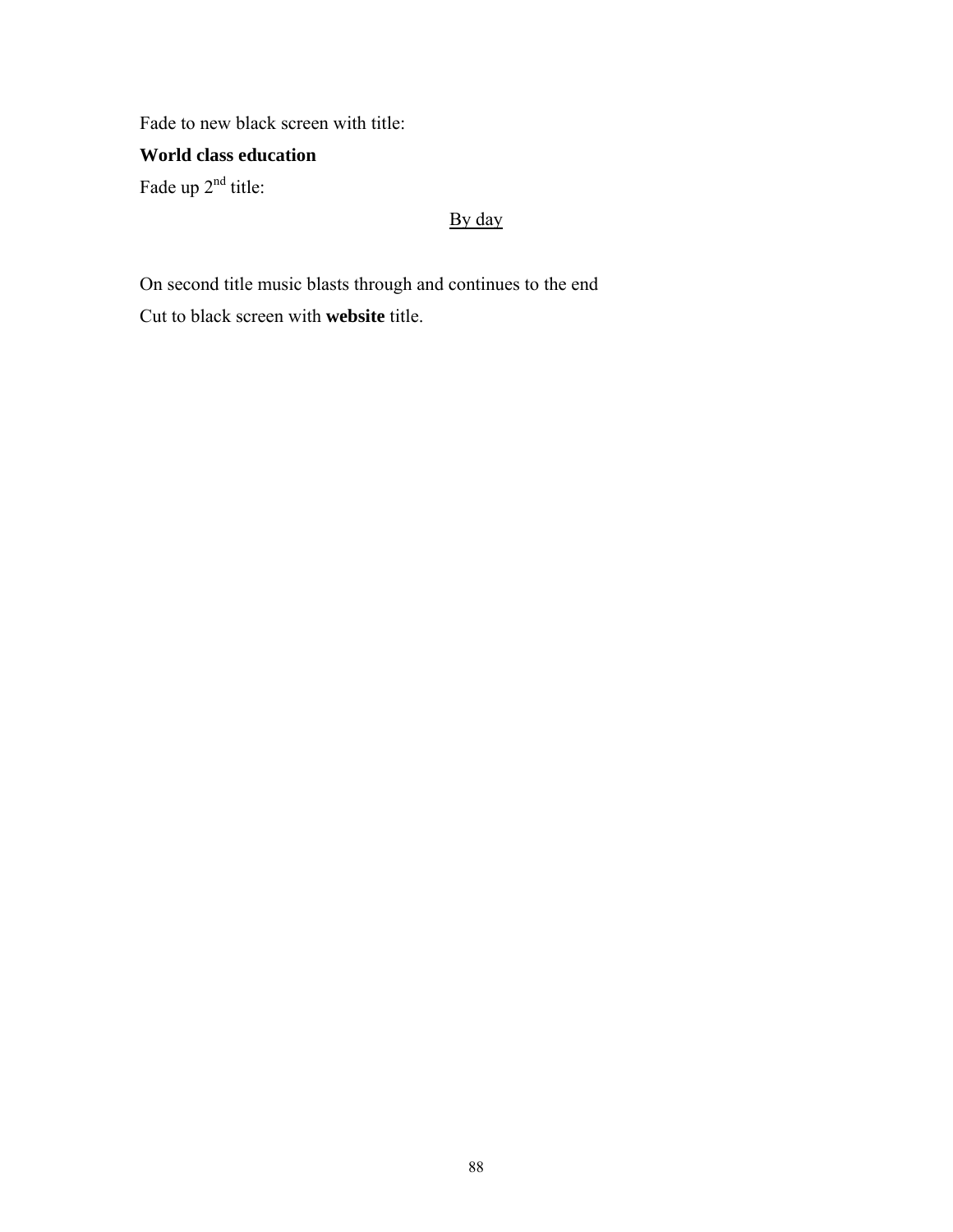#### **Appendix 3.4**

# INTERVIEW WITH DR ROSHEN KISHUN, DIRECTOR NU INTERNATIONAL AT NU STUDENT UNION BUILDING – 17 OCTOBER, 2002

- Tšiu: What is the profile of the potential student for NU, including the international student – how is it different from that of the national student, what does this means in terms of institutional restructuring?
- Dr. Kishun: O.K., in the broad context, the University has identified this sort of geographic areas for particular focus, in terms of our strategic plan, SADC will be our first priority, rest of Africa and other parts of the world. Now, in terms of limited resources *et cetera* it is not so easy to interact with all parts of the world like, I think, one of the parts of the world that we have not done well is Latin America. Historically then SADC is important, Africa is important and but also in sort of colonial context you had the UK, you had some European countries and then you had the USA. There are different types of students that come to the University of Natal, some from SADC and some from Africa. SADC is mainly, is not like, you know, hundred percent, but mainly full-time undergraduate students who come here for full degrees. You know, they will do a degree in Engineering or whatever and of course there are some full time postgraduate students who come to do their degrees. Those students who come to us from the USA, they are mainly what we call study abroad students, so they come here for a semester and basically in the United States for example, there is a requirement, they go out for a semester to complete their study abroad requirement, so many of them choose to come to South Africa and particularly the University of Natal. The same with Europe. The European countries have … links are getting stronger like with Finland, with Sweden, with Norway and they want to send us more students and recently we had some visitors and they are planning to bring more than one student. Now then we have what is called the University of Natal student exchange programme. Now, that is very important for us – the reason that it is important is because it allows us to send a block of students abroad and the way it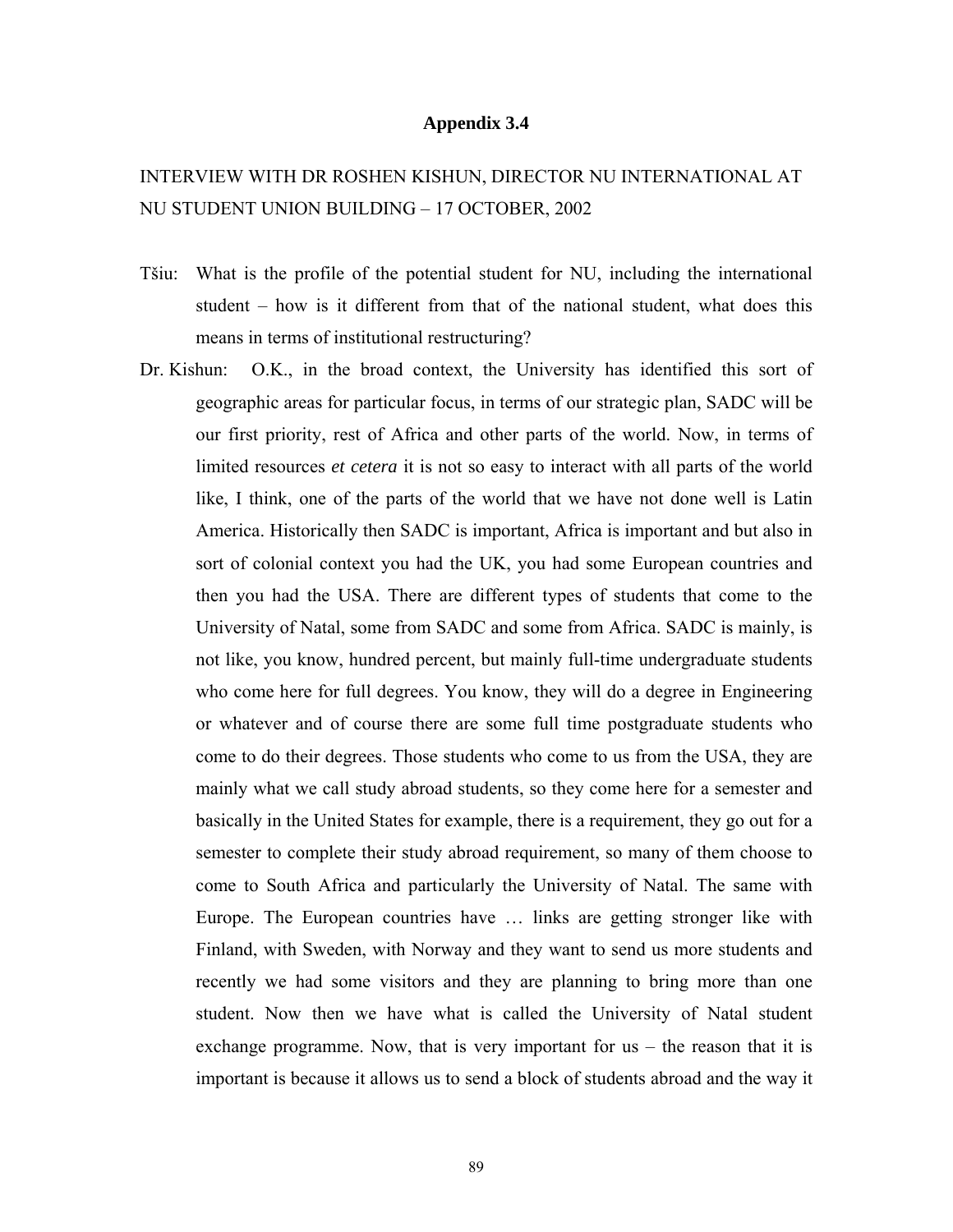works is, each one works on an agreement – it basically means that there is like a tuition waiver, its not really a waiver, the term is wrong because we pay the local fees, and then you go over and your fees are paid on that side but it depends on the agreement because it could include fee-related tuition, accommodation and sometimes a stipend to cover the living costs. And I think that it's a challenge because it is very expensive for our students. (Tšiu: Is it because of the foreign currency?). That's the challenge, many of our students are interested. You see there are additional costs, even if you have tuition *et cetera* you have to pay the airfares, you have to pay for the visas, you have to buy the food, you have to find some clothes, books you know. So by the time they take these things into account - USA, Europe and even some other country, its expensive. We try to assist those students who are on financial aid to go, so the traffic is not large. It is important for us to send South African students abroad and we try our best.

- Tšiu: If the University of Natal is admitting foreign students does that mean it has to restructure itself or its programmes so that these programmes can fit into their needs?
- Dr. Kishun: There is a little bit in a sense of restructuring but to a large extend the students will fit into our existing programmes and where it is necessary there may be adjustments made in ensuring that the student meets his or her requirements. But now those who come here for study abroad purposes they enrol NDP that means non-degree purposes, so we are not necessarily concerned about their academic qualifications, but of course that is important depending on their level of study. So when you go to third year we make sure that the exchange students have to go to the University for a certain time. Our exchange students going out, we ensure that whatever courses they take in host institutions will be courses that are more or less equivalent to what would they will be taking with us. Because another work that is being done in terms of syllabus, so the head of a school looks at syllabuses, looks at semester, I mean you cannot send a student for three weeks semesters, of course, to what we do as part of the year. Of course what we say we are not going to send out students away for a semester and when they come back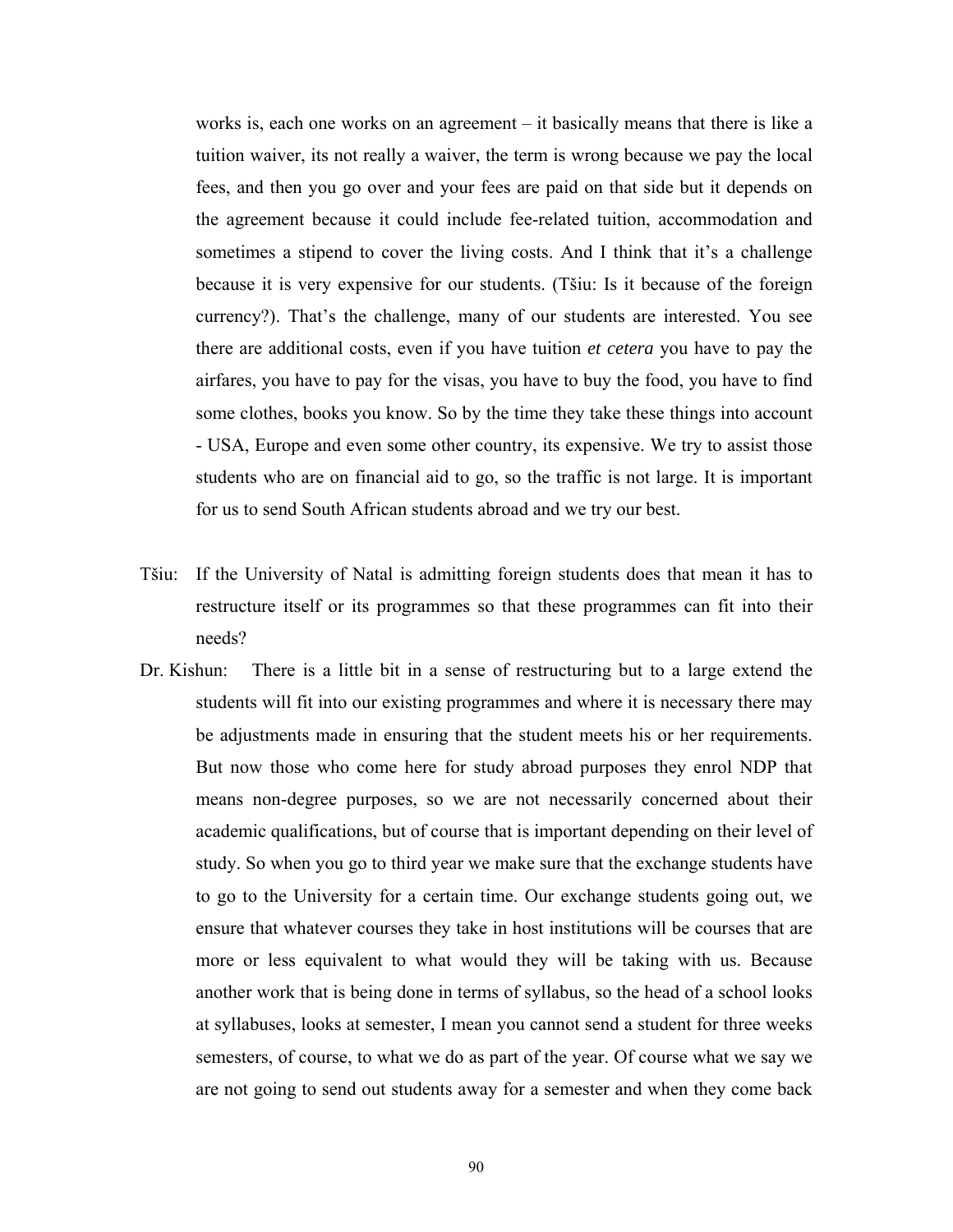they don't get credit, so they must get credit there. But I think that is not a question of exact equivalences because if you really want to add what we call an international dimension to education its probably is to have an educational feel to other things and that's the whole idea, its not for you to go to a new location and try to cover the same syllabus, it doesn't make too much of a sense. So the idea is to get new ideas and learn new things, hopefully you will be a better individual.

- Tšiu: Further on that one, I realise nowadays you are attracting a lot of African, like from Eritrea and other places. How does it impact the institution itself, how do you assist the students and how do you get into long term relationships with those countries?
- Dr. Kishun: Eritrea, Rwanda, Burundi and those countries, are now looking to South Africa more and more, particularly Eritrea as you know. I will tell now how we come to have Eriterian students at the postgraduate level and that is under a sort of special agreement that we have and that is a very good relationship between the University of Asmara, for example and the University of Natal and other universities in South Africa, so there are of course other universities like Cape Town, Orange Free State and other places, but the University of Natal has the largest number of Eriterian students and another fifty are coming next year and we are now within a process to expedite that. There are challenges because students come and some without the English language and some of them would come without basic computer literary. So what the University has done, we have courses, I am sure you are aware of this, English language courses for international students at different levels, so if you don't speak totally you sort of start at the basic levels and progress and some of the stuff could be done in time allowed, that is while you are doing you mainstream in your programme. So we have gone out of our way to accommodate students – there are other challenges like the accommodation. There are cultural, social socio-cultural challenges because each country has different dynamics.

So Eritrea, for example, those students have come, I think to a large extend, from a very difficult background, they were in the army or the situation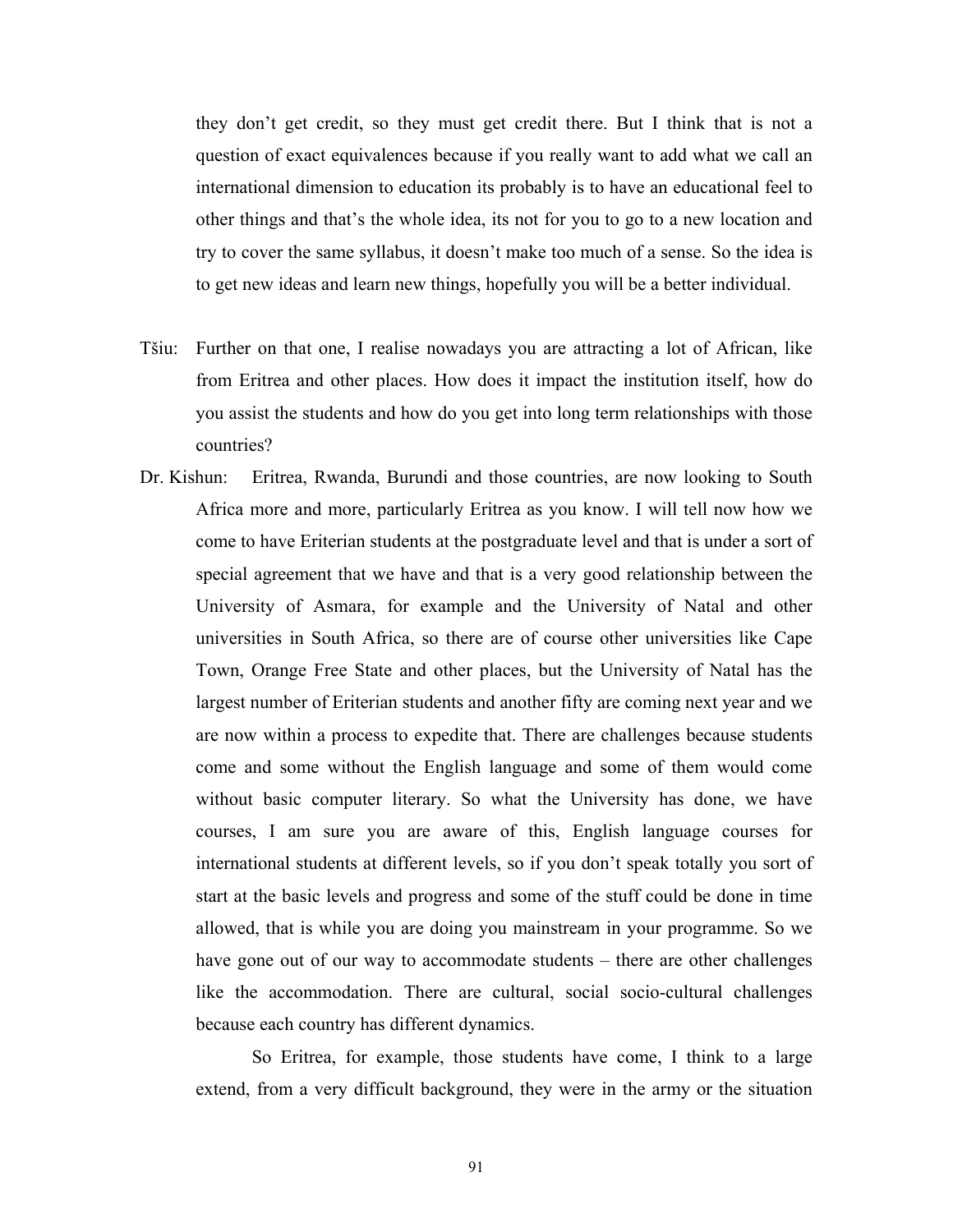like that, so we understand that, we have in-depth orientation for them, we have tried to identify individuals that we can talk to to keep open communication lines, it hasn't been that smooth, some of the students were not happy with some of the things but you know, its also a steep learning curve for us. Rwanda is interesting because the government of South Africa requires us to treat Rwandan students as local students, as SADC students, because of the historical context or because of some of the issues that they are faced. We are getting a visitor here from Rwanda on Monday. You see there is another thing that is happening that may be useful for you, its not just students that we are interacting with, its staff training. In this case in Rwanda, the Institute of Technology, they have a fairly large number of people who are teaching but who don't have the qualifications. So we gonna be helping them to look at this – its human resource development in Africa. I think that's a critical factor. The University of Natal is much aware. So its SADC and Nepad, both of these initiatives will require a massive, massive training in terms of human resources and skills in engineering or whatever and I am of the view that in the future very large numbers of African students will come to South African universities and particularly the universities that have open doors. It's a little bit of a challenge, I don't know whether we can accommodate all because its not gonna be easy and we are a very large university as we speak, as you know that the numbers are huge.

- Tšiu: What can you say are the constraints concerning international students, what are the potential growth points, taking into consideration that NU has got cultural linkages with countries in the seaboard?
- Dr: Kishun: I think the potential growth points, some countries like India and China, potentially, the challenge is that both those are huge countries and they probably know us in the sense of Nelson Mandela and they probably do not know us of the quality of education and that we have a good university so we have done some work there. We have been to various fairs and Deputy Vice-Chancellor, I don't know if you knew Ahmed Bawa, he went to China and he has been to India and I have been to India and we continue to interact. In other words we got to market,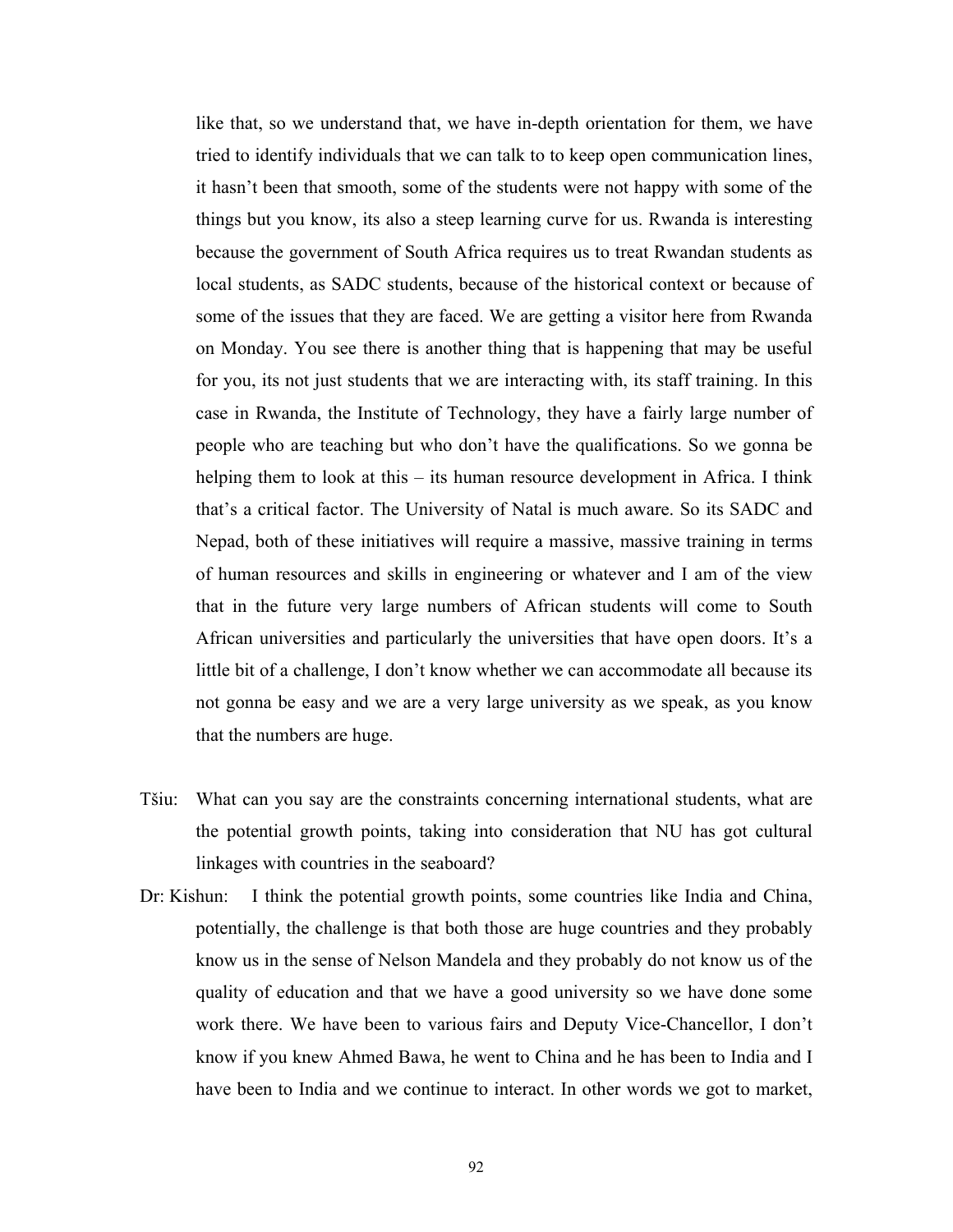to use that term that you probably use in your studies. In other words we gonna market the University of Natal but the key reason is that South Africa also needs highly skilled people and some of those countries could may be able to provide that type of people, but of course our primary aim is to attract students, postgraduates but those are sort of potential growth points but I think in terms of the study abroad short-term students, I think Europe is a growth point.

But just to come back on SADC we have one thousand, seven hundred and twenty-four international students at the University of Natal this year, right, I'll give you a number which is very interesting, you have Angola and you have the Democratic Republic of the Congo and they are sending about eight to twelve students to us right now. A very small number right, Lesotho sends three hundred and twenty-one students, now the peace initiatives in Angola and the DRC and of course the stability in Mozambique will mean that large numbers of students will come from these countries, I have no doubt about it and there is the question of language, language is a bit of a challenge but even in Mozambique and most of the people come to us can manage and if not we can provide the English language course and of course then as you mentioned earlier the other growth points are different other African countries – so Eritrea, Ethiopia, Burundi, Rwanda – those countries are suddenly looking at South Africa. Majority of our students, probably eighty percent of our international students are African both from SADC and from other African countries and the others are from Europe and particularly from Germany, Sweden, Finland and few countries like UK, like that.

- Tšiu: What can you say is the role of institutional image or internal programme image that attracts these international students?
- Dr. Kishun: The University of Natal promotes itself as the research institution, and that is very critical, because people need to feel that when they come here they get high level supervision et cetera. I think some of the staff, for example, your own Cultural and Media Studies, you probably find a lot of international students at the postgraduate level but in other programmes the University is probably number one. For example, HIV/AIDS is an issue and I am quite certain, you might have to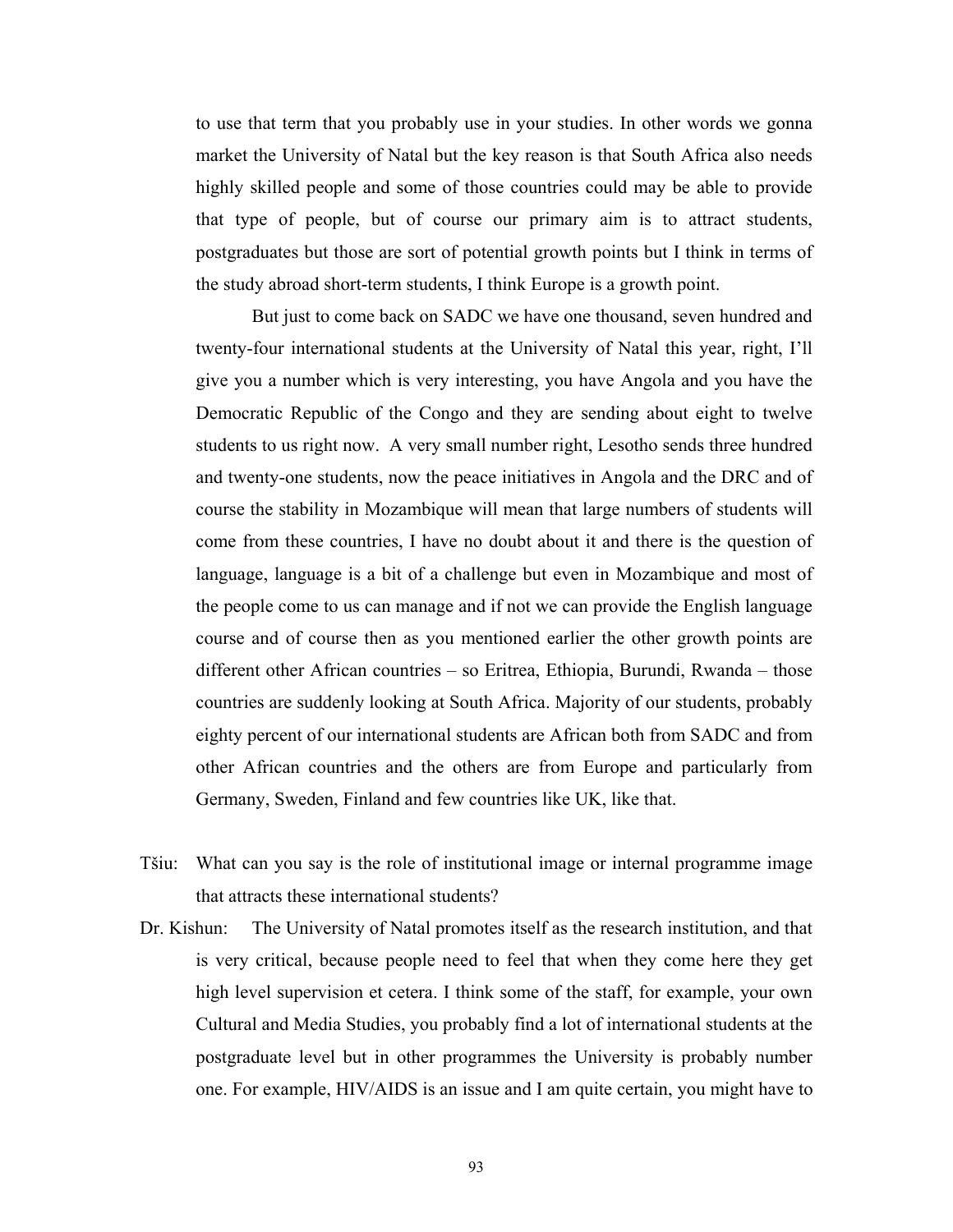verify this with DVC (Research). We are probably a number one university in the country in terms of the research, at the Medical school there – there are sorts of programmes. There are sorts of other unique kind of programmes, so that is on the academic side. Culturally I think we are very diverse case, it sort of represents Africa in that sense as opposed to possibly Cape Town, which is very different, and Johannesburg, you know, that type of thing. And that is another contextual sort of thing, so we attract students.

And the way we promote our self is that the University of Natal has basic infrastructures like the International office, the International student support office, the executive supports it, we are putting in resources, there are services and then of course good quality programmes and good support programmes. So hopefully we'll continue to improve on these but our image is that we are good academically and very culturally diverse and many of the people particularly from the States (USA), from Europe, they are looking for diversity, because there is a problem in Europe, in Germany they are very homogenous and they are very concerned. And here we are sitting with cultural diversity and of course there are challenges as you walk around the campus you realise that people are sort of separate but that is something the University needs to address.

- Tšiu: Basically, how do your office handle the communication with external students, and institutions and countries?
- Dr. Kishun: We have, to start-of, we have large number of visitors who seek the University out and what we do is we obviously ensure that the visitors meet the right people, the right academics, they get to see the University and wherever possible they get to see the Vice-Chancellor. So those are who are coming in, so that is our job with Public Affairs, we ensure that they have a good feel in a sense. But secondly, we obviously produce literature, which I will give you copies of, you know. We attend international conferences, we attend international fairs, we have what we would call agents who work for the University of Natal, in other words, they promote the institution, they answer questions about the University, they provide basic information like application forms *et cetera*. There is a real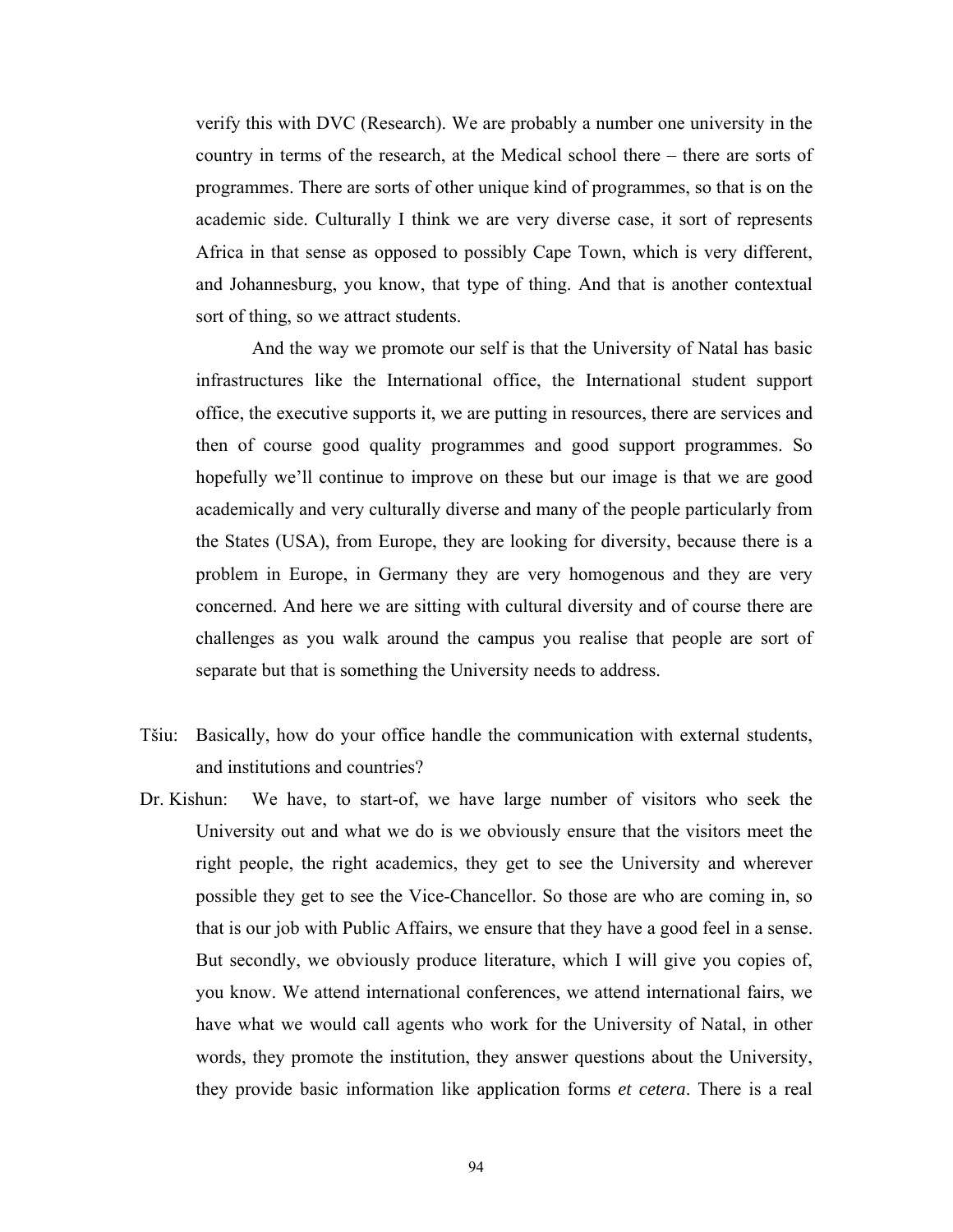outreach programme and its limited in the sense, to go back to what I said, we are very particular to where we are going and so if you go into Kenya – we would project our image by ensuring that there's very good quality information and then after the meetings et cetera for us the important thing is the follow-up. We ensure that we answer the questions and people get to get the materials et cetera and there are people in this office who are designated to do various things.

- Tšiu: One of the strategic areas is that the University has identified is that it is running short of top-calibre students. It wants to attract top calibre students. So how do you do it internationally?
- Dr. Kishun: One of things and I think this is where we need to do a little bit more work. We don't provide like scholarships for top international students and I have always been saying to the University it is important that we do. So if you really want to attract, you know, attract top students, you say here is a scholarship, here is your tuition, your accommodation, you stay there and come to study, so that may be one strategy but generally, as you know, our initial requirements are pretty tough, so is not easy to get into the University. Particularly at the postgraduate level where you need to show the evidence of your background, your academic qualifications if you have done any research already, if you have been involved in other activities et cetera. So there is a very tough admission that in a sense is a way of saying that we are getting top students.

On the other hand we need to, you know, we need to be a little careful in terms of how we define the top students because in southern Africa the educational systems are very very stable and if you take Botswana for example the students go through five years of schooling and its very very good and they are probably better than our students in the sense that our students come from very very disadvantaged backgrounds where there are no laboratories et cetera in the schooling system. And I think that those students may not meet direct admissions requirements but we put them through, in some cases through, the UNITE programme or the science foundation programme and the idea there is to allow students with potential to come in, and our experience is that those students do very very well. I think you need to attract academically top students but you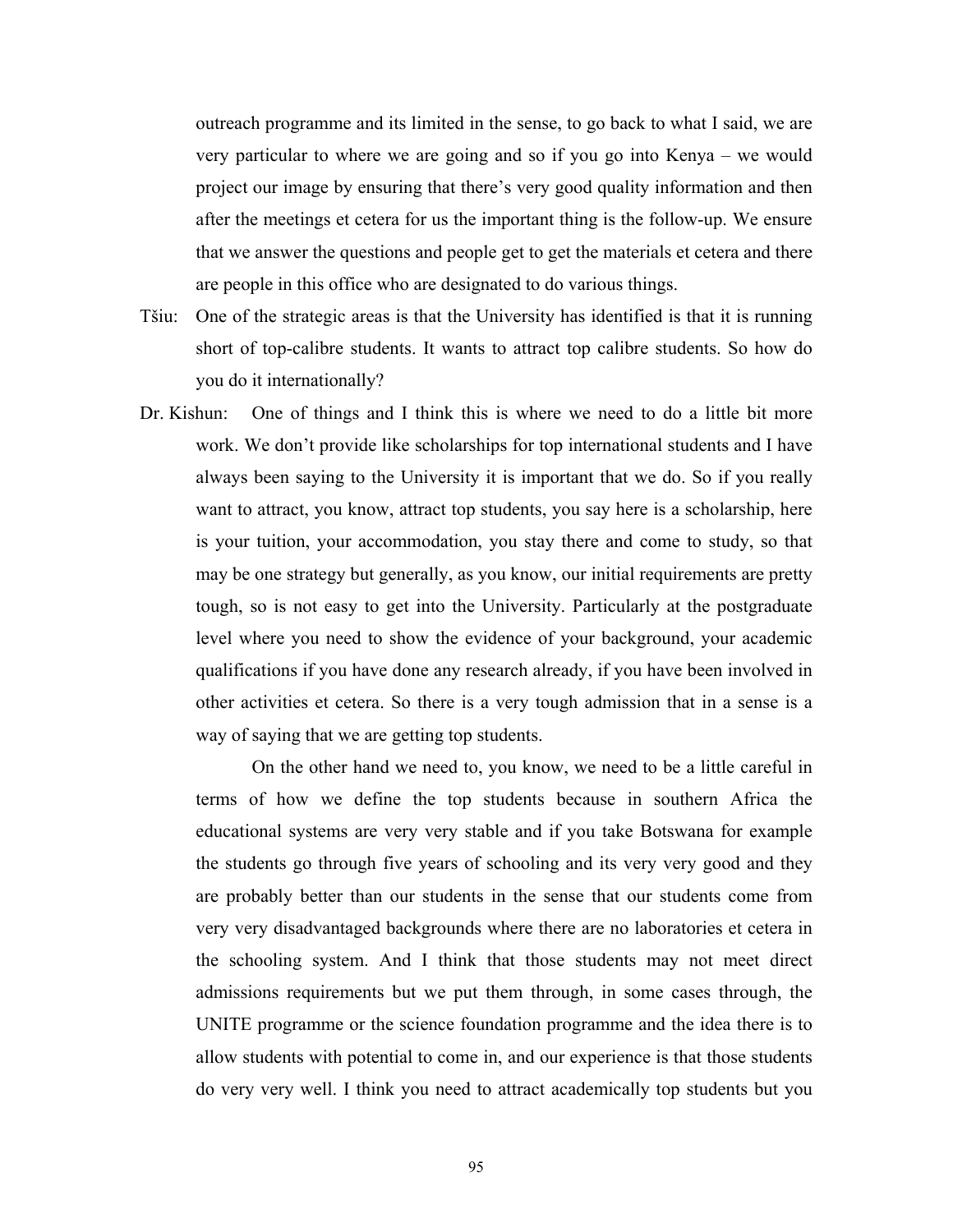also need to ensure that our admissions requirements and the matriculation board requirements doesn't exclude particularly African students. I think the context here is very simple, during the apartheid days the matriculation board, what was the joint matriculation board then, the idea was to keep the black students out, particularly the southern Africa students. Before 1990 most of our international students were actually white southern African from Mozambique, some from Angola, some from Zimbabwe, Rhodesia at that time. We are trying to change that, we are saying that we shouldn't make it difficult because right now for example if you're on government study here from Botswana you need to spend one year at the University of Botswana, which we think is ridiculous because those students are doing well and they are admitted all over the world right after school and we are saying to them look… So it's a question of balance, but I think we haven't had an in-depth study, but I would think that from the little information we have, our international students are very successful academically, they are doing very well.

Tšiu: You talk about South African higher education going for funding which is sort of a mixed mode where government pay FTEs and the University should provide the rest. How do university go about getting extra funding from non-governmental sources to run its own programmes?

Dr. Kishun: Are talking of international students?

- Tšiu: Basically, the infrastructure is the same and all those things but even though the international students may pay fees as such but most of the programmes are paid for either by government or through other means, and this is one of the things that may make a difference in quality of the institution – attracting funding from outside.
- Dr. Kishun: Let's talk about the fees because the government wants us to treat SADC students as local students which means they are subsidised, SADC students, so in terms of the government policy which they are still trying to finalise, SADC students will be local and will still be subsidised. Then all postgraduate students will continue to be subsidised, so it doesn't matter where you come from. Now,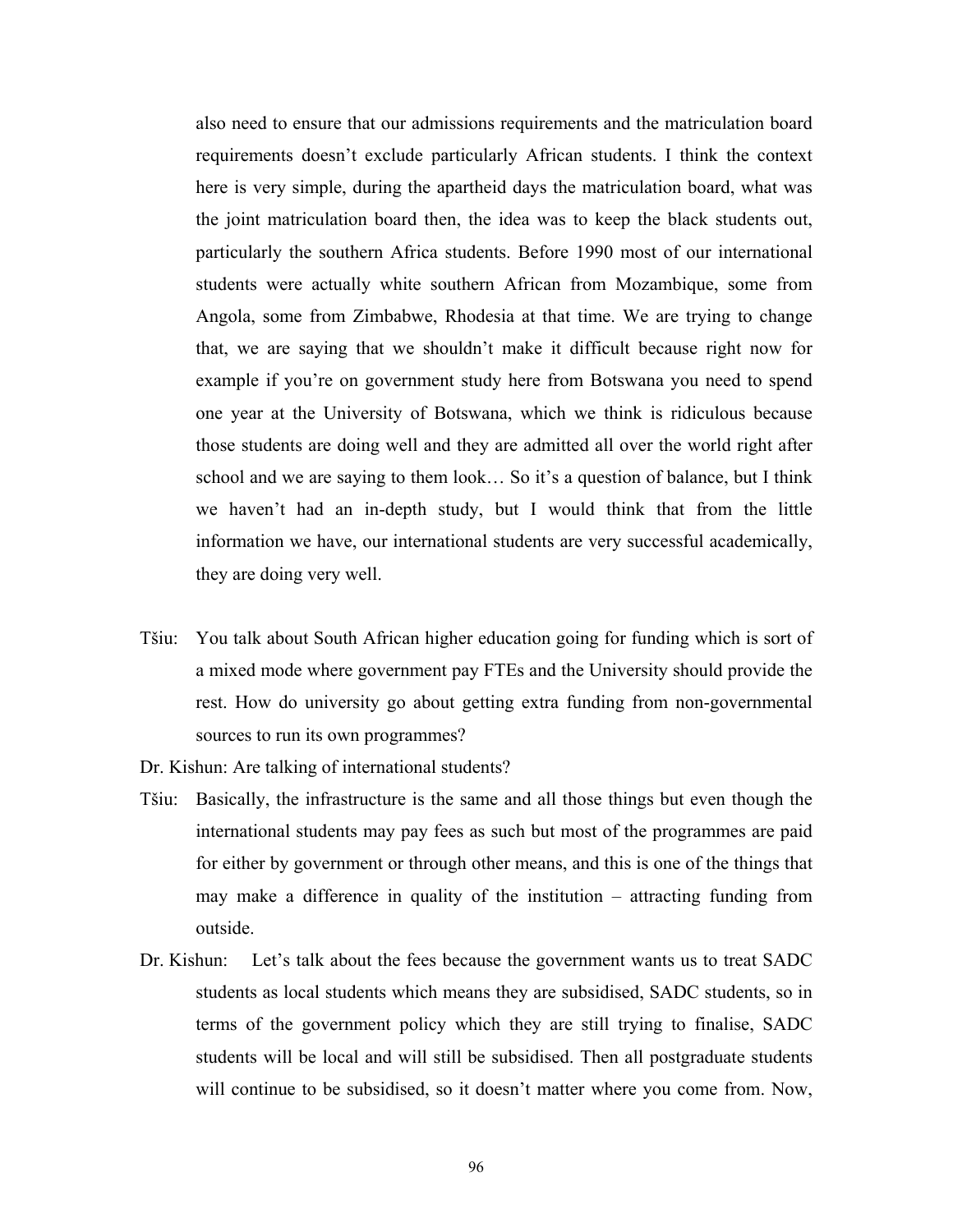undergraduate students from outside SADC, we charge on dollar fees. We charge four hundred US dollars, that is tuition, so clearly there is some income there and anybody who come from outside of Africa at the undergraduate level pay six hundred US dollars per module. So if it is three module, it will be three times six. Then we charge a levy of six hundred rands per semester to all students and that levy, say if we send a package of material like this to a student say in Zimbabwe it probably cost you hundred rand/hundred and fifty rand postage.

So what we are saying, its not good for local students, in a sense to additionally subsidise international students, so we try to generate income but there is no other income as such but the thing is international students are not eligible to a large extend for loans, they do not necessarily get bursaries, they are full paying students, so in that sense majority of our students, as you know, get some type of financial aid or a scholarship or they take a loan – its not easy for them to find the money but that certainly is a challenge and the University of course is saying to us you have certainly set-up all structures, you have staff, you have office space and who is paying for it. So that certainly is one way of generating some income but I think in historic context South Africa always has an obligation in southern Africa, there is no doubt about it. I mean, you know the previous government destroyed thousands of schools et cetera, you know the history, so we have to do something to put something back.

- Tšiu: Having talked about international students, there's this concept of globalisation which is a real factor in education, how do you think it is affecting the University of Natal in particular?
- Dr. Kishun: I think it is affecting the University of Natal in very significant ways. And I think, I will make a couple of comments here. Globalisation, depending on how you define it, you and I will accept that it is a controversial term. Globalisation is something that is inevitable in a sense it gonna happen, in other words the value of the rand is gonna be impacted when something happens in Argentina or in Zimbabwe or the president says something and these are factors over which we have zero control. So what we are saying and I think what my message to the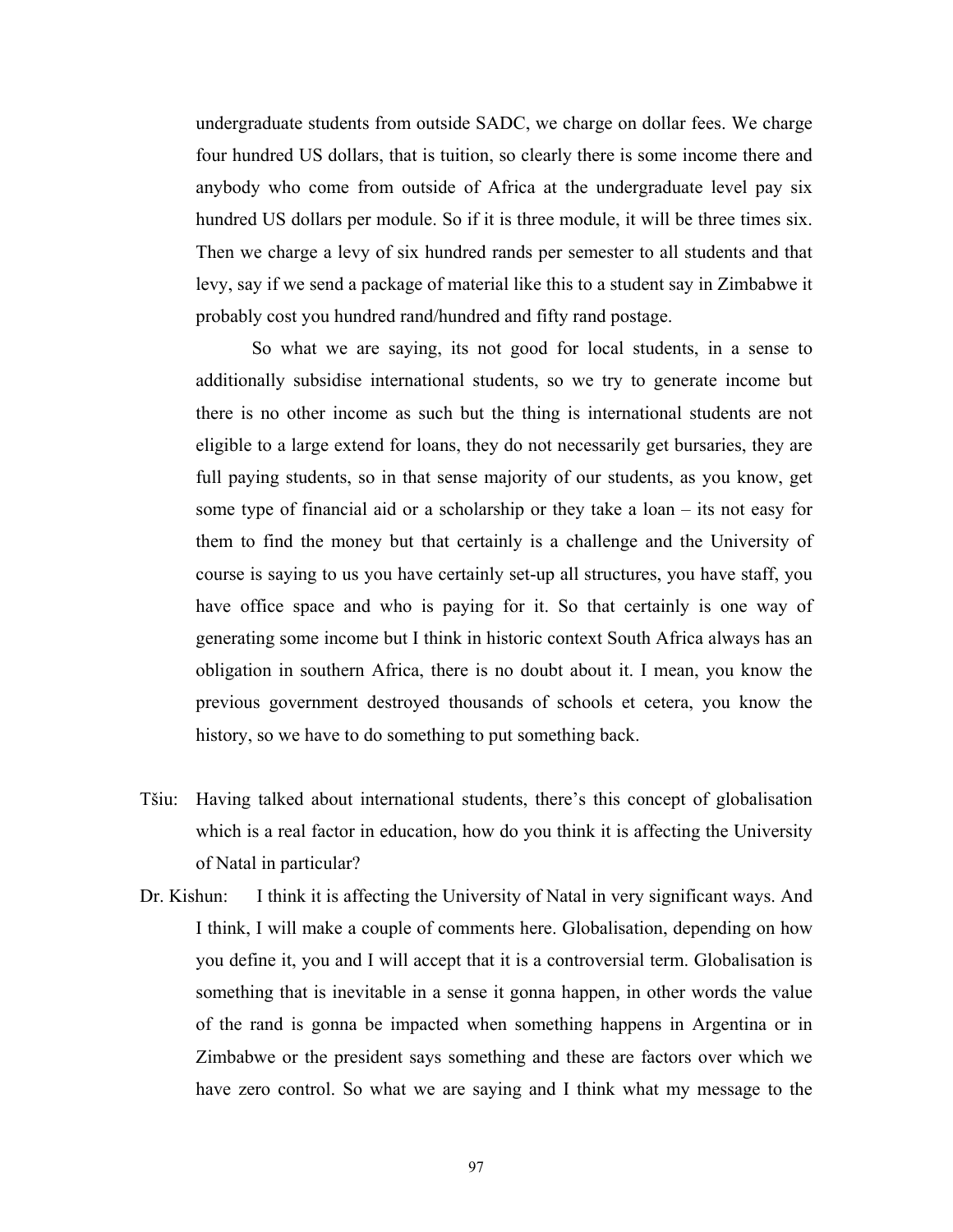University of Natal is, you must be able to internationalise in the global context, in other worlds, internationalisation is something, I think I mention that in my paper to some extend, is that its something over which you may have a bit of control, in other words the University will say we got to get students from SADC, we gonna recruit students from here, these are the numbers we gonna take, you know, postgraduate students, there is some sort of control. As opposed to globalisation over which we may not have too much of control but on the other hand our students need what you might call global competence, so we need to know how the world works, how the economy of the world works, how trade takes place, how we are being exploited, in a different context, if your students are not globally competent, that's number one. Number two would be, to be globally competent you also need to be globally cultural sensitive. If we train an engineer at the University of Natal and fine, he's got a certificate, the question is can that person operate in Japan. So there is a question of cultural stuff which will include something like languages, so, I don't think we are doing sufficiently, even though we may be producing some very good graduate fitting to the UK, Canada but then they are leaving the country and that's another question which is another side of global competence, do we train people to deal with the real issue in something other than our backyard. We have the backyard, you see poverty, or do we train people to such an extend that they fit in so easily in the UK, you know, as medical doctors. I think, let me say something else. That, at the moment South Africa does not have what we call international or a national policy for internationalisation. I think we need that and I will tell you why we need that, because this whole thing, you talk about the market and all, we need to project an image in the world but we can't do it as the University of Natal, its too big.

The British have British Council, which goes and sells their educational system, what we are expected to do it on our own go to the world, with zero support from government, zero support from the Department of Education, Trade and Industry, or Foreign Affairs or Home Affairs or Health. So we are proposing, and I am not sure if you are aware of the International Education Association of South Africa and that's an organisation that's where all members are, so we are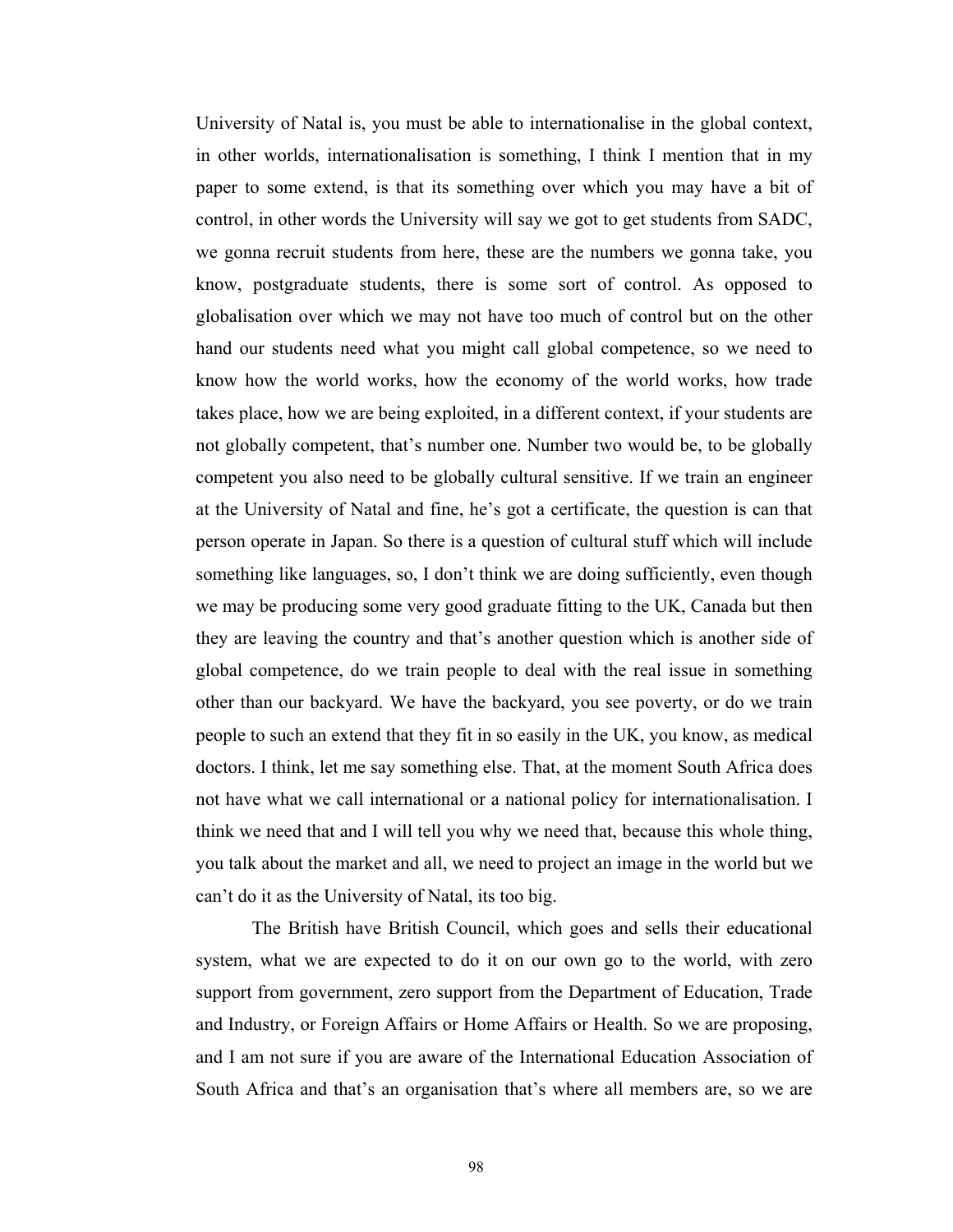proposing to South African universities, Vice-Chancellors' association and others and I gonna meet them soon, is that, we must come up like with a White Paper on development of a national policy for internationalisation and that will then, we could then work as a tertiary education sector to market our products, to create an image, to do the advertising if you want to attract students from different parts of the world. And we also need, I don't know how useful this would be, but to large extend the Department of Education, for example is involved in all sorts of agreements like they are signing bilateral agreements, it has been signed with Algeria. And we have a bilateral commission with USA, with Germany, with India and Algeria and a couple of other countries which I'm not fully aware of, and now, we the tertiary education sector needs to be part of that, they do not talk to us, they don't communicate with us and they just say here's a binational commission and we have agreed to provide places for students from this country to come and study in South Africa. We need to be part of that.

- Tšiu: Which means that as institutions you could sort of fit in niche areas like maybe Natal in sugar industries or similar areas?
- Dr. Kishun: Absolutely, because we are not like looking for thousands of international students. People must figure that, like somebody came from China and said they want to send two hundred students. We said no no we don't do that, its too traumatic and we don't have the expertise, we don't know the qualifications, there are other issues like accommodation, exactly what you said, we have a niche market, so we say we have excellent engineering faculty, instead, bring ten or twelve students and you know, we will provide you with good support services and good academic work. And it has to be managed nationally as opposed to people just going to universities and we have had some bad experiences where, you know, hundreds of students have landed in some institutions and will be sleeping in the streets.
- Tšiu: Finally, on the globalisation, if you have an idea about the internal market, is as if the top category of rich people which are white South Africans are moving abroad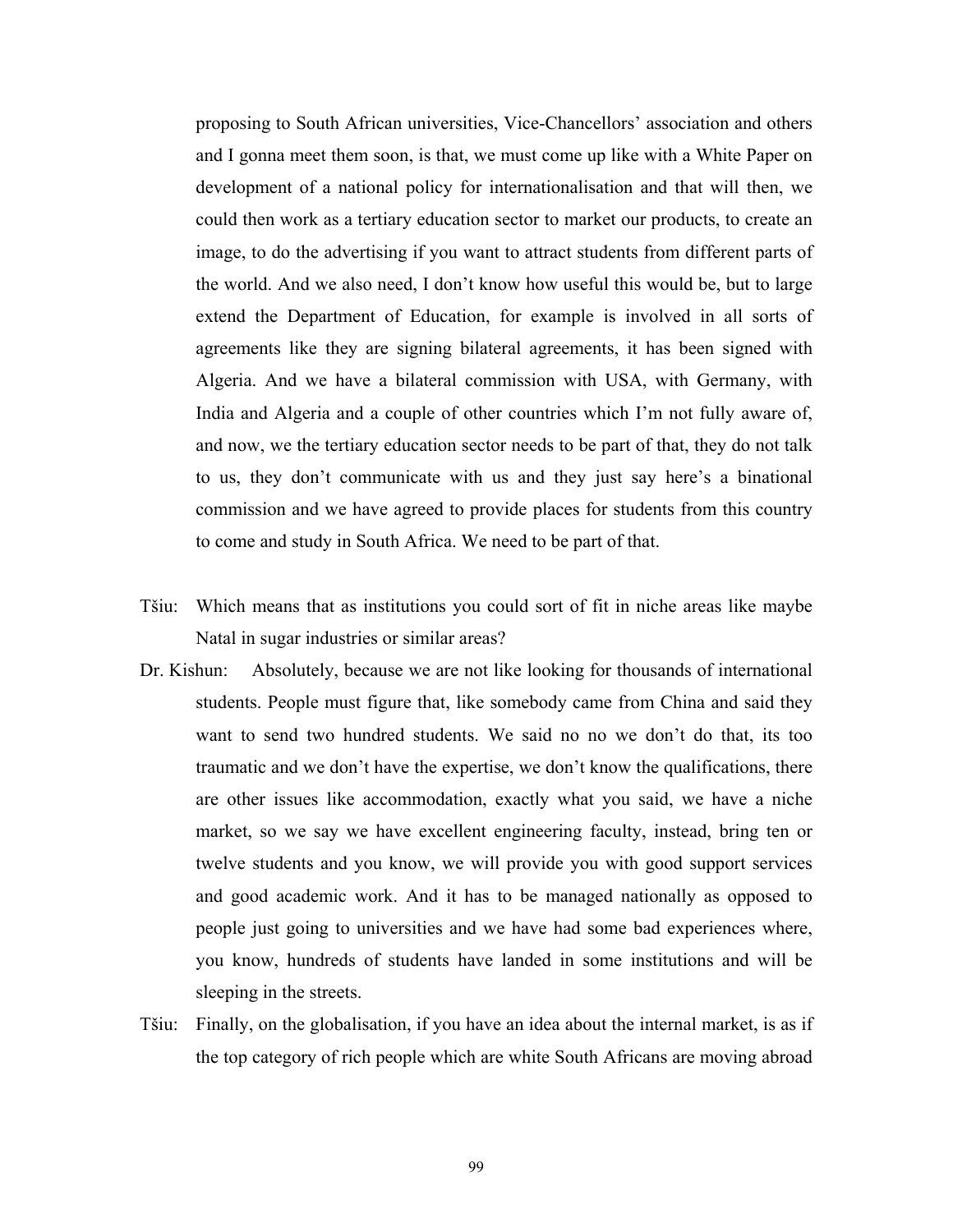for studies, to institutions abroad other than considering institutions in South Africa?

Dr. Kishun: I think it's happening in a much obviously wider scale than not just whites who are leaving to study. Many of them would go and study because it may be historical because of their grandfathers, somebody et cetera studied there. And I think that, in the international context we talk about brain exchange as opposed to brain drain, and I say that, you see, when you could talk about brain exchange, what we need to do is as much as people are leaving South Africa, there are lots of people in the world, really competent people who want to come, but our immigration laws are not friendly even when we have a new immigration law and it's much better than it was in the past, we can attract people because we have a lovely country, we have a good climate et cetera, et cetera, that are huge assets but we haven't exploited that. So we also say students come here and also as long as they are not displacing a local student in terms of …um, the university itself but let's say, if you need a job, you know, you are not taking a job from locals, one country gives it to them because, you see, all these people who are leaving we can replace them, so I am personally not particularly worried except that we need to manage it. We need to get skilled people and of course the whole question of how they then give opportunities to other people in terms of training, that type of thing.

Let me, one are that may be you need to look at is World Trade Organisation and GATS. I think you might want to do some homework there because in GATS, yeah, education, is one of the twelve service categories. And GATS will have some impact for example, the Australian university, Monash has a campus now, as you know. So GATS is something, for example if we have a national policy on internationalisation may be we have a reaction to GATS nationally because as an institution we cannot react to GATS, it is Foreign Affairs business. So I am particularly worried about that because if they define education as a service and then they impose things on us, you know, the whole private sort of private sector here is already … So that's an area that I think may be particularly be useful it seems to me and there is a whole lot of literature on that.

Tšiu: Thank you so very much, Dr. Kishun.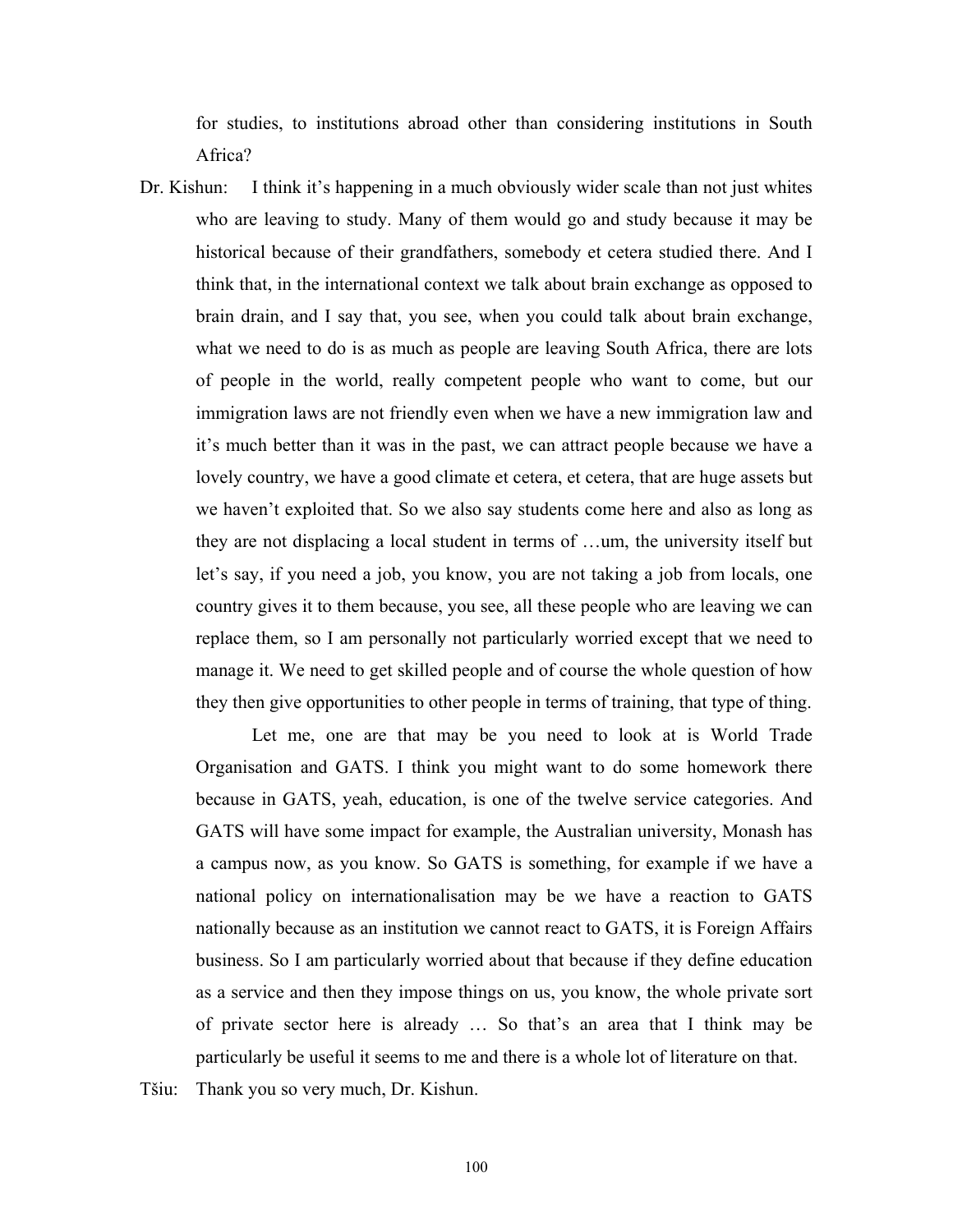#### **Appendix 3.5**

# INTERVIEW WITH ANN DRUCE EXECUTIVE DIRECTOR OCTARINE COMMUNICATIONS AT MUSGRAVE MALL 24 OCTOBER 2002

(Due to the tight schedule of the interviewee during the time when the interview was scheduled, we had to settle for an hour in between her meetings. Notes were used instead of tape recording due to nature of the place).

#### **Tšiu: What was your brief for the Phase 2 NU media campaign?**

Druce: We were basically continuing on the corporate branding of the University but this time to position it as a platform of excellence. We wanted to keep a single-minded message, that is, no matter where your talents and interests lie, the University of Natal will help secure your future. Despite the pressure to 'sell' specific courses, we felt we had to continue on brand image, which conveys the message that educational excellence remains unchanged. We had to keep consistency of message. The slight exceptions were the opportunity to advertise specific areas of the University, the Pietermaritzburg campus and the Howard College School but even here we had to build a consistent image of the University, although creative executions may differ. We were also aware of creative wear out. Although formal research has not been conducted, there is consensus that the cinema commercial and radio ads have not been over-exposed, and should be continued. The print ads are viewed as having worn out and a new concept is required.

#### **Tšiu: What types of media are used and why?**

Druce: Over the past three years, a mix of radio and print has been used. Outdoor, using the Adopt A Light medium was introduced in late 2000 and cinema was added to the mix in July 2001. Also introduced in 2001 was a direct campaign to students. It was a pilot campaign comprised of a series of personal communications to a selected group of top school learners. Radio has been used to create awareness to the specific benefits of the University of Natal. The existing campaign has been well accepted among the learners and research is currently underway to ensure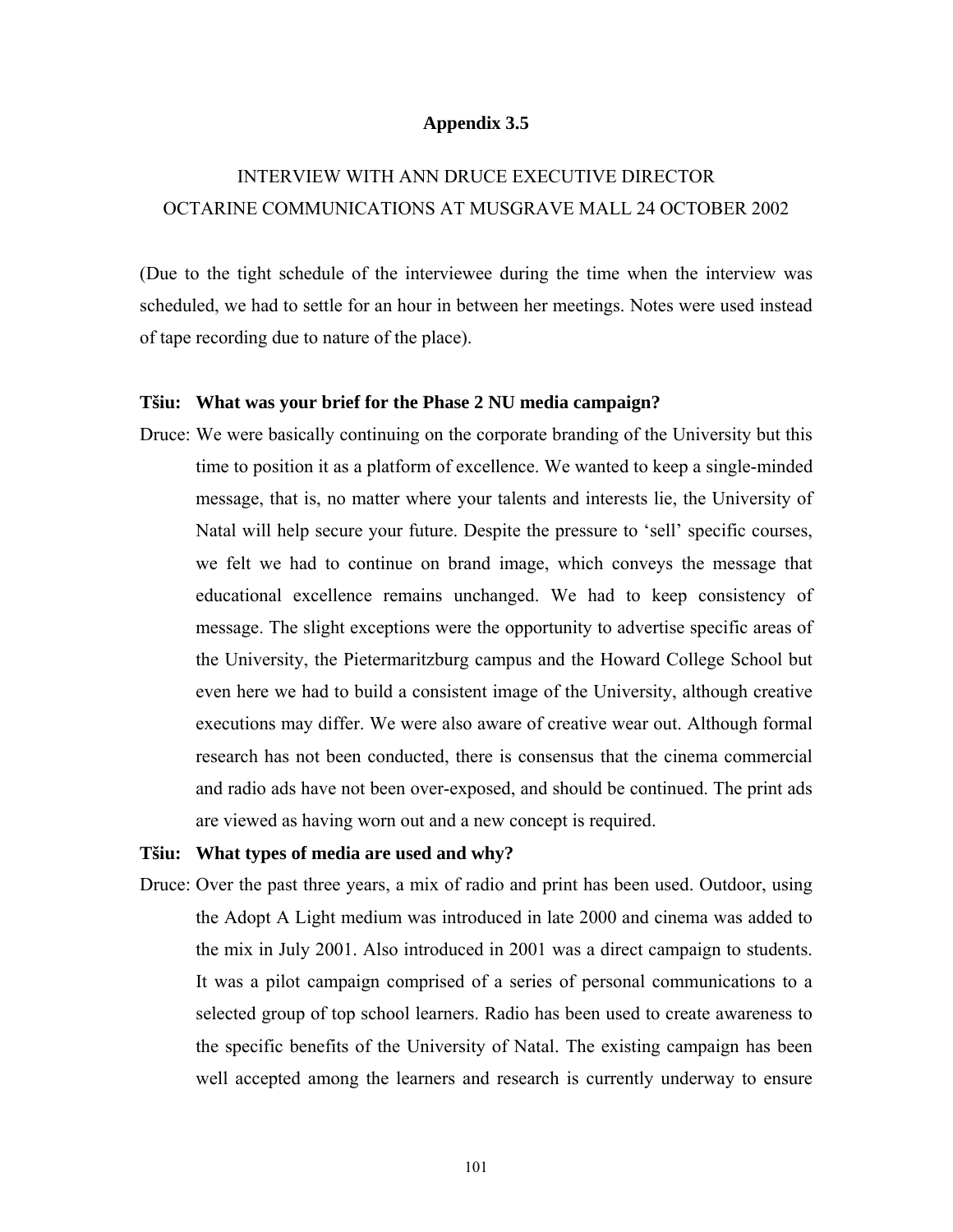acceptance by parents. Originally we had one message for both groups but felt that the needs of these audiences differ. We are targeting students specifically as they are the decision-makers when it comes to choosing a university. Parents only act as 'gatekeepers', they may say I cannot afford to send you there. We still have an opportunity for brief interviews of staff and senior students at East Coast Radio. This will provide an opportunity to highlight successes or opportunities with the various faculties. We are using 5FM for limited national coverage especially the 'Fanta World Chart Show', which is a weekly programme with a significant listernership in terms of both numbers and loyalty.

 We are continuing with cinema advertising even though it is a bit elite and urban but it is most popular with our target market. We hope to include cinema advertising in Gauteng area, as well as increasing its frequency in KZN. This campaign will work in tandem with the Pietermaritzburg campaign, building the image of the University as a whole. The successes of the Law School are indicative of excellence, which the University wishes to communicate. The campaign is focusing on excellence rather than present a 'product offering'.

 We are using the press on a tightly targeted basis using specific issues and features. While demographic profiles on newspapers indicate a strong readership of newspapers by the target market, qualitative research indicates that readership is of poor quality. Student read those sections of the paper that appeals to them. We have tried using school magazines but advertising in school magazines is difficult to evaluate. There is limited wastage and a relatively high retention level. This, together with the development of the direct campaign, supports the use of school magazines.

Tšiu: What were the target groups and the campaign objectives?

Druce: The campaign originally targeted both school leavers and their parents, but we have found out that learners normally make decision in two or three years before leaving school. The target has been the KZN but has been broadened geographically in 2002 to include Gauteng and the Eastern Cape. The University of Natal should be seen as a national institution competitive with major universities in other regions. There has been an increasing focus on 'top students'